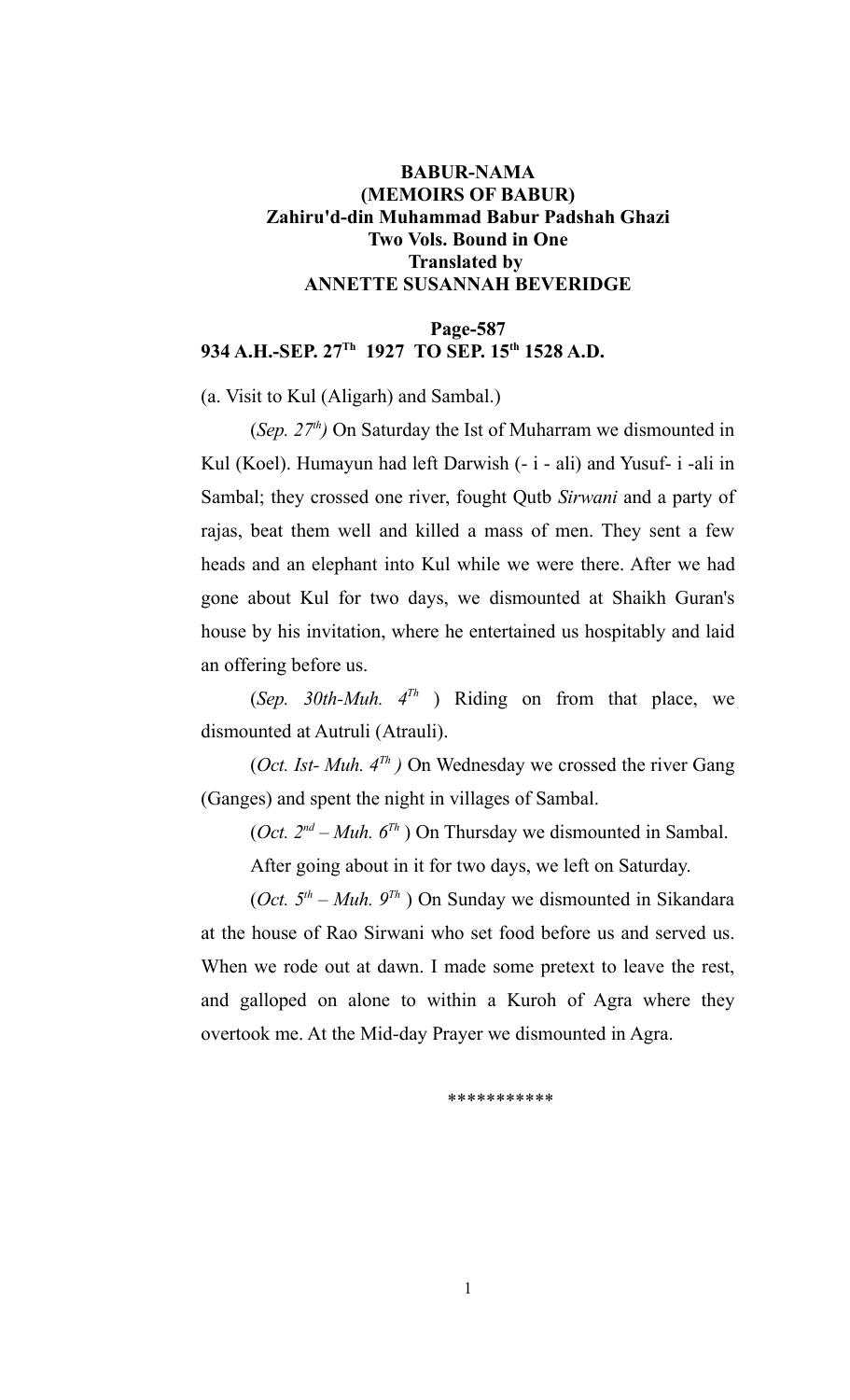#### **Page 602 & 603**

*(March 28<sup>th</sup>)* On Saturday the  $7<sup>th</sup>$  of Rajab we dismounted 2 *or 3 Kurohs* from Aud above the junction of the Gagar (Gogra) and Sird (a). Till today Shaikh Bayazid will have been on the other side of the sird (a) opposite Aud, sending letters to the Sultan and discussing with him, but the Sultan getting to know his deceitfulness, sent word to Qaracha at the Mid-day Prayer and made ready to cross the river. On Qaracha's joining him, they crossed at once to where were some 50 horsemen with 3 or 4 elephants. These men could make no stand; they fled; a few having been dismounted, the heads cut off were sent in.

Following the Sultan there crossed over Bi-khub (var. Ni-Khub) SI. And Tardi Beg (the brother) of Quj Beg, and Baba Chuhra (the Brave), and Baqi *shaghawal.* Those who had crossed first and gone on, pursued Shaikh Bayazid till the Evening Prayer, but he flung himself into the jungle and escaped. Chin-timur dismounted late on the bank of standing-water, rode on at midnight after therebel, went as much as 40 *kurohs* (80 m.), and came to where Shaikh Bayazid's family and relations (*nisba?)* had been : they however must have fled. He sent gallopers off in all directions from that place : Baqi *shaghawal* and a few braves drove the enemy like sheep before them, overtook the family and brought in some Afghan prisoners.

We stayed a few days on that ground (near Aud) in order to settle the affairs of Aud. People praised the land lying along the Sird (a) 7 or 8 *kurohs* (14-16 M.) above Aud, saying it was huntingground. Mir Muhammad the raftsman was sent out and returned after looking at the crossings over the Gagar-water (Gogra) and the Sird (a)-water (Chauka?).

*(April 2<sup>nd</sup>)* On Thursday the 12<sup>th</sup> of the month I rode out intending to hunt.

Here in all known texts of the *Babur-nama* there is a break of the narrative between April  $2<sup>nd</sup>$  and Sep. 18<sup>th</sup> 1528 A.D.- Jumada II.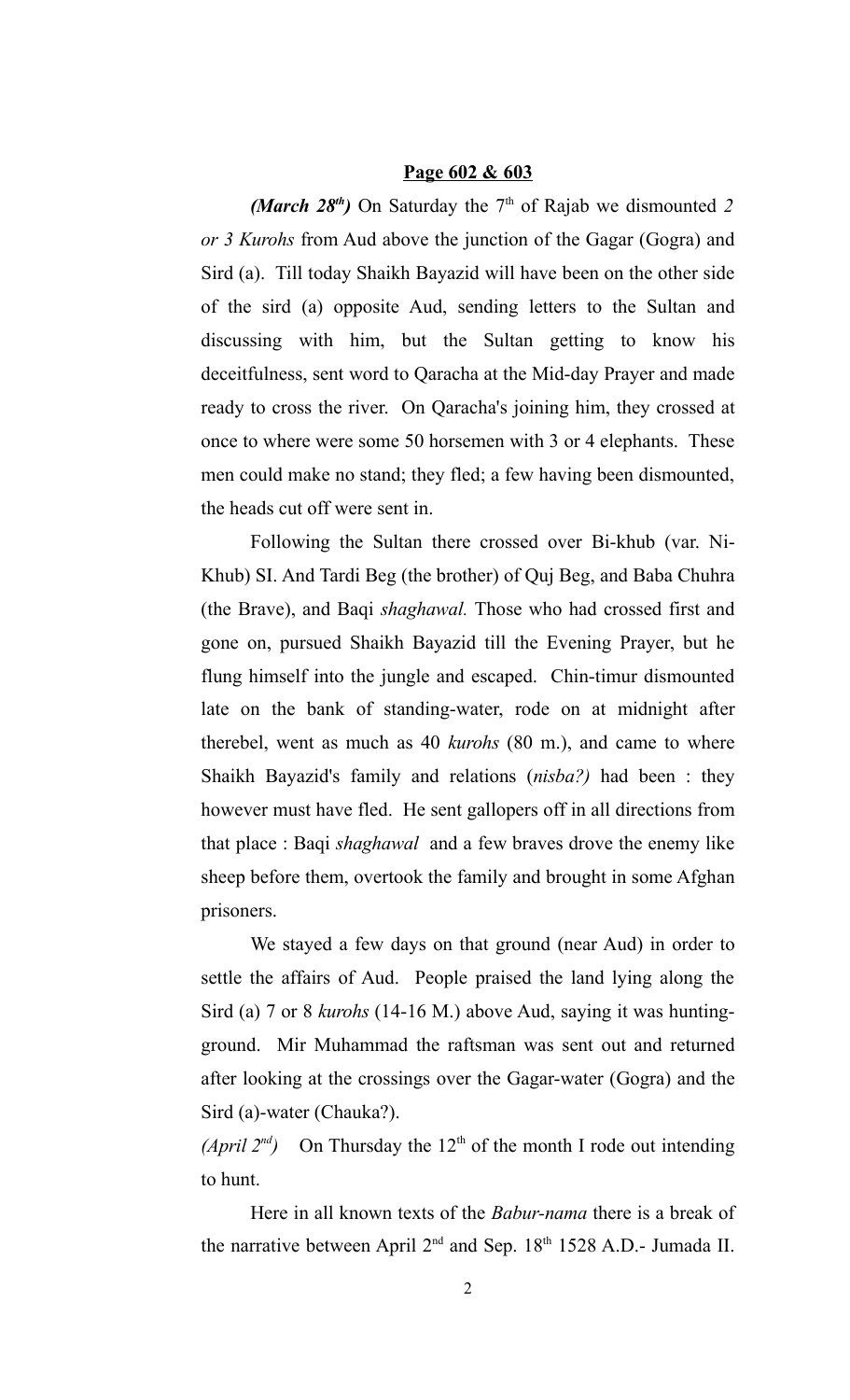$12^{Th}$  934 AH. And Muharram  $3^{rd}$  935 AH., which whether intentional or accidental, is unexplained by Babur's personal circumstances. It is likely to be due to a loss of pages from Babur's autograph manuscript, happening at some time preceding the making of either of the Persian translations of his writings and of the elphinstone and Haidarabad transcripts. Though such a loss might have occurred easily during the storm chronicled on f.376b, it seems likely that Babur would then have become aware of it and have made it good. A more probable explanation of the loss is the danger run by Humayun's library during his exile from rule in Hindustan, at which same time may well have occurred the seeming loss of the record of 936 and 937 AH.

\*\*\*\*\*\*\*\*\*\*\*\*

# **Page-617**

*(Oct. 22nd)* By this time the treasure of Iskandar and Ibrahim in Dihli and Agra was at an end. Royal orders were given therefore, on Thursday the 8th of Safar, that each stipendiary *(wajhadar)* should drop into the Diwan, 30 in every 100 of his allowance, to be used for war-material and appliances, for equipment, for powder, and for the pay of gunners and matchlockmen.

*(Oct. 24<sup>th</sup>)* On Saturday the  $10<sup>th</sup>$  of the month, Pay-master St. Muhammad's foot-man Shah Qasim who once before had sent to Heri with other letters to the purport that, through God's grace, our hearts were at ease in Hindustan about the rebels and pagans of east and west; and that, God bringing it aright, we should use every means and assuredly in the coming spring should touch the goal of our desire. On the margin of a royal letter sent to Ahmad *Afshar (Turk)* a summons to Faridun the *qabuz-*player was written with my own hand.

\*\*\*\*\*\*\*\*\*\*\*\*\*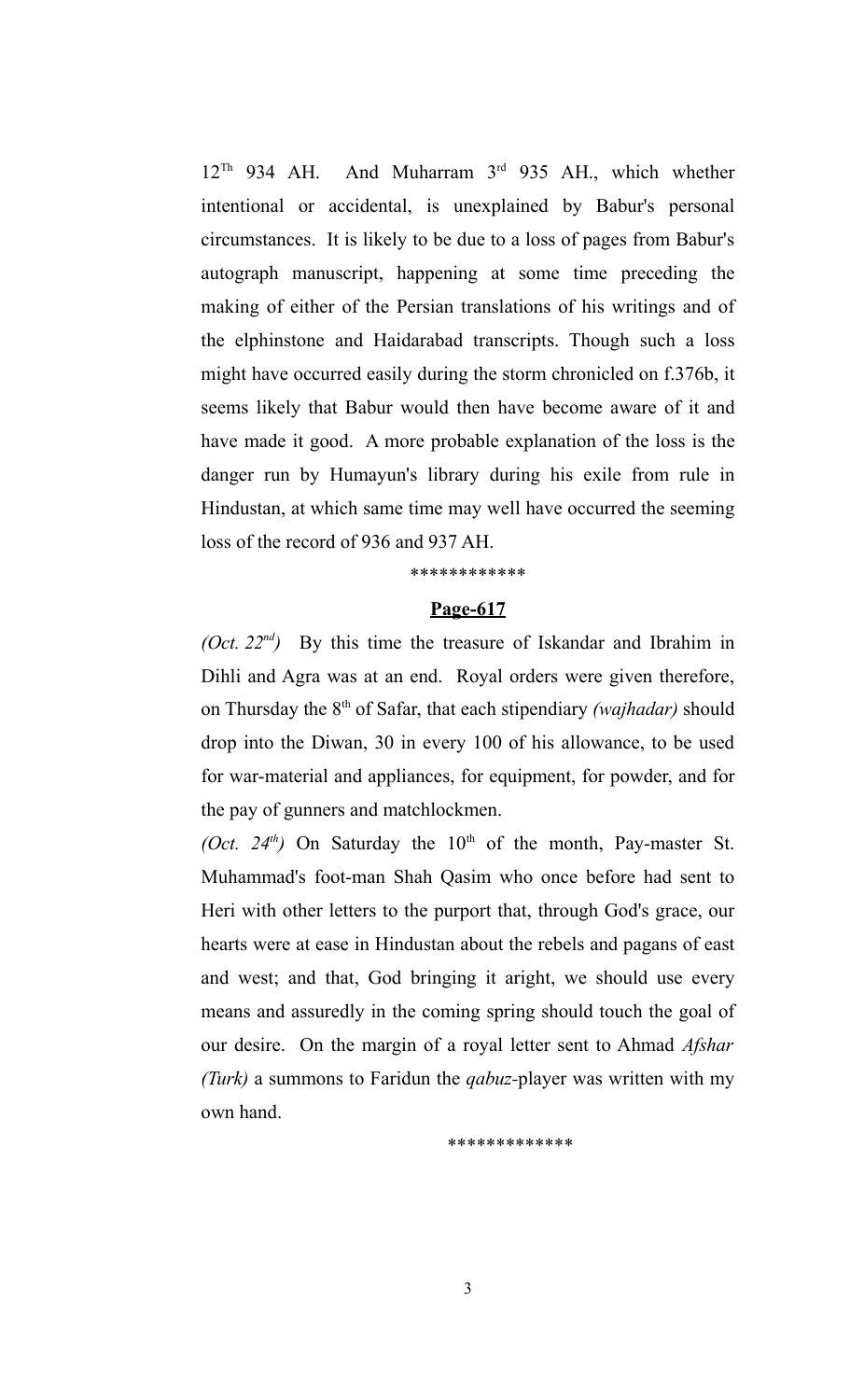# **Page 680**

# *(kkk. A surmised survival of the record of 934 A.H.)*

After spending several days pleasantly in that place where there are gardens, running-waters, well-designed buildings, trees, particularly mango-trees, and various birds of coloured plumage, I ordered the march to be towards Ghazipur.

Ismail Khan *Jalwani* and *Alaul Khan* Nuhant had it represented to me that they would come to Agra after seeing their native land *(want.)* On this the command was, "I will give an order in a months."

\*\*\*\*\*\*\*\*\*\*\*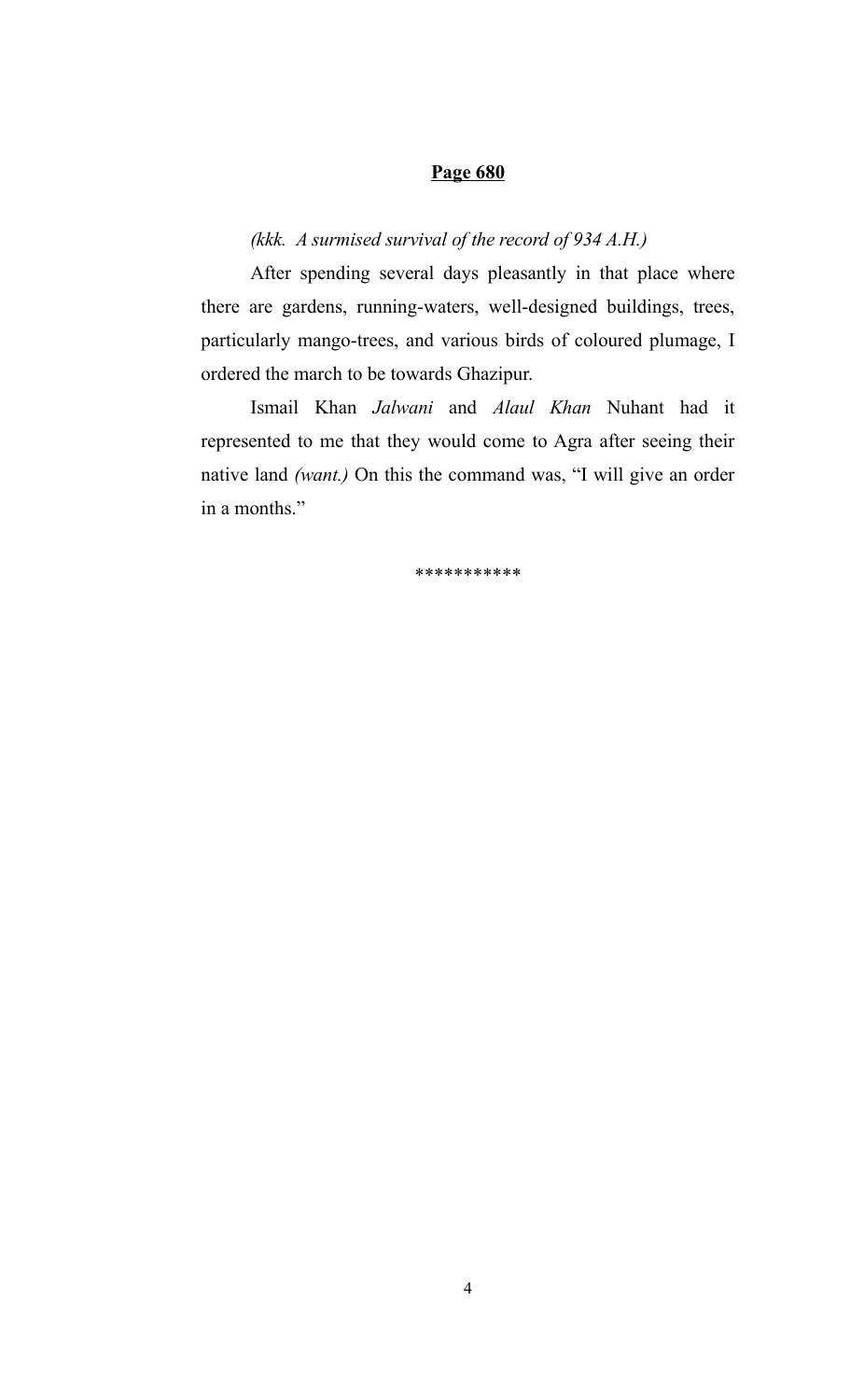# **Page IXXVII**

# **U.- THE INSCRIPTIONS ON BABUR'S MOSQUE IN AJODHYA (OUDH).**

Thanks to the kind response made by the Deputy-Commissioner of Fyzabad to my husband's enquiry about two inscriptions mentioned by several Gazetteers as still existing on "Babur's Mosque" in Ouch, I am able to quote copies of both.

a. The inscription inside the Mosque is as follows:-

- 1. *Ba farmuda-i-Shah Babur ki adilash Banaist ta kakh-i-gardun mulaqi,*
- *2. Bana kard in muhbit-i-qudsiyan Amir-i-saadat-nishan Mir Baqi*
- *3. Bavad khair baqi! Chu sal-i-banaish Iyan shud ki guftam,- Bubad khair baqi.*

The translation and explanation of the above, manifestly made by a Musalman and as such having special value, are as follows:-

1. By the command of the Emperor Babur whose justice is an edifice reaching up to the very height of the heavens,

2. The good-hearted Mir Baqi built this alighting-place of angels;

3. *Bavad khair baqi !* (May this goodness last for ever!).

The year of building it was made clear likewise when I said, *Buvad Khair baqi* (=935).

The explanation of this is :-

Ist Couplet:- The poet begins by praising the Emperor Babur under whose orders the mosque was erected. As justice is the (chief) virtue of kings, he naturally compares his (Babur's) justice to a palace reaching up to the very heavens, signifying thereby that the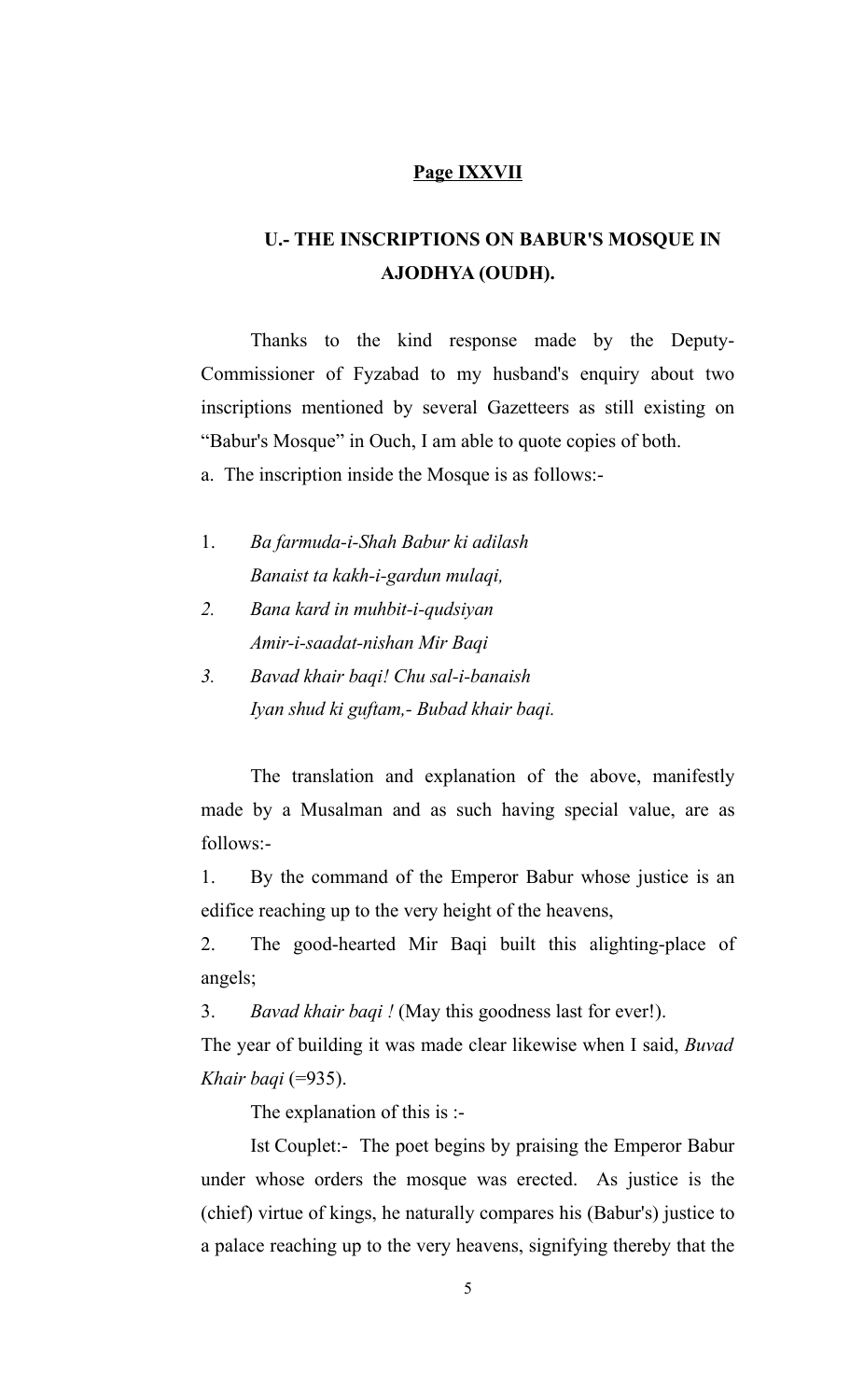fame of that justice had not only spread in the wide world but had gone up to the heavens.

 $2<sup>nd</sup>$  couplet:- In the second couplet, the poet tells who was entrusted with the work of construction. Mir Baqi was evidently some nobleman of distinction at Babur's Court.- The noble height, the pure religious atmosphere, and the scrupulous cleanliness and neatness of the mosque are beautifully suggested by saying that it was to be the abode of angels.

3<sup>rd</sup> Couplet :- The third couplet begins and ends with the expression *Buvad khair baqi.* The letters forming it by their numerical values represent the number 935, thus:-

| $B=2, v=6, d=4$                       | total 12  |
|---------------------------------------|-----------|
| Kh=600, ai=10, $r = 200$              | " 810     |
| $B = 2$ , $a= 1$ , $q = 100$ , $i=10$ | " 113     |
|                                       |           |
|                                       | total 935 |

The poet indirectly refers to a religious commandment *(dictum)* of the Qoran that a man's good deeds live after his death, and signifies that this noble mosque is verily such a one.

*b.* The inscription outside the Mosque is as follows:-

- 1. *Ba nam-i-anki dana hast akbar Ki khaliq-i-jamla alam la-makani*
- *2. Durud Mustafa bad az sitayish Ki sarwar-i-ambiya du jahani*
- *3. Fasana dar jahan Babur qalandar Ki shud dar daur giti kamrani.*

The explanation of the above is as follows:-

In the first couplet the poet praises God, in the second Muhammad, in the third Babur.- There is a peculiar literary beauty in the use of the word *la-makani* in the Ist couplet. The author hints that the mosque is meant to be the abode of God, although He has no fixed abiding place.- In the first hemistich of the  $3<sup>rd</sup>$  couplet the poet gives Babur the appellation of *qalandar,* which means a perfect devotee, indifferent to all worldly pleasures. In the second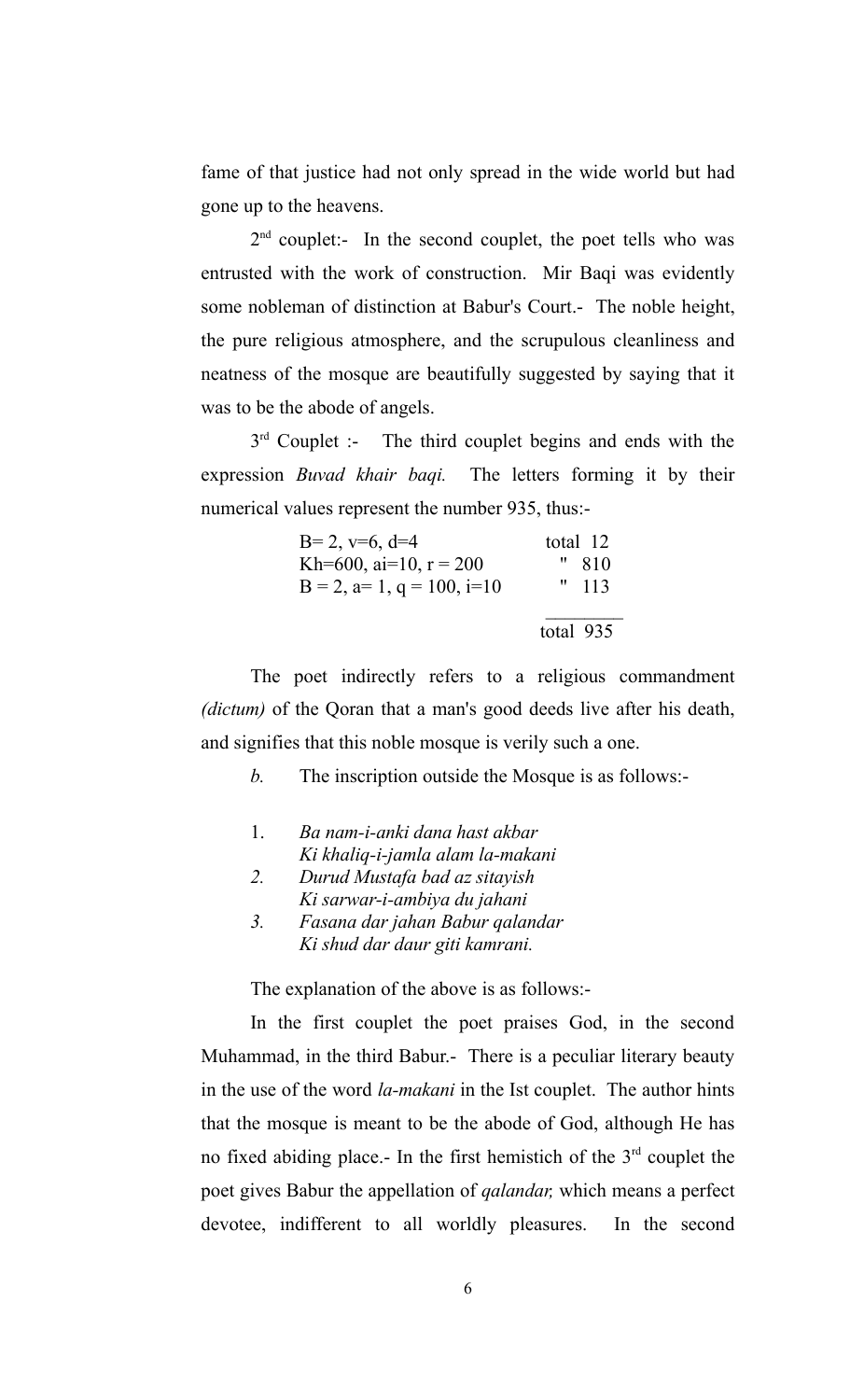hemistich he gives as the reason for his being so, that Babur became and was known all the world over as a *qalandar,* because having become Emperor of India and having thus reached the summit of worldly success, the had nothing to wish for on this earth.

The inscription is incomplete and the above is the plain interpretation which can be given to the couplets that are to hand. Attempts may be made to read further meaning into them but the language would not warrant it.

\*\*\*\*\*\*\*\*\*\*\*\*\*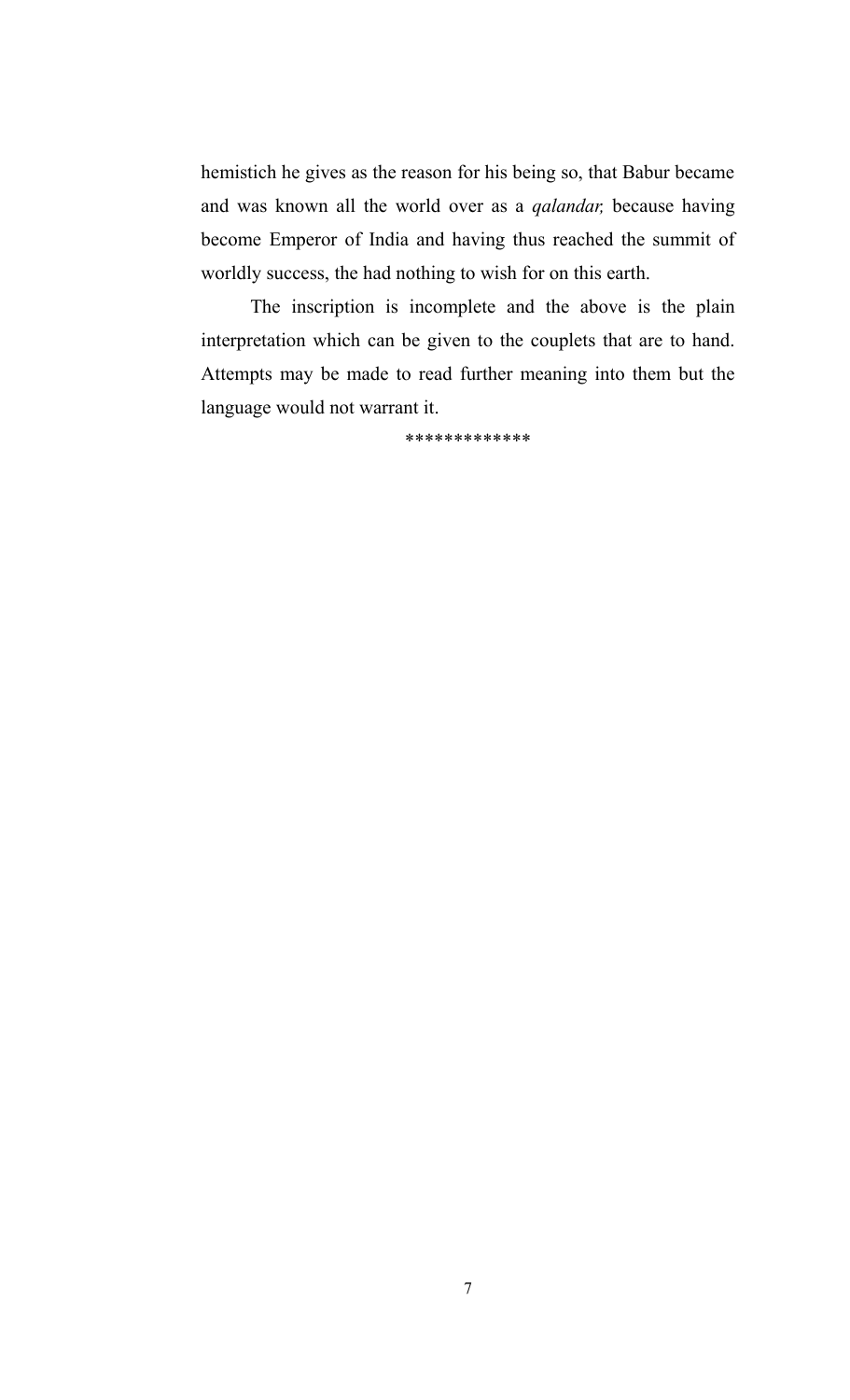# **MEMOIRS OF ZEHIR-ED-DIN MUHAMMED BABUR EMPEROR OF HINDUSTAN**

**WRITTEN BY HIMSELF, IN THE CHAGHATAI TURKI AND TRANSLATED BY** 

**JOHN LEYDEN, Esq., M.D**

**and** 

**WILLIAM ERSKINE, Esq.** 

# **ANNOTATED AND REVISED BY**

#### **SIR LUCAS KING, C.S.I., LL.D., F.S.A.**

**PROFESSOR OF ARABIC AND PERSIAN, AND LECTURER IN INDIAN HISTORY IN THE UNIVERSITY OF DUBLIN ; LATE OF THE INDIAN CIVIL SERVICE IN TWO VOLUMES VOLUME II**

#### **Page 332-333**

We were still a march or two from Oudh, when a messenger arrived from Chin Taimur Sultan, with intelligence that the enemy were encamped on the other side of the Saru, and that he would require to be reinforced. I dispatched to his assistance a thousand of the best men from the centre, under the command of Kazak. On Saturday, the  $7<sup>th</sup>$  of Rajeb (March 28), I encamped two or three kos above Oudh, at the junction of the Gogra and Saru. Till that day, Sheikh Bayezid had kept his station, not far from Oudh, on the other side of the Saru. He had sent a letter to Sultan, for the purpose of overreaching him. Sultan having discovered his insincerity, about noon-day prayers sent a person to call for passing the river. When Karacheh had joined Sultan, they passed the river without delay. There were about fifty horse, with three or four elephants, on the other side, who being unable to stand their ground, took to flight. Our people brought down some of them, and cut off their heads which they sent me. Bikhub Sultan, Terdi Beg, Kuch Beg, Baba Chihreh, and Baki Shaghawel, passed the river after Sultan. Those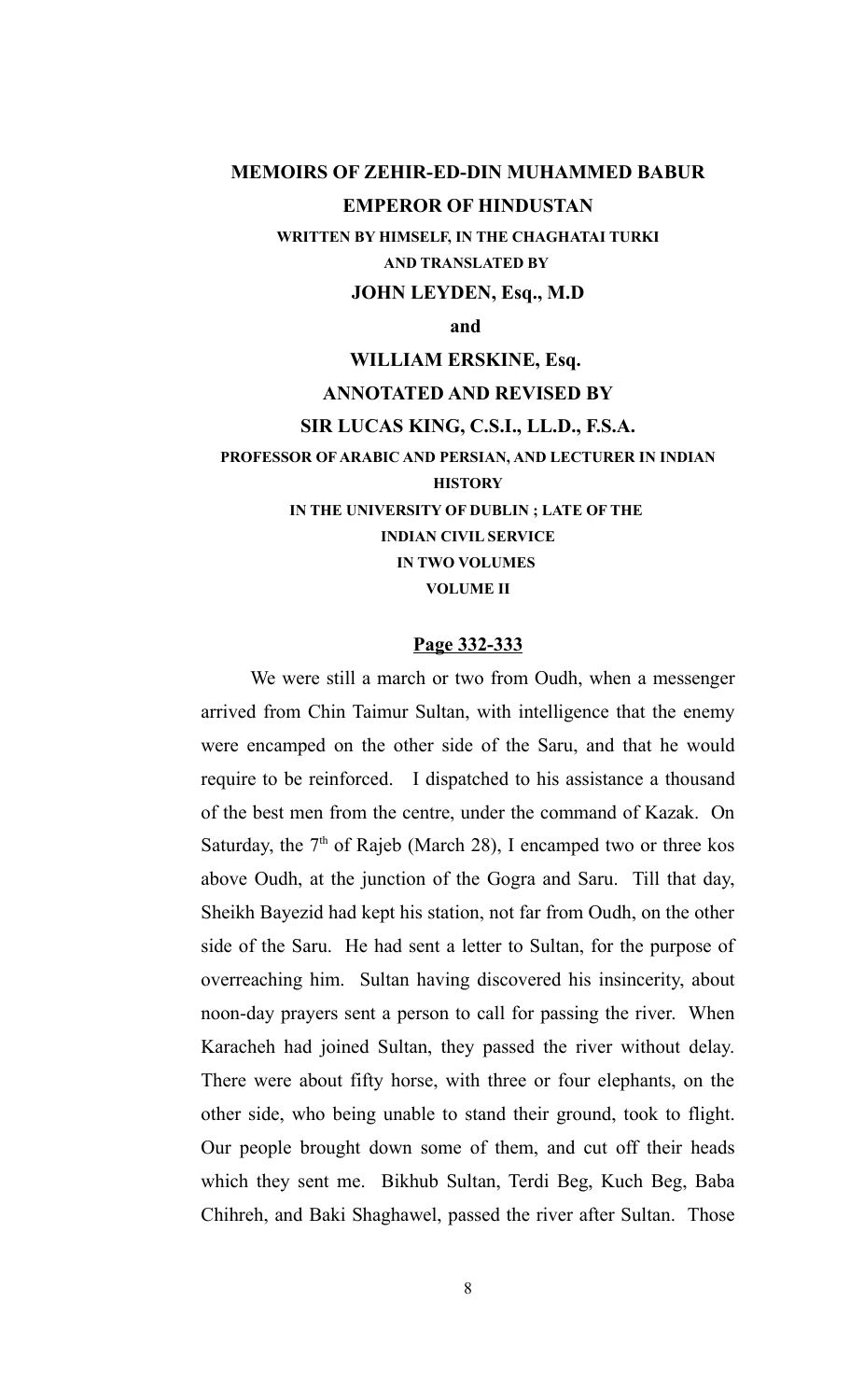who had passed over first continued till evening prayers in pursuit of Sheikh Bayezid, who threw himself into a jungle, and escaped. Chin Taimur Sultan having halted at night by a pool, mounted again about midnight (March 29), and renewed his pursuit of the enemy. After marching forty kos, he came to a place where their families and baggage had been, but they were already in full flight. The light force now divided itself into different bodies ; Baki Shaghawel with one division, following close upon the enemy, overtook their baggage and families, and brought in a few of the Afghans as prisoners.

I halted some days in this station, for the purpose of settling the affairs of Oudh and the neighbouring country, and for making the necessary arrangements. Seven or eight kos above Oudh, on the banks of the river Saru, is the well-known tract called the Huntingground. I sent Mir Muhammed Jalehban to examine the fords of the rivers Gogra and Saru, which he did. On Thursday, the  $12<sup>th</sup>$  (April 2), I mounted, to set off on a hunting party.

[The remaining transactions of this year are not to be found in any of the copies which I have met with : nor do the historians of Hindustan throw any light on them.- Editor.]

Note:- [The Hijri year 935 begins on September 15, A.D. 1528.]

**\*\*\*\*\*\*\*\*\*\*\*\*\***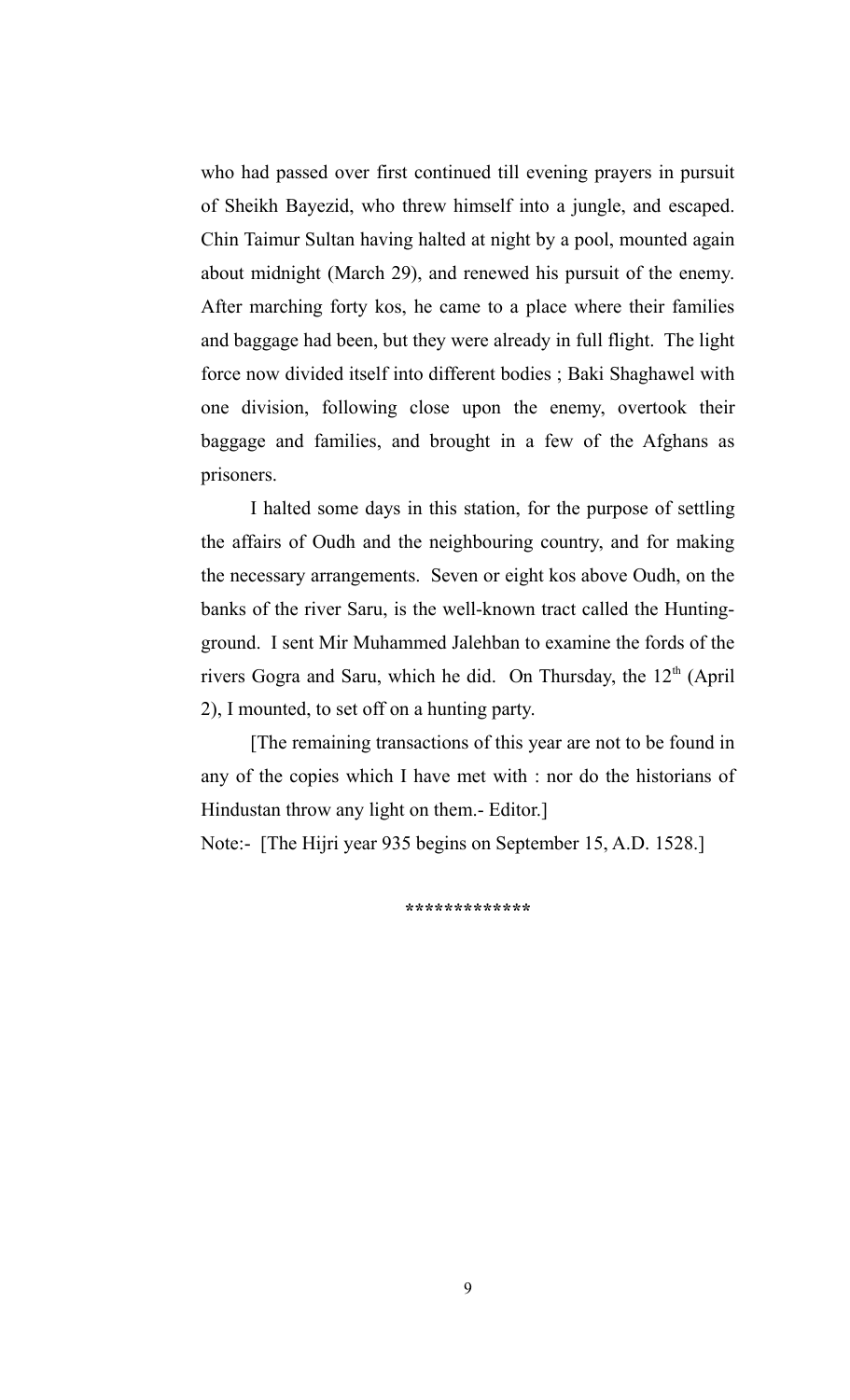# **MEMOIRS OF ZEHIR-ED-DIN MUHAMMED BABUR EMPEROR OF HINDUSTAN**

**WRITTEN BY HIMSELF, IN THE CHAGHATAI TURKI AND TRANSLATED BY** 

#### **JOHN LEYDEN, Esq., M.D**

**and** 

# **WILLIAM ERSKINE, Esq.**

# **ANNOTATED AND REVISED BY**

#### **SIR LUCAS KING, C.S.I., LL.D., F.S.A.**

**PROFESSOR OF ARABIC AND PERSIAN, AND LECTURER IN INDIAN**

# **HISTORY**

**IN THE UNIVERSITY OF DUBLIN ; LATE OF THE** 

#### **INDIAN CIVIL SERVICE**

**IN TWO VOLUMES** 

**VOLUME I**

# **Pages 203 & 204**

When I arrived at Kabadian, Baki Cheghaniani, the younger brother of Khosrou Shah, who held Cheghanian, with the towns of Safa and Termez, sent the Khatib of Karshi, to express to me his wishes for my prosperity, and his desire to be permitted to join and accompany me as his prince; and, as I crossed the Amu, at the ferry of Ubaj, he himself came and paid his respects to me. At the desire of Baki Cheghaniani, I moved down towards Termez, when he brought his whole family and effects across the river and joined me, after which we proceeded towards Kahmerd and Bamian (places at this time held by the son of Ahmed Kasim, the sister's son of Khosrou Shah), intending to place our families in the fortress of Ajer, one of the towns of Kahmerd, and, after having put it in a posture of defence, to follow whatever plan seemed best to promise success. When we reached Aibek, Yar Ali Belal, who had formerly been in my service, and had conducted himself with bravery, but who had been separated from me during the commotions, and was now in the employment of Khosrou Shah, deserted wi6th several young cavaliers, and came and joined me, bringing assurances from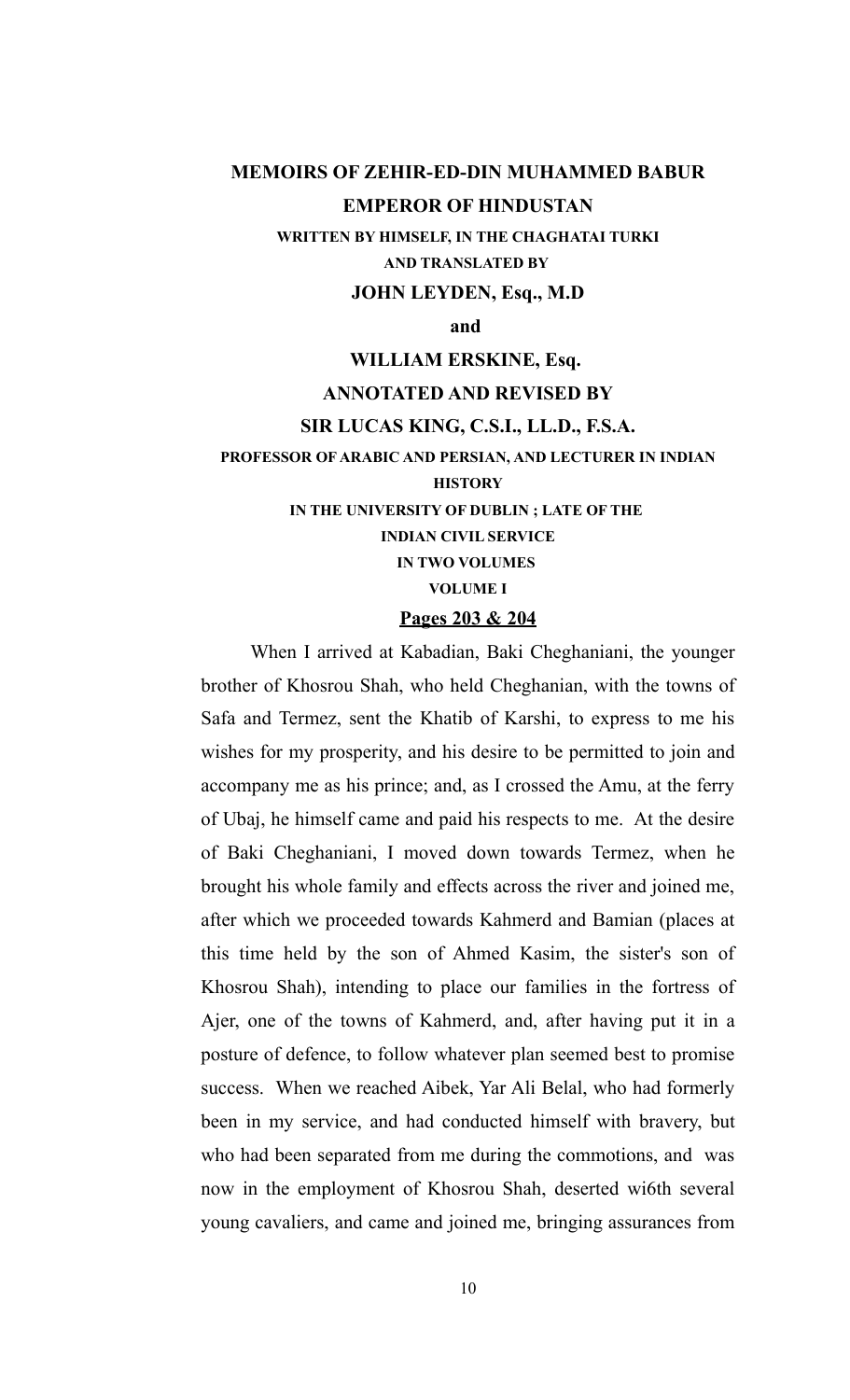the Moghuls in Khosrou Shah's service that they were all attached to my interests. On reaching the valley of Zindan, Kamber Ali Beg, surnamed Salakh (or the skinner), fled and came to me. In three or four marches we reached Kahmerd, having left our wives and families in the fortress of Ajer.

While we remained in the fort of Ajer, the marriage of Jehangir Mirza with the daughter of Sultan Mahmud Mirza by Khanzadeh Begum was consummated. They had been engaged during the lifetime of the Mirzas, their fathers.

At this same period, Baki Beg repeatedly, and with much earnestness, urged his sentiments, that to have two sovereigns in one country, and two generals in one army, was an unfailing source of confusion and ruin, and inevitably productive of rebellion, mutiny, and finally of dissolution ; as the poet says,

*(Persian)-* Ten dervishes may repose on the cloak,

But two sovereigns cannot be contained in the same climate.

The man of God, when he eats half a loaf, Divides the other half among the poor and needy. If a king subdues a whole kingdom, nay a climate, Still, as before, he covets yet another.

\*\*\*\*\*\*\*\*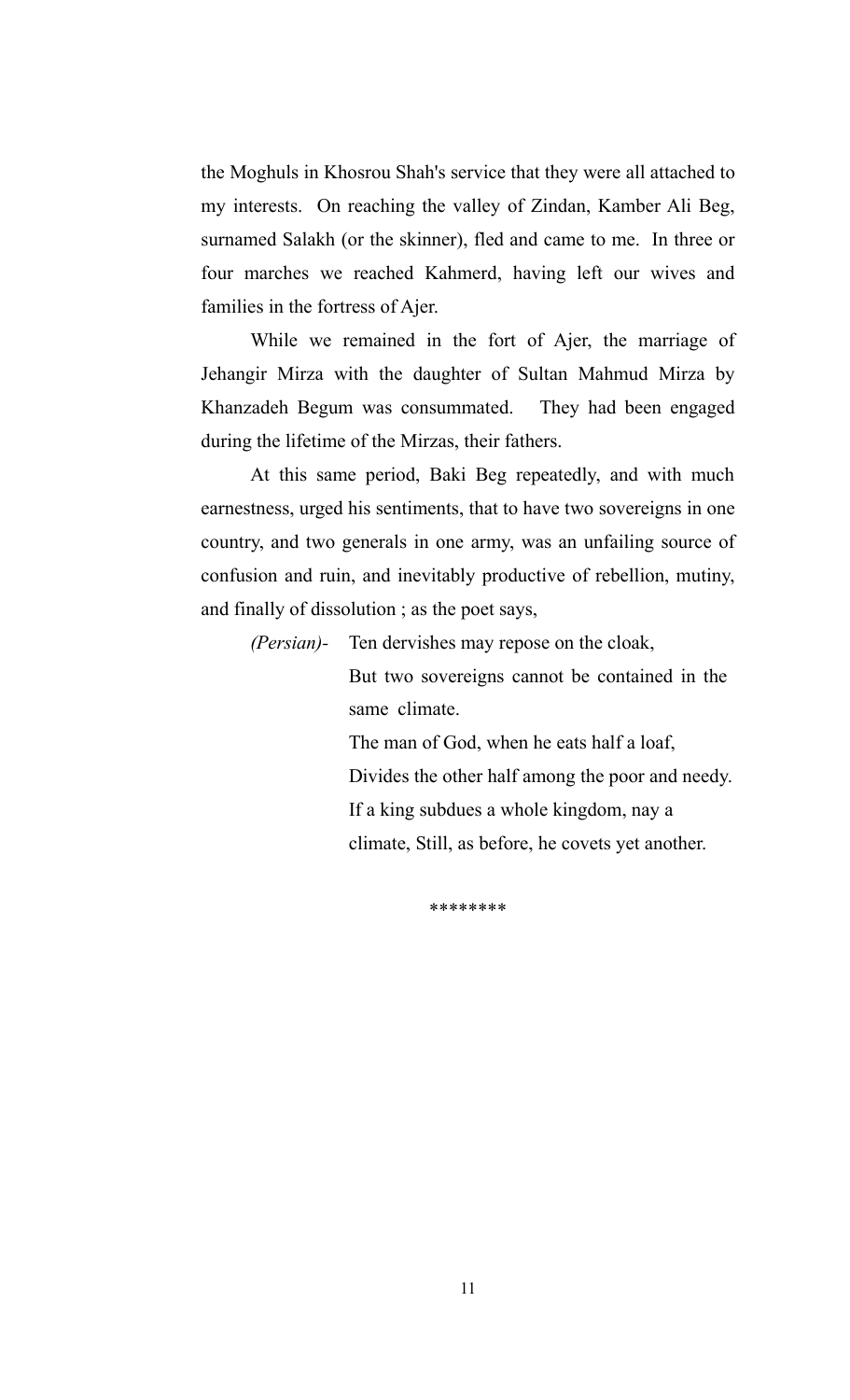#### **THE A-IN-I AKBARI VOL. II-III**

# **Page-182-83**

Awadh (Ajodhya) is one of the largest cities of India. It is situated in longitude 118º, 6', and latitude 27º, 22. It ancient times its populous site covered an extent of 148 kos in length and 36 in breadth, and it is esteemed one of the holiest places of antiquity. Around the envirous of the city, they sift the earth and gold is obtained. It was the residence of Ramachandra who in the Treta age combined in his own person both the spiritual supremacy and the kingly office.

At the distance of one kos from the city, the Gogra, after its junction with the Sai, (Saraju) flows below the seven yards in length respectively. The vulgar believe them to be the resting-places of Seth and the prophet Job, and extraordinary tales are related of them. Some say that at Ratanpur is the tomb of Kabir, the assertor of the unity of God. The portals of spiritual discernment were partly opened to him and he discarded the effete doctrines of his own time. Numerous verses in the Hindi language are still extant of him containing important theological truths. Bahraich is a large town on the banks of the river Sarju. Its envirous are delightful with numerous gardens. Salar Masud and Rajab Salar are both buried here. The common people of the Muhammadan faith greatly reverence this spot and pilgrims visit it from distant parts, forming themselves in bands and bearing gilded banners. The first mentioned was connected by blood with Mahmud Ghaznavi, and sold his life bravely in battle and left an imperishable name. The second was the father of Sultan Firoz king of Delhi and won renown by the recitude of his life.

\*\*\*\*\*\*\*\*\*\*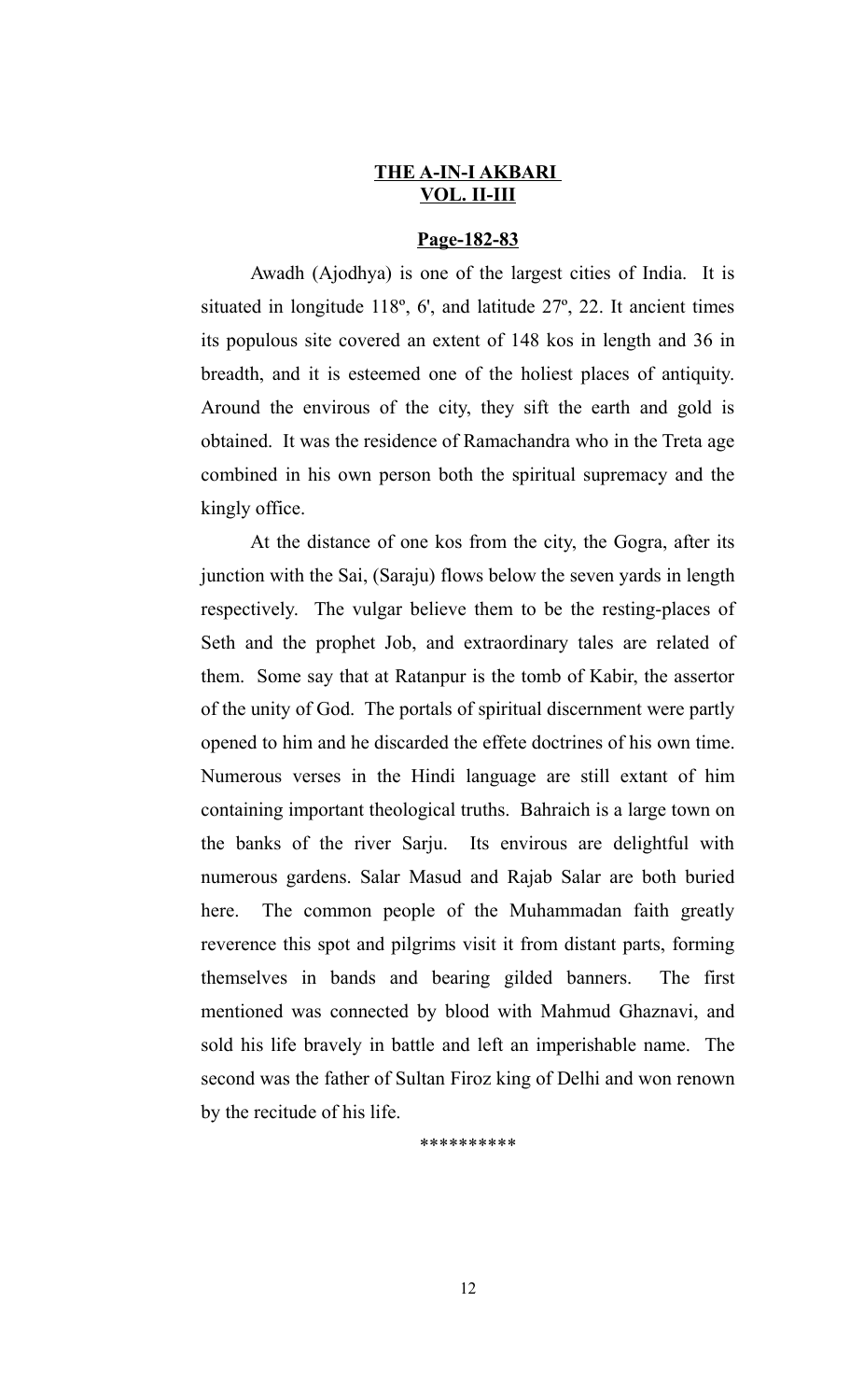# **EARLY TRAVELS IN INDIA (1583-1619) Page 176**

To Oude (Ayodhya) from thence are 50c. ; a citic of ancient note, and seate of a Potan king, now much ruined ; the castle built foure hundred yeeres agoe. Heere are also the ruines of Ranichand(s) castle and houses, which the Indians acknowled(ge) for the great God, saying that he tooke flesh upon him to see the tamasha of the world. In these ruins remayne certaine Bramenes, who record the names of all such Indians as wash themselves in the river running thereby ; which custome, they say, hath continued foure lackes of yeeres (which is three hundred ninetie foure thousand and five hundred yeeres before the worlds creation). Some two miles on the further side of the river is a cave of his with a narrow entrance, but so spacious and full of turnings within that a man may well loose himself there, if he take not better heed ; where it is thought his ashes were buried. Hither resort many from all parts of India, which carry from hence in remembrance certaine graines of rice as blacke as gun-powder, which they say have beene reserved ever since. Out of the ruines of this castle is yet much gold tried. Here is great trade, and such abundance of Indian asse-horne that they make hereof bucklers and divers sorts of drinking cups. Thee are of these hornes, all the Indians affirme, some rare of great price, no jewell comparable, some esteeming them the right unicornes horne.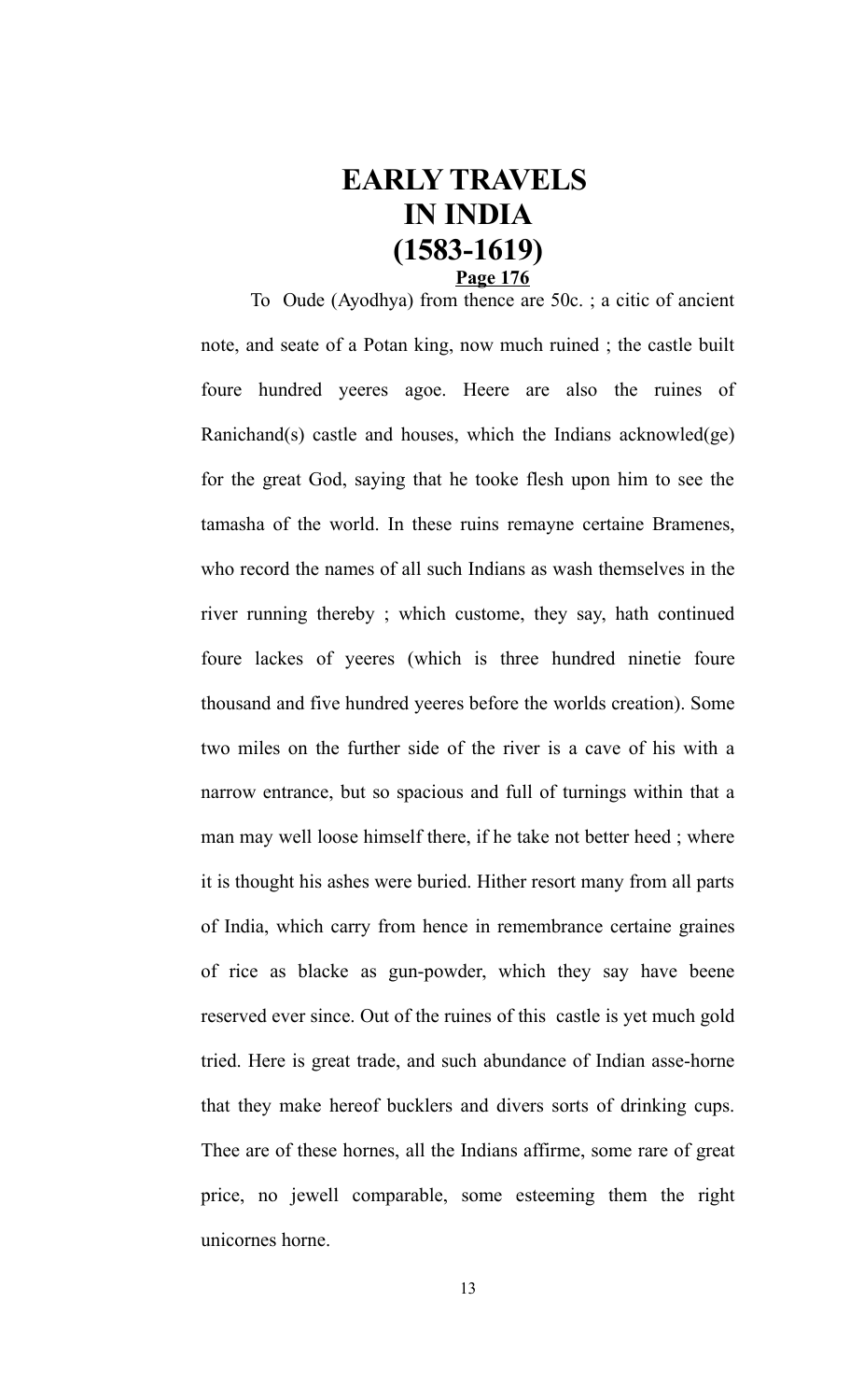# **AYODHYA BY HANS BAKKER Part-I Pages 52, 53 and 54**

About 250 m to the south-east of the *Svargadvara* mosque is ruin of another *masjid* very similar to the former. The two mosques stand symmetrically on both sides of the main bathing *ghats*, which are collectively called Svargadvara. The eastern mosque, built at the same time as the other one, replaces an old Visnu temple built by the last Gahadavala king Jayacandra in AD 1184. An inscription found in the ruins of the mosque testifies to the construction of this Vaisnava temple: "Inscription No. XLIV is written in twenty incomplete lines on a while sand-stone, broken off at either end, and split in two parts in the middle. It is dated *samvat* 1241, or AD 1184, in the time of Jayachchhandra of Kanauj, whose praises it records for erecting a Vaisnava temple, from whence this stone was originally brought and appropriated by Aurangzib in building his masjid knows as Treta-ki (sic:) Thakur. The original slab was discovered in the ruins of this Masjid, and is now in the Faizabad local museum." To my knowledge this inscription has never been published. The site is known as 'Treta ke Thakur' (Skt. Tretanatha), 'Lord of the Tretayuga' (i.e. Ramachandra), but the Sanskrit name is not attested in any written source.

The AM does not mention another Visnu temple at this place (on top of the Svargadvara *ghats*), unless formerly a Dharmahari temple (at present there is a temple of that name c. 500 to the sought-east of the ruins of the mosque) stood on this site. The Mahatmya states that Dharmahari lies to the sough-east of Candrahari, and is, like Candrahari, to be visited after a bath in Svargadvara: *svargadvare narah snatva drstva dharmaharim vibhum/.*

The legend accounting for the origin of Charmahari is a replica of that of Candrahari. The only significant difference is that the visiting person is Dharma. This Dharma, after propitiating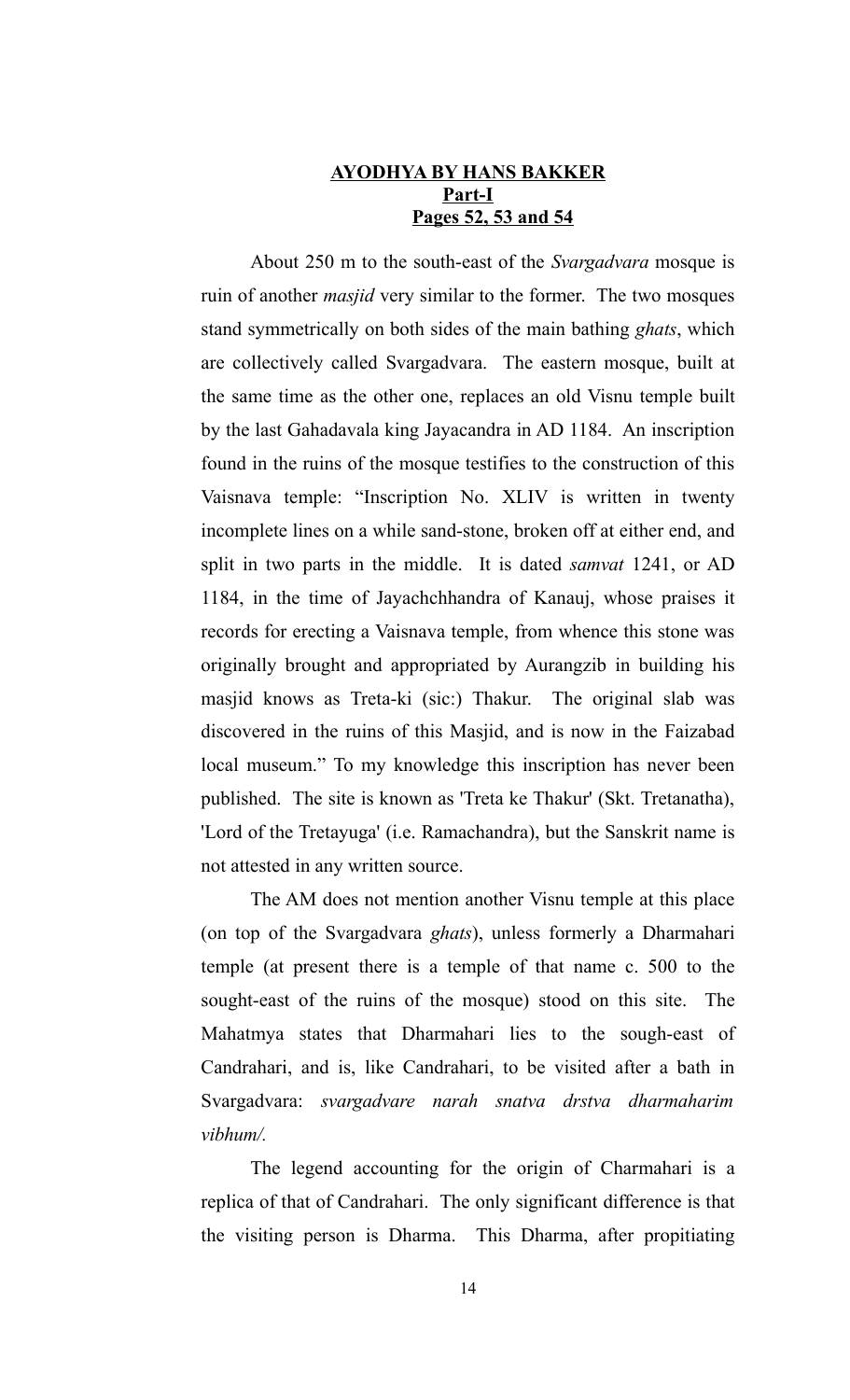Visnu, installed an idol of Hari with his own name prefixed. The uniformity of the legends of origin along with the perfect symmetry of the two mosques build by Aurangzeb, which in their turn replaced two Visnu temples both established by Gahadavala kings, strongly suggests that the temple erected by Jayacandra was known to the Mahatmya under the name of Dharmahari. Just as the two mosques on both ends of the Svargadvara *ghats* seem to have been a reflection of each other, so both Gahadavala Visnu temples might originally have been counterparts. It seems possible that a king who was to become the last Hindu ruler of this part of India to defend his realm against the *mlecchas* styled himself as an incarnation of Dharma."

There are two more ancient (Vaisnava) 'Hari-temples' mentioned in the AM. One of these, the Harismrti temple with the image of Guptahari, has already been noted above. The other one is Visnuhari. The legend of this idol relates that in former days a Brahmin named Visnusarman came to Ayodhya. Once there, he wished that Visnu would also reside in the town: *ayodhyam agato visnur visnuh saksad vased iti/cintayan manasa viras tapah kartum samudyath//.* Having thus propitiated Visnu the latter allowed on idol of himself to be installed by Visnusarman with the latter's forename prefixed to his own: ............................ This legend might have been the archetype of the legends of Candrahari and Dharmahari. According to the S recension of the AM Visnuhari is the first Visnu idol installed in Ayodhya. The Mahatmya locates the temple on the bank of the Sarayu adjacent to the bathing place called Cakratirtha. Today no trace of this temple is to be found. Local tradition has it that it was completely destroyed by a flood of the Sarayu river. A house c. 350m from the site that is today recognized as Cakratirtha, contains a four-armed Visnu idol that dated from the eleventh or twelfth century.

In conclusion we may say that there is evidence for the existence of five Visnu temples in Ayodhya in the twelfth century: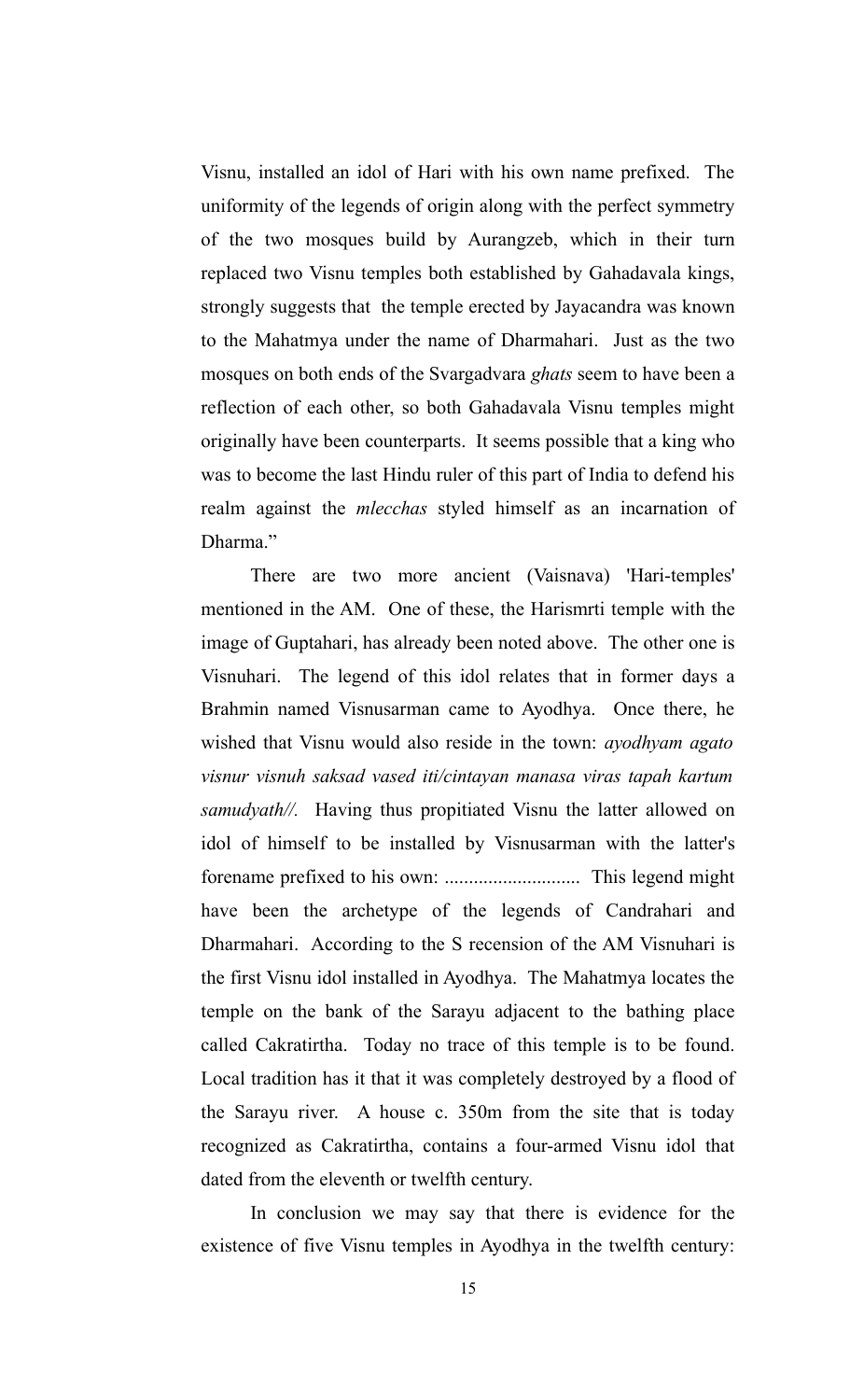1) Harismrti (Guptahari) at the Gopratara *ghat,* 2) Visnuhari at the Cakratirtha, 3) Candrahari on the west side of the Svargadvara *ghats,* 4) Dharmahari on the east side of the Svargadvara *ghats,* 5) a Visnu temple on the Janmabhumi. Three of these temples have been replaced by mosques and one was swept away by the Sarayu. The fate of the fifth is unknown but the site is occupied today by a new Guptahari/Cakrahari temple.

# **Page 61**

As has been noted above the deification of Rama runs parallel with a reification of the city of Ayodhya. In the first half of the fifth century the identity of Saketa and Ayodhya was an established fact: Kalidasa uses both names synonymously and regards Rama as an *avatara* of Visnu.

The same period provides us with archaeological data that bear testimony to the existence of some form of veneration of the Rama incarnation of Visnu. A charter of the Vakataka queen Prabhavatigupta was issued "from the feet of the Lord of Ramagiri". In another inscription this queen proclaimed the bestowal of some villages to a Vaisnava teacher Canalasvamin, after these had first been offered (ritually) to the "feet of the Lord". Both inscriptions endorse the view that a sanctuary dedicated to Rama was situated on top of the Ramagiri hill, possibly enshrining the footprints (*pada)* of the Lord (*bhagavat),* spevifically those of his Rama incarnation. These footprints of the scion of the Raghu Race (*raghupatipada)* are referred to by Kalidasa. The same author also mentions a pond or tank in the neighbourhood of the hermitage of the Ramagiri that was dedicated to Sita. The allegiance of the poet to the court of Prabhavati-gupta's brother and nephew (Kumaragupta I and Skandagupta) makes an identification of the Ramagiri of the *Meghaduta* with the Ramagiri near the Vakataka capital Nandivardhana (modern Nandardhan about 30Km NE of Nagpur), from where these charters were issued, all the more likely. This hill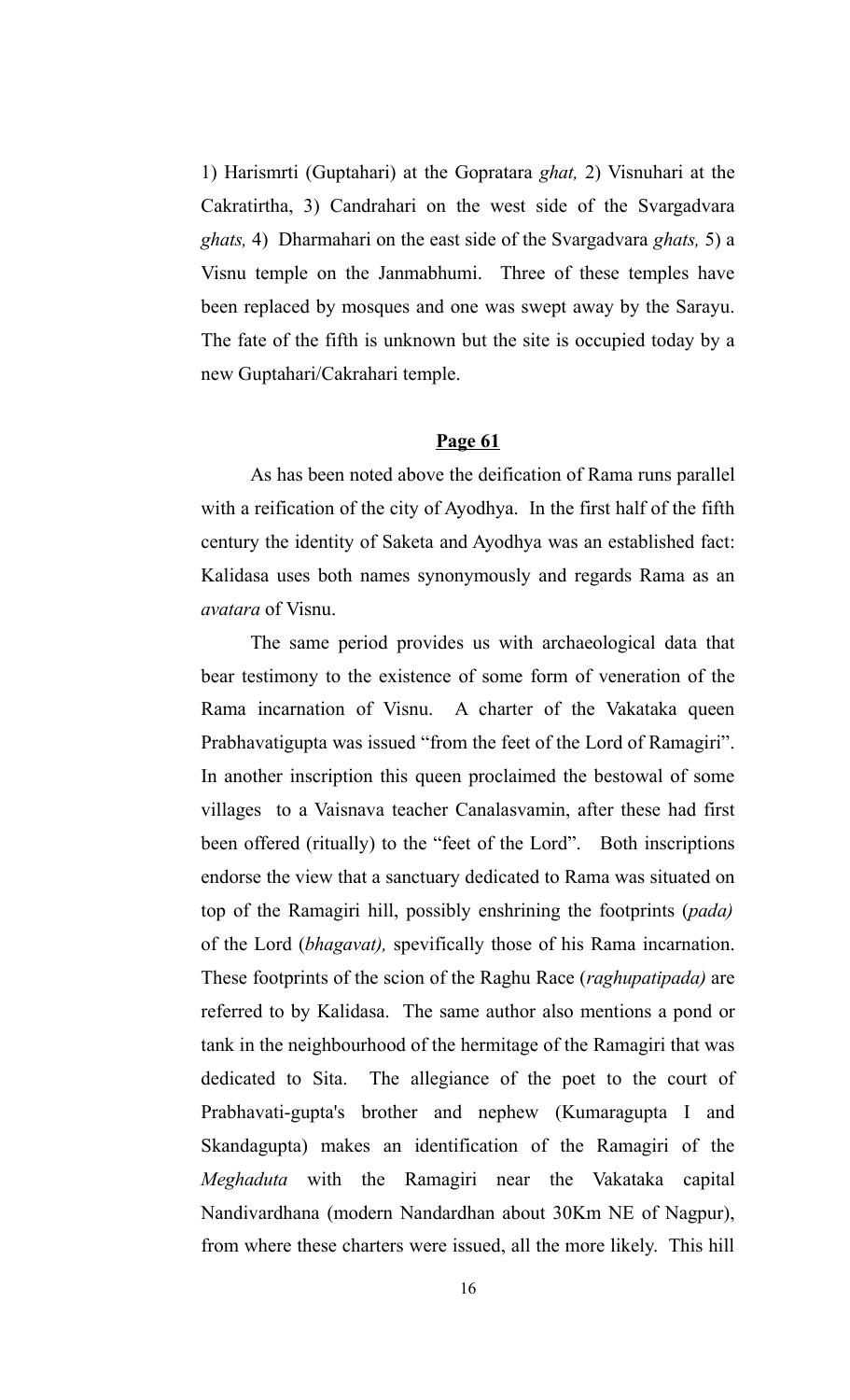is known today as Ramtek and contains several old Vaisnava sanctuaries besides a temple didicated to Ramacandra.

# **Page 63**

A second stage in the rise of the cult seems to have been reached when Rama became depicted in his own right as a full form of Visnu. The oldest specimens testifying to this development may date from the tenth century. The Jaina temple of Parsvanatha in Khajuraho (c.AD 950-970) shows two images of Rama on the outer wall. The first one represents Rama holding the bow and arrow and the other shows him with four arms, holding the arrow for quiver ?) in his upper right and lower left hand, with his lower right hand blessing Hanumat and his upper left hand embracing Sita. From the eleventh century dates a temple at Osian (near Jodhpur) that represents Rama and Sita as Laksmi-Narayana."

Literary directions for the making of Rama images are not exactly congruous with the archaeological evidence. These prescription are found in several works dealing with iconography from the sixth century onwards. The *Brhatsamhita* and *Visvaksenasamhita* (both quoted in Smith 1969), and the *Visnudharmottarapurana,* which may all date from before AD 1000, give various iconographic descriptions of Rama and his attendants. According to the *Vaikhanasagama* and *Visvaksenasamhita* Rama should be depicted with only two arms, but the *Padmasamhita* allows the alternative of a four-armed image. This text declares that when an idol (*bimba)* of Rama is installed by itself (*svatantra) in the sanctum (*garbhagrha) it should have four arms. A group-image of Rama, Sita, and Laksmana is placed near it to be used in (special) ritual proceedings.

In view of the fact that only very few idols for the worship (*arca, bimba*) of Rama from before the  $12<sup>th</sup>$  century have come to light it may be suggested that these inconographical descriptions, if not relating to ornamental sculptures on temple walls, were included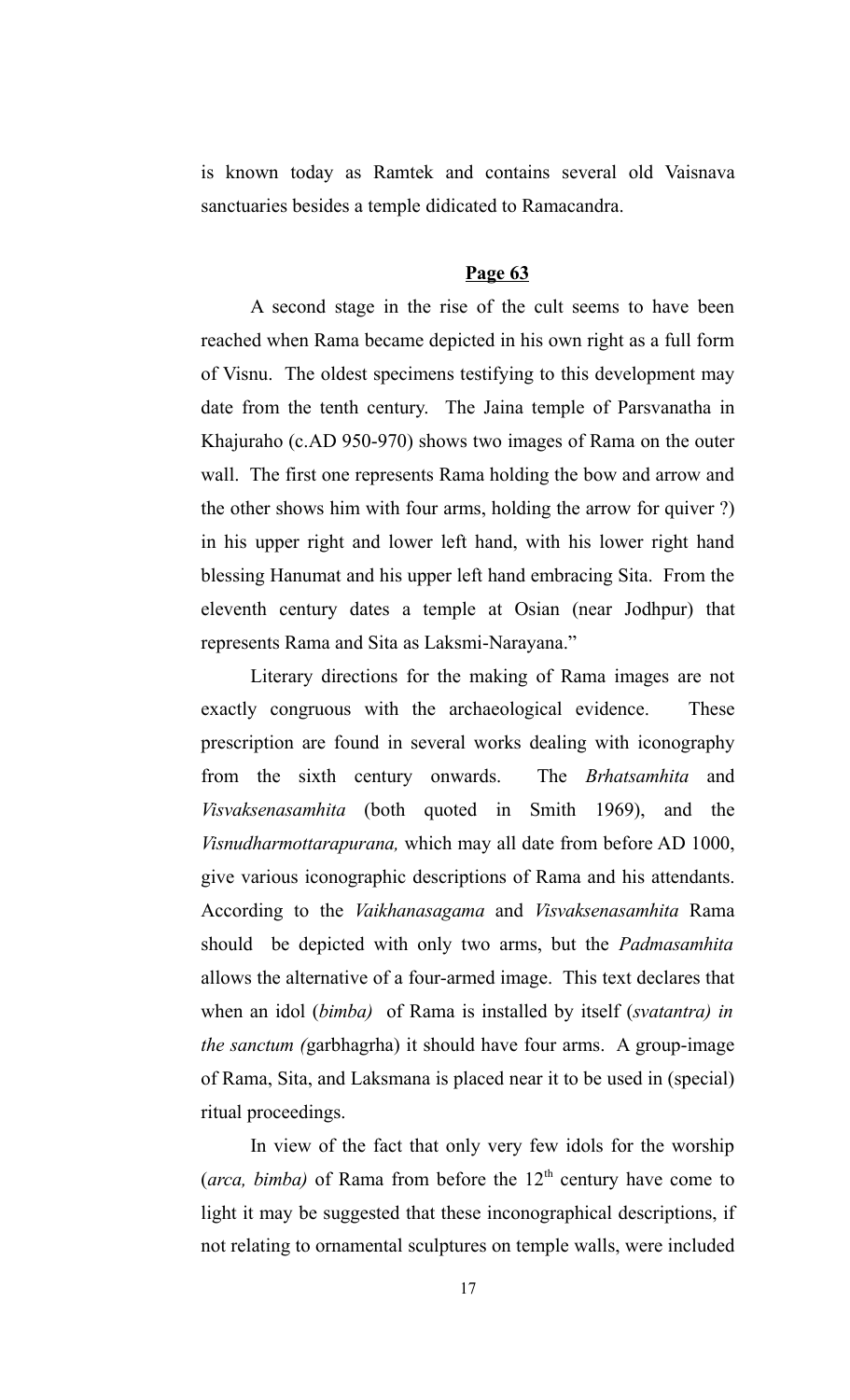in these texts chiefly for theoretical reasons and for the sake of completeness. These descriptions usually form part of passages in which all the incarnations of Visnu are systematically treated, and at the time they were conceived might not necessarily have reflected actual practice.

#### **Page 65**

We conclude this survey of archaeological evidence (*ante* AD 1200) by mentioning the oldest idol of Rama known to us. It is an early Chola bronze image (c.AD 950) belonging to the Sri Kalyana Varadaraja Perumal temple in Paruthiyur (Thanjavur district) which was on display in the exhibition of 'Masterpieces of early South Indian Bronzes' (National Museum, New Delhi, spring 1983).

It is again the twelfth century that witnessed an invigorating renewal of orthodox religious activity. The existence of three temples exclusively dedicated to Rama is documented, and there might have been considerably more of which all traces have been lost due to ravages committed by later rulers." One puzzle remains: neither from the twelfth century, nor from the following centuries, are there more than a few rare pieces of evidence that bear testimony to the installation of Rama idols in Ramaite temples. Consequently the conclusion has been drawn that a Hinduistic temple cult of Rama did not appear before the  $16<sup>th</sup>$  or  $17<sup>th</sup>$  century. This theory is untenable in view of the evidence for the existence of Ramaite temples from the 12<sup>th</sup> century onwards, and secondly in view of the origin of a calas of Sanskrit texts that are exclusively devoted to the (temple) cult of Rama, who is considered to be the highest dimension of Visnu. The earliest texts which belong to this class, dating from the eleventh and twelfth centuries (and perhaps even earlier), will be dealt with below. The existence of detailed manuals of Ramaite ritual and festive ceremonies presupposes a cult in which they could be applied. The solution of the puzzle may be found in the description of one of the oldest know temples dedicated to Rama, the Rajivalocana temple.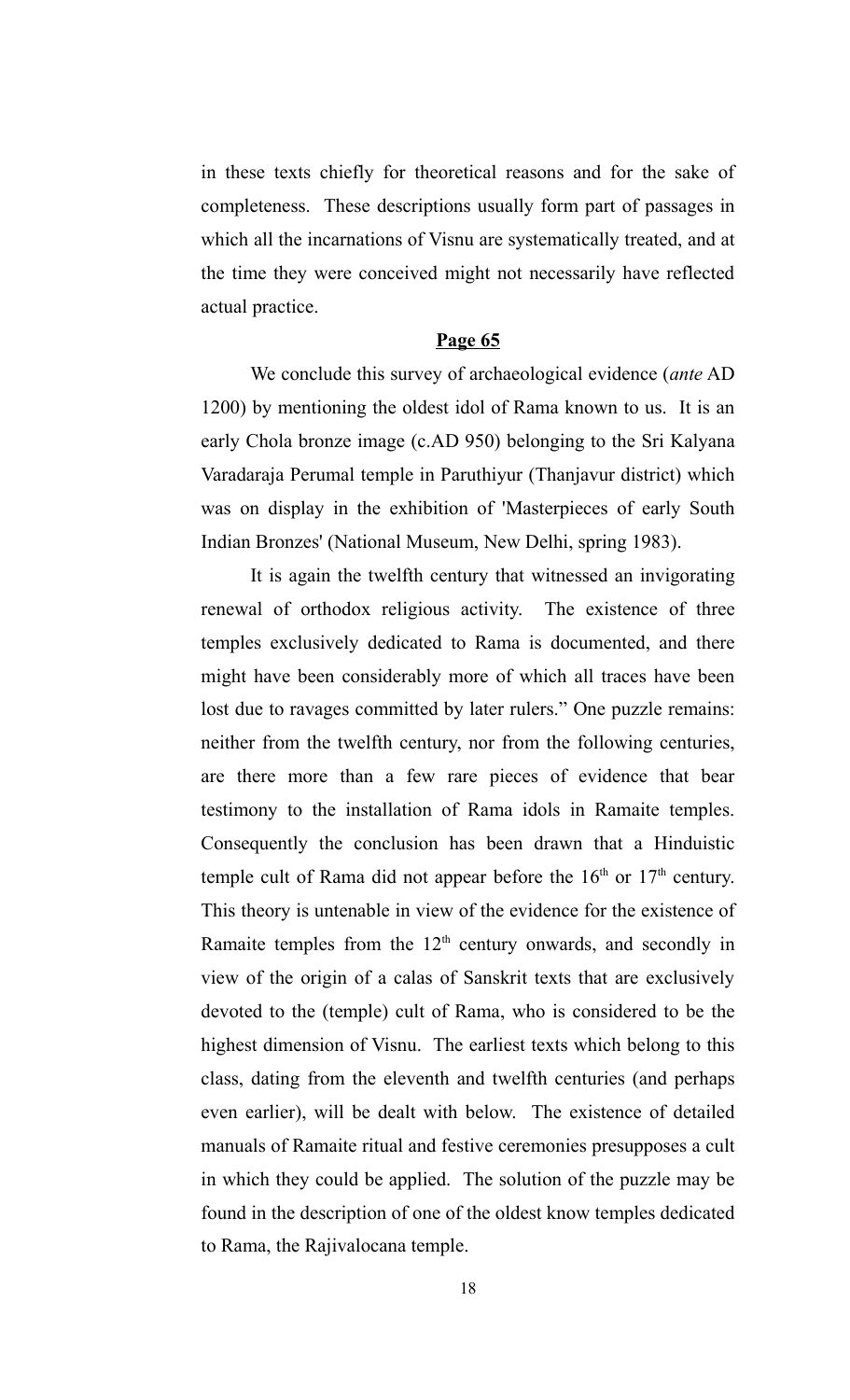#### **Pages 133 and 134**

Muhammad Tughlaq's successor, Firuz Tughlaq founded the present city of Jaunpur in AD 1359. After the invasion of Timur-ilang, when confusion prevailed throughout the Sultanate, the Wazir Khwaja-i-Jahan, who was endowed with the title Malik-ush-Sharq, was sent by the Sultan Nasir-ud-din Mahmud to recover the eastern dominions in AD 1394. He took his residence in Jaunpur, and soon proclaimed independence. Avadh became part of the Sharqu territory until it was eventually recovered by Bahlol Lodi, the Sultan of Delhi, who appointed his nephew Mian Kala Pahar Farmuli governor of Avadh in the last years of his reign (+AD 1489). Ayodhya came under the control of the Lodis. About the aforementioned Lodi governor, Abbas Khan Sarwani remarks: "..... his *jagirs* were never disturbed and during all this time he gave his attention to nothing else except the accumulation of wealth. I have heard from persons of veracity that he had assured three hundred *mans* of red hard gold, and he did not purchase any other but golden jewelry." " Ayodhya might have been the right place for this hoarder since gold was found in its environs (see below).

Little is known as to the specific historical situation in Ayodhya under the rule of the Sharqis and Lodis. In the political domain the town had to concede much ground to the city of Jaunpur. Along with the weakness of central authority Hindu chiefs gradually strengthened their hold on the situation. With regard to this period Joshi remarks: "Under the Jaunpur kings Avadh was administered in a better way than under the Sultans of Delhi. The local zamindars and rajas also appear to have strengthened their position and the Saharq rulers (surrounded as they were by petty though independent principalities) had to placate them to maintain peace and order in their kingdom."

Scarcity of sources inevitably obscures the progress of the town during the fifteenth century. Subsequent history proves that the foundations were laid for a period of blossoming. An idea of the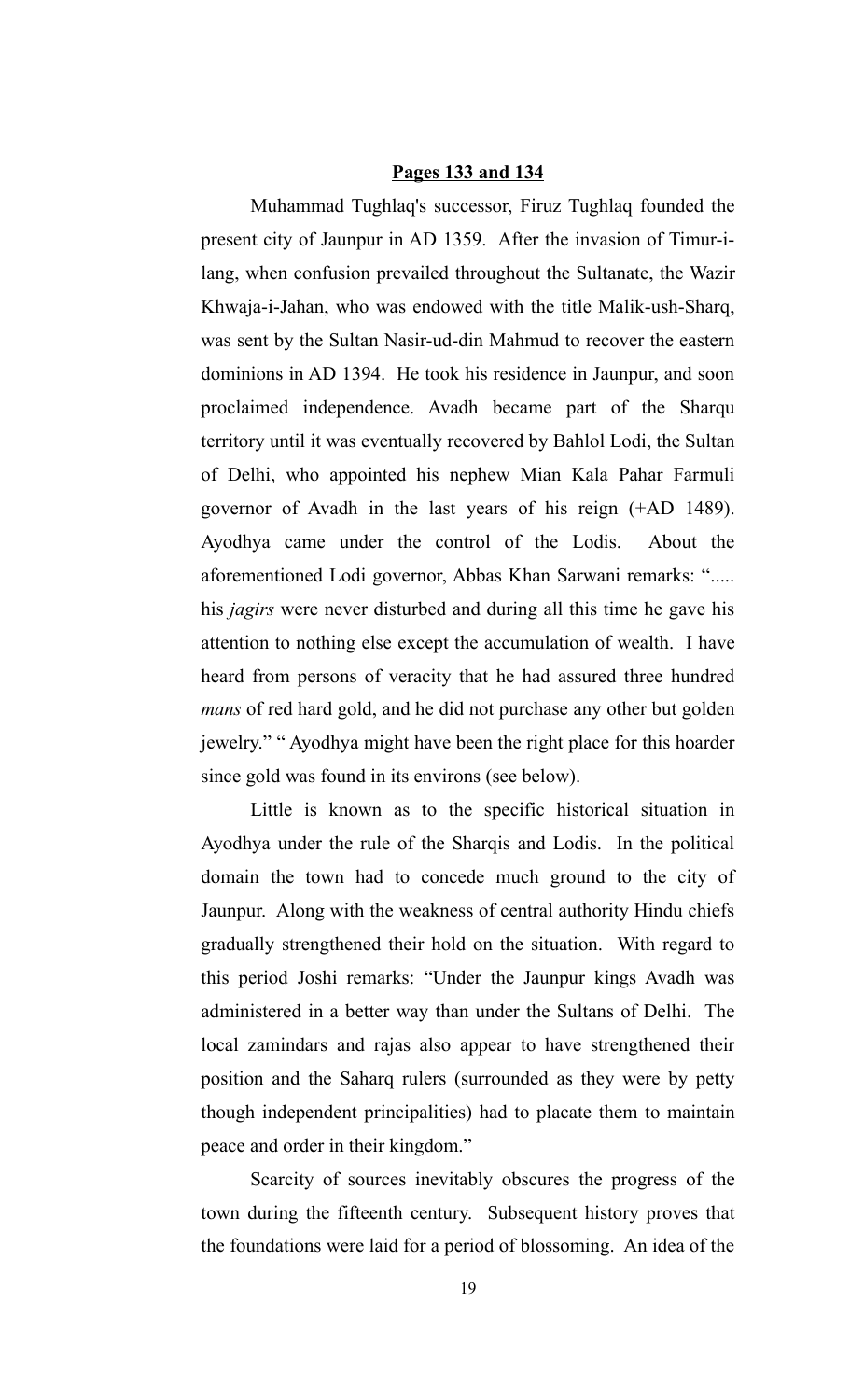prosperity and religious prestige which was attained on the eve of the age of the Great Moguls may be gleaned from the evidence left behind by the founder of the Mogul Empire.

The conqueror Zahir-ud-din Muhammad Babur visited Ayodhya in Hijri 934 (AD 1527). The new emperor writes in his diary that he was on the march to the Oudh and reached the town for the first time about March 29: "We stayed a few days on that ground (near Aud) in order to settle the affairs of Aud. People praised the land lying along the Sird (a) 7 or 8 *kurohs* (14-16 miles) above Aud, saying it was hunting ground." Unfortunately the diary breaks off after April 2 AD 1527, only to resume in September 18 AD 1528. In this interval a mosque was raised by order of Babur on the site of the Janmabhumi temple. Babur might therefore have stayed in Ayodhya somewhat longer or have returned later in the same year. Beveridge gives the translation of a fragment which probably deals with Ayodhya and which has obviously been displaced in the codex on which the translation of Leyden and Erskine was partly based. The passage contained in this section seems to be survival of the lost record of 934 AH (F. 339)... It may be a persian translation of an authentic Turki fragment, found, perhaps with other such fragments in the Royal Library. The translation of it runs: "After spending several days pleasantly in that place, where there are gardens, running-waters, well-designed buildings, tress, particularly mango trees, and various birds of coloured plumage, I ordered the march to be towards Ghazipur.

The columns of the Janmabhumi temple that were used in the construction of the mosque have been described above. The mosque itself contains two inscriptions, the translation of the one inside reading:

"By the command of the emperor Babur, whose justice is an edifice reaching up to the very height of the heavens, the goodhearted Mir Baqi built this alighting-place of angels. *Bavad khair baqi: (*May this goodness last forever). The year of building it was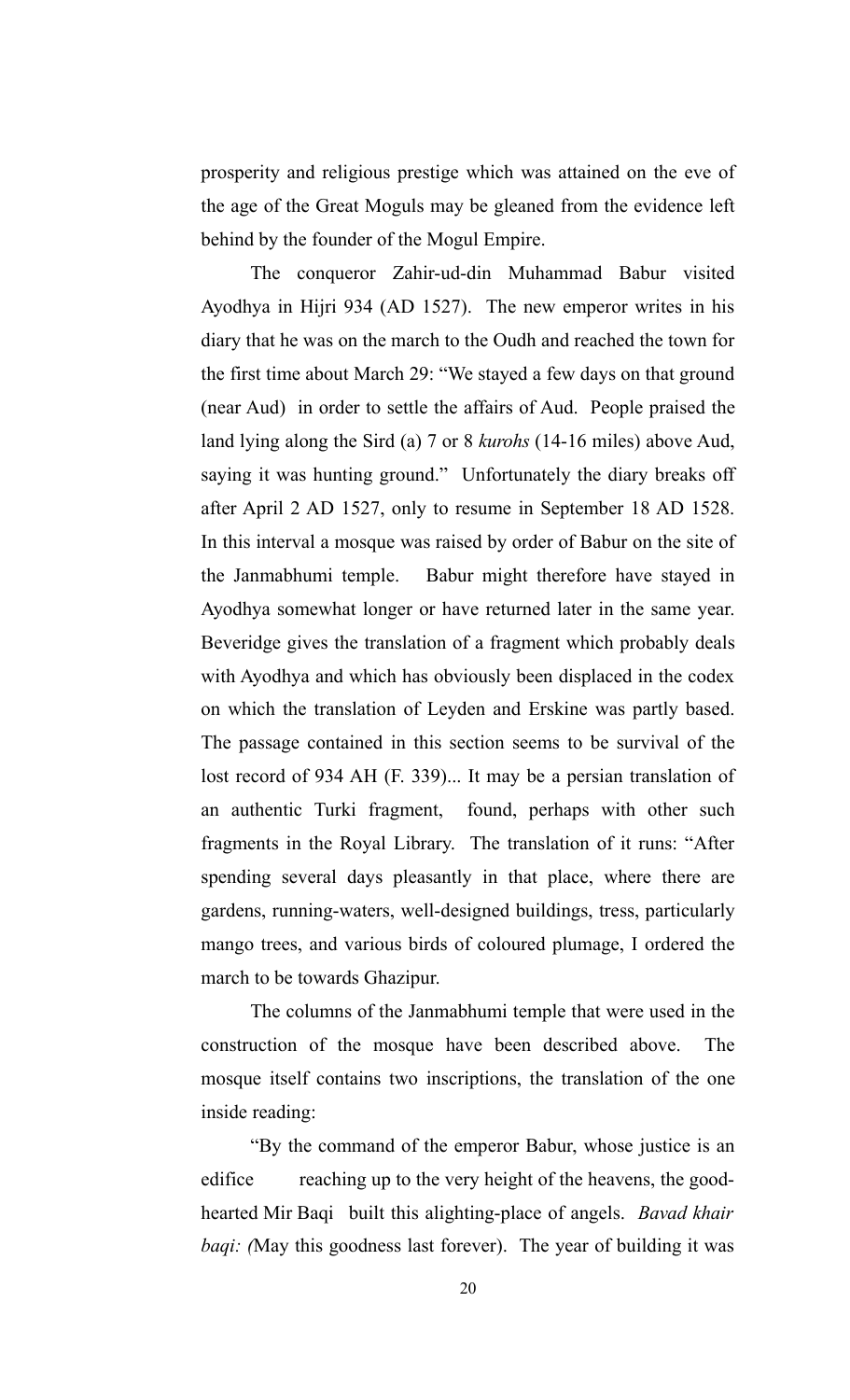made clear likewise when I said *buvad khair baqi*" (=935 AH, i.e. AD 1528.)"

Another incomplete inscription is found above the entrance which provides no additional information. Mir Baqi Tashqandi was apparently appointed first Mogul governor of Avadh.

By the time of Babur Ayodhya, particularly the temple of the Birthplace had evidently gained such prestige that it aroused the envy of the new emperor, possibly incited by local Mussulmans for whom the flourishing of this Hindu centre of pilgrimage had for long been a thorn in the flesh. Local tradition has it that it was especially the *pir* Fazl Abbes Musa Ashikhan (whose grave is still marked today by two temple columns), who instigated Babur to demolish this denounced centre of idolatry.

# **Page 136**

Attestation regarding the existence of the idea of a Ramadurga are found from the second half  $\,$  o the  $16<sup>th</sup>$  century onwards. The Ramakota seems to be alluded to by Tulsi Das in the RCM:

"Every day Narada and Sanaka and toher high sages all came to Ayodhya to see the king of Kosala, and when they saw the city, they forgot they were ascetics. There were balconies inlaid with gold and jewels, with tesselated pavements of great beauty. All round the city were reared walls (*kota)* of wondrous charm, crowned with turrets of diverse hues, as though the nine planets had mustered an army to beleaguer Amaravati."

How this fort actually looked in the Kali age is reported by the English traveller William Finch (AD 1608-11):

"Heere are also the ruines of Ranichand [s] castle and houses, which the Indians acknowled $(g)$ e for the great God, saying that he tooke flesh upon him to see the tamasha of the world. In these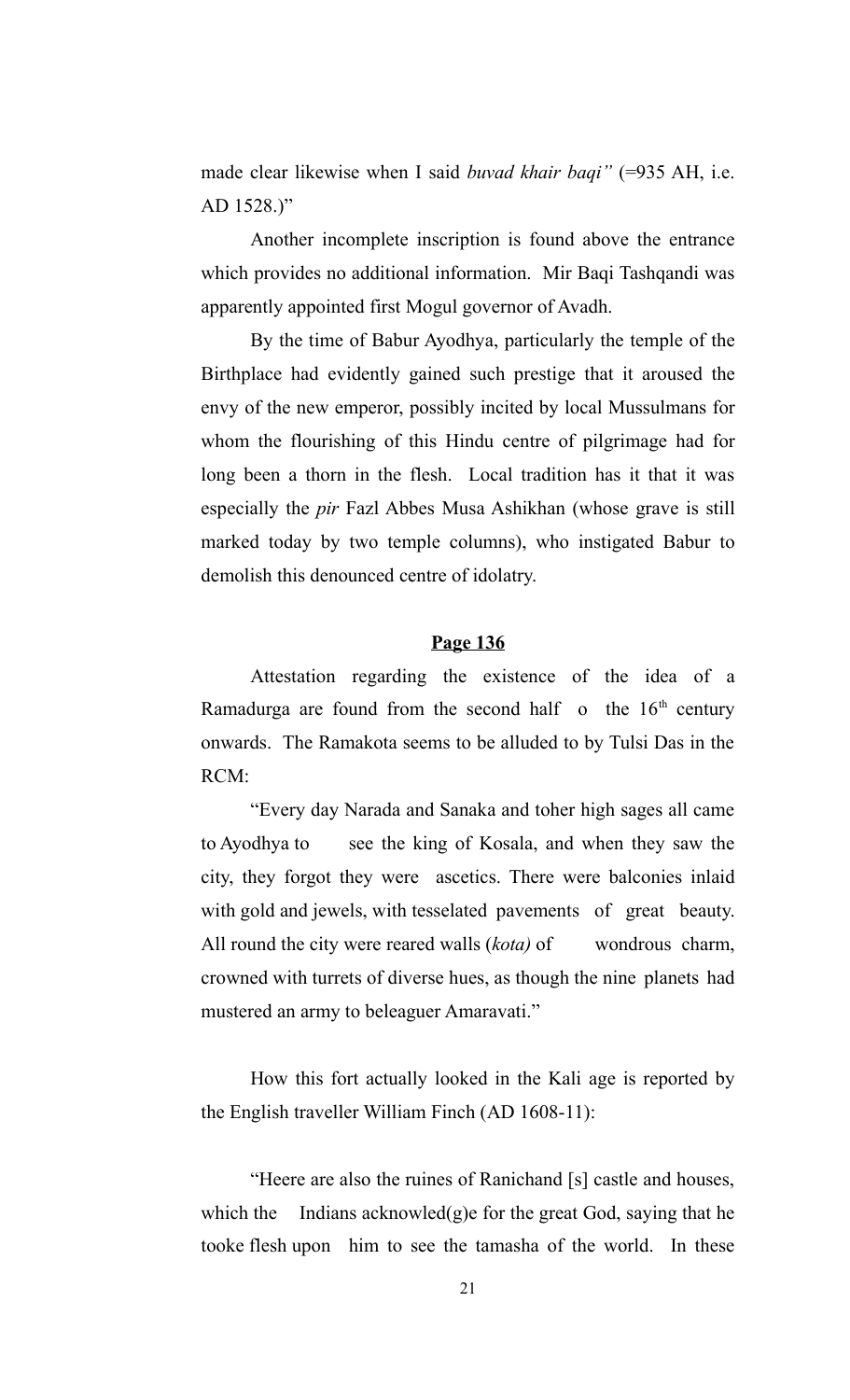ruins remains certain Brahmenes, who record the names of all such Indians as wash themselves in the river running thereby."

# **Page 145**

According to Carnegy the oldest foundations of temples in Ayodhya date from the  $17<sup>th</sup>$  century. Although the antiquity given by this author (obviously based on information provided by mahants) proves to be unreliable and is some times demonstrably wrong, we may infer from the survey presented by him that the Kanakabhavana is among the oldest foundations of this period. Carnegy mentions Lalajidasa as the founder 200 years ago (i.e. AD 1670). This Lalajidasa might indeed have been the first person to reclaim the holy site of Sita's palace. Smha 1957 mentions.

The Hanumat temple was founded by Abhayarama after he had got permission from the second Nawab of Avadh Safdar Jang (AD 1739-1754). The temple does not seem to have been completed before the middle of the  $8<sup>th</sup>$  decade of the  $18<sup>th</sup>$  century (see ad DA 17.2c).

Cp. DA 17.28cd-29 and DA 18.1-5.

There is some evidence for the existence of a shrine of a local tutelary deity on the Hanumantila which was, before it fell into the hands of the Vaisnavas, claimed as a site of worship by Saiva *samnyasis (*see ad DA 17.2c). The cult of Hanumat within Rama *bhakti* is a late phenomenon. Before it made its appearance within Vaisnavism it was already well-established in Saiva communions. Presumably, the basis of devotion to Hanumat by Rama *bhaktas* was provided by the *rasa* theory (which was generally acknowledged in the  $17<sup>th</sup>$  century) which made him an example of the perfect Rama *bhakta.* However, the actual introduction of the cult of Hanumat might have come with the establishment of fighting sections within the Vaisnava communities in the early  $18<sup>th</sup>$  century. The formation of *akharas* was modelled upon Saiva organizations in which Hanumat was worshipped (cp. Tripathi 1966, 7: the Gosains who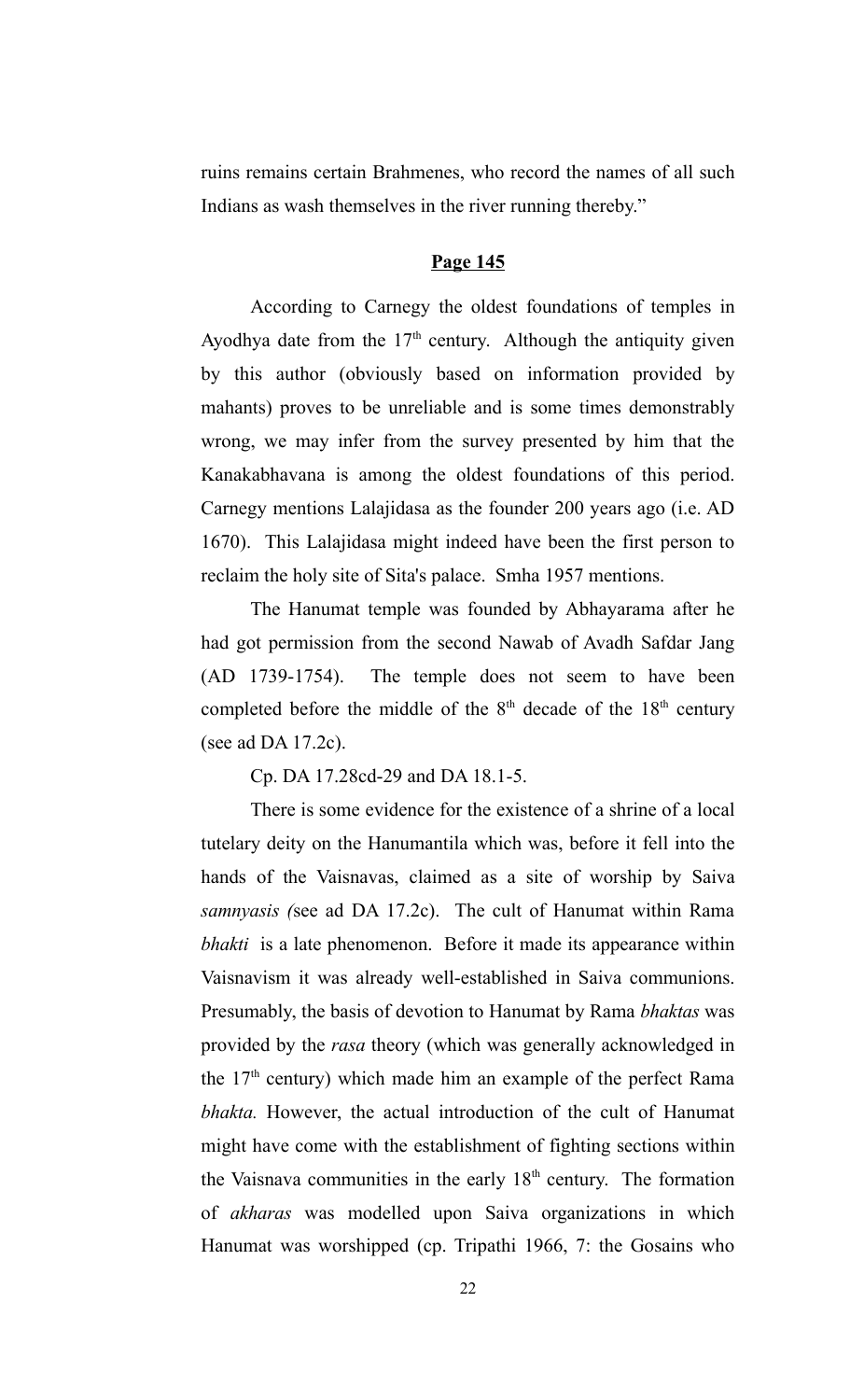occupied the Hanumantila 'worshipped Hanumat as if he were Bhairva'.). The Vaisnava *vairagis* took over this god as their tutelary deity. Ramanandi *sadhus* still show other customs which originally may have been peculiar to their Saiva examples (see Burghart in EHDL pp. 17-33).

#### **Page 146**

After the death of Akbar (AD 1605) his policy was continued by Jahangir (1605-1628). From his reign dates the first description of Ayodhya by a European visitor, viz. William Finch (AD 1608/11), whose report has been referred to above. From the same period dates the compiled description of Ayodhya that was made by Mitra Misra by order of Virasimha, the king of Orccha (AD 1605- 1627), and which was based on the S recension and a chapter from the *Nrsimhapurana.* Although this description would have been somewhat out of date by the time Mitra Misra wrote his *Tirthaprakasa,* it is significant that this author does not reply on the DA recension, which was either still to be composed, or was too recent to be widely acknowledged as authoritative.

Apart from the revised recension of the *Ayodhyamahatmya* other works on Rama *bhakti* began to appear in Sanskrit and Hindi in great numbers. Besides the *Hanumatsamhita,* the *Brhatkosalakhanda,* and the *Avadhavilasa* of Laladasa (composed in Ayodhya), B.P. Simha mentions eight more works pertaining to the Rasika school of Rama *bhakti,* to which we may subjoin the *Anandaramayana.*

Bulke adds two more works in Hindi and nine in Sanskrit belonging to the class of the building of which was commissioned by the queen of Tikamgarh, Vrsabhanu Kuvari, in AD 1887.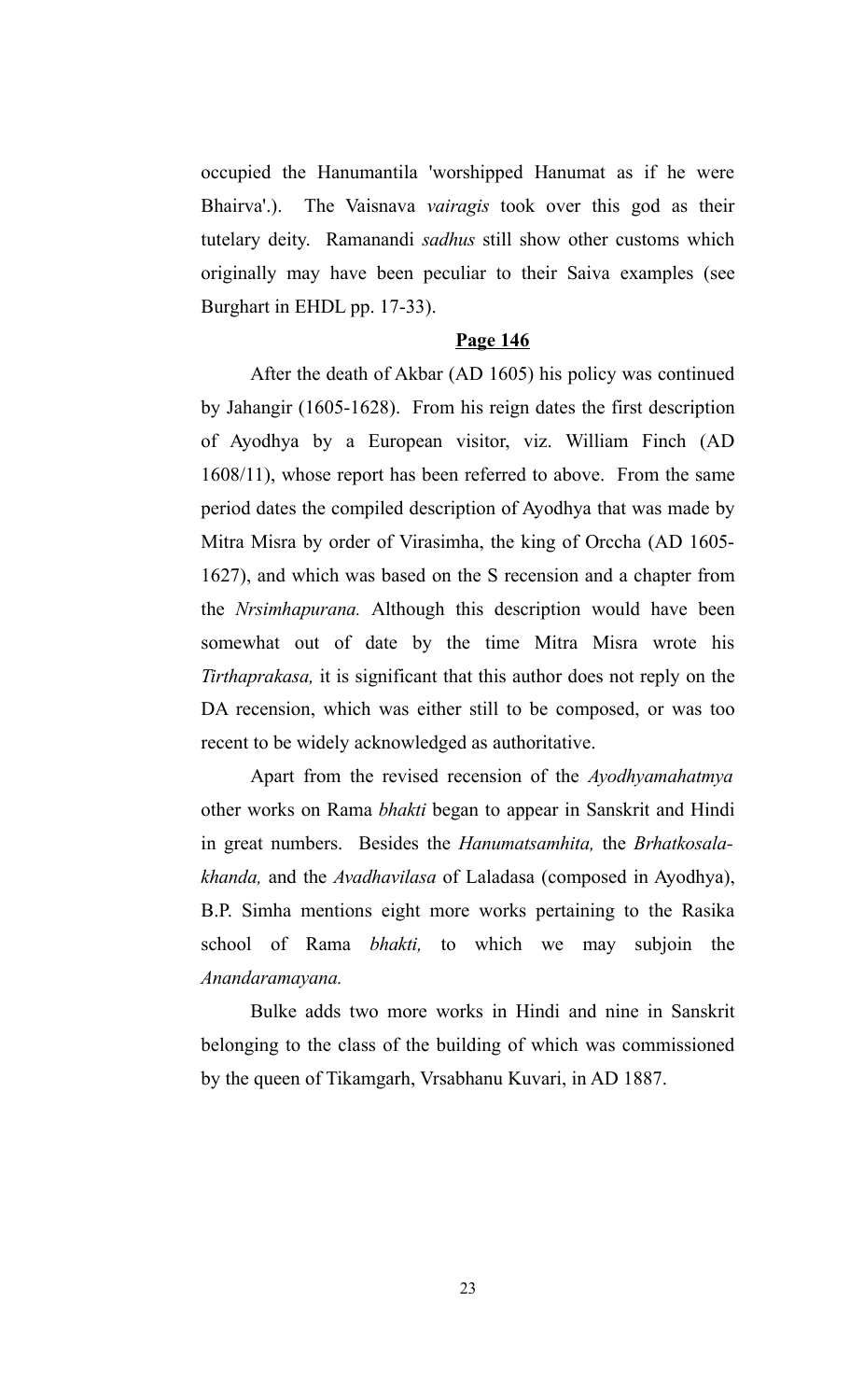# **AYODHYA BY HANS BAKKER Part-II Pages 143-145**

# **CHAPTER 21.** THE JANMASTHANA. **Introduction**

# **Notes to the textual evidence.**

The most conspicuous fact with respect to the textual evidence relating to the *tirtha* Rama-janmasthana (Janmabhumi) is that on the one hand a description of this principle holy place is found in all MSS of the AM used for this edition, and on the other hand that the *tirtha* is not mentioned in other classical sources (e.g. Puranas, Laksmidhara's TVK, *Nrsimhapurana* MS, Jinaprabhasuri's TK, Bhusram., and Mitra Misra's TP). Such a silence is all the more surprising in view of the fact that archaeological evidence indicates the existence of a temple at this *tirtha* in the eleventh century. A reason for the omission of this holy place in the Bhusram and TP might be that at the time these texts were written the site was occupied by a mosque (built by Babur in AD 1528).

The DA recension, which presumably also dates from after the destruction of the original Janmabhumi temple, has merely taken over the description of the place as found in s and B, without adding more details and praise, yet it has connected the Janmasthana with an elaborate description of Ramanavami (OA 22, OA 23).

This chapter is interesting for text-criticism in that it illustrates the relationship between OA, B,and S. The analysis of this relationship in II, xxixf.leads to the conclusion that, since OA is not directly based on B and S but goes back to an a-type-of-text which comprised the textual materials of B and S, both agreement between B and S against OA (AM 21. 2d), as well as agreement between OA and B against S (AM 21, 1cd/4cd,2b,7b,9/15), are likely to occur. Since B rests on a later version of the 1-type-of-text than S, a version that stands nearer to the OA recension, a greater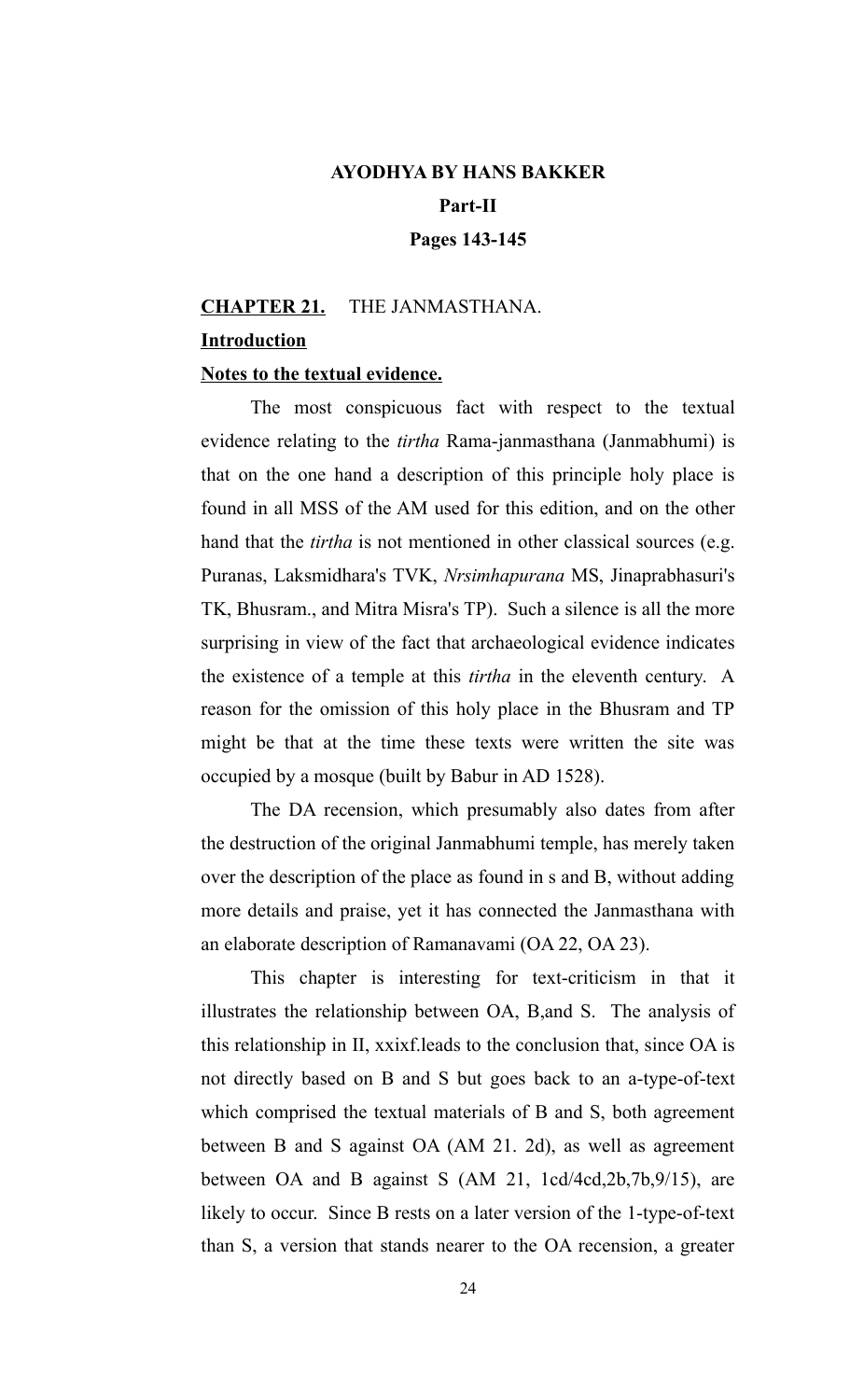affinity of B with OA than with S can be expected, especially in regard to the sequence and the occurrence of verses (see 21.1cd/4cd and 21.9/15 (sequence of OAB vs. S), and 21.3-4, 8-11 (occurring in OAB missing in S) vs. 21.13ab (occurring in BS missing in OA)).

The fact that B represents the most direct or crudest version of the a-type-of-text, which was edited in S and in OA, while the latter has not extended the description of the birthplace (possibly for reasons advanced above), accounts for the given evidence that MS B actually contains the most complete version of this section of the Mahatmya. The incongruity of S with the a-type-of-text may have prompted the author of B(P), at variance with his normal procedure, to include the entire description of the Janmasthana, thus rewriting a passage of S that was felt to be insufficient. The omission in S of DAB 21.8-11 may have been caused by homoeoteleuton (OABS 21.7cd=OAB 21.11cd).

MS P, which omits several *slokas* ocurring in B (B 21.2-4) and replaces B 21.8 by another *sloka,* contains a hiatus after B 21.9 which is indicated by a sign …. *truti. Slokas* 11 and 12 are corrupt and rendered incompletely in Mss O1 and O2, and BS 21.12abcd seems to be an anacoluthon. Obviously this passage had become corrupt in an early stage of its transmission and the clumsiness of the Sanskrit that remained my have led the editor of A to delete it altogether.

#### **Page 147**

The Janmabhumi may be conceived of as a compound which has comprised and still comprises several holy sites. The description is restricted to the Janmasthana temple itself in the S recension (OABS 21), but B has added two apparently subsidiary shrines-the palaces of Sumitra and Kaikeyi (OAB 25). The OA recension bears witness to a still further developed compound which comprised also two shrines of Sita, viz. Her kitchen and her well (Sitapakasthana (OA 24) and Sitakupa (OA 26). The abovementioned *tirthas* are today within a distance of 200m from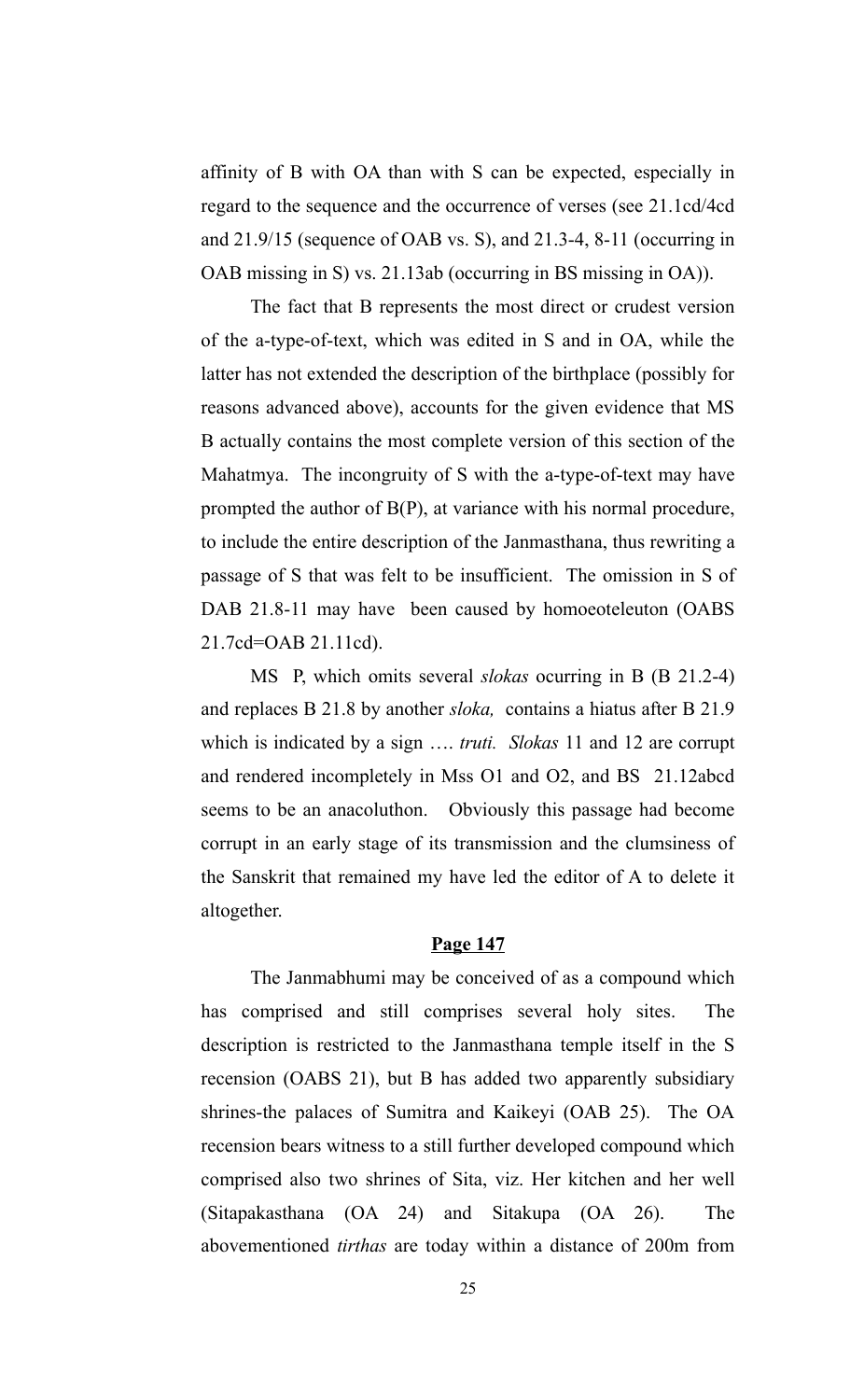the mosque of Babur. According to local tradition the shrines of Sumitra and Kaikeyi were destroyed along with the temple of the Janmasthana. An interpolation occurring only in edition A connects the three palaces (Kausalya, Kaikey, and Sumitra) with three *ghats (tirthas)* at the Sarayu (III, App.1 No.4). Due to a shift in the bed of the river these *ghats* are nowadays much in decay. Thus the glorification of the sacred complex of Rama's birthplace spreds over AM 21-AM 26.

# **Page 148 & 149**

In December 1949 new riots broke out between Hindus and Muslims. During the night of "The agitation continued for more than three years. It had serious repercussions on the law and order situation in this town and resulted in some assaults and murders. During these years the relations between the Hindus and the Muslims remained strained and the services of the police were constantly on call. The site of the dispute (i.e. the mosque of Janmasthana) is in police custody pending the decision of the civil court. The police maintains an armed guard on the spot for the protection of the building and the prevention of any breach of peace, and a temporary out-post has been established near the site of the dispute." (Faiz.Gaz. 249). This situation continues up to the present day.

# Modern situation.

Today the mosque and the railing set up by the British are still there. The lawsuit is still pending in the Court of the Civil Judge Faizabad. A sentry stands outside the fence and more soldiers are permanently quartered inside the mosque. No Muslims are allowed to enter the precincts and the Hindus may come only as far as the fence in front of the entrance gate where they have erected a small altar. On a platform near the altar groups of Hindus are continuously engaged in *Kirtana.* A pamphlet circulated among the many pilgrims who visit the place for darshan reads: "Shri Ram Janma Bhumi of Ayodhya is a very sacred place. Anticipating Hindu-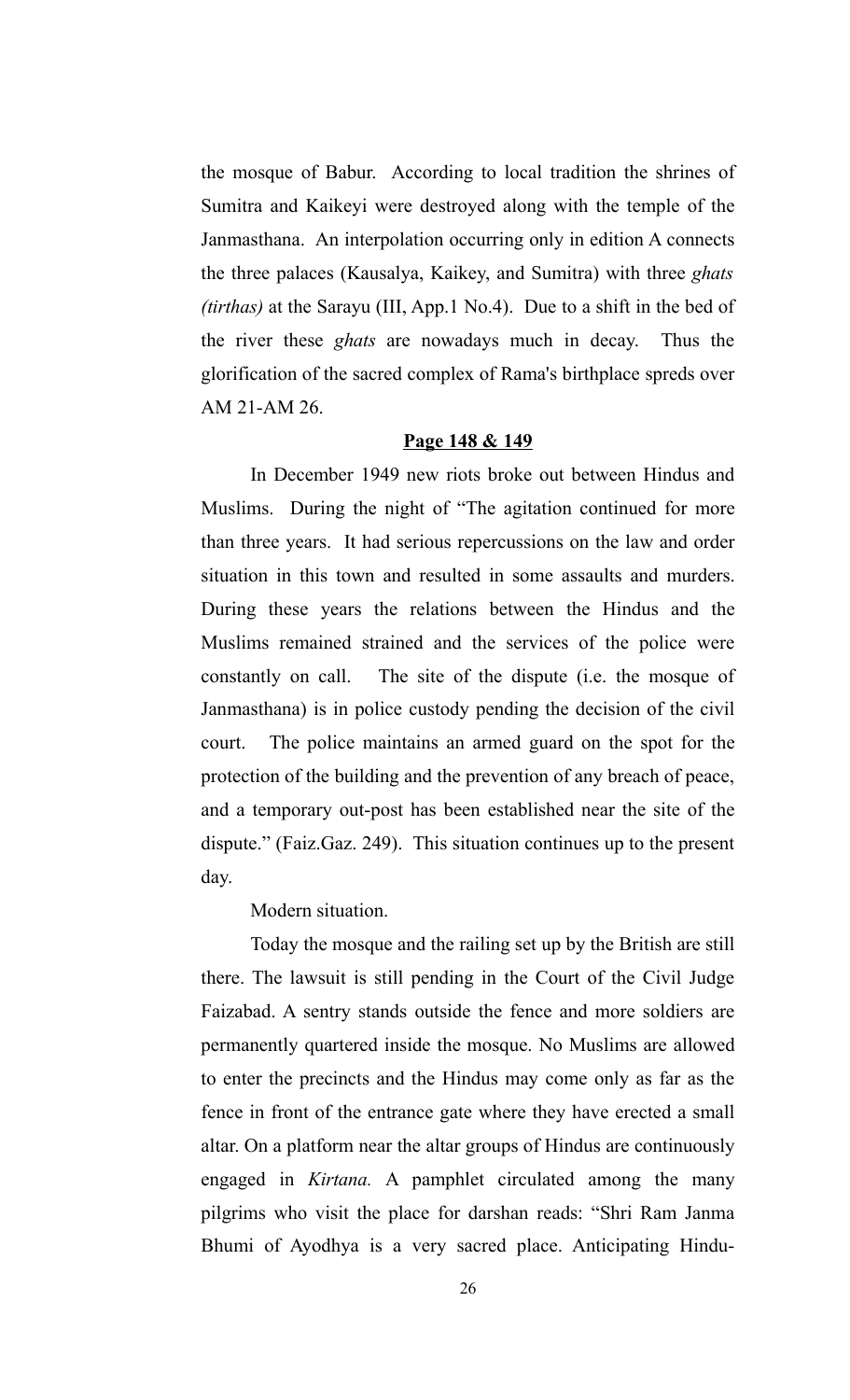Muslim friction the Govt. has declared it a disputed place and has taken possession over it. Regular case is being conducted in the civil and criminal court. Since December 27, 1949 day and night Akhand Kirtan is being performed with a determination that it will continue so long as "Ram Janma Bhumi" is not freed"... "It is the sacred duty of the entire Hindu Community to finance this holy cause donations (sic:) and thus earn immense "PUNYA". "A glimpse of the idols within the mosque can be seen. Offerings of food (sweets) can be given through the bars of the fence. At present only eleven Hindus are allowed to enter the mosque on special occasions to perform the *puja* of the idols (Sita and Rama).

On the northern side of the mosque is a new Janmasthana temple. The place was founded by a *sadhu* called Ramadasa, pupil of Devamurari (Prayaga), in the  $18<sup>th</sup>$  century (Tripathi 1969, 75ff.). Gradually the hut built by Ramadasa evolved into the large temple that nowadays occupies the site. The temple is built around an inner court on the west side of which are two cellas. In one of these the images of Rama and his *parivara* deities are installed, the other one contains the idols of Dasaratha and his entourage. Against the wall of the court stands a piece of a door-jamb said to come from the old Janmasthana temple. It has been described in I, 44f. The temple is visited by many pilgrims.

# **Page 172**

OA 23.91d. tamasam. The river Tamasa is considered to constitute the southern border of the holy *ksetra* (see OAS 5.7). Yama, whose realm is located in the south, naturally enters the holy field from the south.

OA 23.92cd 93ab. The salutation *mantra* runs: *om vimalayai namah.* OA 23.94a. *Goprataram siras tasyas.* The *ksetra* of Ayodhya is conceived of as a fish. The head of this fish was said to lie near G opratara (see OAS 5.9ab).

 OA 23.94b. *Tatah purvam tu kanthakam.* Yama's holy site (Yamasthala, see ad OA 23, 107c) lies on the bank of the Saraya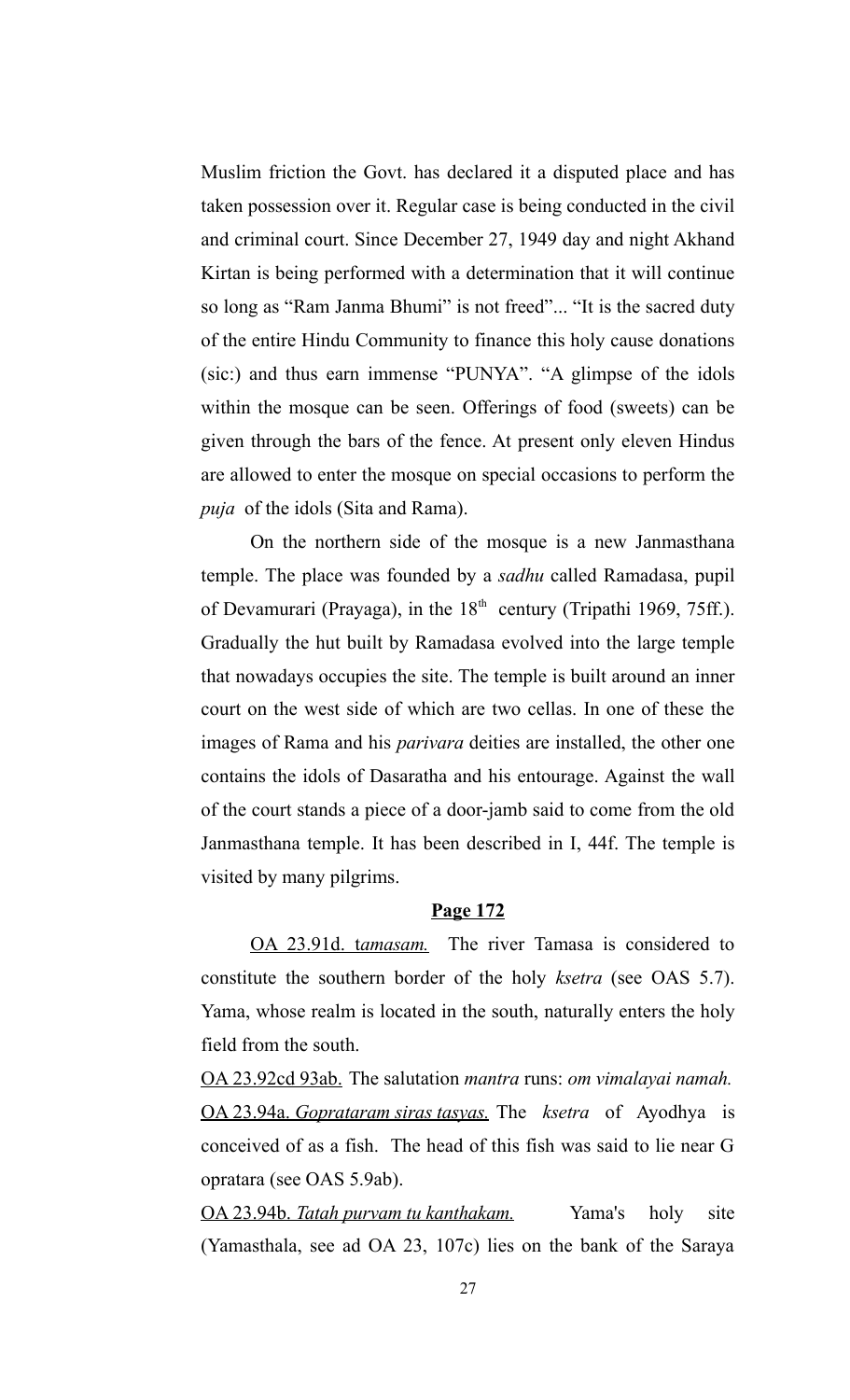(*tate sarayvas)* c.1, 25Om to the east (*purvam)* of Gopratara (tatah). It is conceived of as the 'neck' (*kanthaka)* of the fish.

OA 23.95cd-102cd. *Stotra, Ayodhyastaka.* 

 $OA 23.99. = OABS 5.2cd-3ab.$ </u>

OA 23.107c. *yamasthaleti*. The holy place on the bank of the Sarayu dedicated to Yama is called Yamasthala. The place is unknown to BP and S.

Its location is said to be east of Gopratara (see OA 23.94b and CK: OA 23, 107cd-108cd v.1.).

Today the sanctuary of Yama lies c.1, 250m east of Gopratara on the bank of the Sarayu at the foot of the ruins of Fort Calcutta.

This *tirtha* is especially visited on Yamadvitiya (Karttika, su., 2), the second day after Divali. On this day a *mela* held on the sandbank (*pulina,* see OA 23.112b) in the Sarayu in front of the sanctuary (see OA 23.108). Thousands of votaries come to take a bath in the river and many of the women in particular visit the shrine of Yama to perform *puja.* The all-India festival of Yamadvitiya is described in Kane V, 207ff.; von stietencron 1972, 72f.; Meyer 1937 II, 208ff.

Yamasthala is included in the *pradaksina* of 14 *kos* that is held on Karttika, su. ,9  $\{VII(A)\}\.$ 

The site for Yama worship bears more resemblance to a simple shrine of a folk cult than to a sophisticated sanctuary. Today no priests perform the worship, but the offerings are placed before the icon by the devotees themselves. As in the case of most folk cults it is impossible to give an estimate of the antiquity of this holy site. The omission of Yamasthala in BP and S points to a relatively recent origin, yet the place might have been the site of tree worship that was ignored by the earlier Sanskrit tradition (BP and S). As has been noted above (ad OA 23.56b), the pipal tree plays an important part in the legend and was obviously thought to be situated in the vicinity of the site where Yama was said to have built his sanctuary (OA 23.112). A malevolent *yaksa* that resided in this tree that was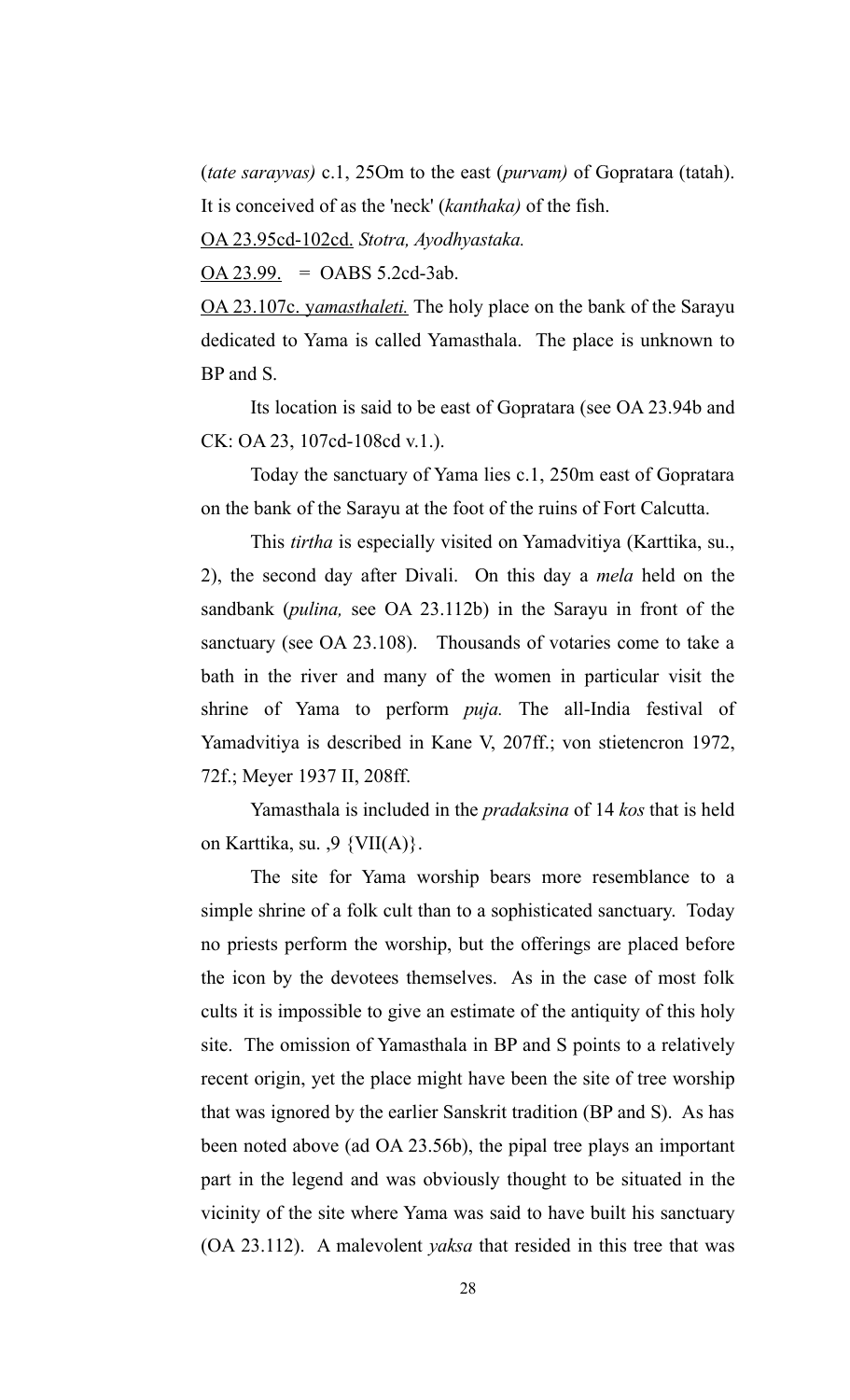associated with the spirits of the deceased might easily have become connected with the personified sins, and by linking this numinous place with Yama the site became affiliated with the Sanskrit tradition while still preserving its original ominous character (note OA 23.105d *akantaka). Yaksas* associated with pipal trees are for instance noted in KSS 3.20.32-38 and KSS 12.94.68-72 describes a malevolent (*raksasa* living in an *asvattha* tree (cp. Crooke 1926 II, 99f.; Agrawala 1970, 117).

Today the main object of *puja* besides the shrine of Yama is a big pipal tree standing in the middle of the compound. This compound consists of several small shrines next to each other. They are situated on the bank of the river and are provided with *ghats* on both sides (east and west). The compound comprises (from east to west ) an altar with Visvanatha (containing a *linga).* At the foot of the tree lie several stones and *trisula* which are objects of *puja.* Lamps are lit and placed in front of the tree together with flowers and other offerings. The shrine of Yama, standing behind the pipal (west side), is a small square construction facing the river. A basrelief painted black, representing a two-armed Yama riding on his buffalo, stands against the back-wall of the shrine. His right hand holds a sword (*khadaga), his left a shield (*khetaka).

The icon can be classified as folk-art and seems to be no older than the  $19<sup>th</sup>$  century.

On Yamadvitiya, when I visited the sanctuary, many votaries (90% of whom were women) thronged before the shrine, casting flowers at the icon and lighting lamps in front of it (cp. Kane V, 207f.). According to some texts like the *Vrataraja* (see Kane V, 208) women worship the image of Yama on the occasion of Yamadvitiya in order that longevity may be bestowed upon their brothers (*bhratur ayusyavrdhyartham)* (cp. Meyer 1937 II, 208ff.).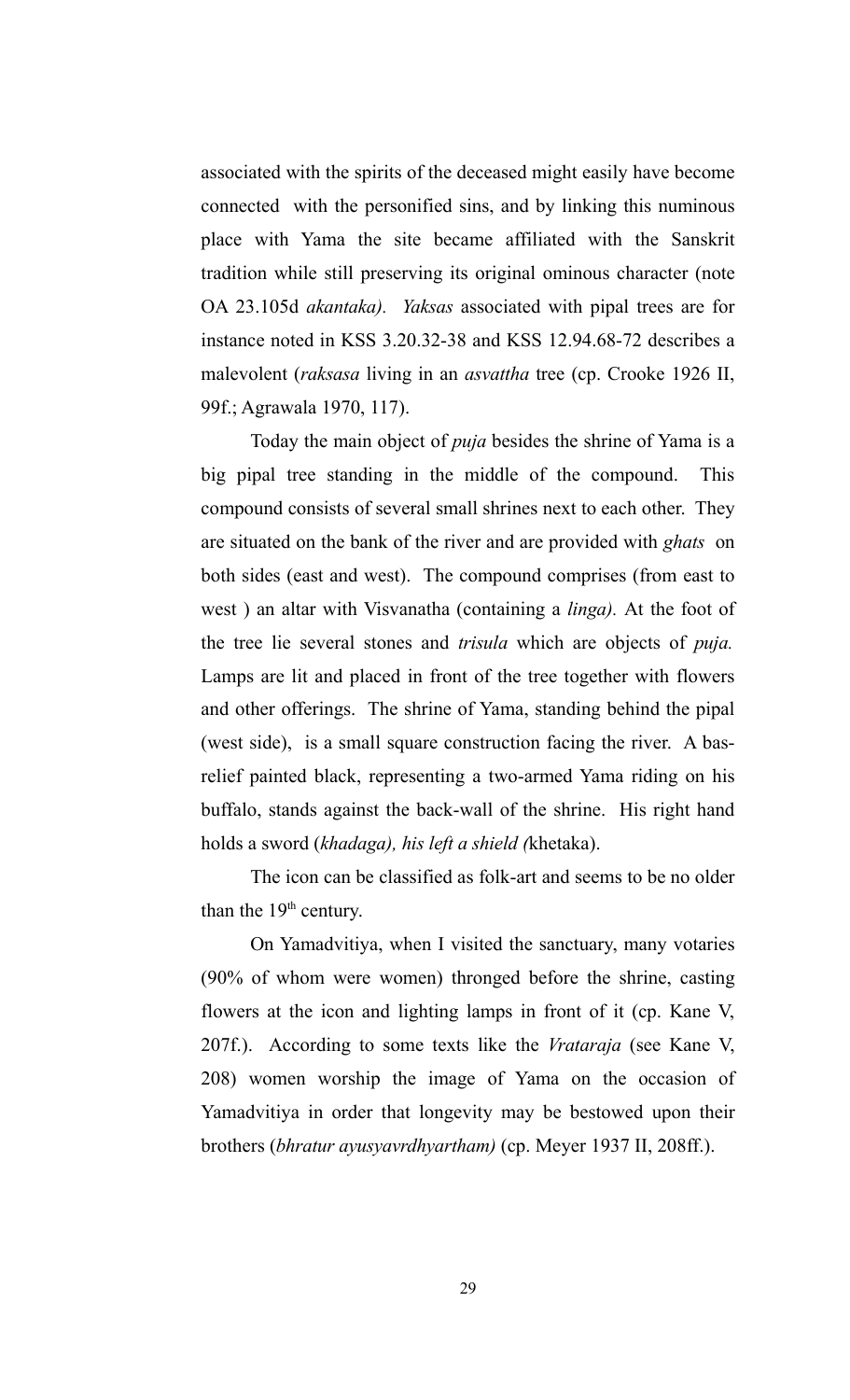# **CHAPTER 24. SITA'S KITCHEN.**

# **Introduction:**

Textual evidence.

AM MSS : O1 10.26ab-33cd; O2 10.25ab-32cd; A 10.26ab-33cd; C 5.25cd-28cd; K 5.25cd-28cd; om. BPS.

Mod. Lit.: Sitaram 1933, 36f.; Sarma 1973, 64; Tieffenthaler I, 181.

# **Note to the textual evidence.**

A interpolates a *sloka* after OA 24.8cd in which a *ghat* named Kausalyatirtha is mentioned. This *ghat* is said to lie west of Janmasthana on the Sarayu and is especially related ot the Janmasthana as the palace of Kausalya. Like wise A interpolates Kaikeyitirtha and Sumitratirtha after the respective descriptions of the palaces of both queens (see OA 24.8cd v.1., OA 25.2cd v. 1., OA 25.4cd v.1.; III, App. 1 No.4).

# **Location.**

OA and CK agree that the kitchen (Sitapakasthana) is situated in the north-western corner (*vayukone)* of the Janmasthana.

Today a simple shrine is erected within the enclosure of the mosque of Babur in its NW corner. Before its destruction the Sitapakasthana was presumably a subsidiary shrine in the NW corner of the Nanmasthana precincts.

The new Janmasthana temple north of the mosque also contains a shrine of Sita's kitchen in the north-western part of the building. Tieffenthaler's report suggests that before the temple this site contained the shrine of Sitha Rassoi "der berruhmteste Ort" of Ayodhya (op. cit. 181).

#### **Special feature.**

The daily darshan of the thisholy place is said to procure an abundance of food in one's own kitchen.

# **Festival.**

Not specified.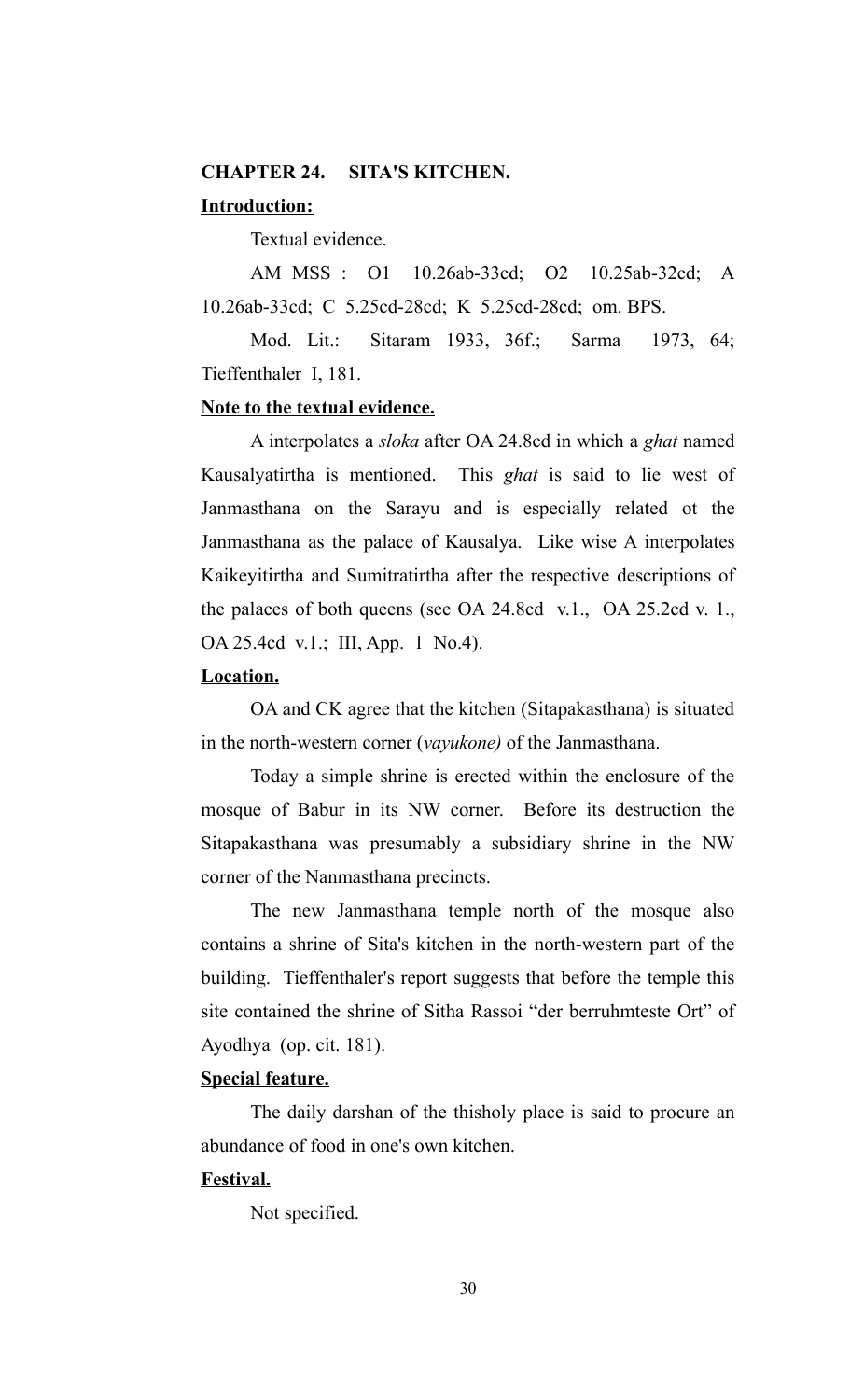CHAPTER 28. SVARNAKHANI.

# **Introduction**

Textual evidence.

AM MSS; 10.44abcd, 11.1-61: O2 10.43abcd, 11.1-60ab: A 10.46abcd, 11.1-61; C 5.37ab-40ab; K 5.37ab-40ab; S 4.30-71, 5.1-18ab; om.BP.

Class.Lit.: *Raghuvamsa* 4.26-88, 5.1-35: Mbh. 5.104.8-26 (cp. Mbh. 5.112-117); SMC p.50

Mod.Lit.: Sitaram 1932, 53; Sitaram 1933, 72f.; Carnegy 1870 App. A,p.IX (*kuti* of Raghunathadasa); Ghurye 1953, 191 (Bari Chavani of Raghunathadasa); simha 1957, 415 (*kuti* of Ramaprasada), ibid. p.463 (Bari Chavani of Raghunathadasa).

# **Note to the textual evidence.**

Although the *mahatmya* of this holy place is a conflation of two classical legends (*Raghuvamsa* 4-5, and Mbh. 5.104), the text does not follow either source verbatim.

# **Location.**

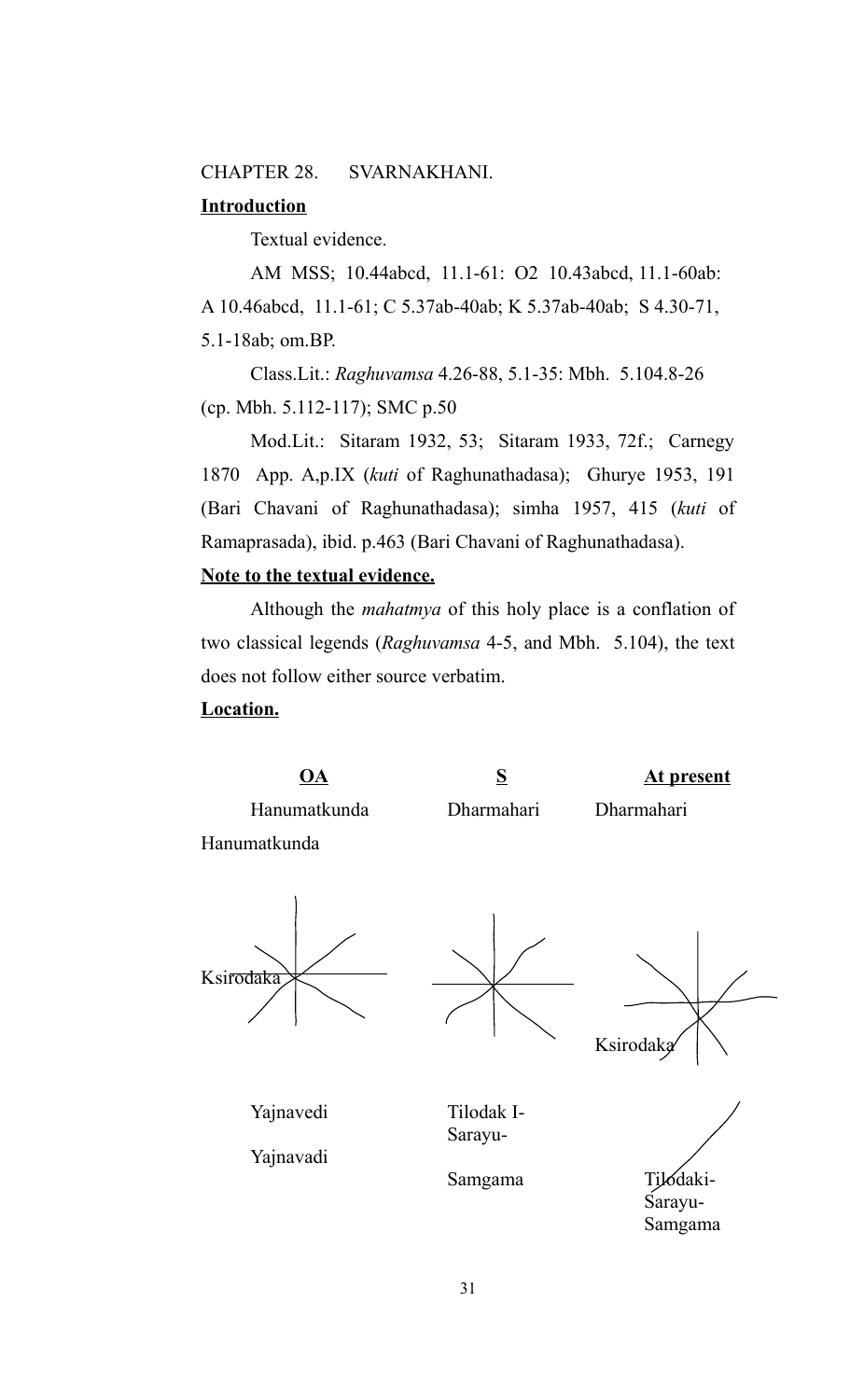The tank lies on the northern side of the Bari Chavani, about 300m to the SE of Nanumatkunda (and the Rsabhadeva mandir). **Special feature.**

A visit to this tank bestows wealth (*laksmi).* 

*\*\*\*\*\*\*\*\*\*\*\*\*\**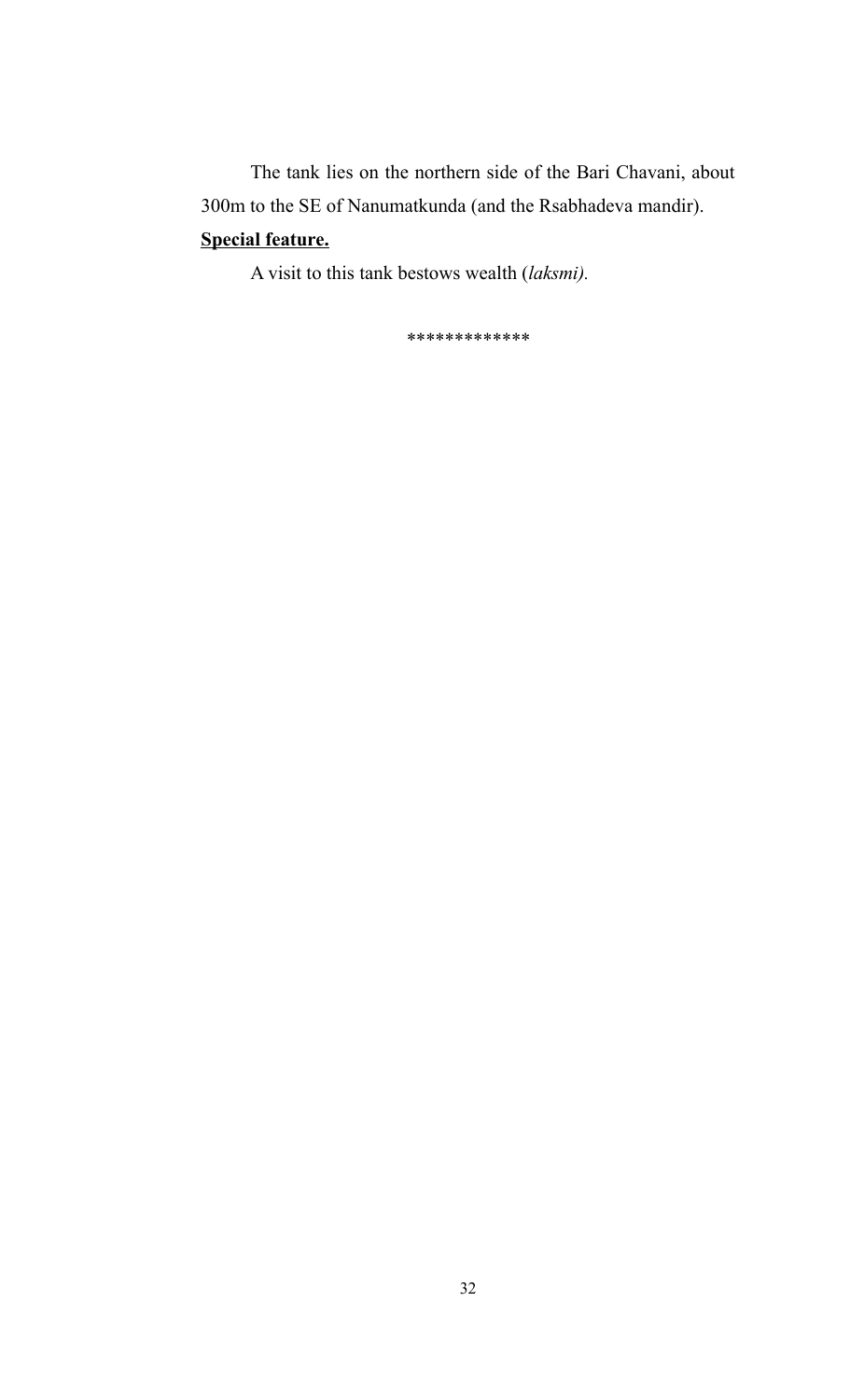# **CHAPTER 47. VISNUHARI AT CAKRATIRTHA. Introduction**

The last two *slokas* of this Agni/Cakratirtha *mahatmya* of P also occur in B (containing only the came Cakratirtha) but are missing in S and OA. They seem to contain an indication of the anteriority of P with respect to B. P 11.25ab (see below) naturally follows 24cd as it says that after a bath in Cakratirtha and the performance of a *sradha* sacrifice one attains *bhukti* and *mukti* and one's ancestors are satisfied. However, in MS B hemistich : 11.25ab concludes the description of Ramatirtha in which there is no mention of *sradha* sacrifice at all, hence the reference to the satisfaction of the ancestors is disconnected. The *sloka* that concludes the description of Ramatirtha in P (P 14.46ab.46ab, see B 77.25cd), on the other hand, is very similar to P 11.25 but rightly substitutes *pitrtrptis ca jayate* by *jayate natra samsayah.*

The close relation between Cakratirtha and Agnitirtha in P seems to be endorsed by the *Nrsimhapurana* MS there is thus an association of the Cakratirtha with Agnitirths, the same *tirtha* is associated with Visnuhari, a temple founded by Visnusarman, in S, OA, and Bhusram., although the latter does not mention Cakratirtha by name but deals with Visnuhari in the context of the 'Seven Haris'.

We shall give the (ofter corrupt) BP version of Agnitirtha/Cakratirtha separately below, followed by that of the Nrpur. MS and concluding with the description of Visnuhari in Bhusram. In the presentation of the AM's description of the Cakratirtha/Visnuhari complex (OA and S recensions) the BP version is not given.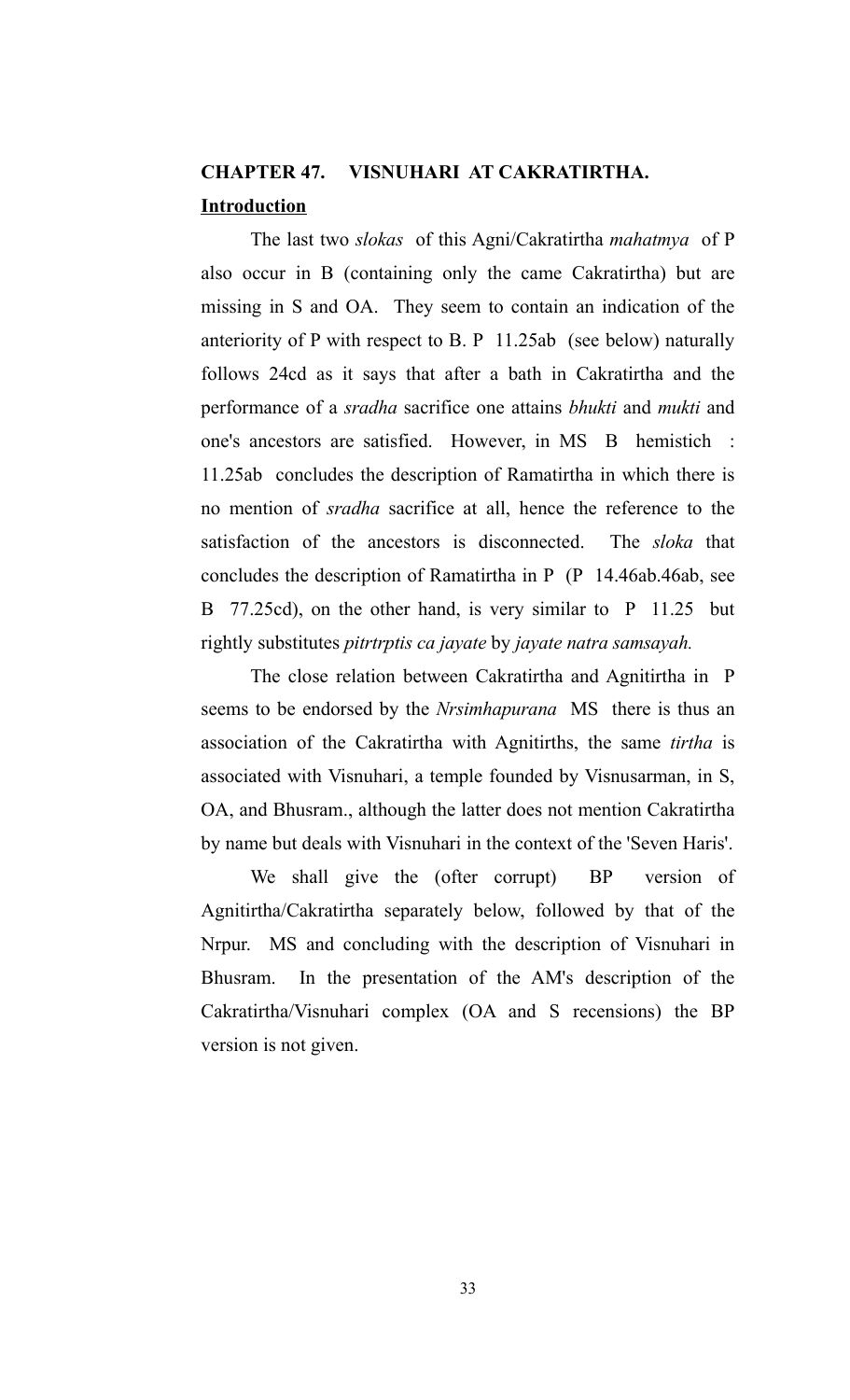# **The History, Antiquities, Topography and Statistics of Eastern India; By MONTGOMERY MARTIN, AUTHOR OF THE "History of the British Colonies," &c. Volume II BHAGALPUR, GORAKHPUR**

#### **Page 333-34**

The people of Ayodhya imagine, that after the death of Vrihadbala, their city was deserted, and continued so until the time of Vikrama of Ujjain, who came in search of the holy city, erected a fort called Ramgar, cut down the forests by which the ruins were covered, and erected 360 temples on the places sanctified by the extraordinary actions of Rama, of his wife Sita, of his brother Lakshman, and of his general Mahavira. The only foundation probably for such a tradition is, that Vikrama may have erected some temples, and that in the Mahabharat the genealogy of the family is continued no lower than the time of Vrihadbala, as being foreign to the subject of the book; but in the sri Bhagwat Vrihadbala is succeeded by 29 princes, and in the Bangsalata by 24. These, taken according to the scales of Rama's predecessors in Valmiki and the Sri Ghagwat, would give 18 princes, and this will give us 279, or 558 years, according as we call these successions reigns or generations, bringing the existence of the family down to the time nearly of Alexander; but none of the latter princes rose to considerable power, and they were vassals of the kings of Magadha. Their existence, however, throws a great doubt on the whole story concerning Vikrama.

This Vikrama is usually supposed to have been the personage from whom the era called Sambat is derived, and according to the reckoning used in Kosala, this ere commences 57 years before the birth of Christ, so that the city had been then deserted about 280 years. How the places remarkable for the actions of the God could be traced after such a long interval, and amidst the forest, seems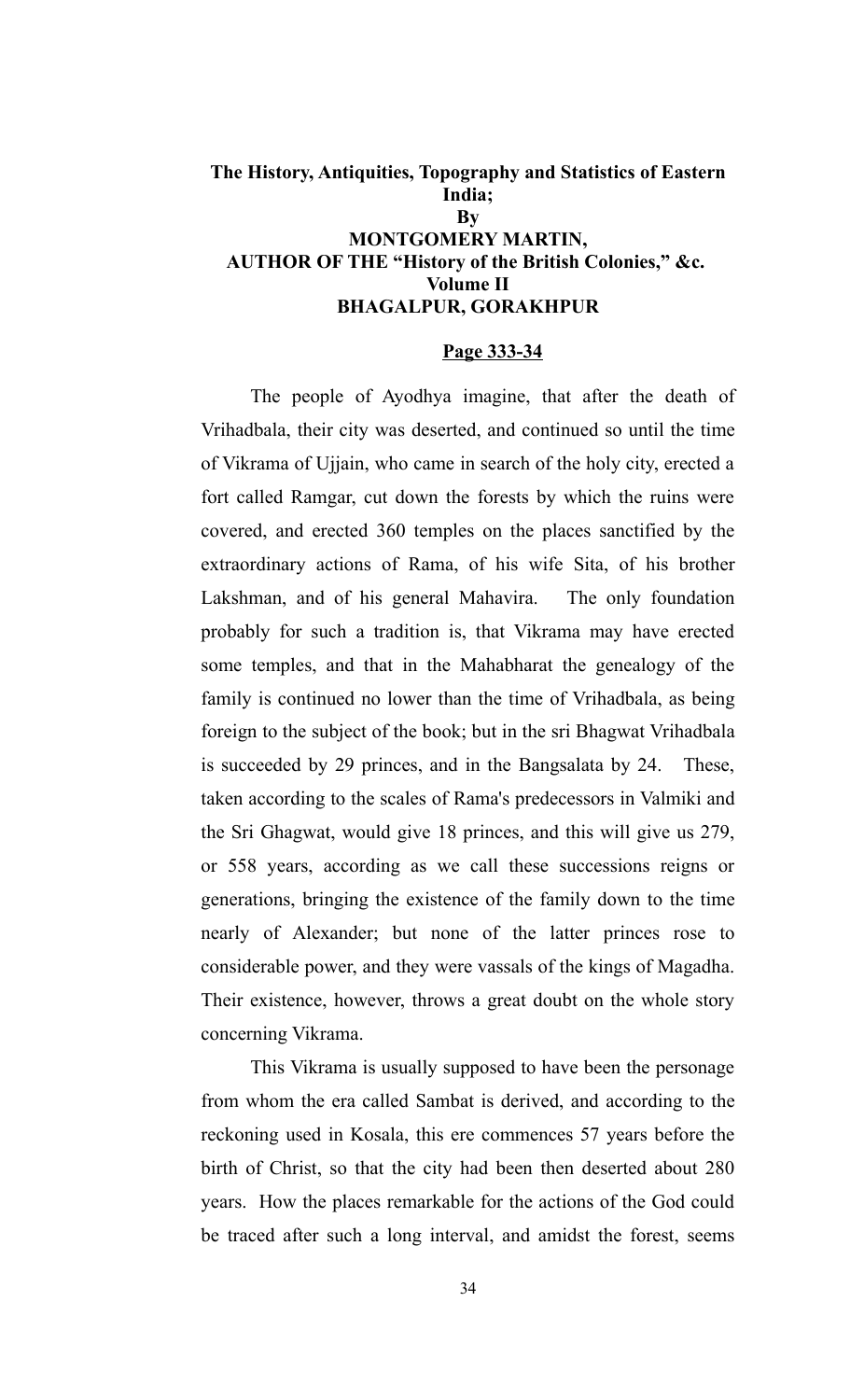rather doubtful; and the doubt will be increased, if we suppose that the latter Vikrama, the son-in-law of the Emperor Bhoj, was the person who constructed the temples at Ayodhya. This I am inclined to think was probably the case, for although Rama was probably worshipped before the time of the elder Vikrama, yet his worship, as that peculiarly distinguishing a sect of Bigots, seems to have been first established by Ramanuja about the time of the latter Vikrama, who may from thence be supposed peculiarly eager to discover the traces of the deity of his own sect. Unfortunately, if these temples ever existed, not the smallest trace of them remains to enable us to judge of the period when they were built; and the destruction is very generally attributed by the Hindus to the furious zeal of Aurungzebe, to whom also is imputed the overthrow of the temples in Benares and Mathura.

# **(pages 335 & 336)**

The bigot by whom the temples were destroyed, is said to have erected mosques on the situations of the most remarkable temples; but the mosque at Ayodhya, which is by far the most entire, and which has every appearance of being the most modern, is ascertained by an inscription on its walls (of which a copy is given) to have been built by Babur, five generations before Aurungzebe. This renders the whole story of Vikrama exceedingly doubtful, especially as what are said to be the ruins of his fort, do not in any essential degree differ from those said to have belonged to the ancient city, that is, consist entirely of irregular heaps of broken bricks, covered with sol, and remarkably productive of tobacco; and, from its name, Ramgar, I am inclined to suppose that it was a part of the building actually erected by Rama.

Although, I did not fail to visit the place, and whatever the Hindus reckon remarkable, I did not choose to take any measurements, so as to draw with any accuracy a plan of the space which the ruins occupy, as the doing so might have given offence to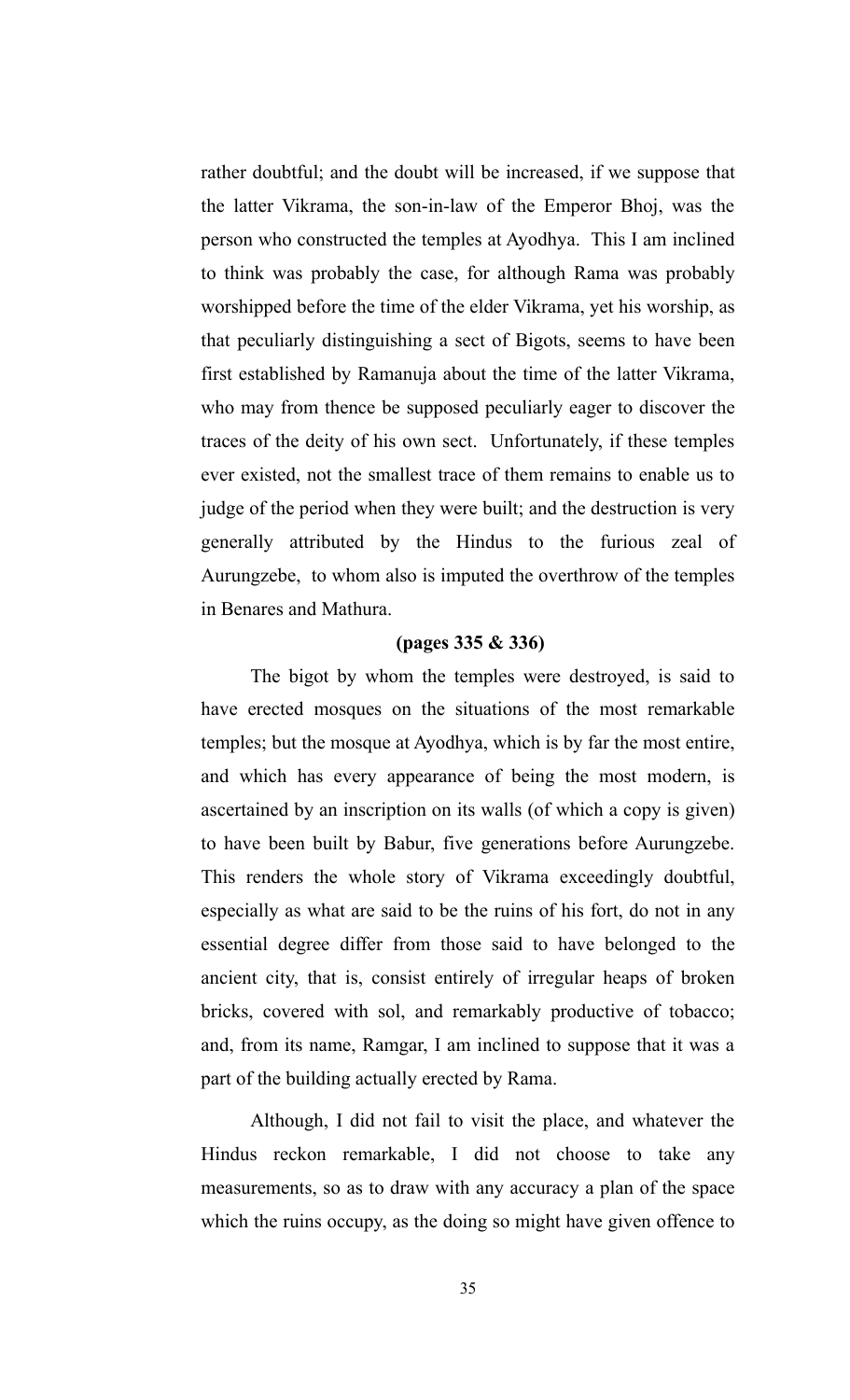the government of the Nawab Vazir, in whose territory, separated from this district only by the river Sarayu, they are situated.

I may in a general manner observe, that the heaps of bricks, although much seems to have been carried away by the river, extend a great way, that is, more than a mile in length, and more than half a mile in width: and that although vast quantities of materials have been removed to build the Muhammedan Ayodhya or Fyzabad, yet the ruins in many parts retain a very considerable elevation; nor is there any reason to doubt, that the structure to which they belonged, has been very great; when we consider, that it has been ruined for above 2000 years. None of the Hindu buildings at present existing are in the least remarkable either for size for architecture, and they are all not only evidently, but avowedly, quite, modern, that is, they have been all erected since the reign of Aurungzebe, or most of them even within the memory of man. Although they are built on what I have no doubt are the ruins of the palace that was occupied by the princes of the family of the sun, their being built on the spots, where the events which they are intended to celebrate, actually happened, would have been extremely doubtful, even had the elder Vikrama built temples on the various places which had been destroyed by Aurungzebe, so that the spots selected by Vikrama might be known by tradition; but the whole of that story being liable to strong suspicion, we may consider the present appropriation of names of different places as no better founded than the miracles, which several of them are said to commemorate.

It is said that in digging for bricks many images have been discovered, but the few which I was able to trace were too much broken to ascertain what they were meant to represent, except one at the convent (Aakhara) of Guptar, where Lakshman is supposed to have disappeared. This represents a man and woman carved on one stone. The latter carries somewhat on her head, and neither has any resemblance to what I have before seen. The only thing except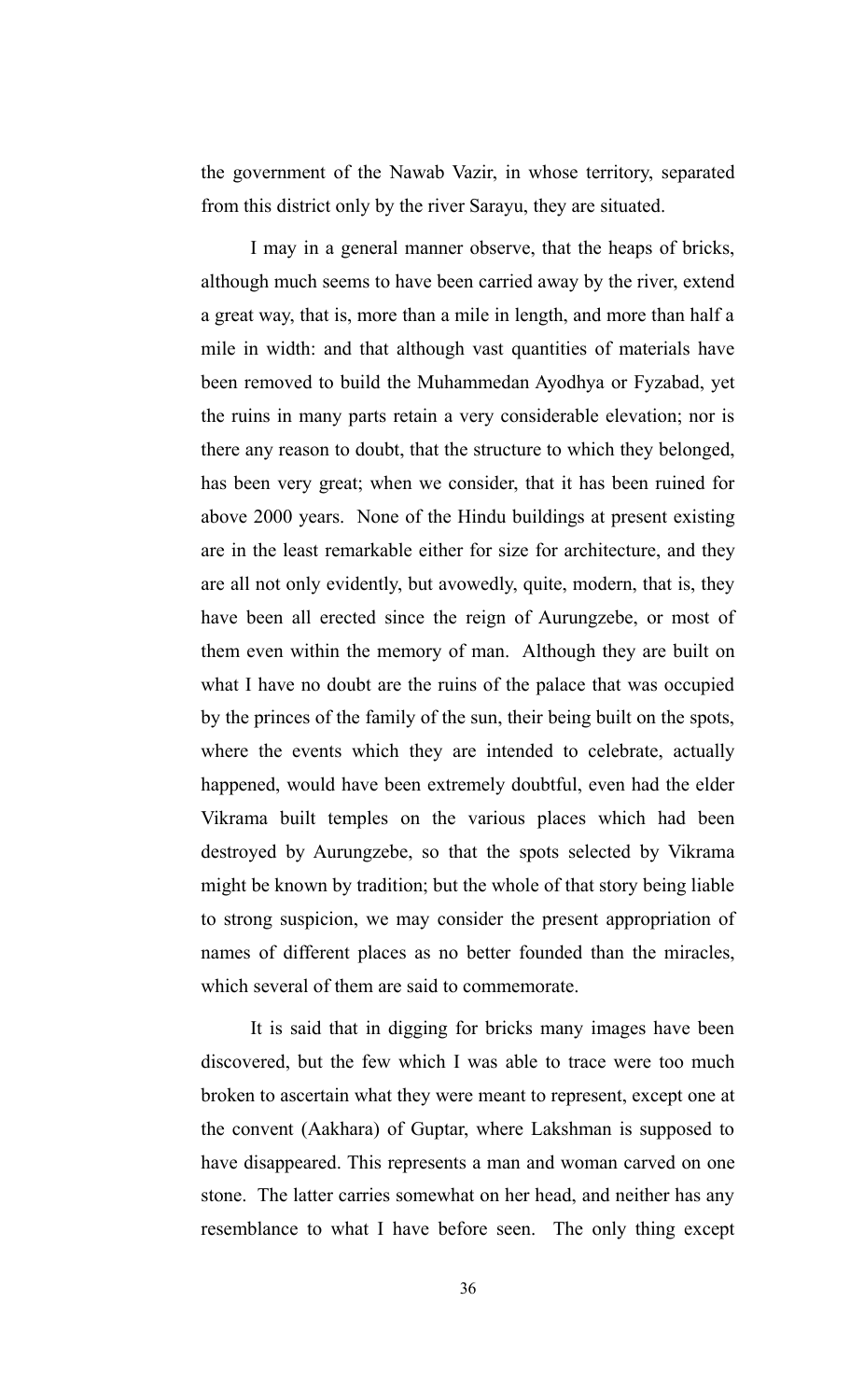these two figures and the bricks, that could with probability be traced to the ancient city, are some pillars in the mosque built by Babur. These are of black stone, and of an order which I have seen nowhere else, and which will be understood from the accompanying drawing. That they have been taken from a Hindu building, is evident, from the traces of images being observable on some of their bases; although the images have been cut off to satisfy the conscience of the bigot. It is possible that these pillars have belonged to a temple built by Vikrama; but I think the existence of such temples doubtful; and if they did not exist, it is probable that the pillars were taken from the ruins of the palace. They are only 6 feet high.

\*\*\*\*\*\*\*\*\*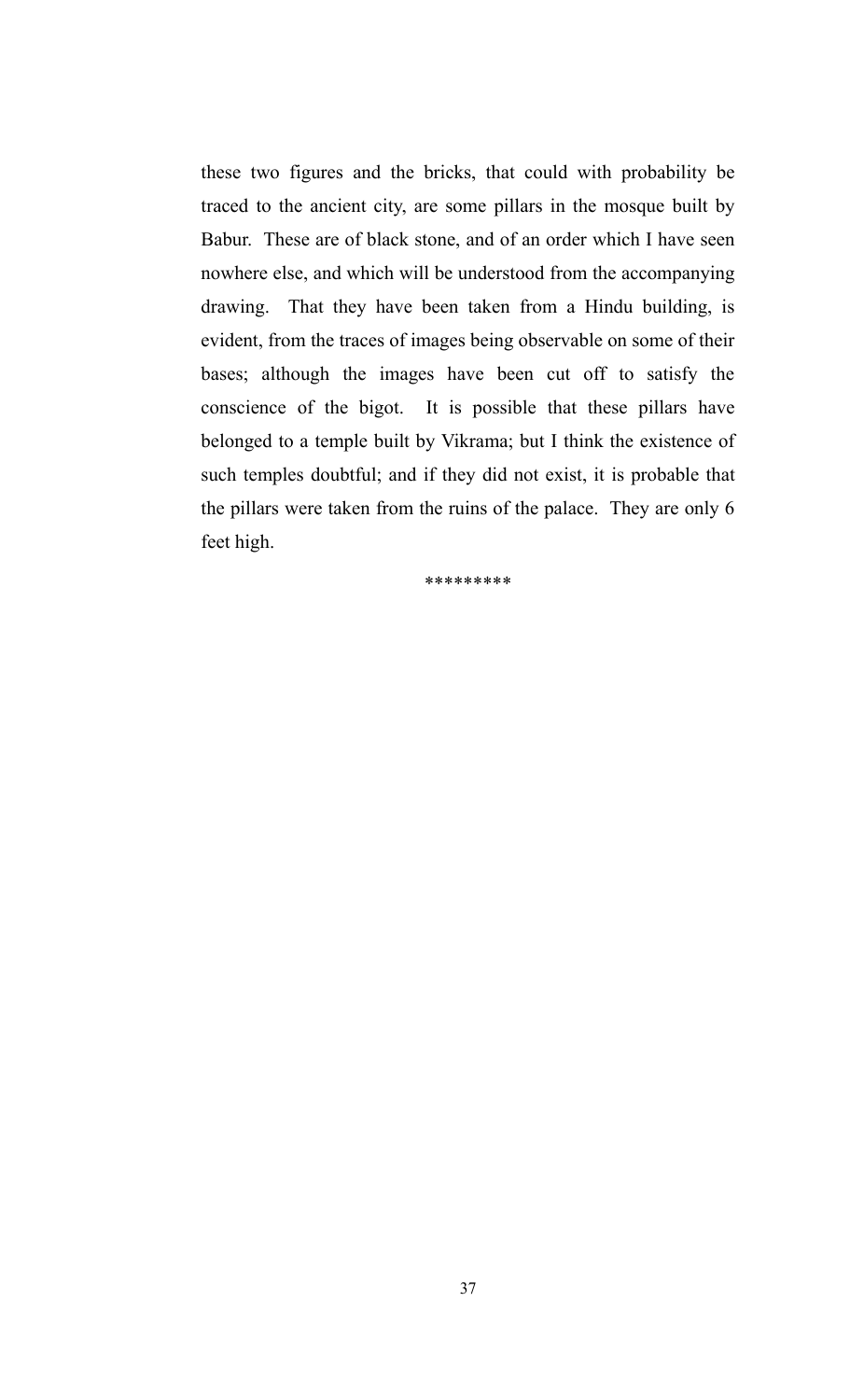**A GAZETTEER OF THE TERRITORIES UNDER THE GOVERNMENT OF THE EAST INDIA COMPANY, AND OF THE NATIVE STATES ON THE CONTINENT OF INDIA. COMPILED BY THE AUTHORITY OF THE HON. COURT OF DIRECTORS, AND CHIEFLY FROM DOCUMENTS IN THEIR POSSESSION. BY EDWARD THORNTON, ESQ. AUTHOR OF THE "HISTORY OF THE BRITISH EMPIRE IN INDIA."**

#### **PREFACE & (PAGE 739-40)**

The desire repeatedly expressed in the General Courts of the East-India Company that an authentic Gazetteer of India should be offered to the British public in a cheap and convenient form, has led to the publication of the present edition. The work has been compiled by the authority of the Court of Directors, and though comprised within a single volume, it will be found to contain the great mass of information comprehended in the four volumes of the "Gazetteer of India." published by the same author in 1854.

This result has been obtained by retrenching some few redundancies, and by adopting an enlarge page and distributing the matter into two separate columns. By these means space has been also acquired for the insertion of much new matter, rendered necessary by the political and territorial changes which have been more recently taken place within our Eastern possessions. On the character of the work a few remarks will be sufficient. Its chief objects are,- Ist, To fix the relative position of the various cities, towns, and villages, with as much precision as possible, and to exhibit within the great practicable brevity all that is known respecting them; and, 2ndly, To note the various countries, provinces, or territorial divisions, and to describe the physical characteristics of each, together with their statistical, social, and political circumstances. To these have been added minute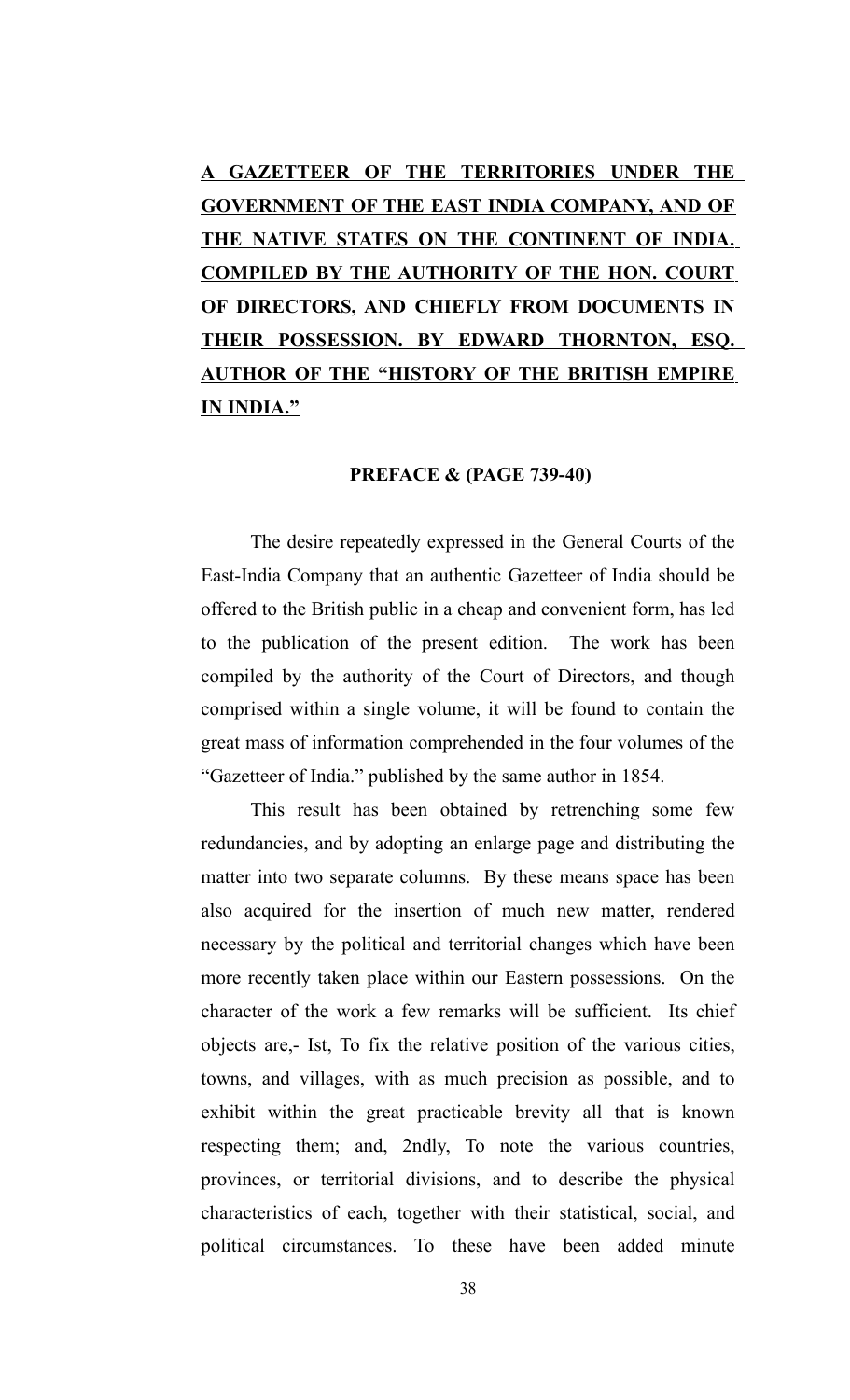descriptions of the principal rivers and chains of mountains; thus presenting to the reader, within a brief compass, a mass of information which could not otherwise be obtained, except from a multiplicity of volumes and manuscript records.

The volume, in short, may be regarded as an epitome of all that has yet been written and published respecting the territories under the government, or political superintendence, of the British power in India. Its merits have been frequently discussed in the General Courts of the East-India Company, where successive Chairmen have borne ample testimony to the utility of the publication, and where it has been characterized by the bestinformed among the Proprietors as "*a complete history of India, untainted in any degree by political bias."*

### **Page No.739-40**

A town in the kingdom of the same name. It is situate on the right bank of the river Ghogra, which Buchanan considers hare to be "fully larger that the Ganges at Chunar," and which is navigable downwards to its mouth, upwards to Mundiya Ghaut, in the district of Bareilly. It extends about mile in a south-east direction, from the adjoining recent city of Fyzabad; the breadth of the town is some thing less from north east to south-west, or from the river landwards. The greater part of the site is on gently swelling eminences; but to the north-west, or towards Fyzabad, is low. Most of the houses are of mud, and thatched, though a few are tiled. Here, in a large building a mile from the river, is an extensive establishment, called Hanumangurh, or Fort of Hanuman, in honour of the fabled money-god the auxiliary of Rams. It has an annual revenue of 50,000 rupees, settled on it by Shuja-ud-daulah, formerly Nawaub Vizier. It is managed by a malik or abbot, the spiritual superior; and the revenues are dispensed to about 500 bairagis or religious ascetics, and other Hindoo mendicants of various descriptions; no Mussulman being allowed with the walls. Other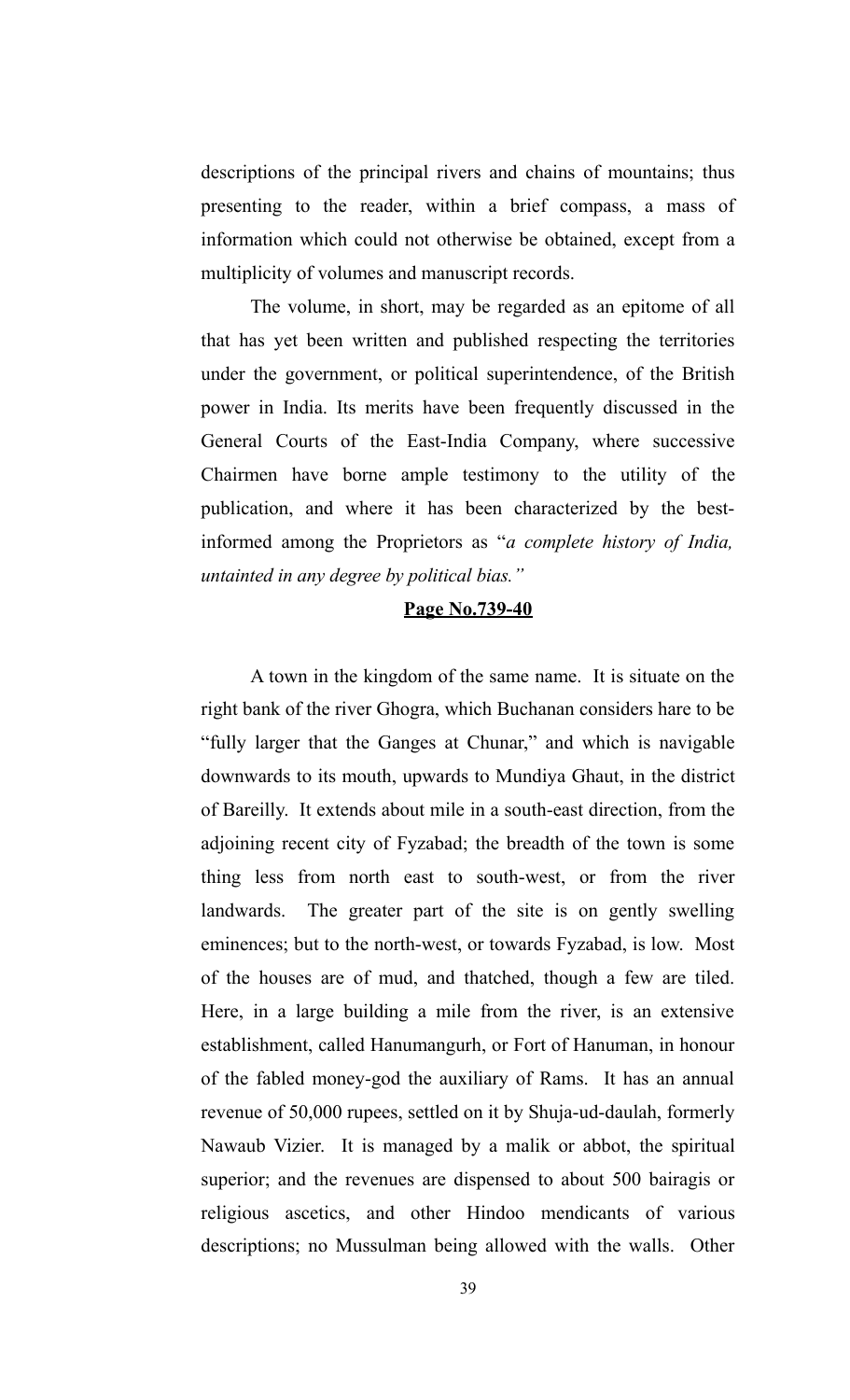establishments of similar character are Sugrimkilla, Ram-Prashadka-Kana, and Bidiya-Kund; maintaining respectively 100,250 and 200 bairagis. Close to the town on the east, and on the right bank of the Ghogra, are extensive ruins, said to be those of the fort of Rama, king of Oude, hero of the Ramayana, and otherwise highly celebrated in the mythological and romantic legends of India. Buchanan observes, "that the heaps of bricks, although much seems to have been carried away by the river, extend a great way: that is more than a mile in length, and more than half a mile in width; and that, although vast quantities of materials have been removed to build the Mahomedan Ayodha or Fyzabad, yet the ruins in many parts retain a very considerable elevation nor is there any reason to doubt that the structure to which they belonged has been very great, when we consider that it has been ruined for above 2,000 years." The ruins still bear the name of Ramgurh, or "Fort of Rama;" the most remarkable spot in which is that from which, according to the legend, Rama took his flight to heaven, carrying with him the people of his city; in consequence of which it remained desolate until half a century before the Christian era, and by him embellished with 360 temples. Not the smallest traces of these temples, however, now remain; and according to native tradition, they were demolished by Aurungzebe, who built a mosque on part of the site. The falsehood of the tradition is, however, proved by an inscription on the wall of the mosque, attributing the work to the conqueror Baber, from whom Aurungzebe was fifth in descent. The mosque is embellished with fourteen columns of only five or six feet in height, but of very elaborate and tasteful workmanship, said to have been taken from the ruins of the Hindoo fanes, to which they had been given by the monkey-general Hanuman, who had brought them from Lanka or Ceylon. Altogether, however, the remains of antiquity in the vicinity of this renowned capital must give a very low idea of the state of arts and civilization of the Hindoos at a remote period. A quadrangular coffer of stone, whitewashed, five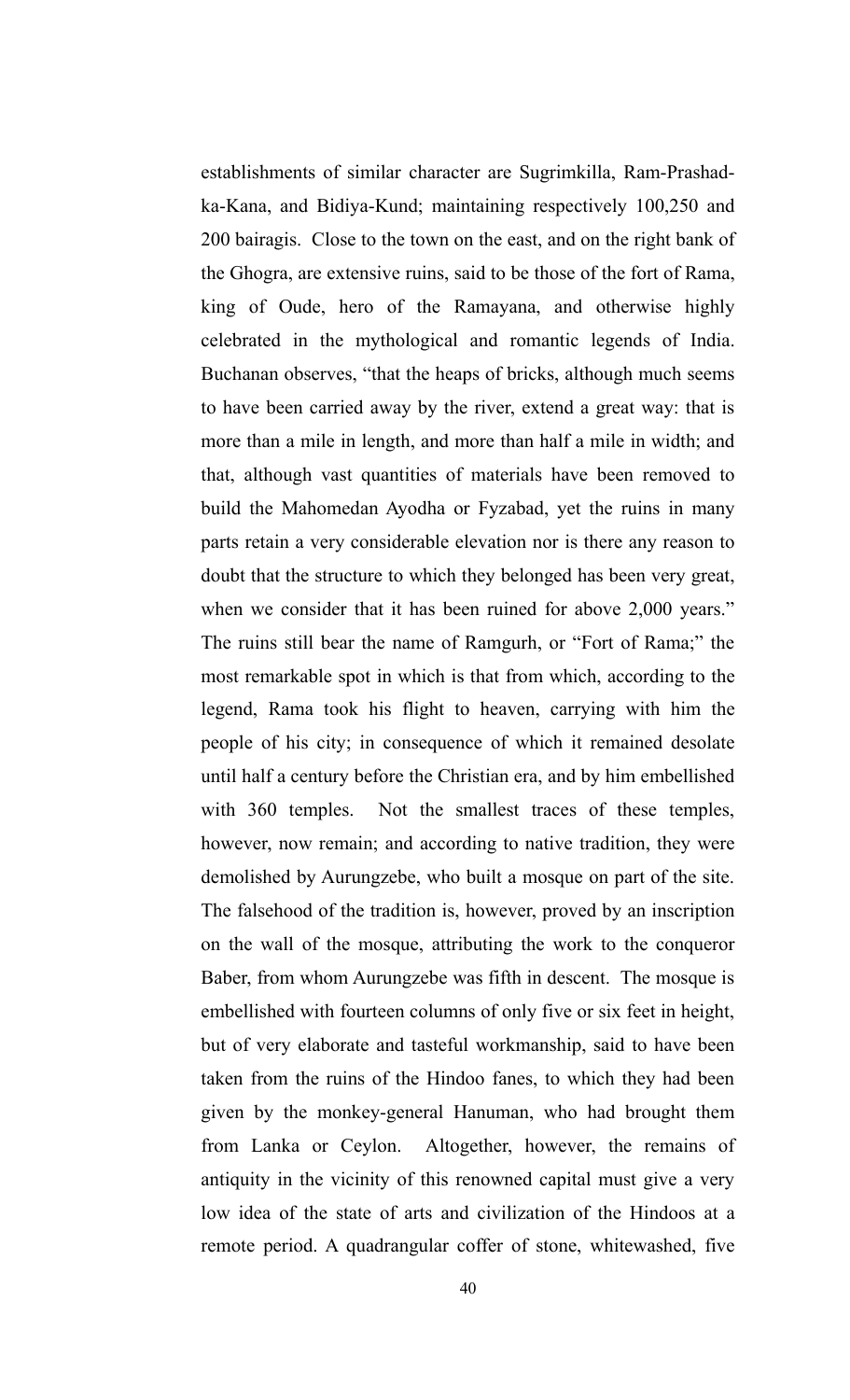ells long, four broad, and protruding five or six inches above ground, is pointed out as the cradle in which Rama was…….as the seventh avtar of Vishnu; and is accordingly abundantly honoured by the pilgrimages and devotions of the Hindoos. Ayodhya or Oude is considered by the best authorities to be the most ancient city in Hindostan; and Princep mentions that some of its coins in the cabinet of the Asiatic Society of Bengal are of such extreme antiquity that the characters in which their legends are graven are totally unknown. According to Elphinstone, "from thence the princes of all other Indian countries are sprung." Buchanan conjectures that it was founded by Brahmins, whom he considers as an immigrant race, more advanced in civilization than the indigenous Indians. "These personages came from western Asia, introducing with them the Sanskrit language, generally admitted to be radically the same with Persian dialect; while the languages spoken among all the rude tribes that inhabit the fastnesses of India, and which are, probably, remains of its ancient tongue, have no sort of analogy to the languages of the West." This author supposes the city to have been founded by Vaiwaswata, one of this race, about 1,366 years before the Christian era. He considers that its renowned ruler Rama perished A.C. 775, involved in the destruction of his city by the hostile confederacy of his sons; that being rebuilt, it suffered a similar fate under the reign of Vridhabala, A.C. 512; and having lain for centuries desolate, was rebuilt A.C. 57, by Vikramaditya, the celebrated king of Oojein. Tod, however, and Wilford, fond of large numbers, place the foundation of Ayodha in an era more than 2,000 years B.C. The former writer states, without comment, a tradition that Lucknow, distant eighty miles from the present city of Oude is of comparatively recent date, as it is described in the Ayeen Akbery as one of the largest cities of Hindostan; and it is farther stated, "In ancient times this city is said to have measured 148 cose (perhaps 200 miles) in length, and thirty six cose in breadth. It is esteemed one of the most sacred places of antiquity." With the *havili* or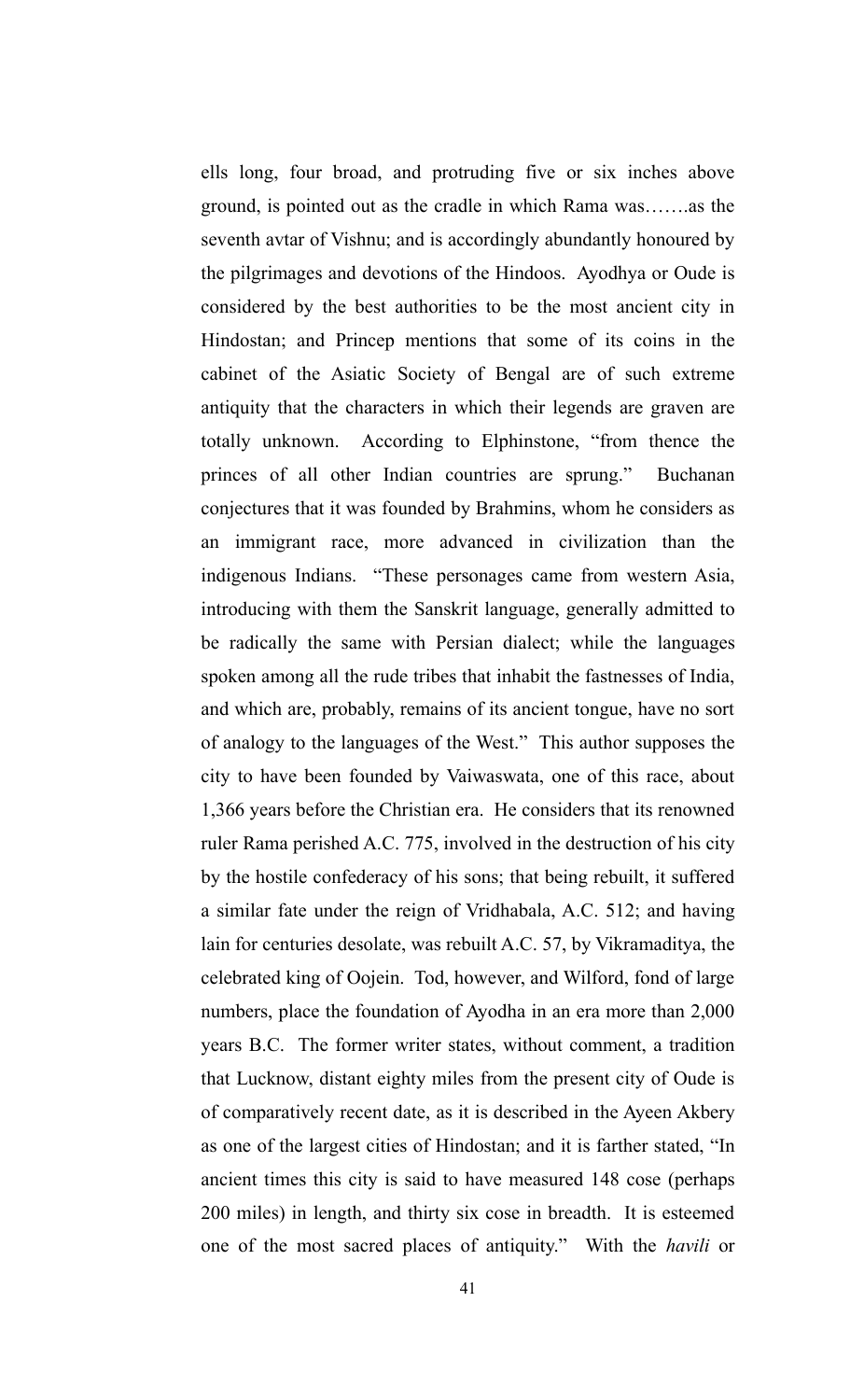municipal district attached, the city is assessed in the Ayeen Akbery at 50,209 rupees, a sum so moderate as to throw discredit on the previous statement of its being one of the greatest cities of India. The present population, according to Butter is 8,000 including 500 Mussulmans. Distant E. from Lucknow 75 miles, N. from Allahabad 95. Lat. 26° 47', long. 82° 11'.

\*\*\*\*\*\*\*\*\*\*\*\*\*\*\*\*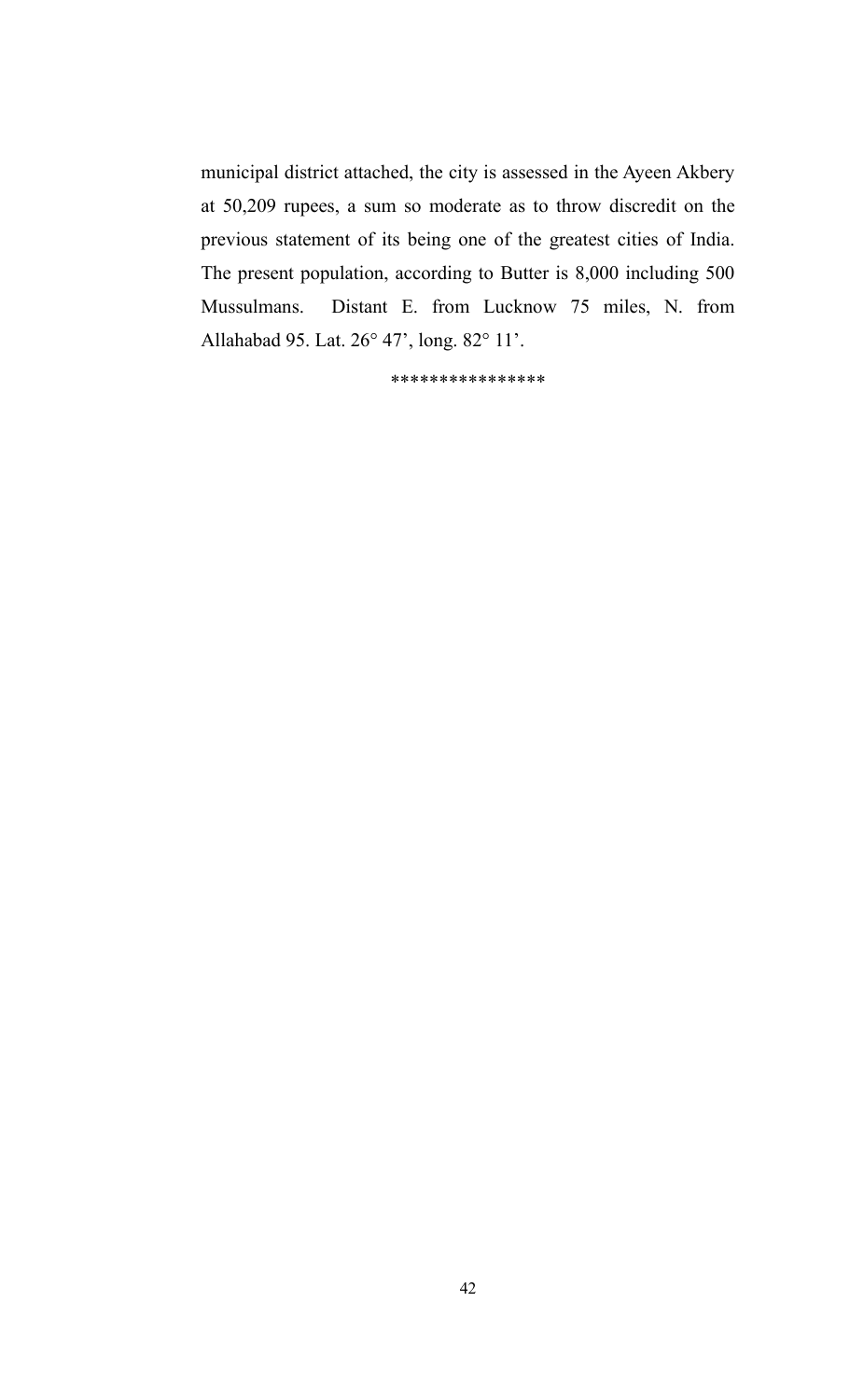# **ARCHAEOLOGICAL SURVEY OF INIDA FOUR REPORTS MADE DURING THE YEARS 1862-63-64-65, By A.Cunningham, C.S.I.** Volume I

#### **PREFACE**

#### **(i)**

The matter contained in these two volumes is the result of the archaeological survey which I conducted during four consecutive years from 1862 to 1865. The object of this survey cannot be better stated than in the memorandum which I laid before Lord Canningn in November 1861, and which led to my immediate appointment as Archaeological Surveyor to the government of India, as notified in the following minute:

Minute by the Right Hon'ble the GOVERNOR GENERAL OF INDIA in Council on the antiquities of Upper India, - dated 22<sup>nd</sup> January 1862.

"In November last, when at Allahabad, I had some communications with Colonel A. Cunningham, then the Chief Engineer of the North-Western Provinces, regarding an investigation of the archaeological remains of Upper India.

"It is impossible to pass through that part,- or indeed, so far as my experience goes any part- of the British territories in India without being struck by the neglect with which the greater portion of the architectural remains, and of jthe traces of by-gone civilization have been treated, though many of these, and some which have had least notice, are full of beauty and interest.

"By 'neglect' I do not mean only the omission to restore them, or even to arrest their decay: for this would be a task which, in many cases, would require an expenditure of labour and money far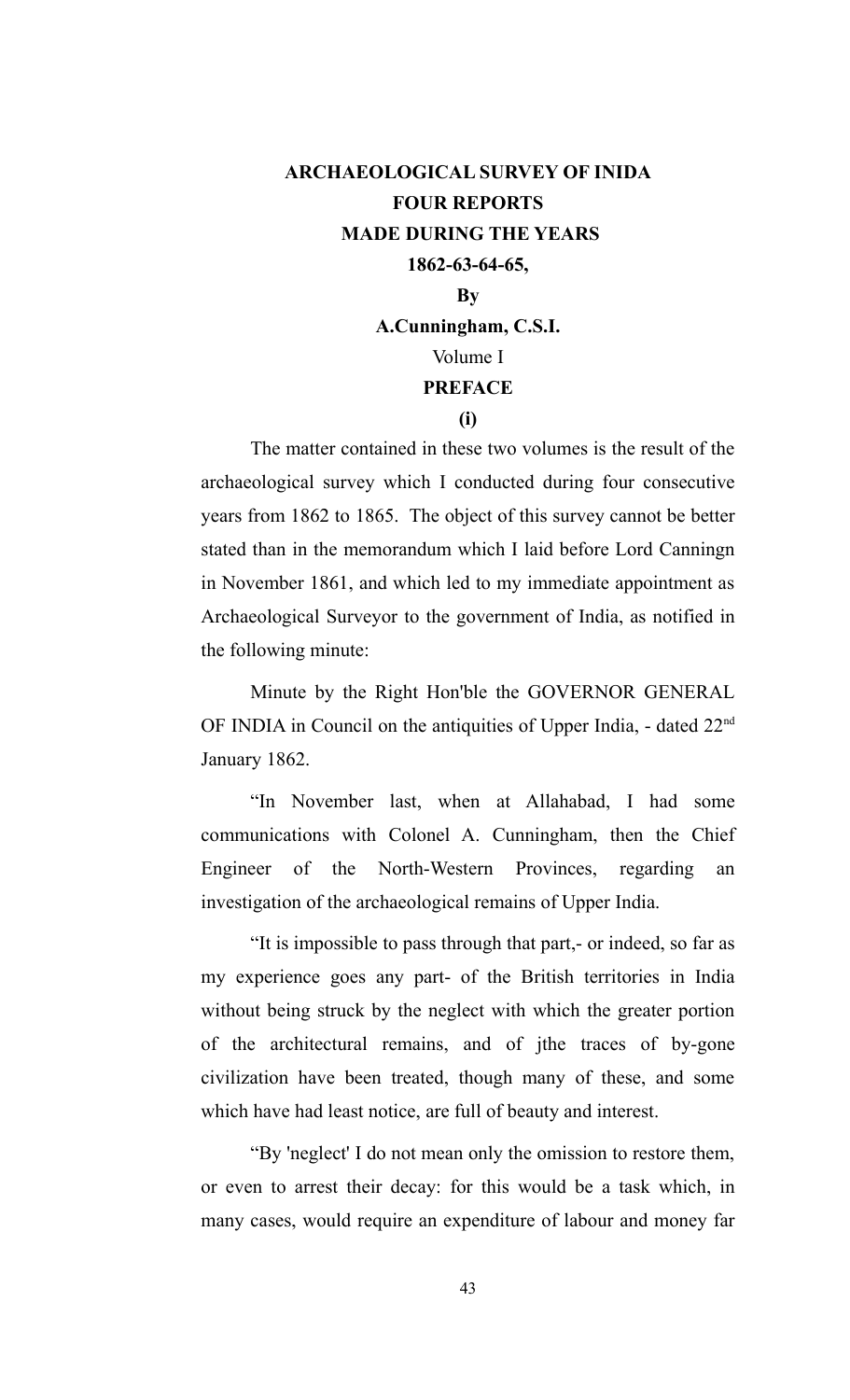greater than any Government of India could reasonably bestow upon it.

#### Page (iii)

"During the one hundred years of British dominion in India, the Government has done little or nothing towards the preservation of its ancient monuments, which, in the almost total absence of any written history, form the only reliable sources of information as to the early condition of the country. Some of these monuments have already endured for ages, and are likely to last for ages still to come; but there are many others which must son disappear altogether, unless preserved by the accurate drawings and faithful descriptions of the archaeologist.

#### **Page 5**

He describes minutely all the temples and statues which surrounded the celebrated Pipal trree, known throughout the Budhist world as the *Bodhi-drum.* Several of the objects enumerated by the Chinese pilgrim I have been able to identify from their exact correspondence with his description.

The celebrated Bodhi tree still exists, but is very much decayed; one large stem, with three branches to the westward, is still green, but the other branches are barkless and rotten. The green branch perhaps belongs to some younger tree, as there are numerous stems of apparently different trees clustered together. The tree must have been renewed frequently, as the present Pipal is standing on a terrace at least 30 feet above the level of the surrounding country. It was in full vigour in 1811, when seen by Dr. Buchanan (Hamilton), who describes it as in all probability not exceeding 100 years of age. Hwen Thsang also describes an early renewal by King *Purna Varmma* after its destruction by King *Sasangka,* who dug up the ground on which it had stood, an moistened the earth with sugarcane juice to prevent its renewal.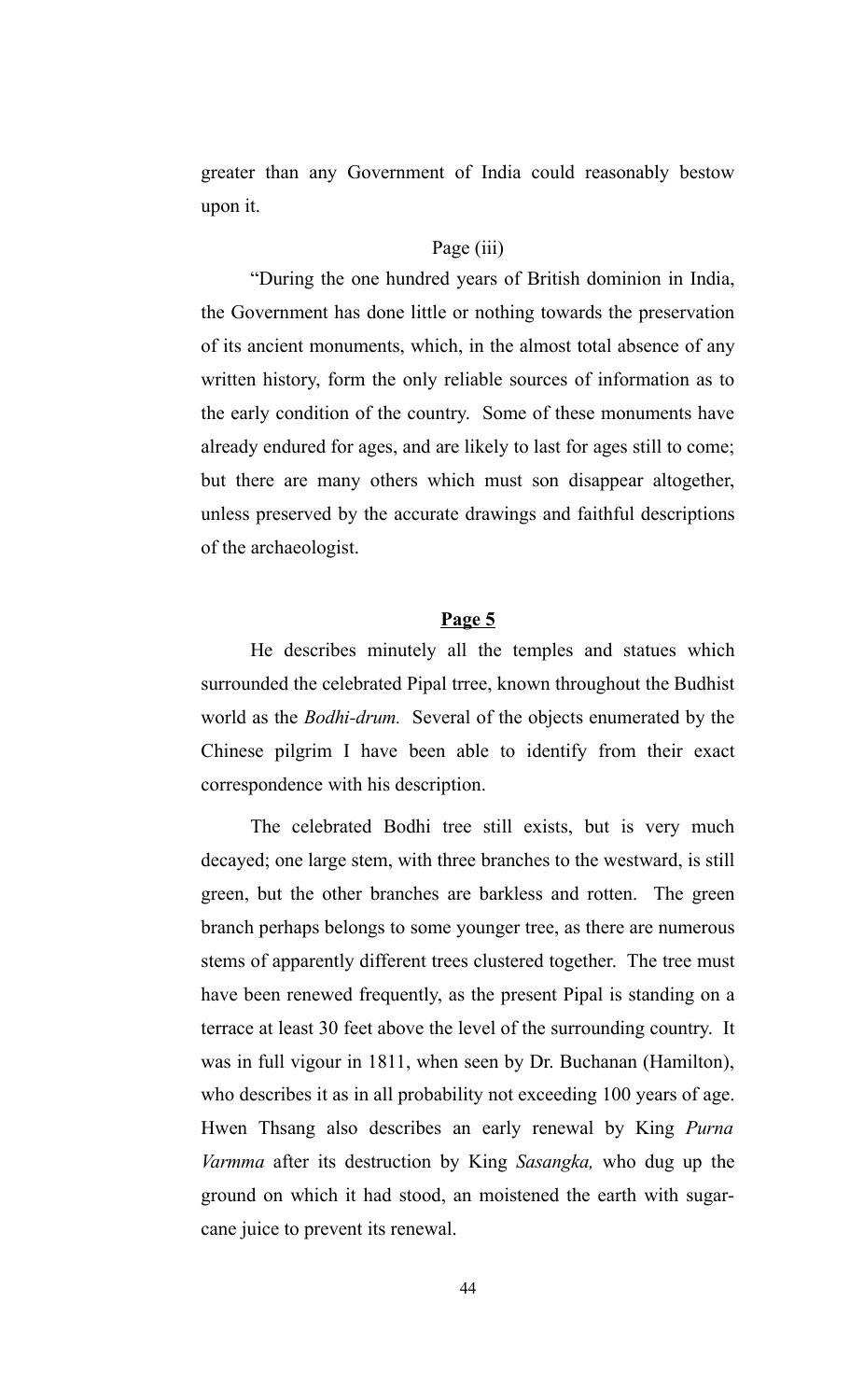Immediately to the east of the Pipal tree there is a massive brick temple, nearly 50 feet square at bas and 160 feet in height from the granite floor of the lower story to the top of its broken pinnacle. This is beyond all doubt the *Vihar,* from 160 to 170 feet in height, described by Hwen Thsang as standing to the east of the Bodhi tree. Its base was about 20 paces square. It was built of bluish bricks plastered with lime; it was ornamented with niches in stages, each niche holding a golden statue of Buddha, and was crowned with an *amalaka* fruit in gilt copper. The existing temple, both in size and appearance, corresponds so exactly with this description, that I feel quite satisfied it must be the identical temple that was seen by Hwen Thsang. The ruined temple, as it now stands, is 160 feet in height, with a base of rather less than 50 feet square. It is built entirely of dark red brick of a bluish tinge, and has formerly been plastered all over.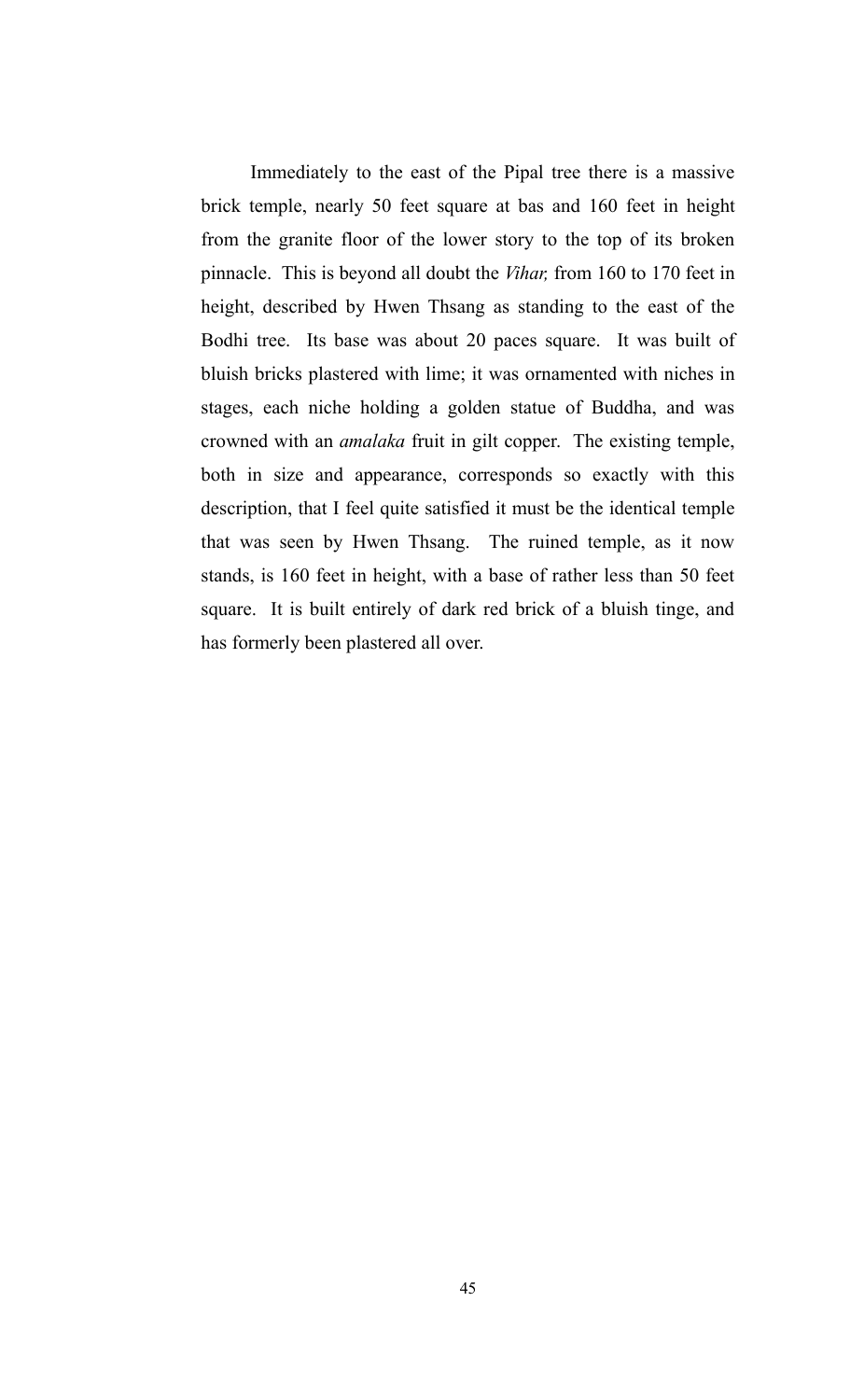## **FOUR REPORTS MADE DURING THE YEARS 1862-63-64-65,**

By A.Cunningham, C.S.I. **Volume I**, Page 293 to 296

That this mound was the site of one or more Brahmanical temples seems almost certain from my discovery of a figure of *Shasti,* the goddess of fecundity, and of a pedestal bearing the date of *Samvat* 1193, or A.D. 1136, which is posterior to the extinction of Buddhism in Kanoj. I think it probable that excavations in this mound would be attended with success, as the two temples are said to have been built of stone, which no doubt furnished the whole of the materials for the Masjid and tomb of *Makhdum Jahaniya.*

### **XI. A-YU-TO, OR AYODHYA**

From Kanoj the two Chinese pilgrims followed different routes, Fa Hian having proceeded direct to *Sha-chi* (the modern Ajudhya, near Fyzabad on the Ghaghra), while Hwen Thsang followed the course of the Ganges to Prayag, or Allahabad. The first stage of both pilgrims would, however, appear to be the same. Fa Hian states that he crossed the ganges and proceeded 3 *yojans,* or 21 miles, to the forest of *Holi,* where there were several *Stupas* erected on sots where Buddha had "passed, or walked, or sat." Hwen Thsang records that he marched 100 *li,* nearly 17 miles, to the town of *Nava-deva-kula,* which was on the eastern bank of the Ganges, and that at 5 *li,* or nearly 1 mile, to the sough-east of the town there was a *Stupa* of Asoka, which was still 100 feet in height, besides some other monuments dedicated to the four previous Buddhas. I thinkit probable that the two places are the same, and that the site was somewhere near Nobatganj, just above the junction of the *Isan River* and opposite *Nanamow Ghat.* But as there are no existing remains anywhere in that neighbourhood, the place has been most likely swept away by the river. This is rendered almost certain by an examination of the Ganges below the junction of the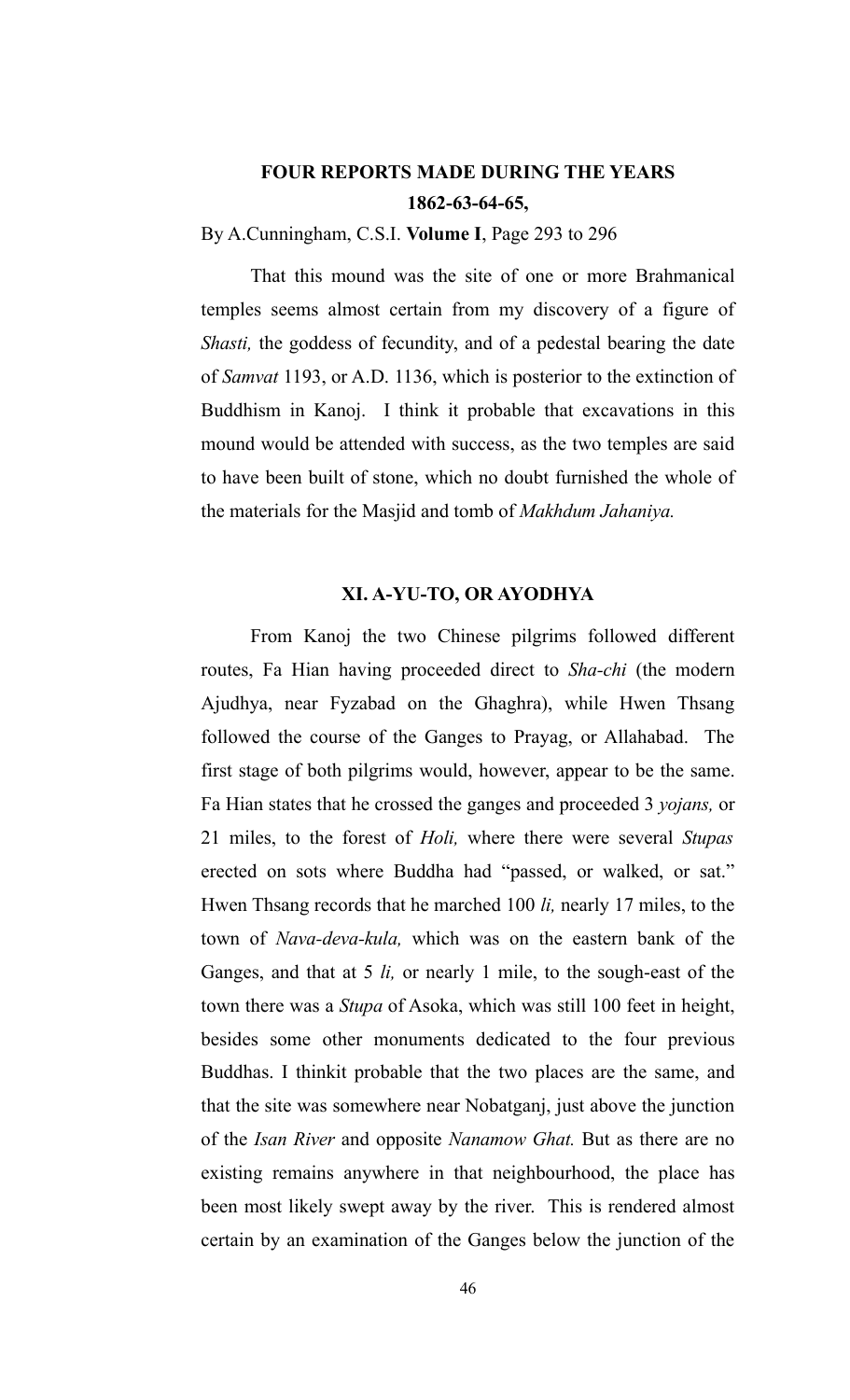*Isan.* Formerly the river continued its course almost due south from Nanamow for many miles, but some centuries ago it changed its course first to the south-east for 4 or 5 miles, and then to the southwest for about the same distance, where it rejoined its old bed, leaving an island, some 6 miles in length by 4 in breadth, between the two channels. As Hwen Thsang's account places *Nava-devakula* on the very site of this island, I conclude that the town as well as the Buddhist monuments must all have been swept away by the change in the river's course.

On leaving *nava-deva-kula,* Hwen Thsang proceeded 600 *li or 100* miles, to the south-east, and re-crossing the Ganges he reached the capital city of *A-yu-to,* which was 20 *li,* or upwards of 3 miles, in circuit. Both M. Julien and M. St. Martin have identified this place with *Ayodhya,* the once celebrated capital of Rama. But though I agree with them as to the probable identification of the name as that of the country, I differ with them altogether in looking for the capital along the line of the *Ghaghra River,* which is due cast from Kanoj, whereas Hwen Thsang states that his route was to the south cast. It is, of course, quite possible that the pilgrim may occasionally use the generic name of Ganges as the appellation of any large river, such, for instance, as the *Ghaghra;* but in the present case, where the recorded bearing of south-cast agrees with the course of the Ganges, I think it is almost certain that the Ganges itself was the river intended by the pilgrim. But by adopting the line of the Ganges we encounter a difficulty of a different kind in the great excess of the distance between two such well known places as Kanoj and Prayag. According to Hwen Thsang's route, he first made 100 *li* to *Nava-deva-kula,* then 600 *li* to *Ayutho,* then *300 li* by water to Hayamukha, and lastly 700 *li* to *Prayaga.* All these distances added together make a total of 1,700 *li,* or 283 miles, which is just 100 miles, or 600 *li,* in excess of the true distance. But as a part of the journey, *viz.,* 300 *li,* or 50 miles, was performed by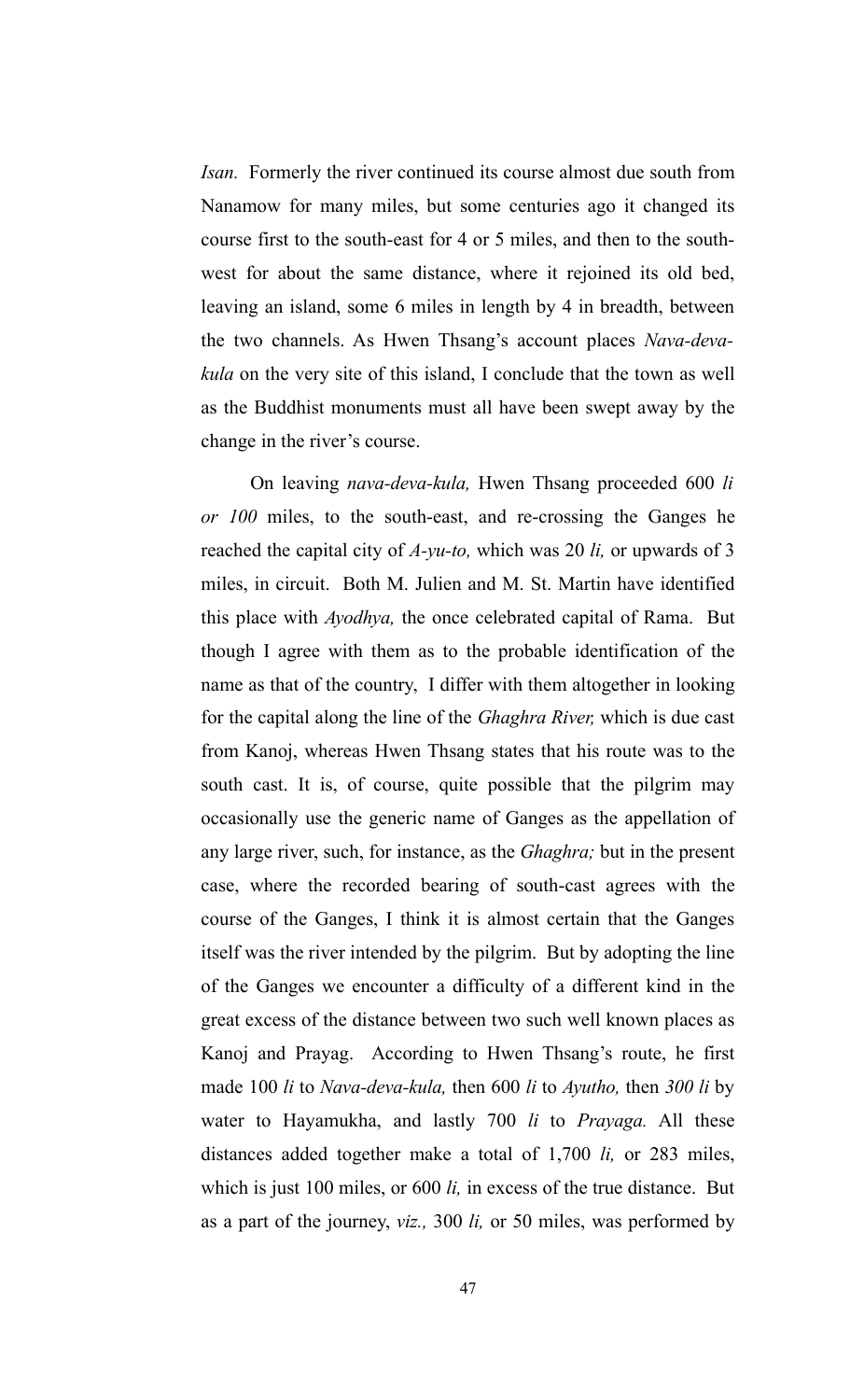water, the actual excess may, perhaps, not be more than 85 or 90 miles; although it is doubtful whether the distance of 300 *li* may not have been the road measurement and not the river distance. It is sufficient for our purpose to know that Hwen thsang's recorded measurement is somewhere about 100 miles in excess of the truth. The only explanation of this error that suggests itself to me is, that there may have been an accidental alteration of one set of figures, such as 600 *li* for 60 *li,* or 700 *li* for 70 *li.* supposing that the former was the case, the distance would be shortened by 540 *li,* or 90 miles, and if the latter, by 630 *li,* or 105 miles. This mode of correction brings the pilgrims's account into fair accordance with the actual distance of 180 miles between Kanoj and Prayag.

By adopting the first supposition, Hwen Thsang's distance from *Nava-deva-kula* to the capital of *Ayutho* will be only 60 *lie,* or 10 miles, to the south-east, which would bring him to the site of an ancient city named *Kakupur,* just 1 miles to the north of Scorajpoor, and 20 miles to the north-west of Cawnpoor. If we adopt the latter correction, the pilgrim's distance to *Ayutho* of 600 *li,* or 100 miles, will remain unchanged, and this would bring him *via Manikpur,* which is also an ancient place. By the first supposition the subsequent route would have been from *Kakupur* to *Daundiakhera* by boat, a distance of exactly 50 miles, or 300 *li,* and from thence to *prayag,* a distance of more than 100 miles, which agrees with the 700 li, or 116 miles, of the pilgrim. By the second supposition the subsequent route would have been from *Khara* to *Papamow* by water, about 50 miles, and thence to Prayag, about 8 miles of land, which agrees with the 70 *li* of the proposed correction. In favour of this last supposition is the fact that the bearing from *Khara to* Papamow of cast by south is more in accordance withHwen Thsang's recorded cast direction than the south-cast bearing of Daundiakhera from Kakupur. I confess, however, that I am more inclined to adopt the former correction, which places the chief city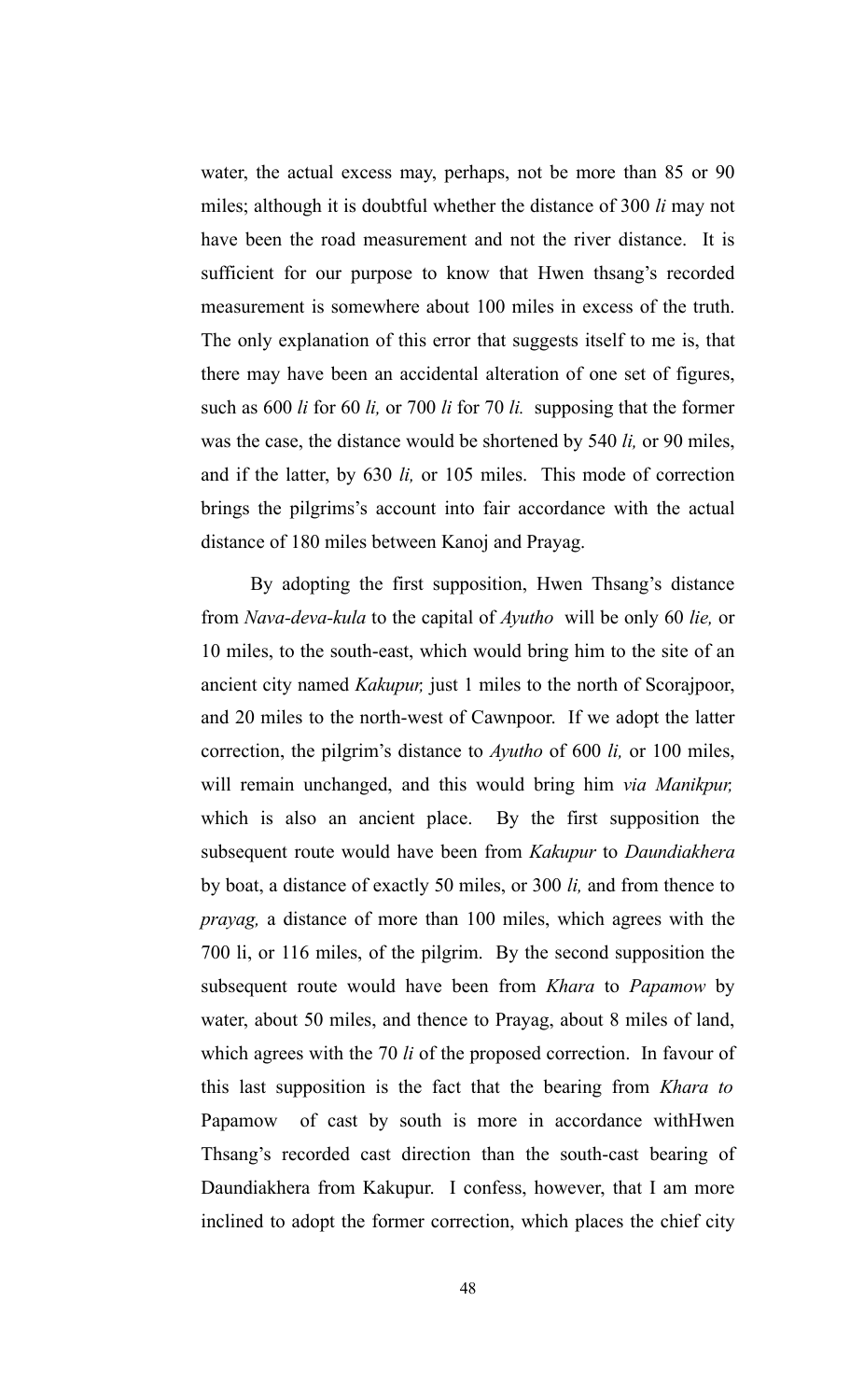of *Ayutho* at Kakupur, and the town of *Hayamukha* at *Daundiakher,* as we know that the last was the capital of the *Bais Rajputs* for a considerable period. I am partly inclined to this opinion by a suspicion that the name of *Kakupur* may be connnected with that *Bagud,* or *Vagud,* of the Tibetan books. According to this authority a *Sakya,* named *shampaka,* on being banished from Kapila retired to *Bagud,* carrying with him some of Buddha's hairs and nail-parings, over which he built a *chaitya.* He was made king of *Bagud,* and the monument was named after himself (*? Shampaka Stupa).* No clue is given as to the position of *Bagud;* but as I know of no other name that resembles it, I am induced to think that it is probably the same place as the *Ayutho* of Hwen Thsang, which was also possessed of a *Stupa* containing some hairs and nail-parings of Buddha. Kakupur is well-known to the people of Kanoj, who affirm that it was once a large city with a Raja of its own. The existing remains of *Kakupur* consist of numerous foundations formed of large bricks, and more particularly of a connected set of walls of some large building which the people call "the palace." I have not yet visited this place, which lay out of my line of route, but I hope to have an opportunity of examining it hereafter.

#### **XII. HAYAMUKHA OR AYOMUKHA**

From *Ayutho* the Chinese pilgrim proceeded a distance of 300 *li,* or 50 miles, down the Ganges by boat to O-*ye-mu-khi,* which was situated on the north bank of the river, M.Julien reads this name as *Hayamukha,* equivalent to "Horse face," or "Iron face," which was the name of one of the D*anavas or* Titans. Neither of these names, however, gives any clue to the site of the old city; but if I am right in my indentifiction of Ayutho with Kakupur, it is almost certain tha Ayomukh must be the same as Daundiakhera. Hwen Thsang makes the circuit of the town 20 *li,*up-wards of 3 miles, but *Daundikhera* presents no appearance of having ever been so large. There still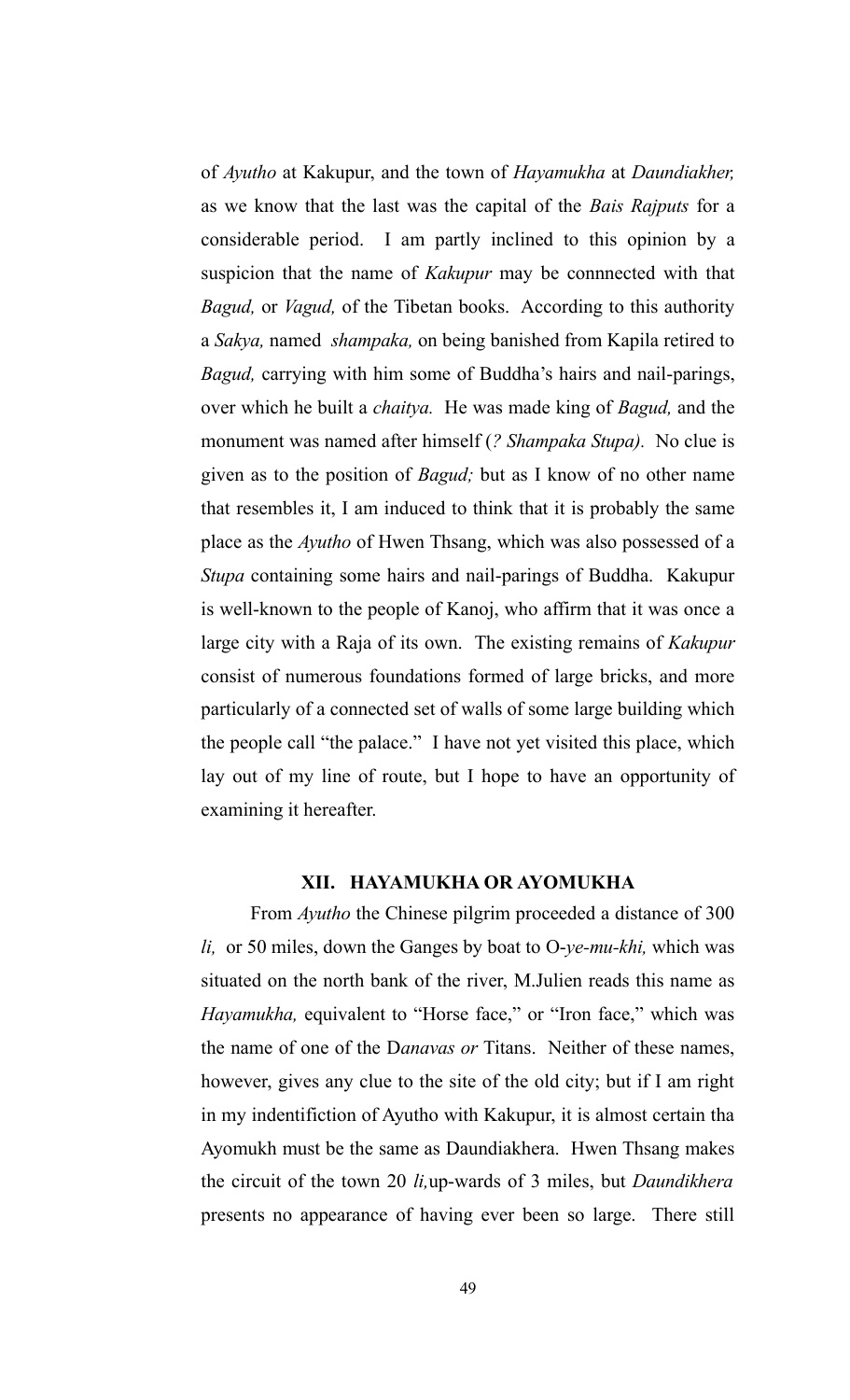exist the ruins of an old fort or citadel, 385 feet square, with the walls of two buildings which are called the Raja's and Rani's palaces. The foundation of this citadel is attributed to Raja Raghunath Sinha, but he was apparently some comparatively modern *Thakur,* or petty Chief, as Daundiakhera is universally allowed to have been the capital of the *Bais* Rajputs, who claim descent from the famous Salivahan. As there are no remains of any buildings which can be identified with the momuments described by Hwen Thsang,the actual site of Ayomukha must still remain doubtful.

# **FOUR REPORTS MADE DURING THE YEARS 1862-63-64-65,**

By A.Cunningham, C.S.I. Volume I, Pages 317,318,319, 320,321,322,324,325

## **XVII. SAKETA, OR AJUDHYA. PAGES 317-322**

Much difficulty has been felt regarding the position of Fa-Hian's "great kingdom of *Sha-Chi,* and of Hwen Thsang's *Visakha,* with its enormous number of heretics," or Brahmanists; but I hope toshow in the most satisfactory manner that these two places are identical, and that they are also the same as the *Saketa* and *Ajudhya* of the Hindus. The difficulty has arisen chiefly from an erroneous bearing recorded by Fa Hian, who places *Shewei,* or *Sravasti,* to the south of *Sha-chi,* while Hwen Thsang locates it to the north-east, and partly from his erroneous distance of 7+3+10 = 20 *yojans, instead* of 30, from the well-known city of Sankisa. The bearing is shown to be erroneous by the route of a Hindupilgrim from the banks of the Godavery to *Sewet, or Sravasti,* as recorded in Ceylonese Buddhist works. This pilgrim, after passing through Mahissati and Ujani, or Maheshmati and Ujain, reaches Kosambi, and from thence passes through *Saketa to Sewet,* that is, along the very route followed by Hwen Thsang. We have, therefore, two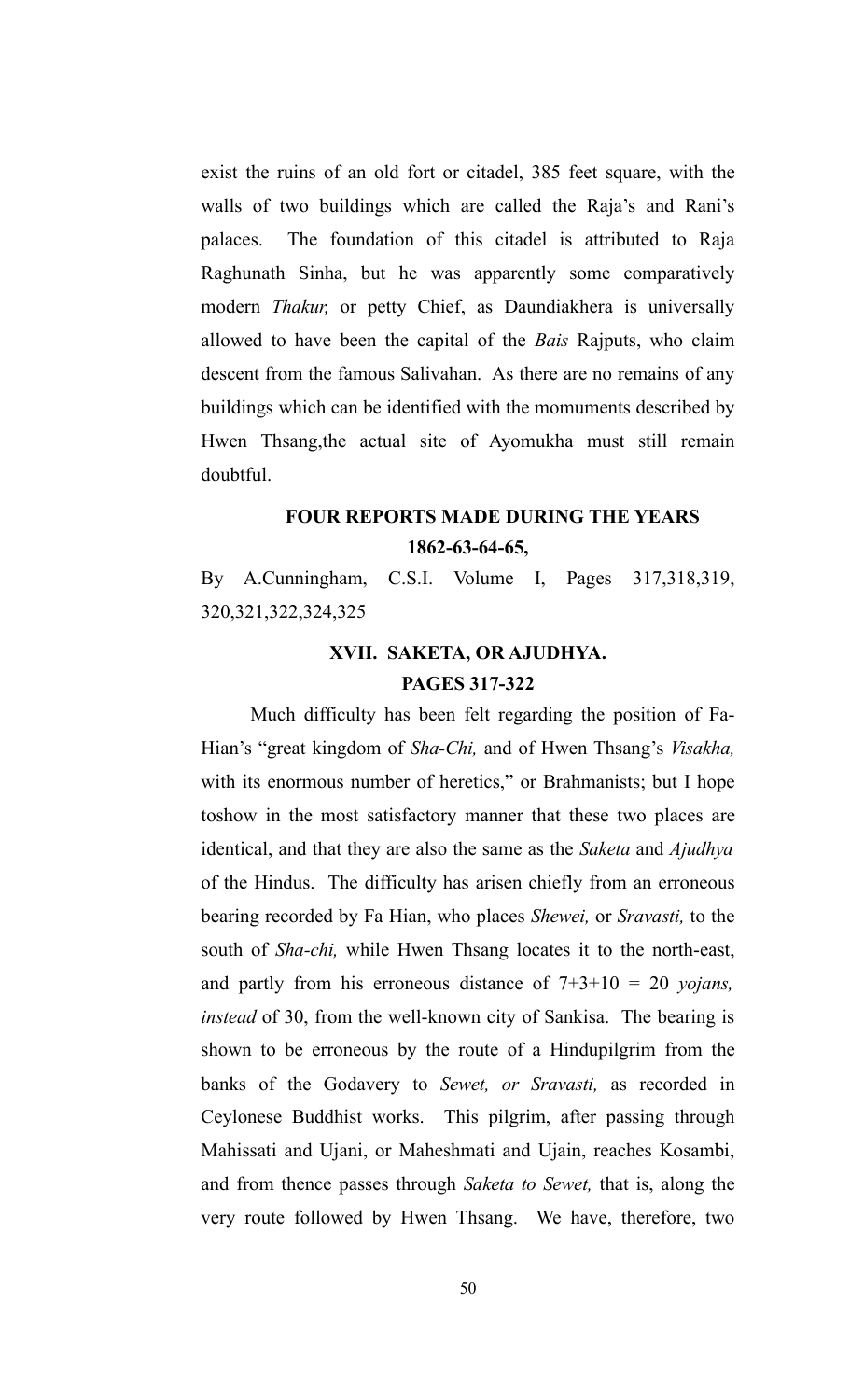authorities in favour of *Sewet* being to the north of Saket. With regard to the distance, I refer again to the Buddhist books of Ceylon, in which it is recorded that from *Sakespura (or Sangkasyapura, now Sankisa) to Sewet* was a journey of 30 *yojans.* Now, Fa Hian makes the distance from Sankisa to Kanoj 7 yojans, thence to the forest of *Holi,* on the Ganges, 3 *yojans,* and thence to *shachi* 10 *yojans,* or altogether only 20 *yojans,* or 10 less than the Ceylones books. That Fa Hian's statement is erroneous is quite clear from the fact that his distance would place Shachi in the neighbourhood of Lucknow; whereas the other distance would place it close to Ajudhya, or Faizabad, or in the very position indicated by Hwen Thsang's itinerary. Here, again, we have two authorities in favour of the longer distance. I have no hesitation, therefore, in declaring that Fa Hian's recorded bearing of *She-wei* from *Sha-chi* is wrong, and that "north" should be read instead of "south."

I have now to show that Fa Hian's *Sha-chi* is the same as Hwen Thsang's *Visakha,* and that both are identical with *Saketa* or *Ajudhya.* With respect of *Sha-chi,* Fa Hinan relates that, on "leaving the town by the *southern gate,* you find to the *cast* of the road the place where Buddha bit off a piece of his tooth brush, and planted it in the ground, where it grew to the height of seven feet, and never increased or diminished in size." Now this is precisely the same legend that is related of *Visakha* by Hwen Thsang, who says that "to the *south* of the capital, and to the left of the road (that is, to the east as stated by Fa Hian), there was, amongst other holy objects, an extraordinary tree 6 or 7 feet high, which always remained the same, neither growing nor decreasing. This is the celebrated toothbrush tree of Buddha, to which I shall have occasion to refer presently. Here I need only notice the very precise agreement in the two descriptions of this famous tree, as to its origin, its height, and its position. The perfect correspondence of these details appears to me to leave no doubt of the identity of Fa Hian's *Shachi* with the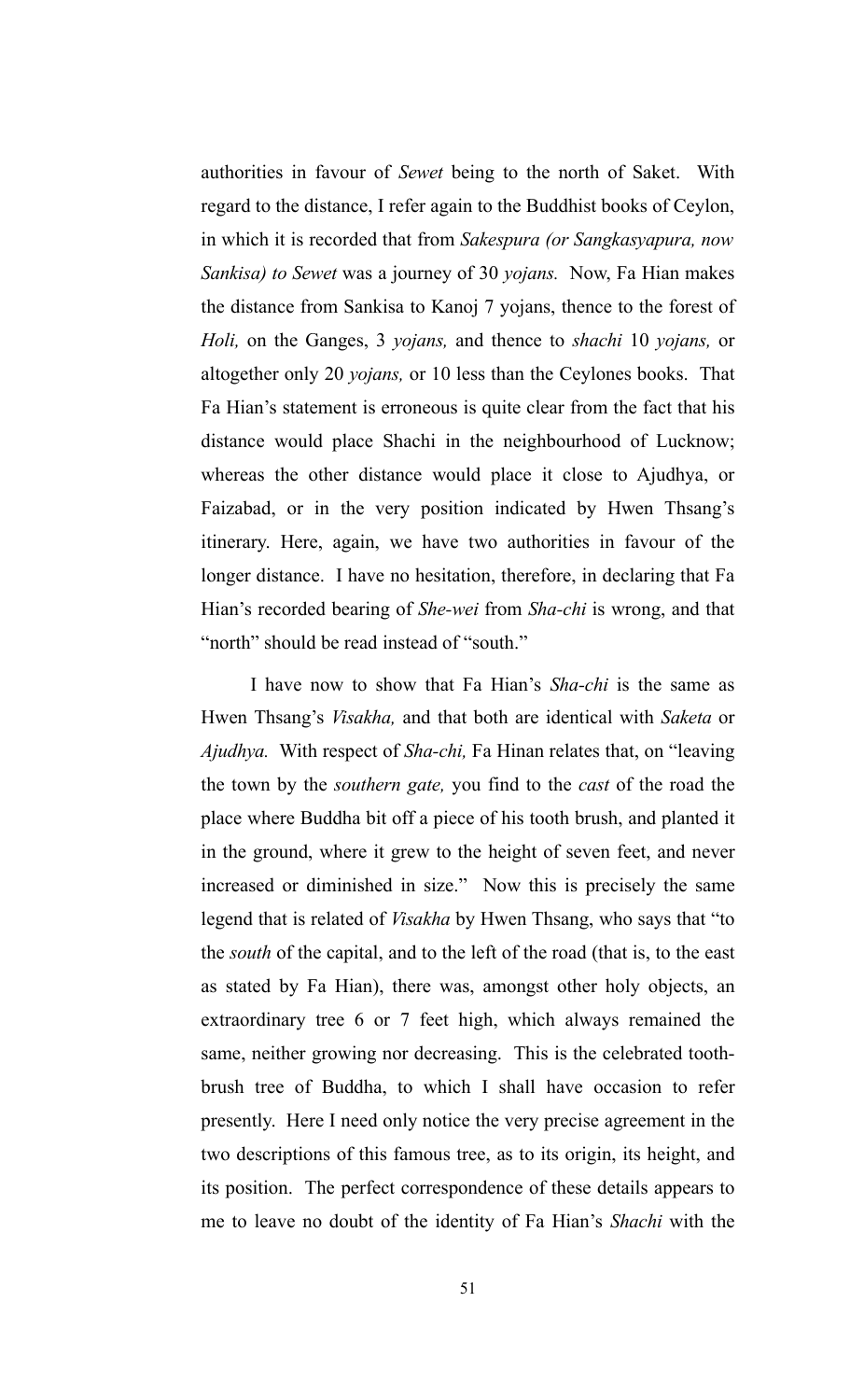Visakha of Hwen Thsang.

With respect to the identification of Visakha with the Saketa of the Hindus, I rest my proofs chiefly on the following points: 1*st ,* that *Visakha,* the most celebrated of all females in Buddhist history, was a resident of Saketa before her marriage with *Purnna Varddhana*, son of *Mrigara*, the rich merchant of *Sravasti*; and  $2^{nd}$ , that Buddha is recorded by Hwen Thsang to have spent six years at *Visakha,* while by the Pali annals of Turnour he is stated to have lived 16 years at *Saketa.*

The story of the noble maiden Visakha is related at great lengthin the Ceylonese books. According to Hardy, she erected a *Purvvdrama* at *Sravasti,* which is also mentioned by Hwen Thsang. Now there was also a *Purvvarama* at Saketa, and it can hardly be doubted that this monastery was likewise built by her. She was the daughter of *Dhananja,* a rich merchant, who had emigrated from *Rajagriha* to *Saketa.* Now, amongst the oldest inscribed coins which have been discovered onlyat Ajudhya, we find some bearing thenames of *Dhana Deva* and *visakha-Datta.* I mention this because it seems to me to show the probability that the family of *Dhananja* and *Visakha* was ofgreat eminence in Saketa or Ayodhya; and Iinfer from the recurrence of their names, as well as from the great celebrity of the lady, that the city may possibly have been called *Visakha* after her name.

The identity of *Saketa* and *Ayodhya* has, I believe, always been admitted; but I am not aware that any proof has yet been offered to establish the fact. Csoma-de-koros, in speaking of the place, merely says "*Saketana* or Ayodhya," and H.H.wilson, in his Sanskrit Dictionary, calls *Saketa* "the city Ayodhya." But the question would appear to be set at rest by several passages of the Ramayana and Raghuvansa, in which *Saketnagara* is distinctly called the capital of Raja *Dasaratha* and his sons. But the following verse of the Ramayana, which was pointed out to me by a Brahman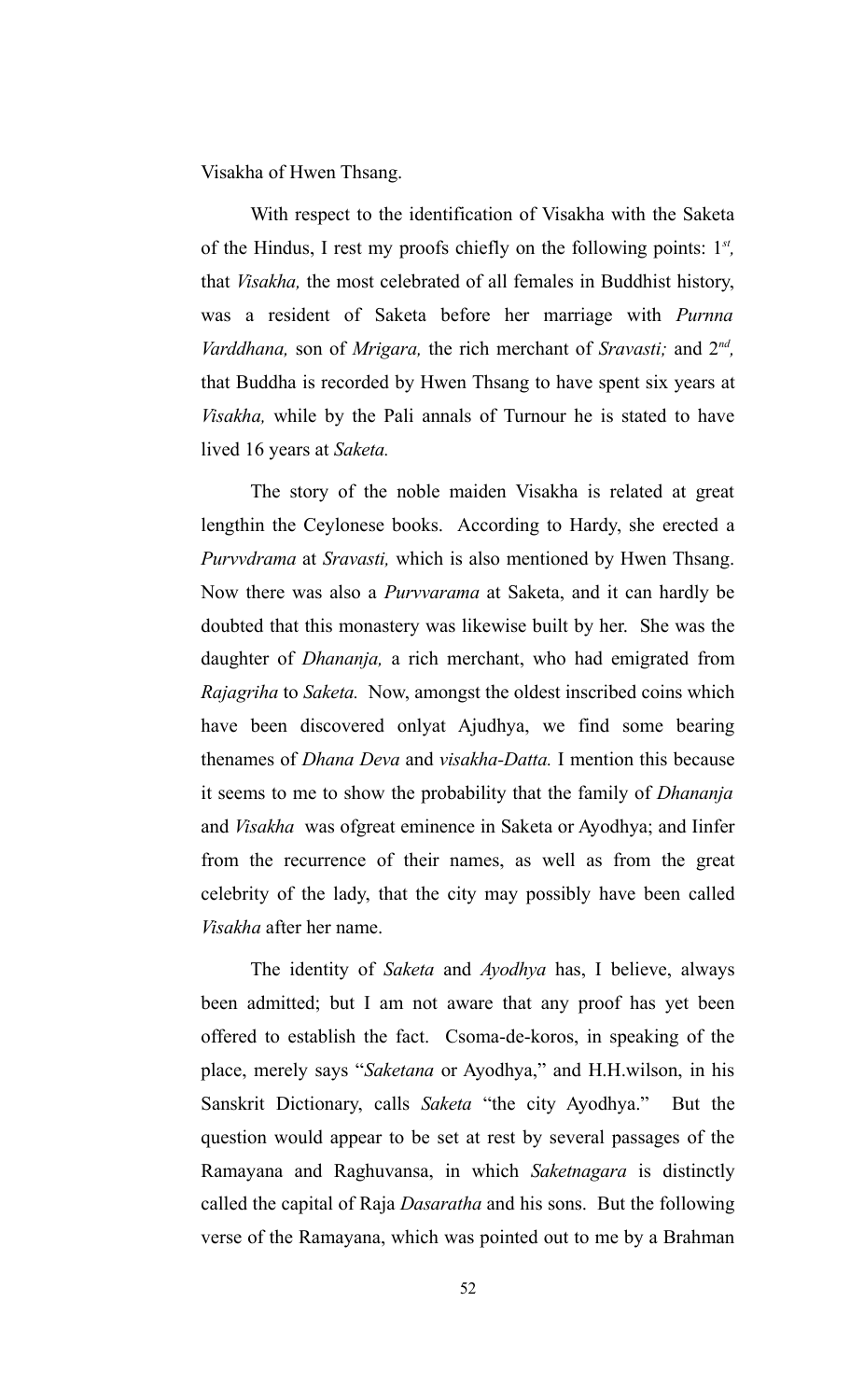of Lucknow, will be sufficient to establish the identity. *Aswajita,* father of *Kaikeyi,* offers to give his daughter to *Dasaratha, Rajah of* Saketanagara:-

# *Saketam nagaram Raja namna Dasaratho bali, Tasmai deya maya kanyd Kaikeyi nama to jand.*

The ancient city of Ayodhya or Saketa is described in the Ramayana as situated on the bank of the *Sarayu* or *Sarju* River. It is said to have been 12 *yojans,* or nearly 100 miles in circumference, for which we should probably read 12 *kos,* or 24 miles- an extent which the old city, with all its gardens, might once possibly have covered. The distance from the *Guptar* Ghat on the west, to the Ram Ghat on the case, is just 6 miles in a direct line; and if we suppose that the city with its subrubs and gardens formerly occupied the whole intervening space to a depth of two miles, its circuit would have agreed exactly with the smaller measurment of 12 *kos.* At the present day the people point to Ram ghat and Guptar Ghat as the eastern and western boudaries of the old city, and the southern boundary they extend to *Bharat-Kund* near *Bhadarsa,* a distance of 6 *kos.* But as these limits inclue all the places of pilgrimage, it would seem that the popel conside them to have been formerly insdie the city, which was certainly not the case. In the Ain Akbari, the old city is said to have measured 148 *kos in length by 36* kos in breadth, or in other words it covered the whole of the Province of Oudh to the south of the Ghaghra River. The origin of the larger number is ovious. The 12 *yojans* of the Ramayana, which are equal to 48 *kos,* being considered too small for the great city of Rama, the Brahmans simply added 100 kos to make the size tally with their own extravagant notions. The present city of Ajudhya, which is confined to the north-east corner of the old site, is just two miles in length by about three-quarters of a mile in breadth; but not one-half of this extent is occupied by buildings, and the whole place wears a look of decay. There are no high mounds of ruins, covered with broken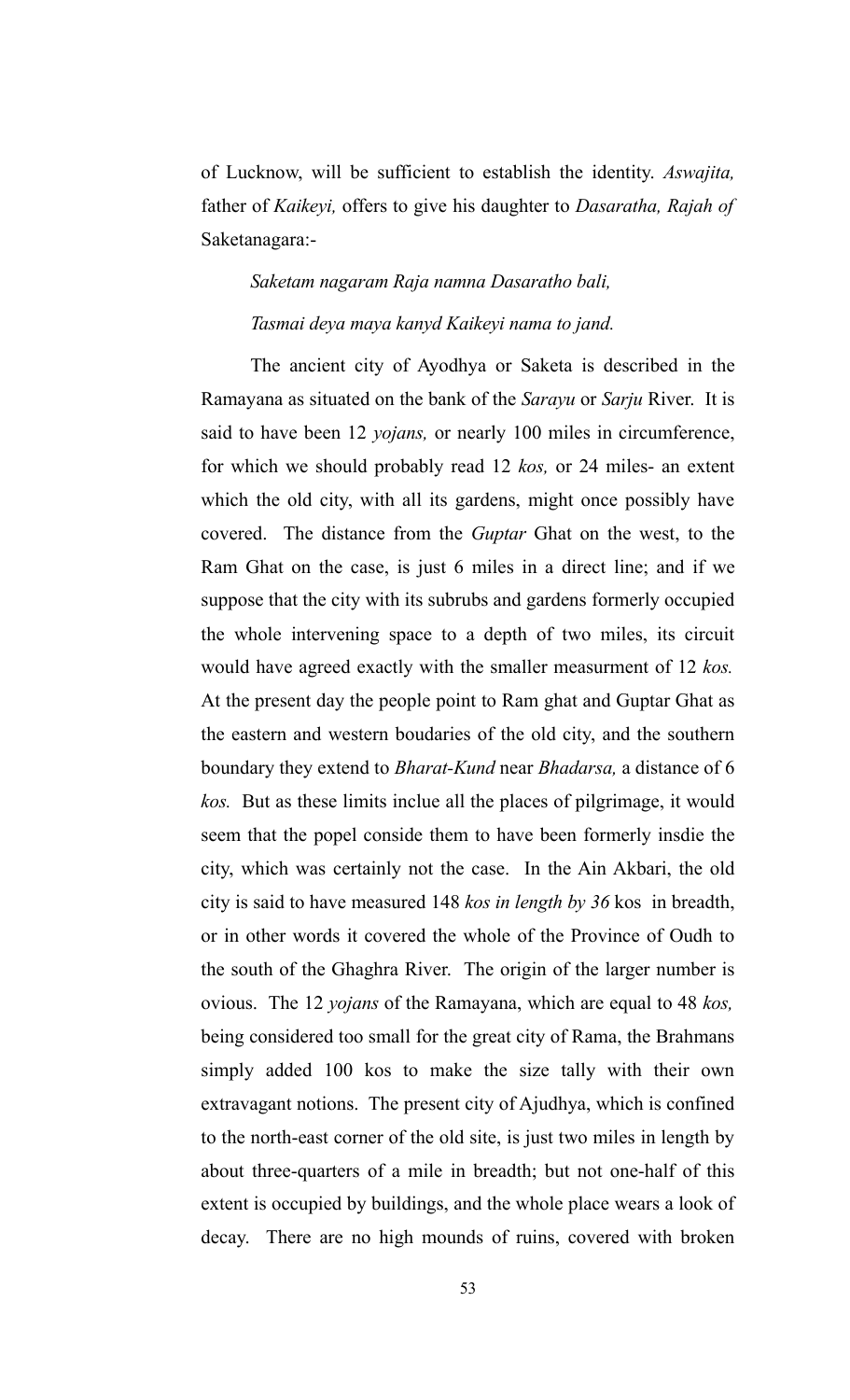statues and sculptured pillars, such as mark the sites of other ancient cities, but only a low irregular mass of rubbish heaps, from which all the bricks have been excavated for the houses of the neighbouring city of Faizabad. This Muhammadan city, which is two miles and a half in length, by one mile in breadth, is built chiefly of materials extracted from the ruins of Ajudhya. The two cities together occupy an area of nearly six square miles, or just about one-half of the probable size of the ancient Capital of Rama. In Faizabad the only building of any consequence is the stuccoed brick tomb of the old Bhao Begam, whose story was dragged before the public during the famous trial of Warren Hastings. Faizabad was the capital of the first Nawabs of Oudh, but it was deserted by Asaf-ud-daolah in A.D. 1775.

According to the Ramayana, the city of Ayodhya was founded by Manu, the progenitor of all mankind. In the time of Dasaratha, the father of Rama, it was fortified with towers and gates, and surrounded by a deep ditch. No traces of these works now remain, nor is it likely, indeed, that any portion of the old city should still exist, as the *Ayodhya* of Rama is said to have been destroyed after the death of *Vrihadbala* in the great war about B.C. 1426, after which it lay deserted until the time of Vikramaditya. According to popular tradition this Vikramaditya was the famous Sakari Prince of Ujain, but as the Hindus of the present day attribute the acts of all Vikramas to this one only, their opinion on the subject is utterly worthless. W learn, however, from Hwen Thsang that a powerful Prince of this name was reigning in the neighbouring city of Sravasti, just one hundred years after Kanishka, or close to 78 A.D., which was the initial year of the *Sake era* of *Salivahana.* As this Vikramaditya is represented as hostile to the Buddhists, he must have been a zealous Brahmanist, and to him therefore I would ascribe the re-building of Ayodhya and the restoration of all the holy places referring to the history of Rama, Tradition says that when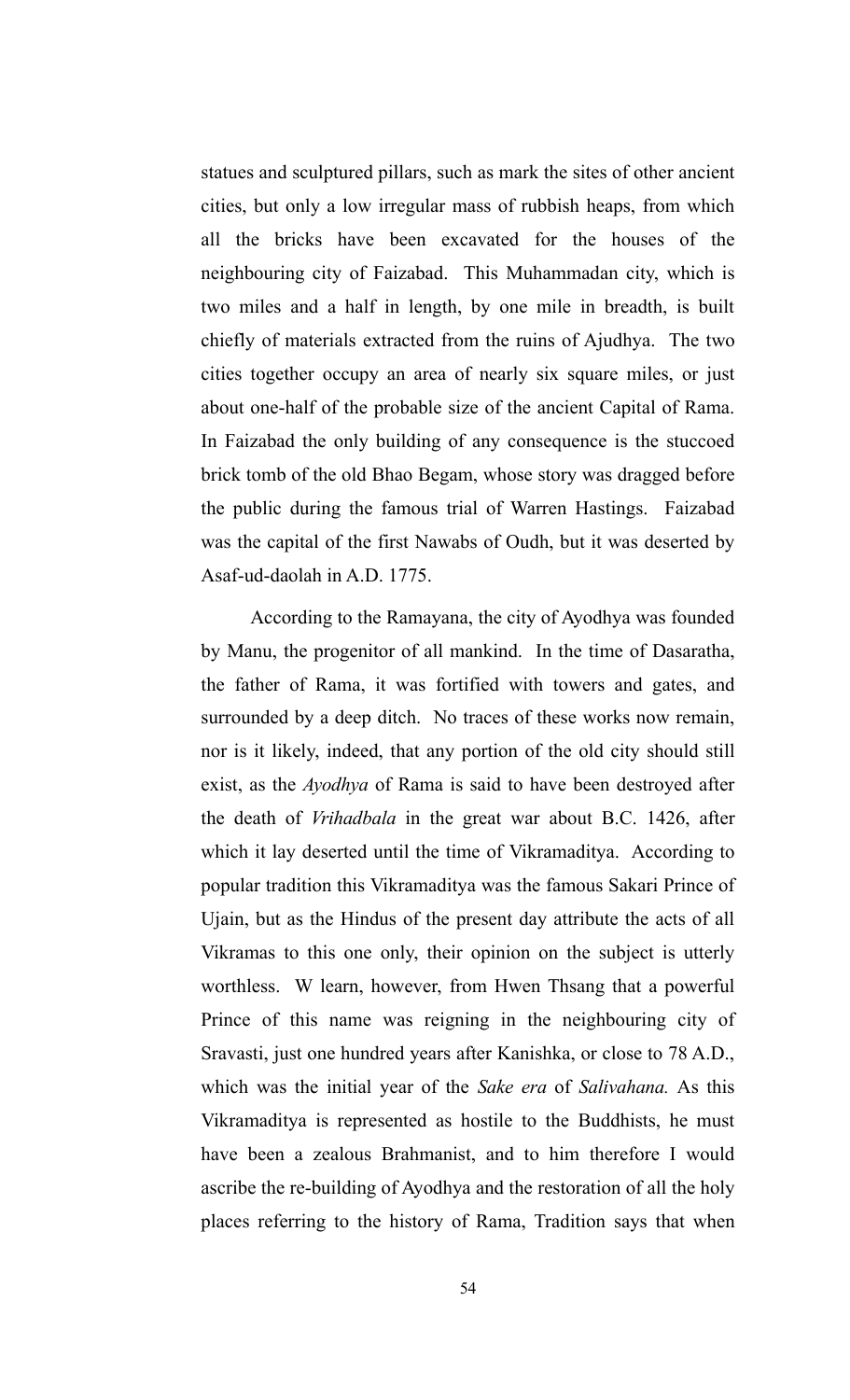Vikramaditya came to Ayodhya, he found it utterly desolate and overgrown with *Jangal,* but he was able to discover all the famous spots of Rama's history by measurements made from Lakshman Ghat on the *Sarju,* according to the statements of ancient records. He is said to have erected 360 temples, on as many dirrerent spots, sacred to *Rama,* and *Sita* his wife, to his brothers *Lakshmana, Bharata,* and *Satrughana,* and to the monkey god *Hanumana.* The number of 360 is also connected with *Salivahana,* as his clansman the *Bais Rajputs* assert that he has 360 wives.

There are several very holy Brahmanical temples about Ajudhya, but they are all of modern date, and without any architectural pretensions whatever. But there can be no doubt that most of them occupy the sites of more ancient temples that were destroyed by the Musulmans. Thus *Ramkot, or Hanuman Garhi,* on the east side of the city, is a small walled fort surrounding a modern temple on the top of an ancient mound. The name Ramkot is certainly old, as it is connected with the traditions of the *Mani Parbat,* which will be hereafter mentioned; but the temple of Hanuman is not older than the time of Aurangzib. Ram Ghat, at the north-east corner of the city, is said to be the spot where Rama bathed, and *Sargdwari or Swargadwari,* the "Gate of Paradise." On the north-west is believed to be the place where his body was burned. Within a few years ago there was still standing a very holy-Banyan tree called *Asok Bat,* or the "Griefless Banyan, " a name which was probably connected with that of *Swargadwari,* in the belief that people who died or were burned at this spot were at once relieved from the necessity of future births. Close by is the *Lakshman Ghat,* where his brother Lakshman bathed, and about one-quarter of a mile distant, in the very heart of the city, stands the *Janam Asthan,* or "Birth-place temple" of Rama. Almost due west, and upwards of five miles distant, is the *Guptar* Ghat, with its group of modern white-washed temples. This is the place where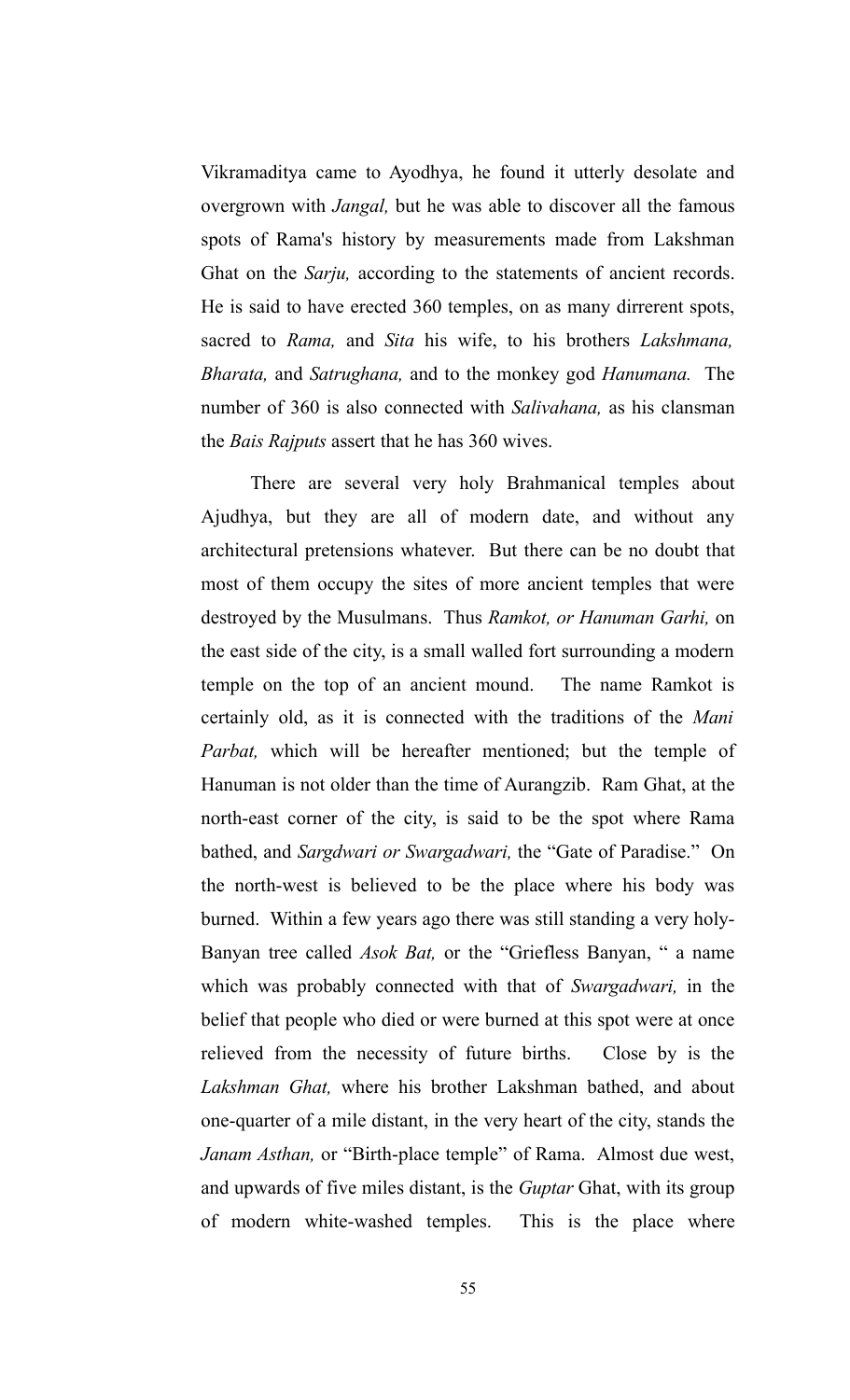Lakshman is said to have disappeared, and hence its name of *Guptar* from *Gupta,* which means "hidden or concealed." Some say that it was Rama who disappeared at this place, but this is at variance with the story of his cremation at *Swargadwari.* 

#### **PAGE 324**

......The mounds are surrounded by Musulman tombs and as it is the Muhammadan practice to bury the dead along the sides of the high roads close to their cities, I infer that the road which now runs close to the westward of the mounds, is one of the ancient high ways of the district. This is confirmed by the existence of an old masonry bridge of three arches over the *Tilahi nala,* to the northwest of the Mani-Parbat, as well as by the direction of the road itself, which leads from the south-end of the city straight to the Bharat-kund, and onwards to Sultanpur or *Kusapura,* and Allahabad or *Prayaga.* I notice this road thus minutely, because the identification which I am about to propose are based partly on its position and direction, as well as on the general agreement of the existing remains with the holy places described by the Chinese pilgrims.

#### **PAGES 325-326**

.....Besides the monastery there was *Stupa* Asoka, 200 feet in height, built on the spot where buddha preached the law during his six years' residence at Saketa. This monument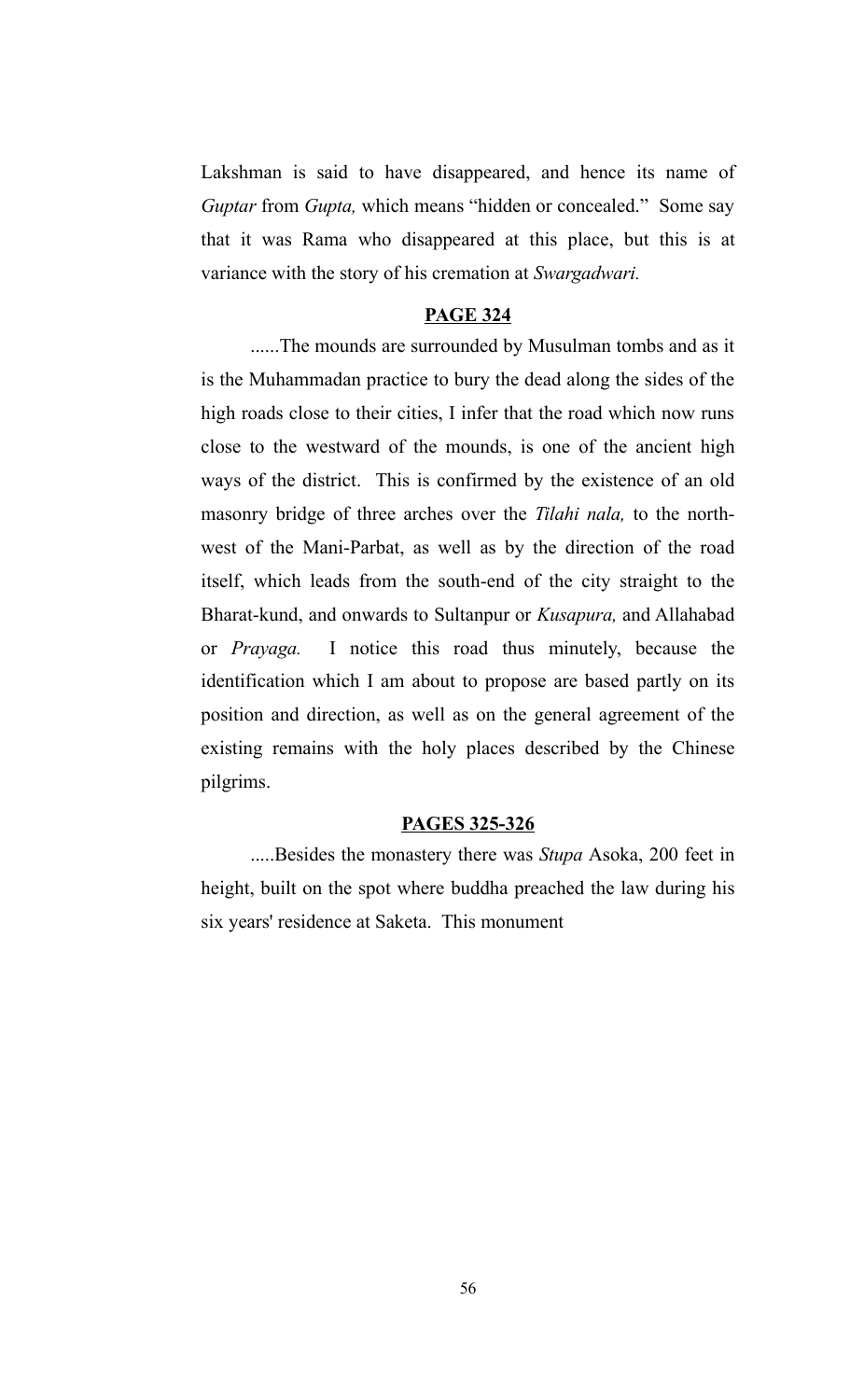### **ARCHAEOLOGICAL SURVEY OF INDIA FOUR REPORTS MADE DURING THE YEARS 1862-63-64-65, BY ALEXANDER CUNNINGHAM, C.S.I., VOLUME II.**

#### **(PAGES 320-27)**

The principal entrance to the fort lies in the hollow forming the duck's throat. The first part of the ascent, as far as the *Alamgirii-darwaza,* or lowest gate, is an easy rise up the gentle slope at the foot of the hill; but from the outer-gate to the top, the ascent is by a steep flight of steps said to be 360 in number. At about onefourth of the distance, the road passes through the *Sayidon-kadarwaza,* or "Sayid's gate," and about half way up through the *Piron Paur, or "Pir's gate."* Beyond this the ascent becomes very steep as it approaches the upper entrance, called *Gaomukhi-darwaza, or "cow's mouth gate,"* or *Alaj-giri-darwaza, was not built during the reign of Alamgir, as its name would seem to imply, but only repaired, or renamed, for the whole of the four gates are mentioned by Wm. Finch in A.D. 1610, or nearly 50 years before the accession of Alamgir.* The *Sayidon-ka-darwaza* bears a short inscription dated in S. 1602, or A.D. 1545, which was probably the year of its repair by the Sayid governor of the fort. Its original Hindu name is unknown, as well as that of the third gate or *Piron Paur.* The upper gate, or Gaomukhi-darwaza, bears an inscription of S. 1857, or A.D. 1800, which was the date of its reconstruction by Ambajee, the Mahratta Governor under Doalat Rao Sindhia. Its previous name was *hawa Paur,* but it is said that *Gaomukhi Paur* was the original ancient name which was only restored by the Mahrattas.

The existing remains of the Hindu period of Narwar history are almost entirely confined to the few inscriptions which have already been noticed. But the numerous fragments of sculpture and architectural ornament, which are still to be seen in most of the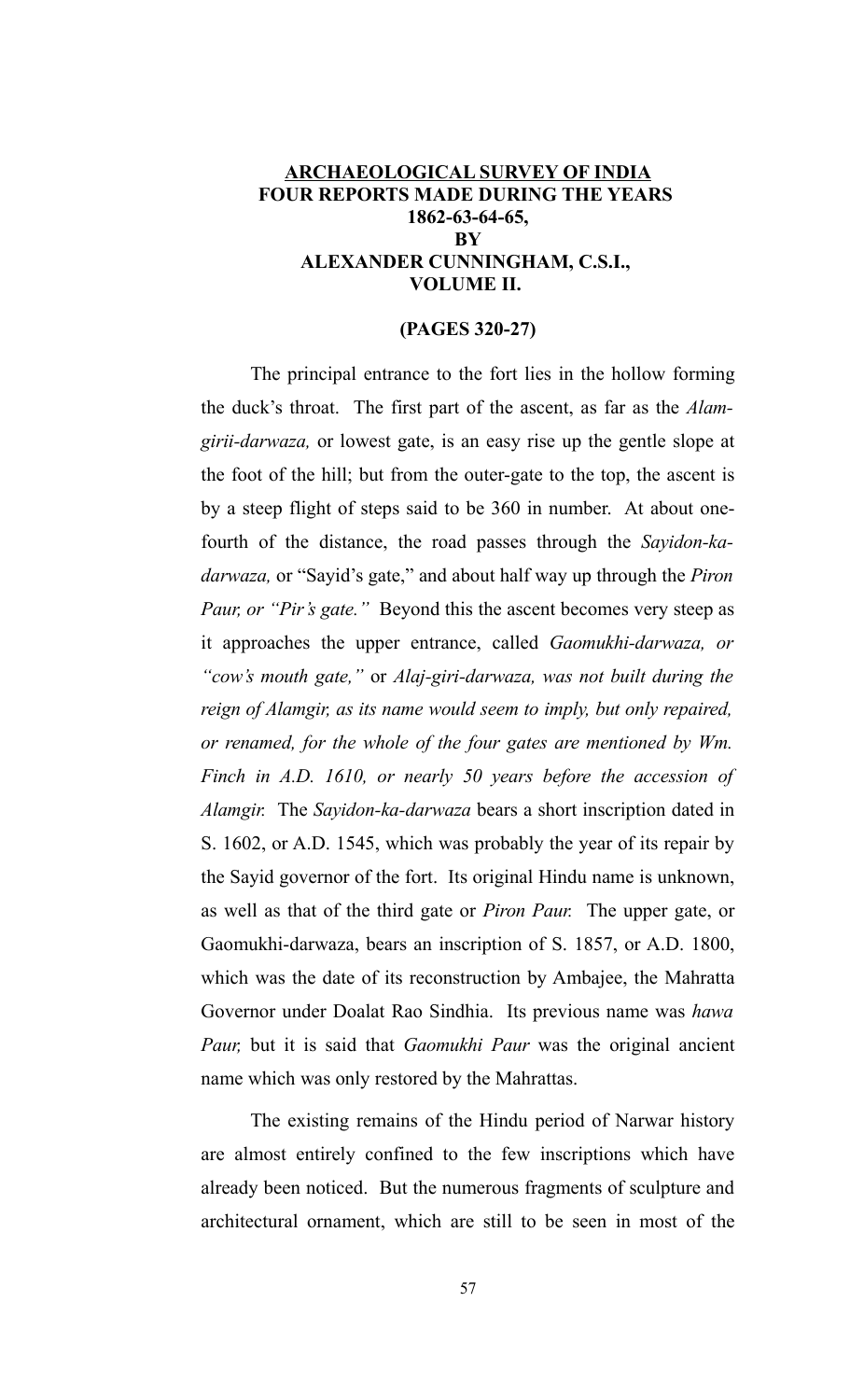Muhammadan buildings, are sufficient to show that, in the flourishing days of Hindu sovereignty. It was probably only second to Gwalior in the number and magnificence of its temples and other edifices. The almost entire disappearance of Hindu remains is due to the wholesale destruction of the temples by Sikandar Ludi in A.H. 913, or A.D. 1508, when the fort fell into his hands by the capitulation of the Hindu garrison. The historian ferishta relates that this bigoted iconoclast remained there for six months "breaking down temples, and building mosques." Niamatullah, the historian of the Afghans, states that Sikandar, thinking the fort" so strong that it would be impossible to retake it, should it fall into the hands of the infidels, erected another fort around it to keep off the enemies." Ferishta merely records that "the king marched from Narwar, but after proceeding some distance along the Sindh River he resolved to surround Narwar with another wall, which was ordered to be immediately commenced." It is not clear from either of these accounts what was the exact nature of the works that were added by Sikandar Ludi. The simple meaning would seem to be that he added an outer line of walls, but as there are no outer walls now existin, and no traces of any former walls, I conclude that both historians must have mistaken the nature of Sikandar Ludi's additions. I think it very probable that his works must have been the two lofty inner walls which convert the central portion of the fort called the *Bala-Hisar* into a strong citadel that commands the other two portions, named *Madar-hata* and *Dulha-kot.*

The only work now existing in the fort hat can be atributed with any probability to the Hindus is a large tank in the citadel, called *Magardhaj,* or *Makara-dhwaja.* The name is a Hindu one, and is said to be that of the Raja at whose expense the tank was excavated. The work must have been rather costly, as the tank is 300 feet square at top, and from 35 to 36 feet deep, the whole being dug out of the solid rock. It was originally intended to hold 20 feet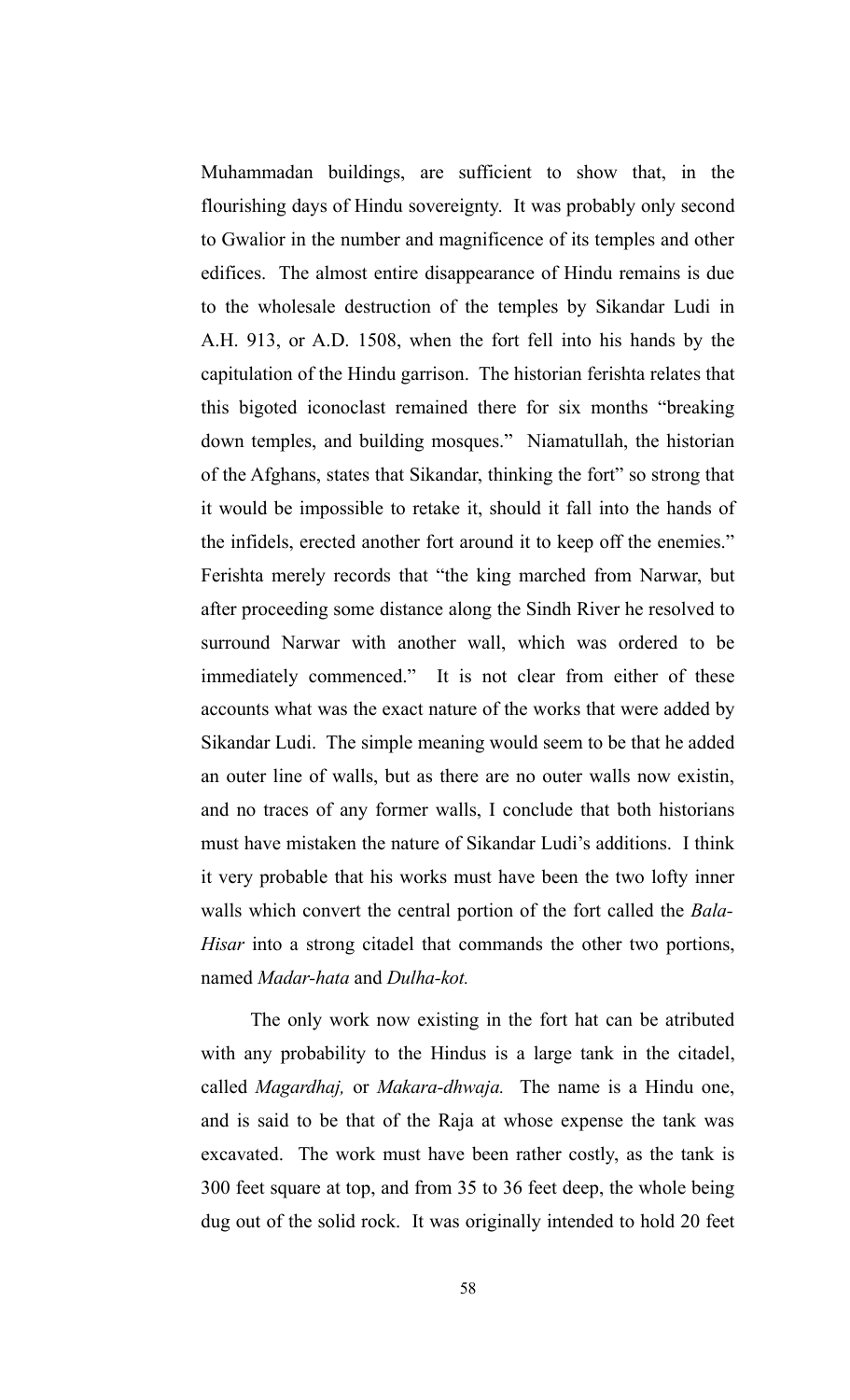of water, but the thick coating of stucco, which once lined the interior, has long ago disappeared, and the tank is now quite dry except after heavy rain when it has a few feet of water, which, however, it retains only for a short time. When I last visited the fort, the bed of the tank was laid out as a garden containing a number of plantains and marigolds.

Of a later date, the only objects of interest are the iron gun of Sawai Jay Singh of Amber, and the Roman Catholic chapel and burial ground. The gun is of the most rude and primitive construction, being built up of nine parallel iron bars, which are held together by an outer casing of bronze. The lengh of the piece is 10 feet, and the diameter of the bore 3 ½ inches. it bears a Hindi insciption stating that the gun, named *Phate-Jang,* orthe "victorious in war" was made during here reign of Maharaja Jay Singh on the 10<sup>th</sup> day of the Waning Moon of *Sravana*, in the Samvat year 1753, or A.D. 1696.

The Roman Catholic cemetery is a walled enclosure, 115 feet in length by 83 feet in breadth, containing an entrance room, a small chapel, and 50 tombs. The chapel is a small apartment,  $21 \frac{1}{2}$  feet long by  $10\frac{1}{2}$  feet broad, with a chancel at he end, 12 by 9  $\frac{3}{4}$  feet. Over he altar there are the letters I. H.S. surmounted by a cross. Of the tombs, two only bear inscriptions, of which one is in Portuguese and Persian, and the other in Persian only. The copy of the latter has been mislaid, but I remember that it simply recorded the death of a young girl eight years of age, named *Margarita,* who was the daughter of a *hakim,* or doctor. The other records the death of German, named Cornelius Oliver, in A.D. 1747. The Portuguese inscription in eight lines beneath a cross is as follows, the three lower lines being in smaller characters:

# AQUI JAZ CORNELIO TURAL DE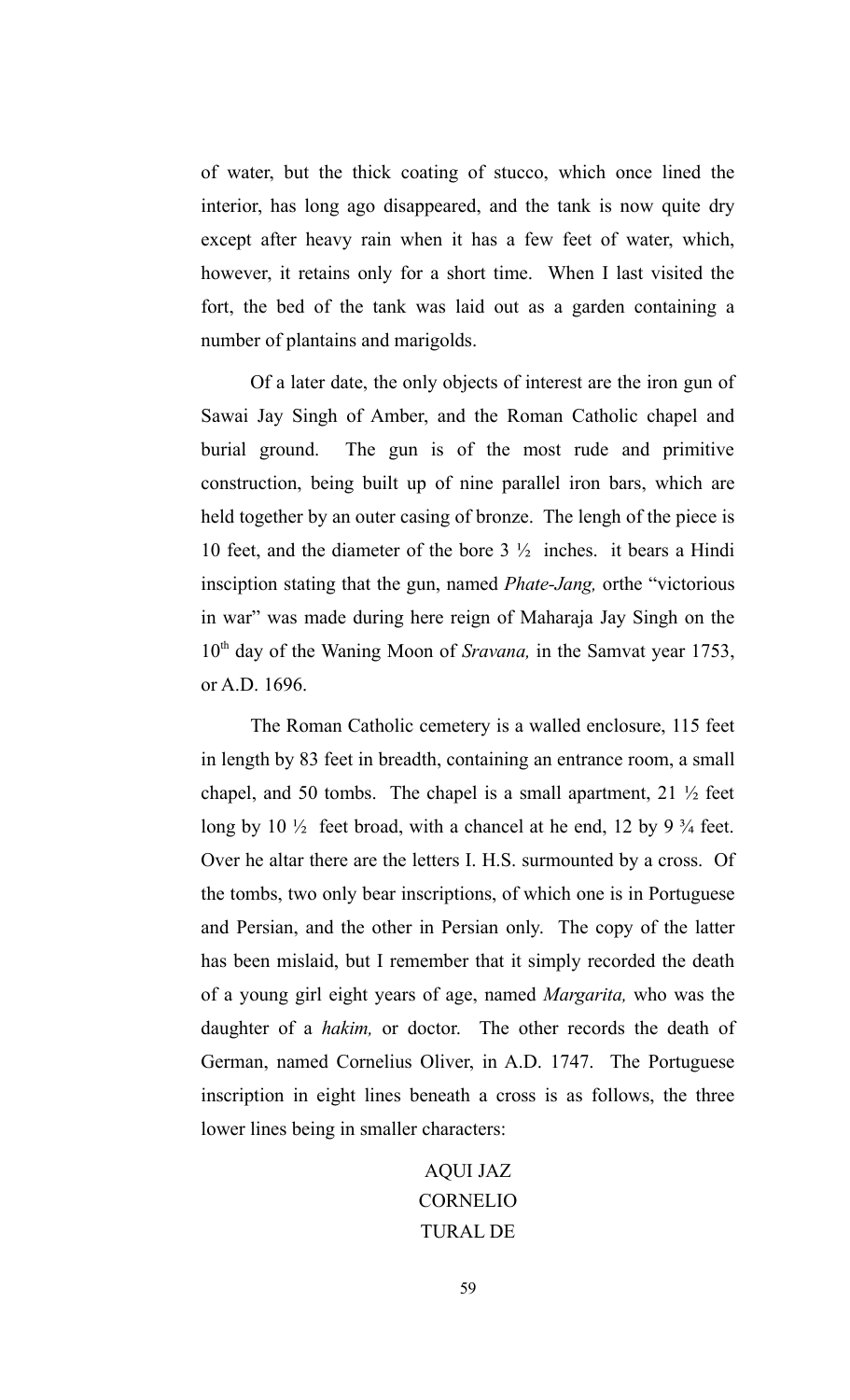# ALLEMAN NACIDOEM AQUI GR ANO FALLECEO

## AOS 7 DE NOV 1747

This is accompanied by a Persian inscription in two lines, one on each side of the slab, and perpendicular to the other inscription. It merely records the name and country of the individual in the following words:

#### *Karnel Auliver Khom Faringi Aliman,*

that is, "Cornelius Oliver, by race a German Faringi."

The existence of a Christian chapel and cemetery inside one of the strongest forts in Northern India, is fact as curious as it is interesting. From the position of Cornelius Oliver's tomb, in the very corner of the enclosure to the right hand of the chapel, I infer that it was most probably one of the first, if not the very earliest, of all the tombs, and, consequently, that the chapel must have been constructed somewhere about the same time. It is scarcely possible that any Christian establishment would have been permitted in such a position during the reign of the bigotted Aurangzib, whose governor everywhere displayed their religious zeal by the most rabid intolerance. I presume, therefore, that this Christian community was most probably not settled at Narwar until some time after the death of Aurangzib, when the rapid decay of the Muhammadan empire of Delhi led to the general employment of European artillerymen. A small company of 30 or 40 gunners, with their Native families, would have been quite sufficient to furnish 50 graves in the course of a few years.

The city of Narwar is no longer the prosperous place so graphically described by the poet Bhavabhuti, but a small town of not more than 4,000 inhabited houses, enclosed by a low wall of little strength. It has three gates, two of which, the Gwalior gate and the Jhansi gate, lead towards those cities, and the third, called the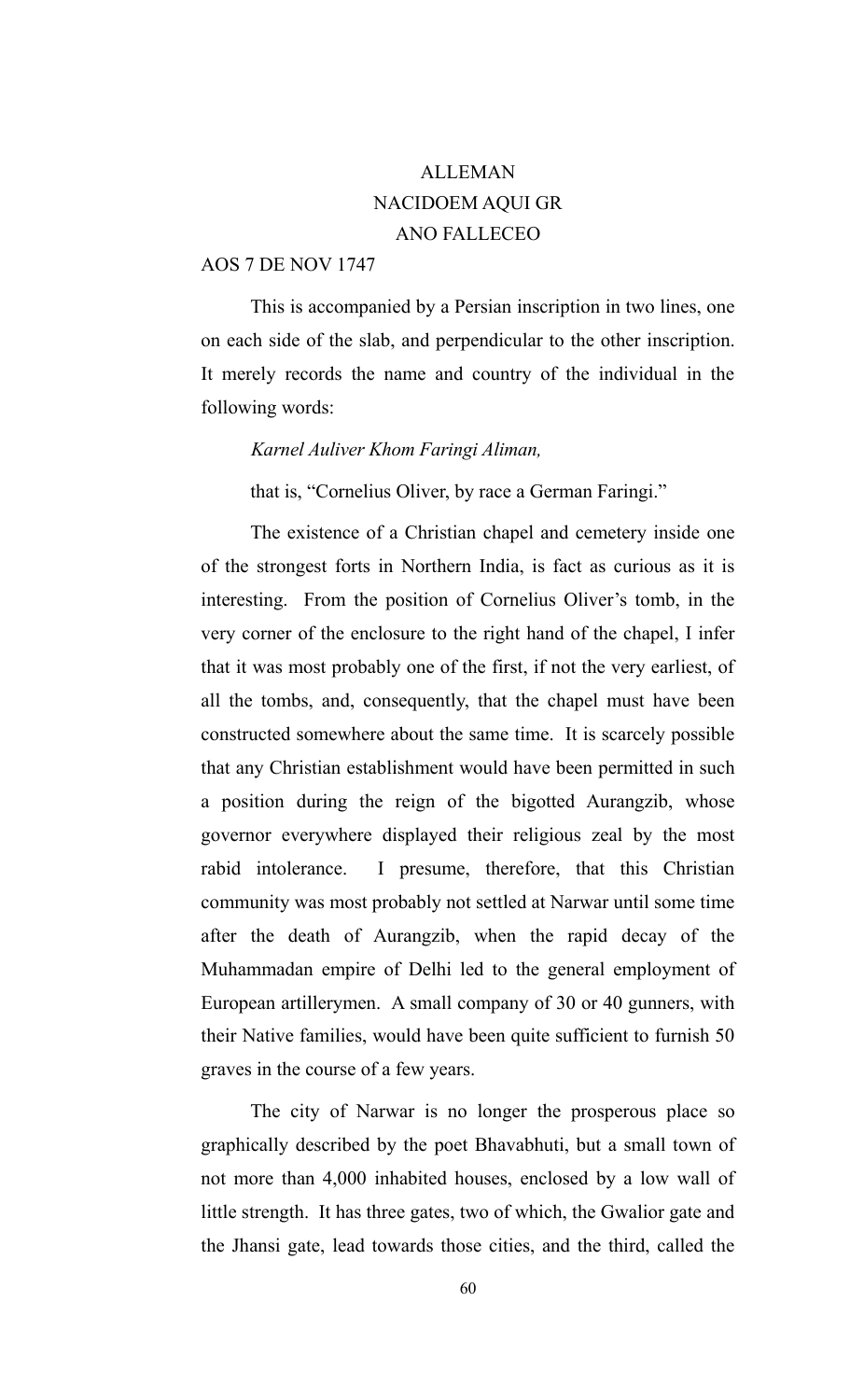Dobai gate, leads towards a tank of the same name. On all sides it is surrounded by crumbling houses and mounds of ruins. On one of these mounds, near the Jhansi gate, and in the old *mahallah,* or "ward," of *kachipura*, there is a large inscribed slab, 4 feet 9 inches long and 4 feet4 inches broad. The opening words, *Om, Namah Siddhaya,* are alone legible, as the slab has been purposely mutilated. At the end I thought that I could trace the word Samvat with the date of 1192, or A.D. 1135, but this reading is very doubtful. From the commanding position of the mound I judge that it must once have been the site of a large and important temple.

Outside the city, on the road towards Gwalior, there is a rought sandtone pillar, 23 feet 4 ½ inches in height, called the *Jait-Kambh,* or "column of victory." At 8 feet above the ground there is a sunken tablet, with an inscription of 33 lines, recording the genealogy of the Tomara dynasty of Gwalior, The list of names opens with *Vira Sinha Deva,* who established his independence immediately after the invasion of Timur, and ends with *Sangrama,* who succeeded to the nominal sovereignty about A.D. 1615, an died about 1630. The erection of the pillar must, therefore, have taken place during the early part of the reign of Shah Jahan, when the Kachhwahas were in disgrace for having sided with their relative, Prince Khusru, as already related in my account of the later Kachhwaha dynasty. We know that Sangrama's younger brother, Vira Mitra Sena, was in high favour with the Mogal emperor, by whom he was appointed governor of the fort of Rohitas, on the Son River, as recorded in the Rohitas inscription, which is dated in S. 1688, or A.D. 1631, after the death of Sangrama. It seems highly probable, therefore, that the tomara Prince, Sangrama, must have been the governor of Nawar at the time when the *Jait- Kambh, or "*conqueror's pillar" was erected.

On the side of the Gwalior road also there is a very fine large *baori,* or reservoir of water, 27 feet in diameter, with a flight of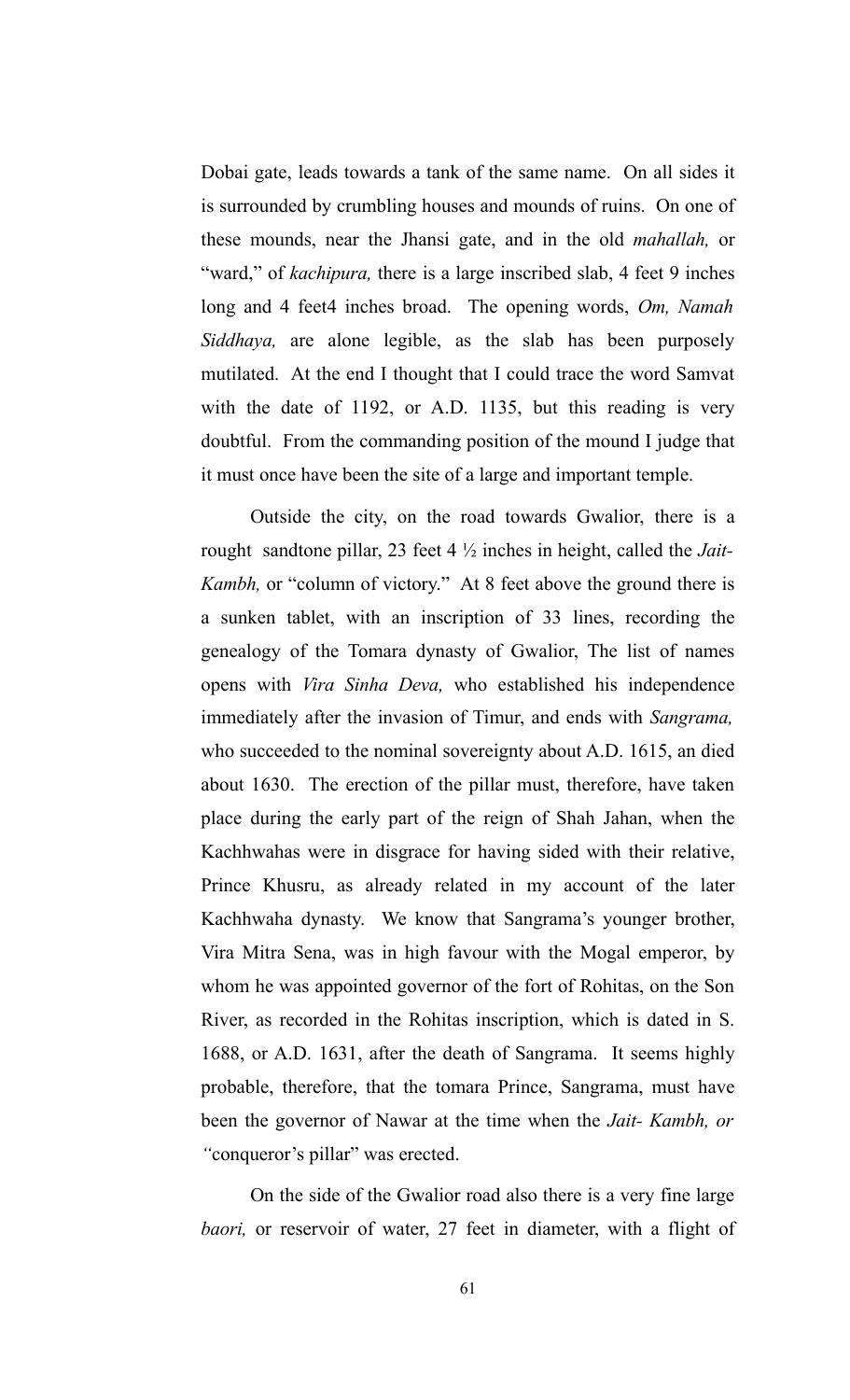steps down to the water's edge, flanked on each side by shady cloister, supported on ten stone pillars. This baori belongs to the same period as the *Jait- Kambh,* as it bears an inscription dated in S. 1687, or A.D. 1630, and was therefore, most probably constructed during the temporary rule of the Tomara Princes in Narwar.

In the same direction there is a curious Sati monument erected to the memory of the two wives of *Suundar Das,* who was the *upadya,* or "spiritual guide," of the Kachhwaha Raja, Gaj Sinh, of Narwar. he accompanied the Raja to the Dakhan war, where he is said to have been killed about A.D. 1700, or perhaps, a few years later. The Raja sent his *dopatta,* or "plaid," to Narwar, which his two wives accepted, and burned themselves with it. They were named *Ladham Devi and Surup Deve,* or the "beloved wife," and "the beautiful wife," and their effigies are rudely sculptured under the inscription which records their names and those of their descendants. The present monument was erected in S. 1880, or A.D. 1823, by Josi Yadunath, the fifth in descent from Sundar Das, as the original Sati pillar, which was set up by the son, had become broken and defaced. There are several descendants of Sundar Das still living in Narwar, sipri, and Kulbaras, all of whom speak with pride of the noble act of their ancestor's wives.

The only produce of Narwar is crude iron, which is smelted in large quantities in all the neighbouring villages. The chief markets for this manufacture are in the Jhansi and Chanderi districts to the east and south, and in the Gangetic Doab to the north, where it competes successfully with English iron. The best ore is found in the vicinity of Gwalior, but, from the total want of fuel, the ore is carried to Karahi and Magraoni, near Narwar, where charcoal is comparatively cheap. But the great forests of Narwar, where Akbar used to hunt the wild elephant, are now gradually disappearing, and the consequent rise in the price of charcoal is daily adding to the cost of manufacture, so that the time is probably not far distant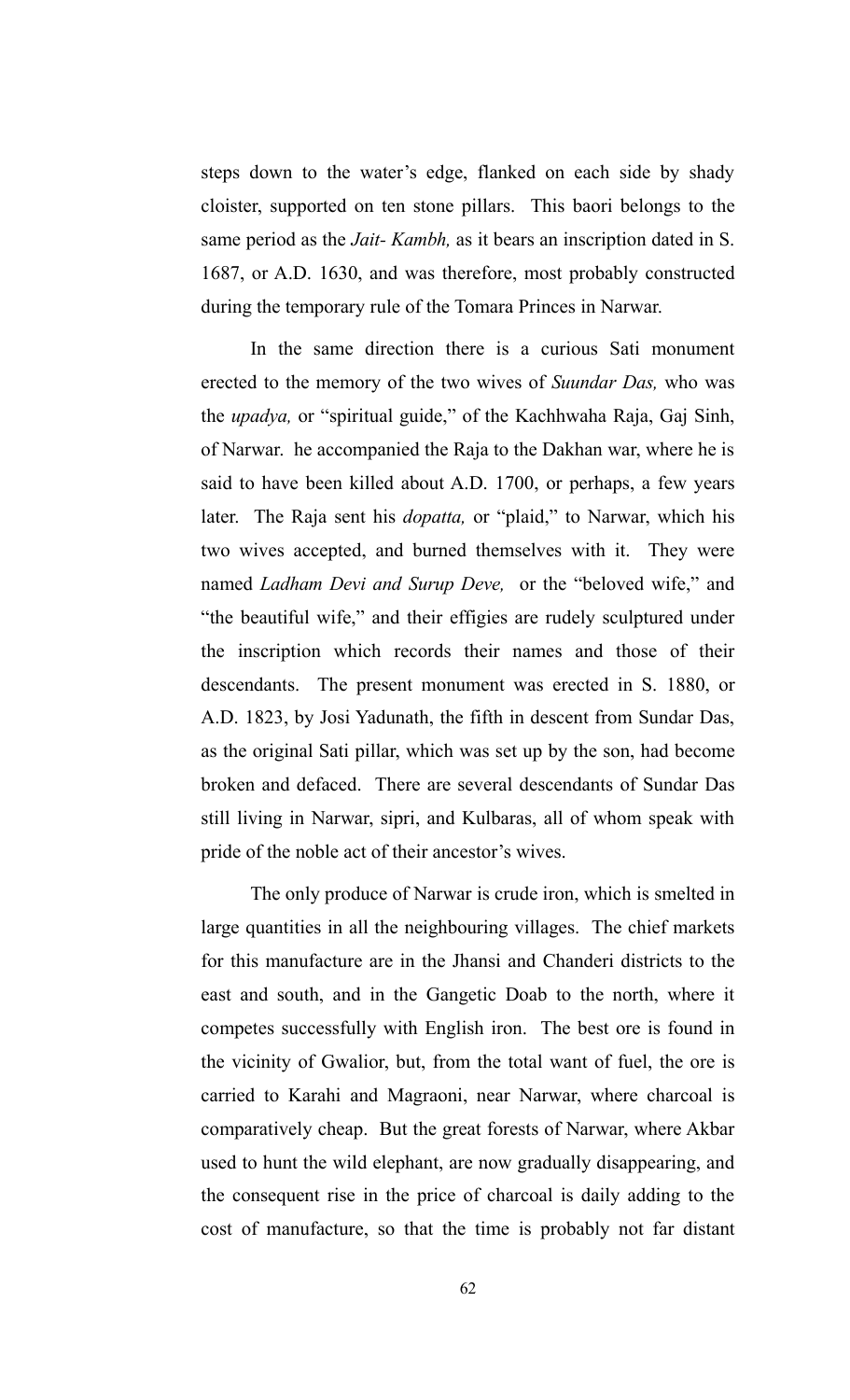when the soft malleable iron of Gwalior and Narwar will be driven from all the markets of the Doab by the cheaper and more brittle English iron.

Connected with Narwar are the two great bridges over the Sindh River,- one to the south, towards Sipri and Kulharas, and the other to the north, towards Gwalior, There is no inscription to determine the date of these bridges; but, from the great similarity of their designs with that of the smaller bridge at Nurabad, which was built in A.H. 1072 or A.D. 1661, during the reign of Aurangzib, there is every reason for believing the tradition of the people that these bridges also belong to the same period. This conclusion is corroborated by the journal of William Finch, who makes no mention of either of the bridges at the period of his visit in A.D.1610.

The south bride is situated in the midst of the hills at a place called Patti Ghati, near the small village of Dhongri, 10 miles to the south-west of Narwar. At this point the bed of the river is rocky throughout, and offers every advantae for the construction of a permanent bridge. But the fatal mistake of making the thickness of the piers equal to the span of the arches, which is common to all the Muhammadan bridges of this period, has filled half the channel with solid masses of masonry which "the indignant stream" has resented by working its way round each end of the bridge. From the position of two square turrets on one of the mid-channel piers, as well as from the general direction of both banks, I infer that the original bridge consisted of 22 arches, each of 19 feet 7 inches span, resting on solid piers 20 feet in thickness. The roadway was 20 feet in breadth and horizontal. As the bridge at present stands it consists of 26 of these arches, and of five smaller arches of 13 feet 9 inches span, resting on piers 16 feet 2 inches in thickness. The latter are at the northern end of the bridge, and, as they are still unbroken, I conclude, with some probability, that the Sindh River must have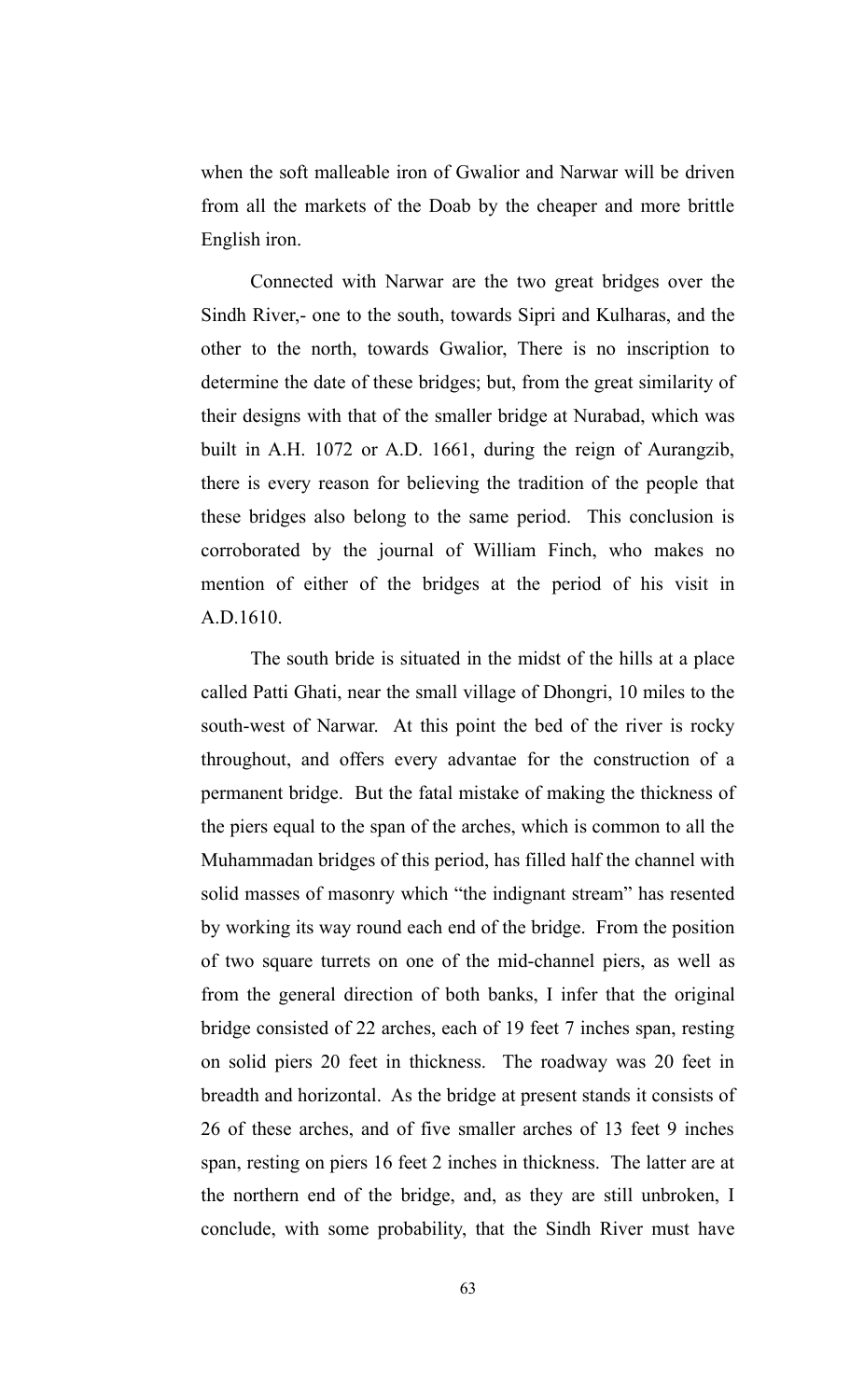carried away the abutment at this end soon after it was built. But as these small arches afforded an additional waterway of only 68 feet 9 inches, the amount of relief was too small to be of any real use. The bridge was accordingly cut away at the southern end, where the bank now forms a deep bay, which extends no less than 180 feet beyond the  $22<sup>nd</sup>$  and last arch of the original bridge. This increased channel was then bridged by four new arches of the same span as those of the first design, but they have again been swept away by the stream, and only the foundations of the piers are now traceable. The height of the piers to the spring of the arches is  $15\frac{1}{2}$  feet, and the height of the arches is  $10\frac{1}{4}$  feet, and their thickness 3 feet. Up to the spring of the arches the piers have curved ends projecting 7 feet both up and down the stream. The upper part of each pier is pierced by a small arch of 4 feet span, or on-fifth of its thickness. As it at present stands the whole bridge is 1,204 feet in length, with 31 arches, of which 26 are large and 5 are small. Altogether the waterway amounts to only 577 feet 11 inches, while that of the solid mass of piers is no less than 592 feet 5 inches, or somewhat more than one-half of the actual breadth of the channel. The bridge is substantially and honestly built with large stones and excellent mortar, and the long stones of the parapet are carefully dovetailed together. But the original defect of blocking up one-half of the channel with a row of massive piers was fatal to the permanent stability of the bridge, which has been turned by the stream at least three times in 200 years, and which is now standing quite useless in the rainy season, and only accessible in the dry season by a ladder at one end.

The northern bridge is situated three miles to the north-east of the fort, where the bed of the Sindh River is partly firm rock and partly loose boulders. From the remains of a large pier or abutment near the north end I infer that the original bridge must have consisted of 22 arches like that the *patti-Chati,* each having a span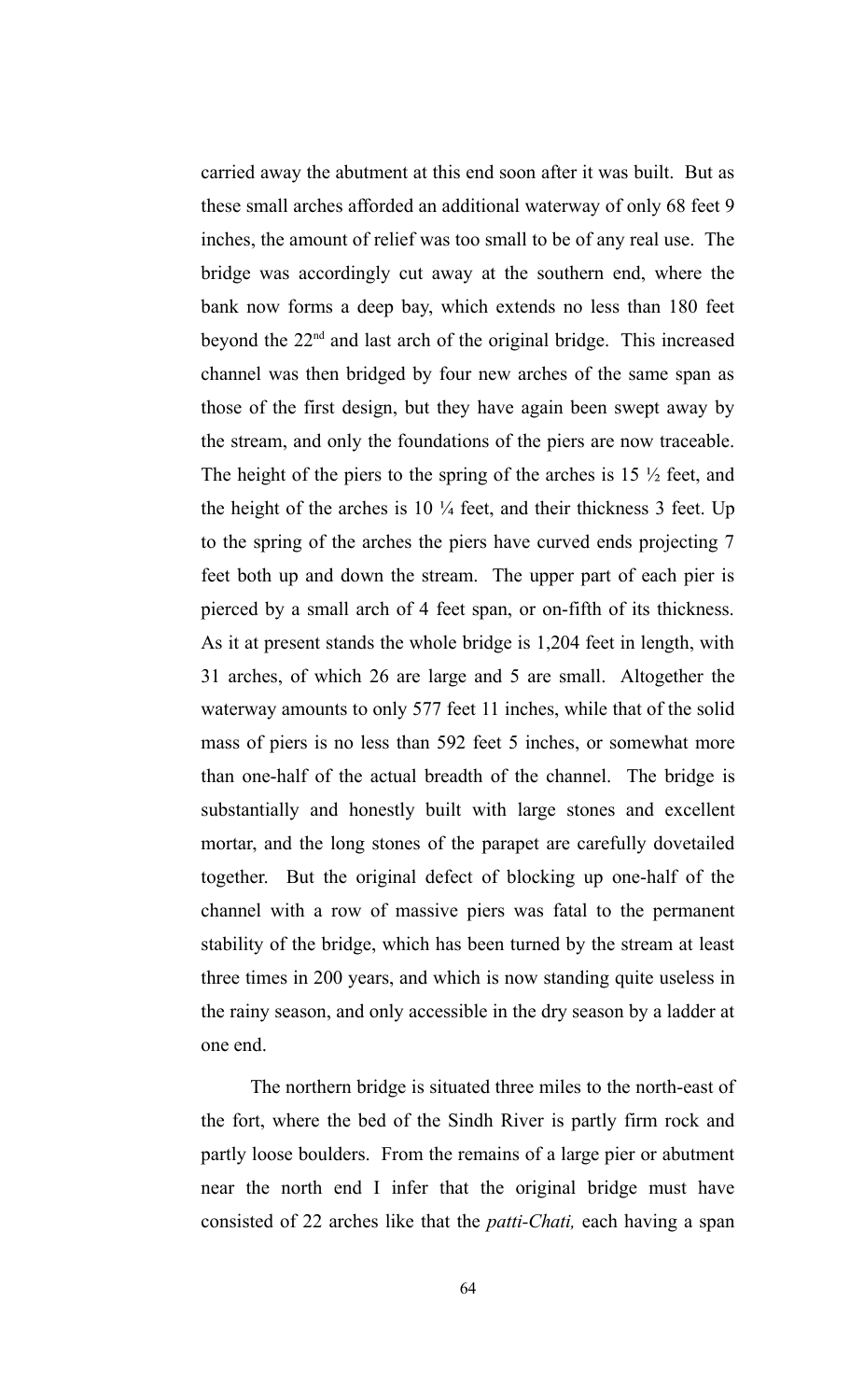of 19 feet 5 inches, with piers of the same thickness. The central pier was ornamented with two square open cupolas. The whole length of the original bridge, including two massive abutments, of which one is still standing, was 1,000 feet. After some time the three arches at the north end having been swept away by the stream, a new bridge of 10 small arches, each 11 feet 4 inches span, with piers of 13 feet 4 inches, was made at the same end, which has since shared the fate of its predecessor. The main piers and arches of this northern bridge are similar to those of the southern bridge at Patti-Ghati, and need not, therefore, be described. The piers have the same curved projections up and down stream, and the same small arches above. The masonry of the cental portion of the arches, however, must have been very inferior, as many of the arches have fallen down, although the roadway above istill intact, owing to which it is formed. The road-way is 32 feet 7 inches wide, which is increased to 110 feet at the ends by the splay of the abutments. When complete with its two additions and abutments, this northern bridge was1,098 feet in length.

\*\*\*\*\*\*\*\*\*\*\*\*\*\*\*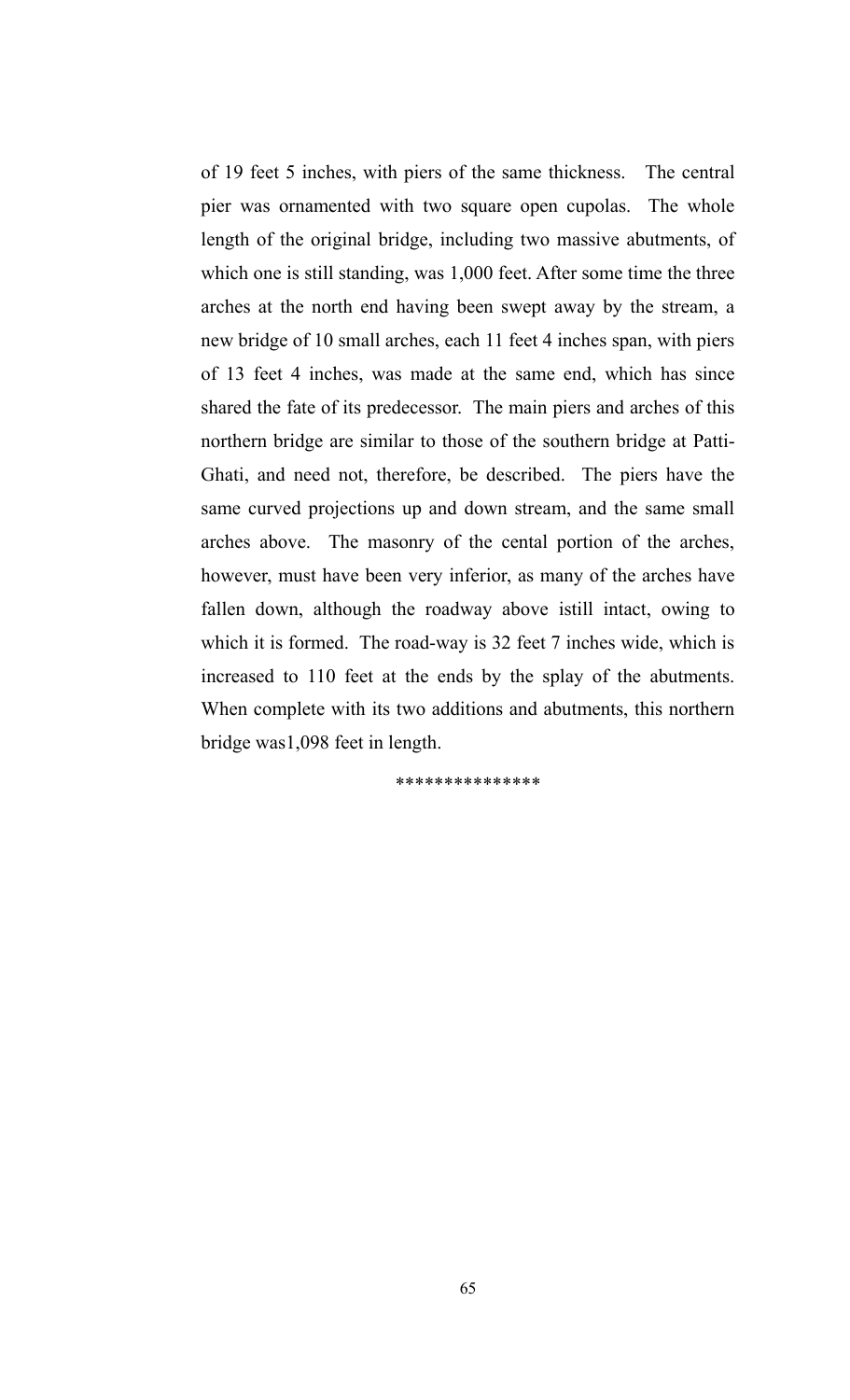# **A HISTORICAL SKETHCH OF FAIZABAD WITH INCLUDING PARGANAS HAVELI-OUDH AND PACHHIMRATH WITH THE OLD CAPITALS AJUDHIA AND fYZABAD**

### **BY P. CARNEGY.**

#### **Page no. 5 to 7**

### **AJUDHIA.**

Ajudhia- Ajudhia, which is to the Hindu what Macca is to the Mahomedan, Jerusalem to the Jews, has in the traditions of the orthodox, a highly mythical origin, being founded for additional security not on the earth for that is transitory, but on the chariot wheel of the Great Creator himself which will endure for over.

In appearance Ajudhia has been fancifully likened to a fish, having Guptar as its head, the old town for its body, and the eastern parganas for its tail.

Derivation- The name Ajudhia is explained by well-known local Pandits to be derived from the Sanskrit words, *Ajud*, unvanquished, also *Aj,* a name of Barmha, the unconquerable city of the Creator, But Ajudhia is also called *Oudh,* which in Sanskrit means a promise, in allusion it is said, to the promise made by Ram Chandr when he went in exile, to return at the end of 14 years. These are the local derivation; I am not prepared to say to what extent they may be accepted as correct. Doctor Wilson of Bombay thinks the word is taken from *yudh* to fight, the city of the fighting Chhatris.

Area.- The ancient city of Ajudhia is said to have covered an area of 12 *jogan* or 48 kos, and to have been the capital of Utar-Kausala or Kosala, (the Northern Treasure) the country of the Surajbans race of Kings, of whom Ram Chundar was  $57<sup>th</sup>$  in descent from Raja Manu, and of which line Raja Sumintra was the  $113<sup>th</sup>$  and last. They are said to have reigned through the Suth, Tireta, and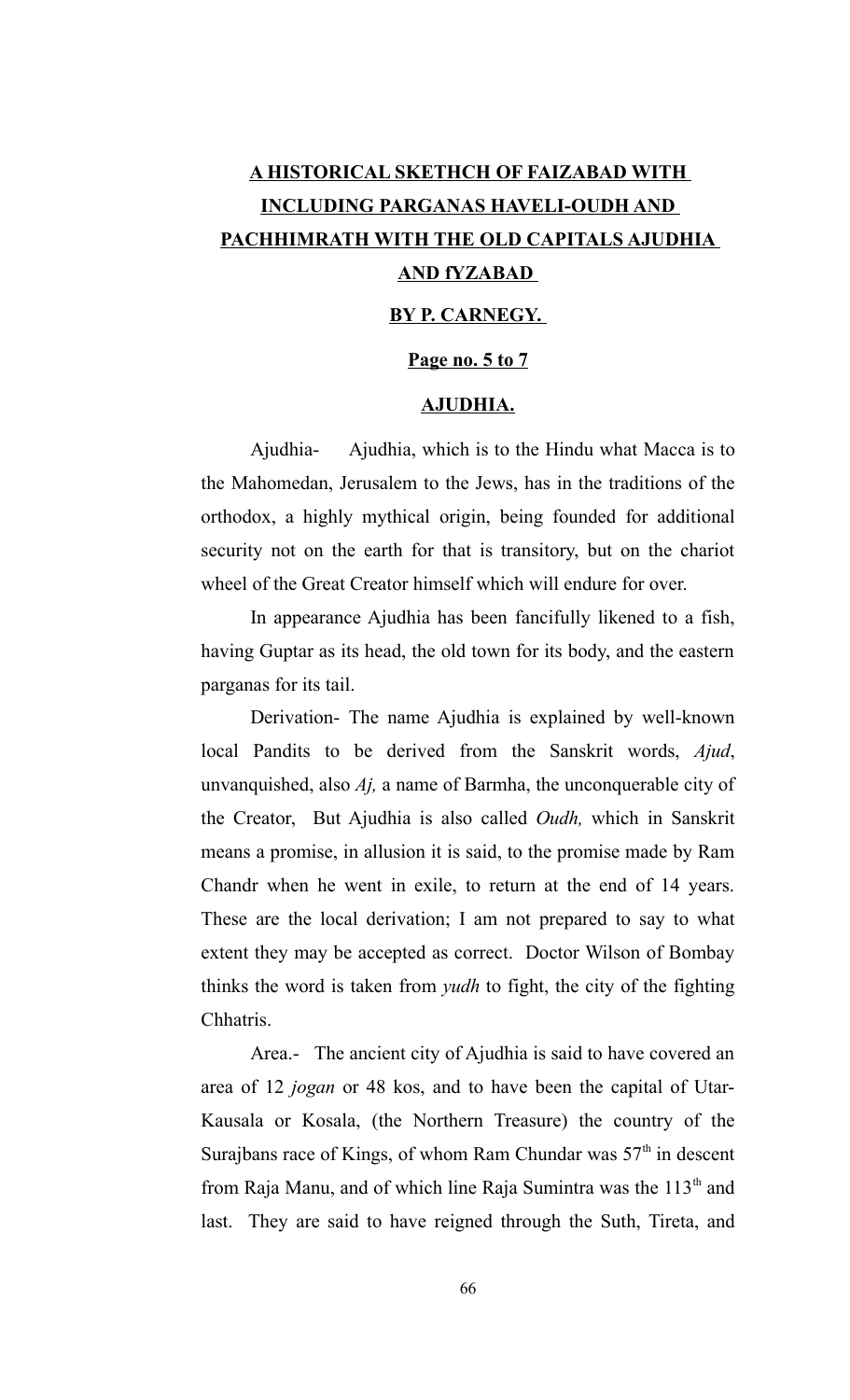Dwapar Jugs, and 2,000 years of the Kul or present Jug or Era.

The description of the Ajudhia of Rama and the Ramayan has been beautifully rendered into verse by the distinguished Principal of the Benares College, Mr. Griffiths.

> Her ample streets were nobly planned, And streams of water flowed, To keep the fragrant blossoms fresh, That strewed her royal road.

There many a princely palace stood, In line, on level ground, Here temple, and triumphal are, And rampart banner crowned.

There gilded turrets rose on high, Above the waving green, Of mango-groves and blooming trees, And flowery knots between.

On battlement and gilded spire, The pennon streamed in state; And warders, with the ready bow, Kept watch at every gate,

She shone a very mine of gems, The throne of Fortune's Queen; So many-hued her gay parterres, So bright her fountains sheen.

Her dames were peerless for the charm, Of figure, voice, and face; For lovely modesty and truth, And woman's gentle grace.

Their husbands, loyal, wise and kind, Were heroes in the field,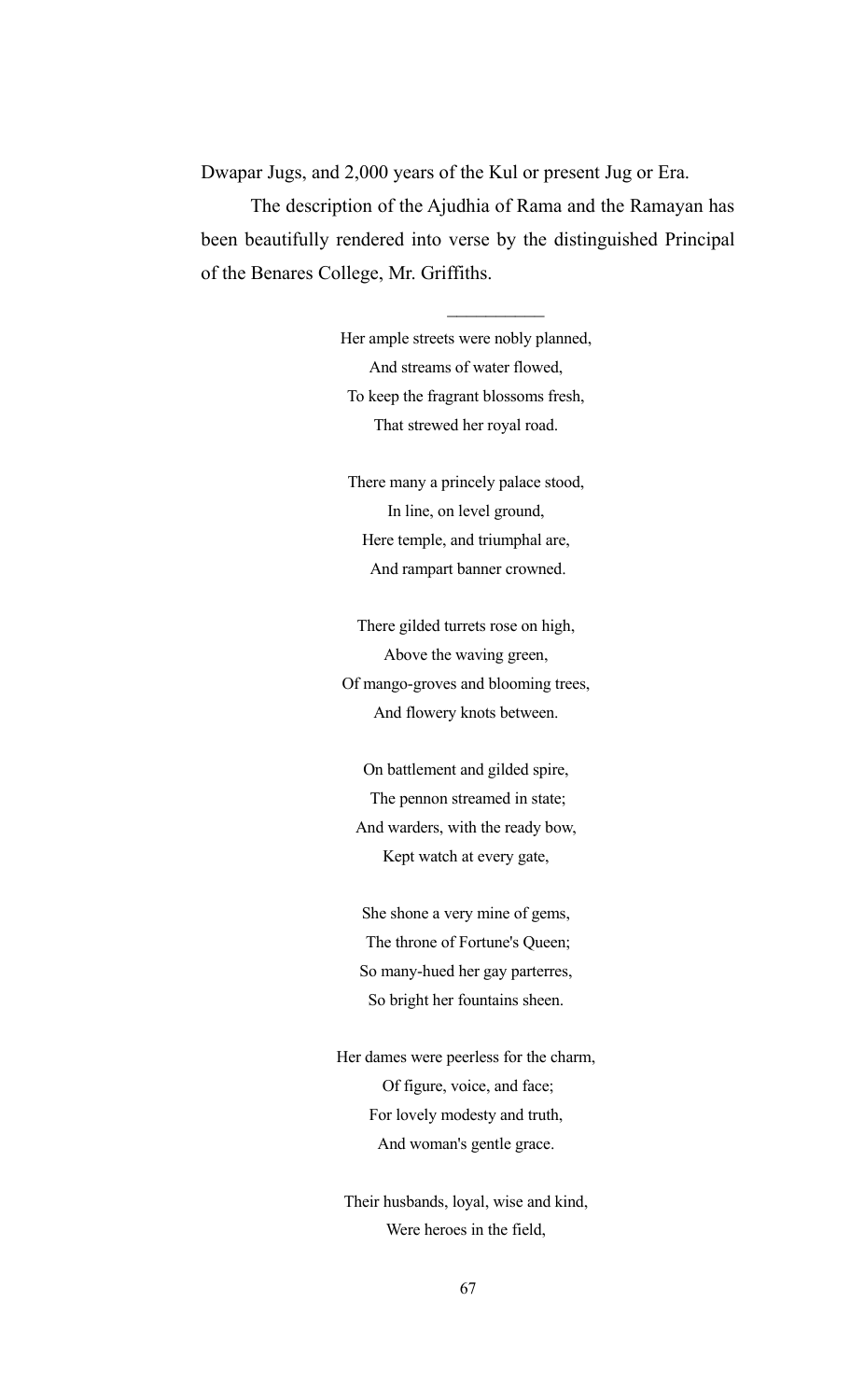And sternly battling with the foe, Could die, but never yield.

Each kept his high observances, And loved one faithful spouse; And troops of happy children crowned, With fruit their holy vows. (Scenes from the Ramayan.)

 $\frac{1}{2}$ 

With the fall of the last of Rama's line, Ajudhia became a wilderness, and the royal race became dispersed even as the Jews. From different members of this dispersed people, the Rajas of Jaipur, Joudhpur, Udeypur, Jambu, &c., of modern times, on the authority of the "Tirhut Kuth-ha," claim to descend. Even in the days of its desertion Ajudhia is said still to have remained a comparative Paradise, for the jungle by which it was over-run, was the sweet-smelling *keorah,* a plant which to this day flourishes with unusual luxuriance in the neighbourhood.

*Ban-Oudha.-* In less ancient times when waste began to yield to cultivation, it took the name of Ban-Oudha or the Jangle of Oudh. With this period the name of Vikramajit is traditionally and intimately associated, when Budhism again began to give place to Brahminism.

*The restoration by Vikramajit.-* To him the restoration of the neglected and forest-concealed Ajudhia is universally attributed. His main clue in tracing the ancient city was of course the holy river Sarju, and his next was the shrine still known as Nageshar-nath, which is dedicated to Mahadeo, and which presumably excaped the devastations of the Budhist and atheist periods. With these clues, and aided by descriptions ehich he found recorded in ancient manuscripts , the different identified, and vikramajit is said to have indicated the different shrines to which pilgrims from afar still in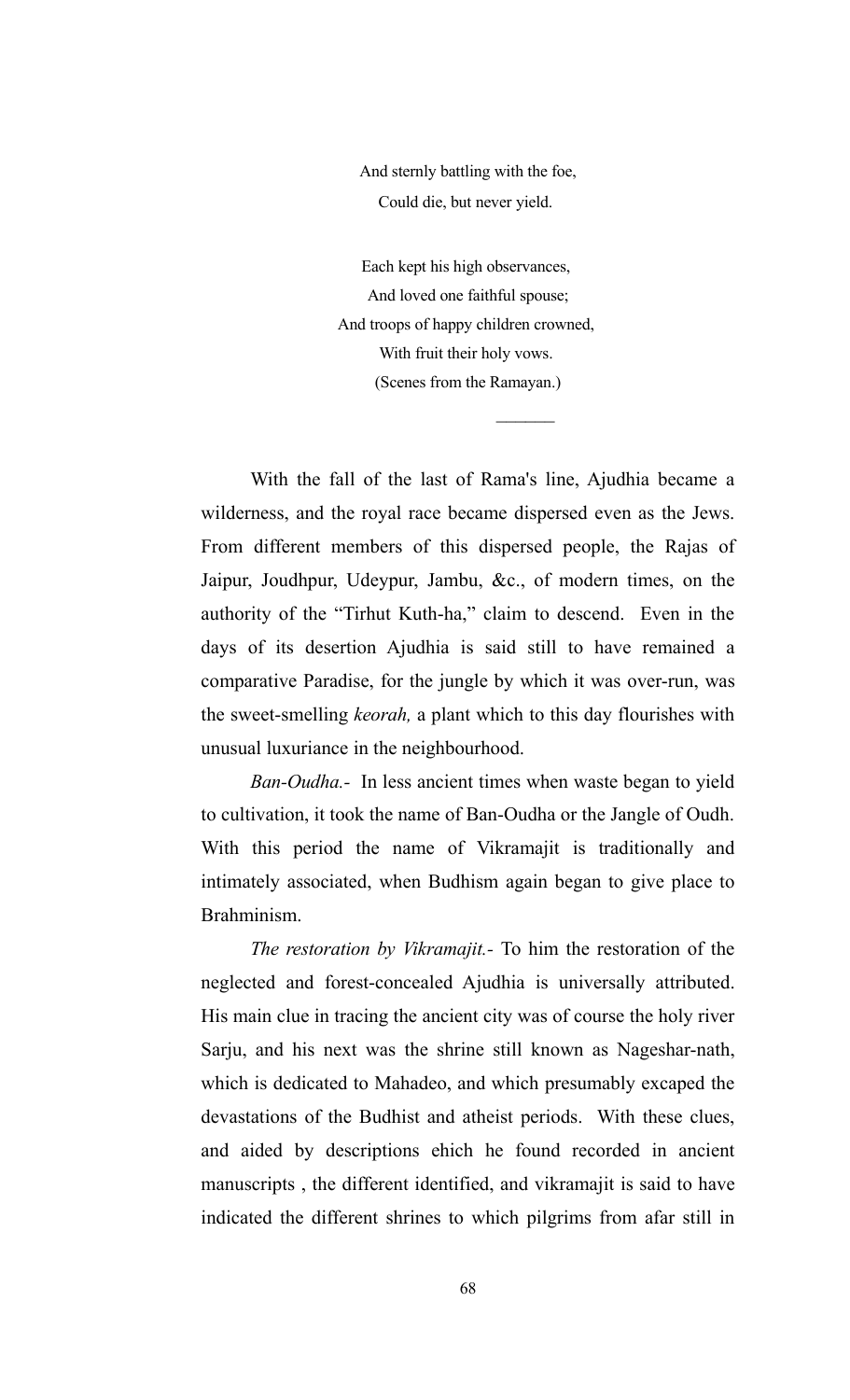ghousands half-yearly flock.

*Ramkot.-* The most remarkable of those was of course Ramkot the strong-hold of Ramchandar. This fort covered a large extent of ground and according to ancient manuscripts, it was surrounded by 20\* bastions, each of which was commanded by one of Rama's famous generals, after whom they took the names by which they are still known. Within the fort were eight royal mansions-!- where dwelt the Patriarch Dasrath, his wives, and Rama his deified son, of whom it has been plaintively sung-

> "Lord of all virtues, by no stain defiled, The king's chief glory was his eldest child, For he was gallant, beautiful, and strong, Void of all envy, and the thought of wrong. With gentle grace to man and child he spoke, Nor could the churl his harsh reply provoke, He paid due honor to the gook and sage, Renowned for virtue and revered for age. And when at eve his warlike task was o'er, He sat and listened to their peaceful lore, Just pure and prudent, full of tender ruth, The foe of falsehood and the friend of truth; Kind, slow to anger, prompt at miseries call, He loved the people, and was loved of all, Proud of the duties of his warrior race,

His soul was worthy of his princely place. Resolved to win, by many a glorious deed, Throned with the gods in heaven, a priceless meed What thought Brihaspati might hardly vie, With him in eloquence and quick reply, Nano heard the music of his sweet lips flow In idle wrangling or for empty show.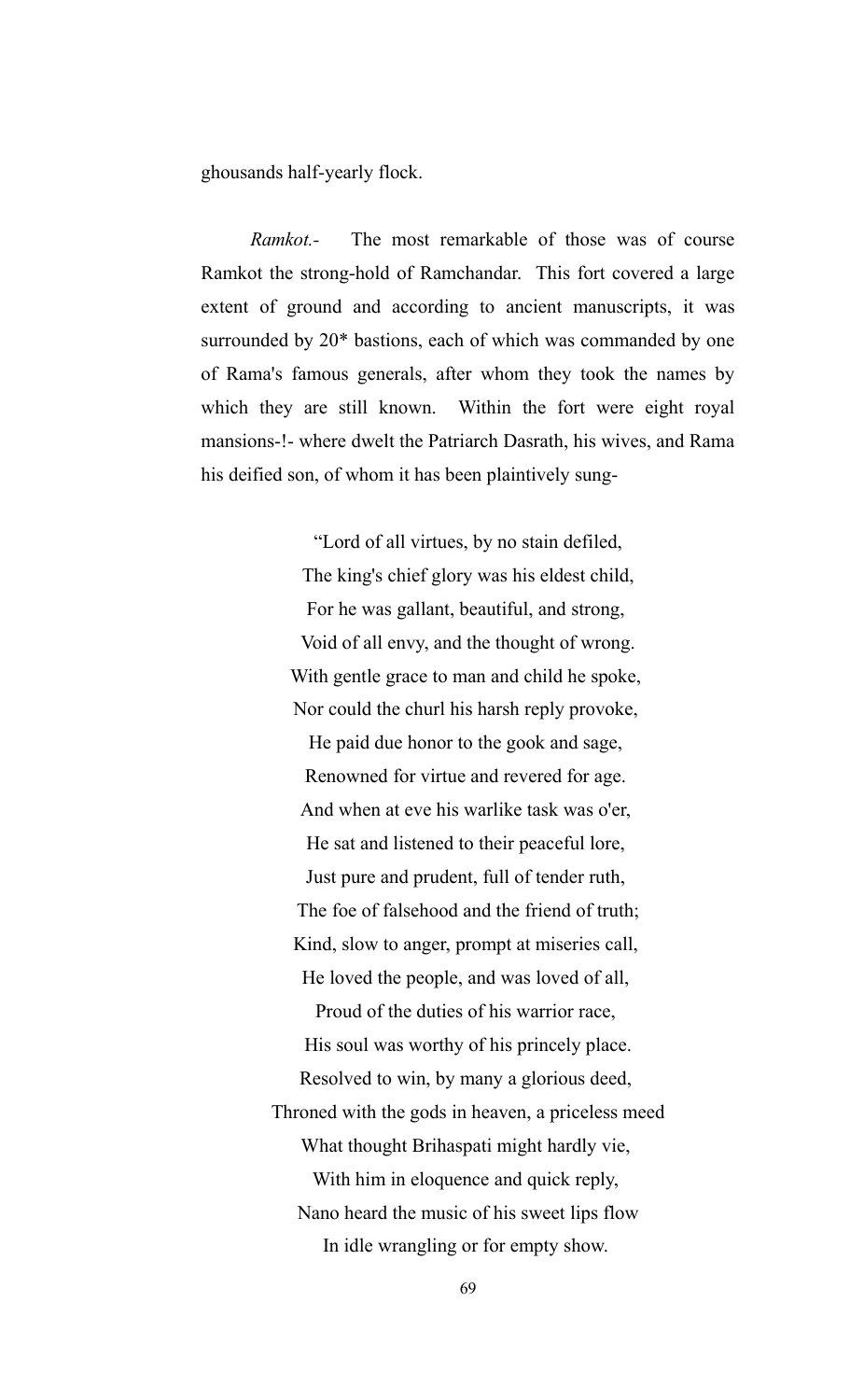He shunned no toils that student's life befit,

But learned the Vedas and all holy writ;

And even eclipsed his father's archer fame,

So swift his arrow and so sure his aim.

- \* 1. Hanuman Garhi. 11. Kuteswar.
- 
- 
- 
- 
- 
- 
- 
- 
- 10. Dadh Biktr. 20. Kesri.
- 
- 2. Sugreon. 12. Labidh Bawan.
- 3. Ungad. 13. Mayand.
- 4. Dibadh. 14. Rakhach.
- 5. Nal. 15. Surumbha.
- 6. Nil. 16. Bibhi Khan.
- 7. Sukhen. 17. Pindark.
- 8. Kuber. 18. Mat Gajyindr.
- 9. Gwachh. 19. Jamwant.
	-

#### -!-1. Rattan Singasin (the throne room).

- 2. Kosilla Mandr (the palace of Kosilla, Raja Dasrath's  $1<sup>st</sup>$  wife)
- 3. Sumantra Mandr, (ditto, ditto,  $2<sup>nd</sup>$  wife.)
- 4. Kekai Bhawan, (ditto, ditto, 3rd do.)
- 5. Subha Mandr, (the court house.)
- 6. Janam Asthan, (Rama's birth place.)
- 7. Nowratan, (assembly room of the queens.)
- 8. Kunak Bhawan, (the golden palace of Ramchandar.)

To this praise for virtue his ancient father apparently had no pretension; for we are told that besides the three wives above marginally indicated, who caused him so much anxiety, there were 360 others of whom history says little.\* A prodigality of connubial happiness which in modern days found its parallel also in Oudh, in the Kesar Bagh Harem of Wajid Ali Shah.

*Note:-* The same story and number of wives is also ascribed to Salivahara and Tilokchand.

*Samundra Pal Dynasty.-* According to tradition Raja Vikramaditta ruled over Ajudhia for 80 years, and at the end of that time he was outwitted by the Jogi Samundra Pal, who having by magic made away with the spirit of the Raja, himself entered into the abandoned body, and he sand his dynasty succeeding to the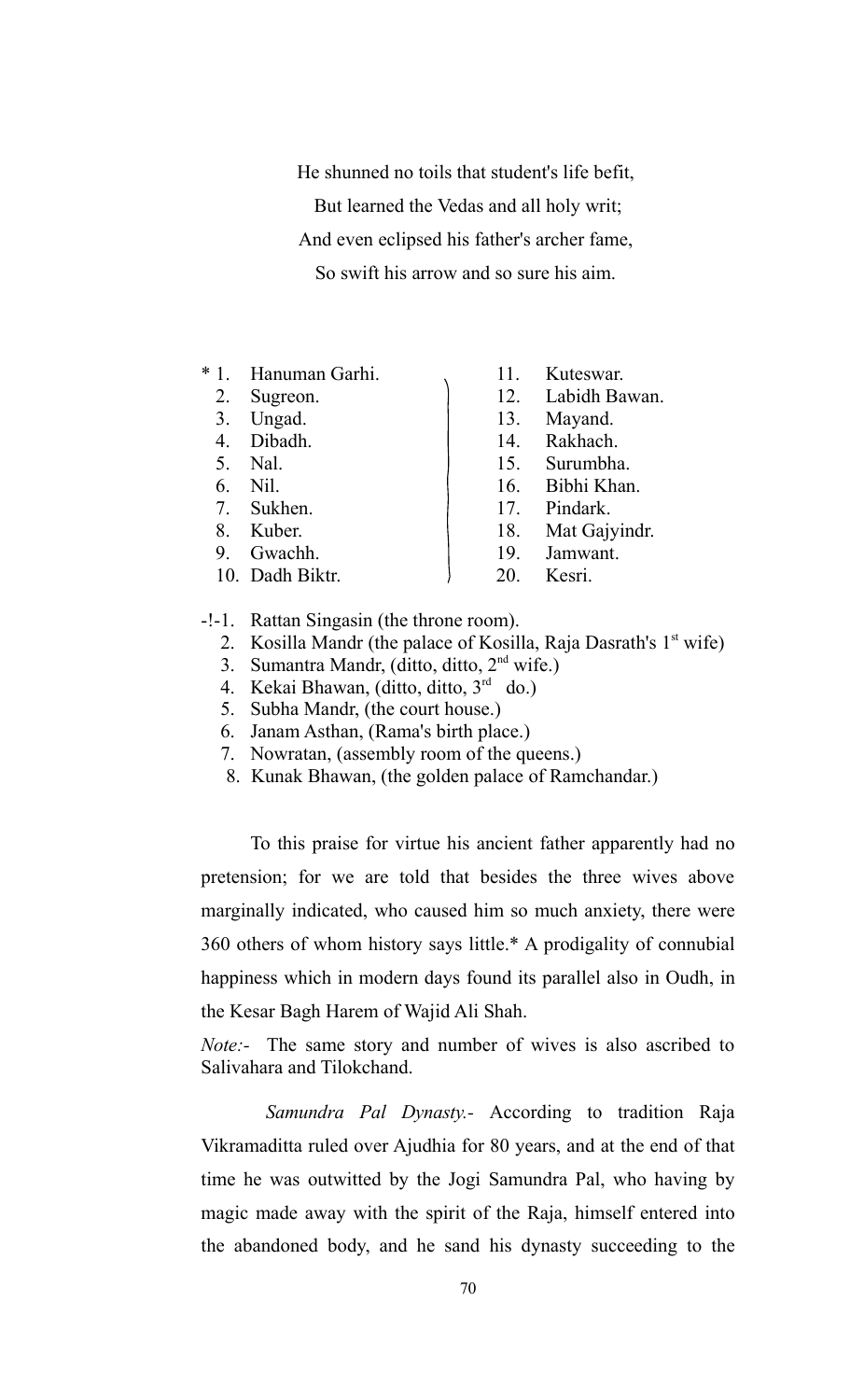kingdom they ruled over it for 17 generations or 643 years, which gives an unusual number of years for each reign.

*Note:-* Ancient Hindu History is sadly mystified by the irrepressible appearance of Vikramditta. Wilford speaks of eight rulers of the name, extending over as many centuries. Something of the same kind may be said of Tilokchand in these parts, for the Bais, Bachgote and Siribastam families all had most prominent rulers of that name.

## **Page 9 & 10**

*The Ajudhia Mahatum.-* No account of Ajudhia would be complete with did not throw some light on the Ramayan and the Ajudhia Mahatum. Of the former of these works, I need not speak, for through the writings of Wheeler, Cust, Monier Williams &c. most readers are familiar therewith. I will therefore confine my remarks to the Ajudhia Mahatum, which is comparatively unknown.

This work was prepared to the glorification of Ajudhia according to some, by Ikshawaku of the solar race, while others with more probability aver that it is a transcript from the Askundh and Padam Purans, and is not the production of any Raja. Be that as it may it is well that the essence of the work should be made available to the public, and in this view Mr. Woodburn c.s. Has been good enough to make a connected abstract for me, from a literal translation which I had made some years ago. This abstract is given as Appendix B.

*Limits of Ouch.-* It is not always easy to comprehend what is meant by the Oudh or Ajudhia of ancient times, for that territory has been subjected to many changes. So far as these are known to me, I give them below-

*The Oudh of Rama.-* Such intelligent natives as Maharaja Man Singh have informed me that at this period Oudh was divided into five portions, thus:- (1) *Kosal or Utar Kosala,* which included the present Trans-Gogra districts of Gorakhpur, Busti, Gondah and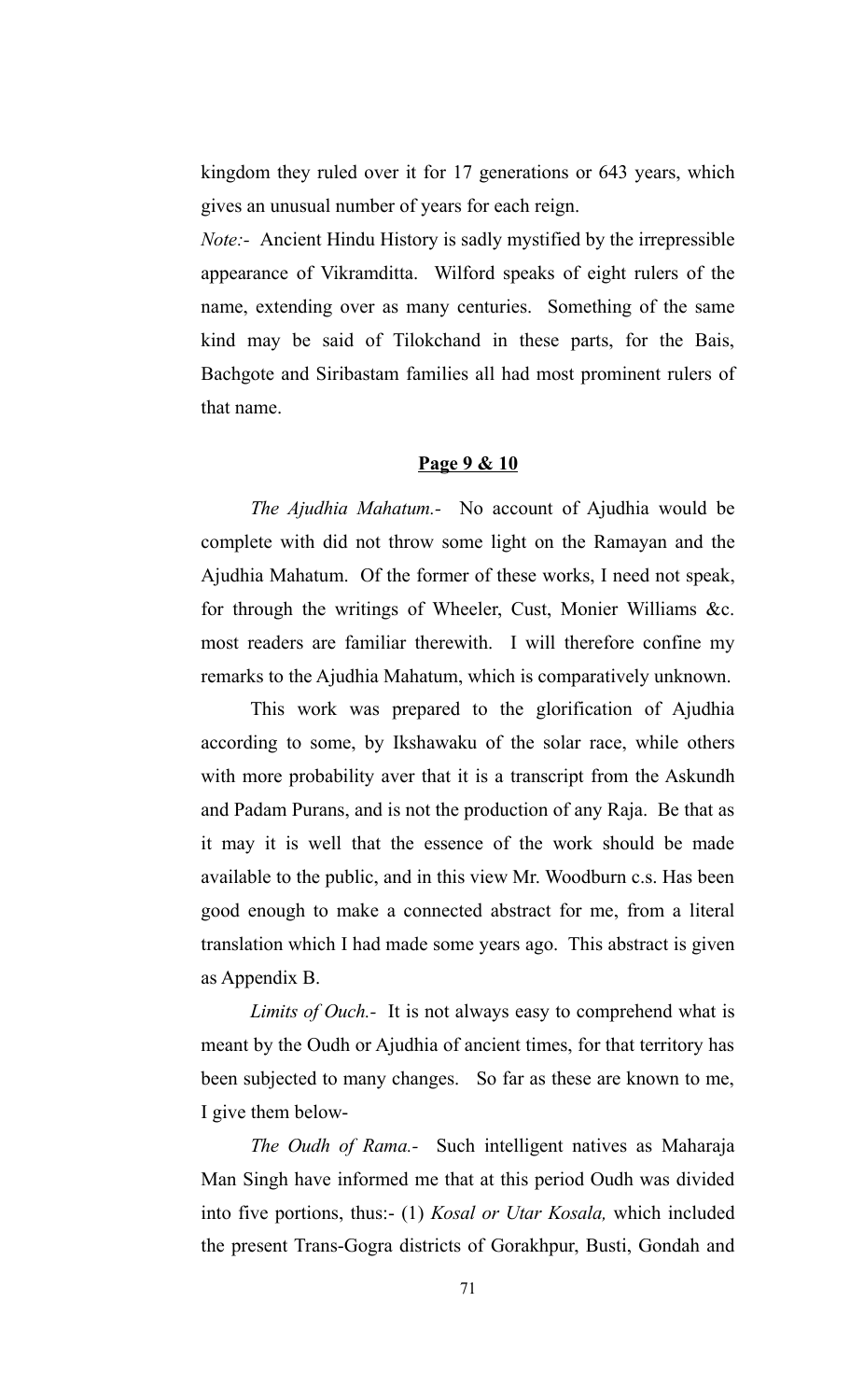Baraich. (2) *Pachhamrath,* which included the country between the rivers Gogra dnd Gomti, extending westwards from ajudhia to Nimkhar in Sitapur, (3) *Purabrath,* or the territory between the same rivers, extending eastwards towards Jaunpur, the limit not being traceable. (4) *Arbar* being the country around Pertabgurh, lying between the rivers Gomti and Son, probably the same that is still known as Aror or Arwar: and (5) *Silliana,* which incoluded some portion of the Nepal hills running along the then Oudh frontier.

*The Oudh of Akbar.-* Mention is made of the title of Subadar of Oudh as early as A.D. 1280, and it was one of the 15 subas or Governorships into which Akbar subdivided the empire in 1590 A.D. The Mahamadan attempt to change the name from Oudh to Akhtarnagar, never seems to have succeeded fully.

The boundaries of the old Suba differed materially from those of the present day, and a large part of what is now the eastern portion of the Province, including tanda, Aldemau, Manikpur, &c., was not in those days included in Suba Oudh, but in Allahabad. According to the Ain-i-Akbari the Suba then extended from and inclusive of Sirkar Gorakhpur, to Kanouj, and from the Himalayas to Suba Allahabad, 135 kos by 115 kos.

Suba Oudh contained five Sirkars, viz., (1) Oudh ; (2) Lucknow : (3) Baraich ; (4) Khyrabad ; and (5) Gorakhpur. The details of these are given below, but they are only approximately correct, and in regard to some places my information is incomplete.

#### **Page 19 to 21**

With reference tot he remarks of Professor Wilson above referred to it may be observed that the Chinese traveller Hwen Thsang found no less than 20 Budhist monasteries with 3000 monks, at Ajudhia in the  $7<sup>th</sup>$  century, and also a large Brahminical population with about 20 of their temples; so that after the revival of Brahminism the idea of monasteries was probably borrowed from the Budhists; or may it not have been that whole monasteries went from the one faith to the other, as they stood? If a Gour Brahmin in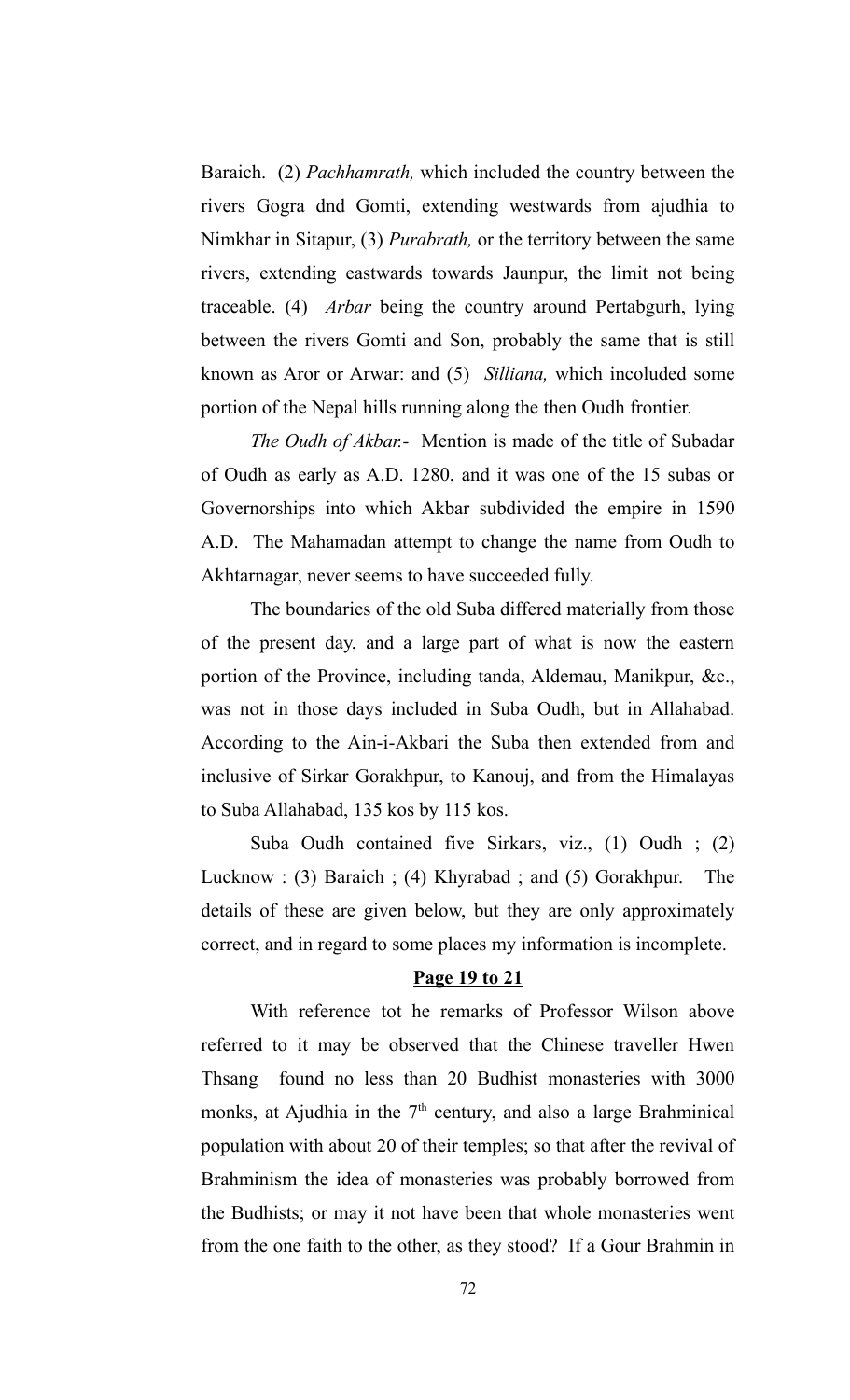these days can legitimately supervise a Jain temple it seems just possible that the sectarian feelings of the Brahminists and Budhists and Jains of former times, were less bitter than we are liable to suppose.

*The monastic orders.-* There are seven Akharas or cloisters of the monastic orders, or Bairagis, disciples of Vishnu, in Ajudhia, each of which is presided over by a Mahant or Abbot; these are:-

1. N*irbani,* or silent sect, who have their dwelling in Hanuman Garhi.

2. *The Nirmohi,* or void of affection sect, who have establishments at ramghat, and Guptarghat.

3. *Digambari,* or naked sect of ascetics.

4. The *Khaki* or *ash-besmeared* devotees,

- 5. The *Maha-nirbani,* or literally dumb branch,
- 6. The *Santokhi,* or patient family.
- 7. The *Nir-alambhi,* or *provisionless* sect.

The expenses of these different establishments of which the first is by far the most important, are met from the Revenues of lands which have been assigned to them; from the offerings of pilgrims and visitors; and from the alms collected by the disciples in their wanderings all over India.

*The Nirbani sect,-* I believe the Mahant of the *Nirbani Akhara* or Hanumangarhi, has 600 disciples, of whom as many as 3 or 400 are generally in attendance, and to whom rations are served out at noon daily. The present incumbent has divided his followers into four Thoks or parties, to whom the names of four disciples as marginally noted, have been given.

- 1. Kishon Dasi.
- 2. Tulshi Dasi.
- 3. Muni Rami.
- 4. Jankisaran Dasi.

There appear to be as I have already pointed out in my "Notes on Races, &c., " several grades of discipleship in connexion with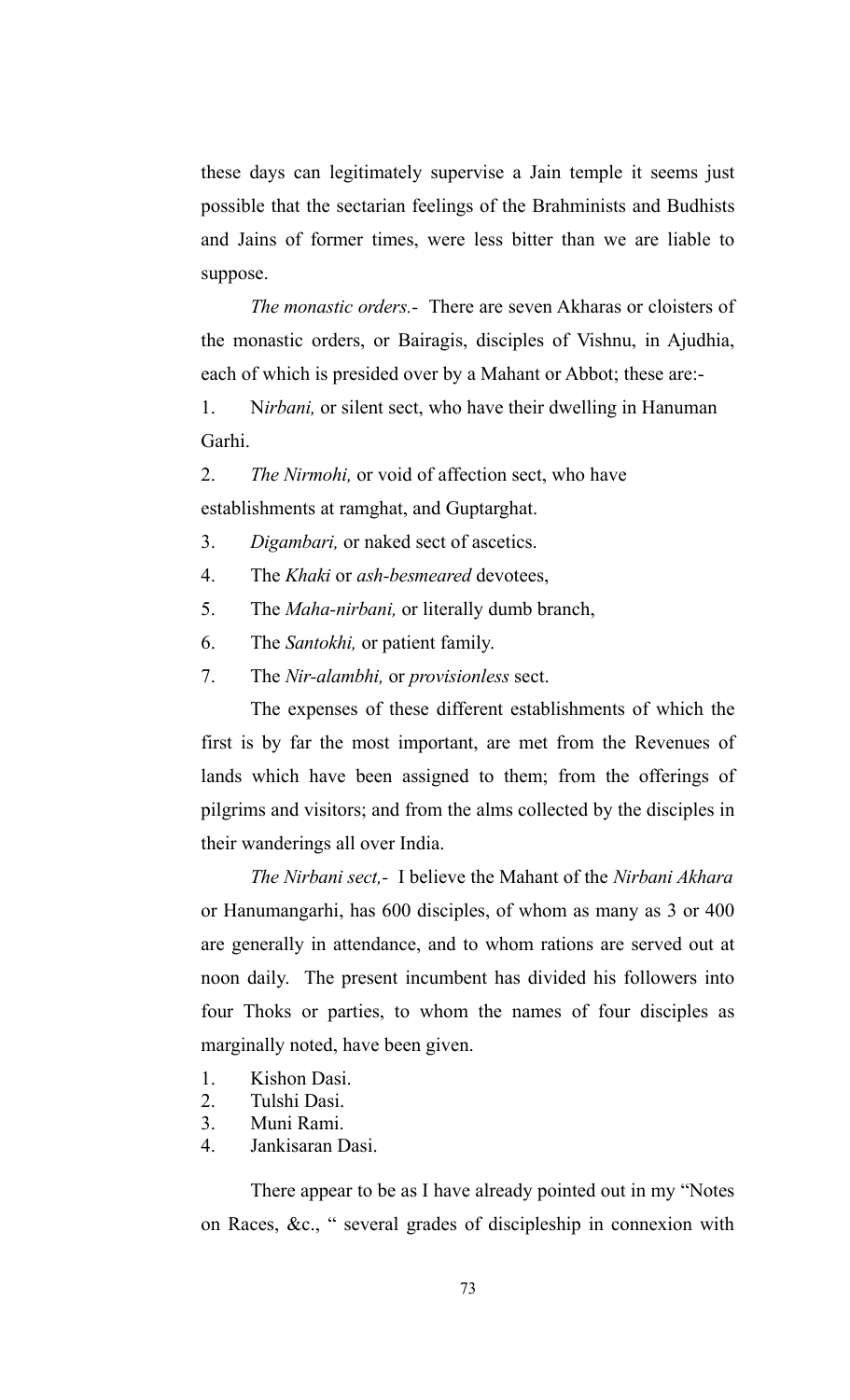these establishments.

I. There are the ordinary worshippers of all the different Hindu castes, who still retaining their position in the world and their home ties, become disciples in the simple hope that their prayers offered under the auspices of their spiritual guides, will be heard and their temporal wishes granted.

II. There are also those who forsaking the world and their homes, join the fraternity of devotees in view solely to their eternal well being, a privilege which is within the reach of all castes of Hindus. Of these later those who were Brahmins and Chhatris before initiation are exempted from manual labor, while the menial offices of cooking, sweeping, water drawing &c. devolve upon those of the brethren who were originally of the lower castes.

A disciple of the  $2<sup>nd</sup>$  class isfor a time admitted as a novice and intrusted with unimportant secular offices only. He is then required to make a round of the great places of pilgrimage such as Dwarka Jagarnath, Gya \*c., and on his return thence he is finally admitted to all the privileges of the order; celibacy is enforced, and those who surreptitiously marry, or steal, are expelled from the brotherhood. Brahmins and Chhatris are admitted membership without limit as to age, but candidates of other castes must be under the age of sixteen years, so that they may readily inbibe the doctrines of the order. The orders of the Mahand tand his advisers, the heads of Thoks, must be implicity obeyed. The best of the disciples are chosen to remain at the temple to conduct the devotions in solitude.

*Nirmohi sect.-* It is said that one Gobind Das came from Jaipur some 200 years ago and having acquired a few Bighas of revenue-free land, he built a shrine and settled himself at Ram Gaht. Mahant Tulshi Das is the sixth in succession. There are now tow branches of this order, one at Ram ghat and the other occupying the temples at Guptar Gaht. They have rent free holdings in Busti, Mankapur and Khurdabad.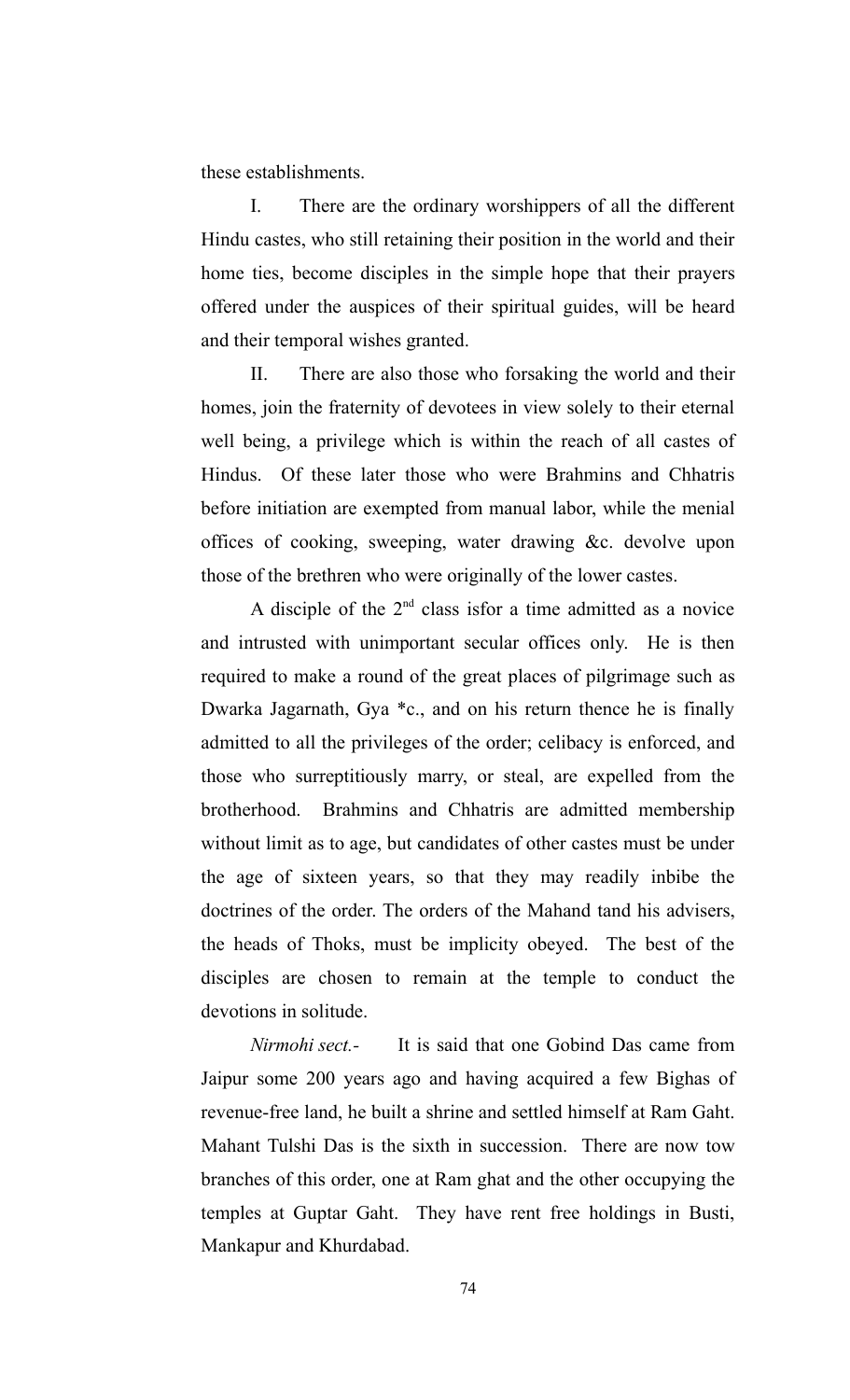*The Digambari sect.-* Siri Balram Das came to Ajudhia 200 years ago, whence it is not known, and havign built a temple settled here. Mahant Hira Das is the Seventh incumbent. The establishment of resident disciples is very small being limited to 15; they have several revenue free holdings in the district.

*The Khaki sect.-* When Ramchandr became an exile from Ajudhia his brother Lachhman is said in his grief to have smeared his body with ashes and to have accompanied him. Hence he was called *Khaki* and his admiring followers bear that name to this date. In the days of Shuja-ud-Dowla on Mahant Dya Ram is said to have come from Chitrkot, and having obtained 4 bighas of land, he thereon established the akhara, and this order of Bairagis now includes 180 persons, of whom 50 are resident and 100 itinerant. This extablishment has some small assignments of land in this, and in the Gondah district. Ram Das the present Mahant is seventh in succession from the local founder of the order.

*The Mahanirbani sect.-* Mahant Parsotam Das came to Ajudhia from Kotah Bundi in the days of Shuja-ud-Dowla, and built a temple at Ajudhia. Dial Das the present incumbent is the sixth in succession. He has 25 disciples, the great majority of whom are itinerant mendicants. The works Mahanirbani imply the worshipping of god without asking for favors, either in this world or the next.

*The Santoki Sect.-* Mahant Rati Ram arrived at Ajudhia from Jaipur in the days of Mansur Ali Khan, and building a temple founded this order. Two or three generations after him the temple was abandoned by his followers and one Nidhi Singh, an influential distiller in the days of the Ex-king, took the site and built thereon another temple. After this Khushal Das ofthis order returned to Ajudhia and lived and died under an Asok tree, and there the temple which is now used by the fraternity, was built by Ramkishn Das the present head of the community.

*The Niralambhi sect.-* Siri Birmal Das is said to have come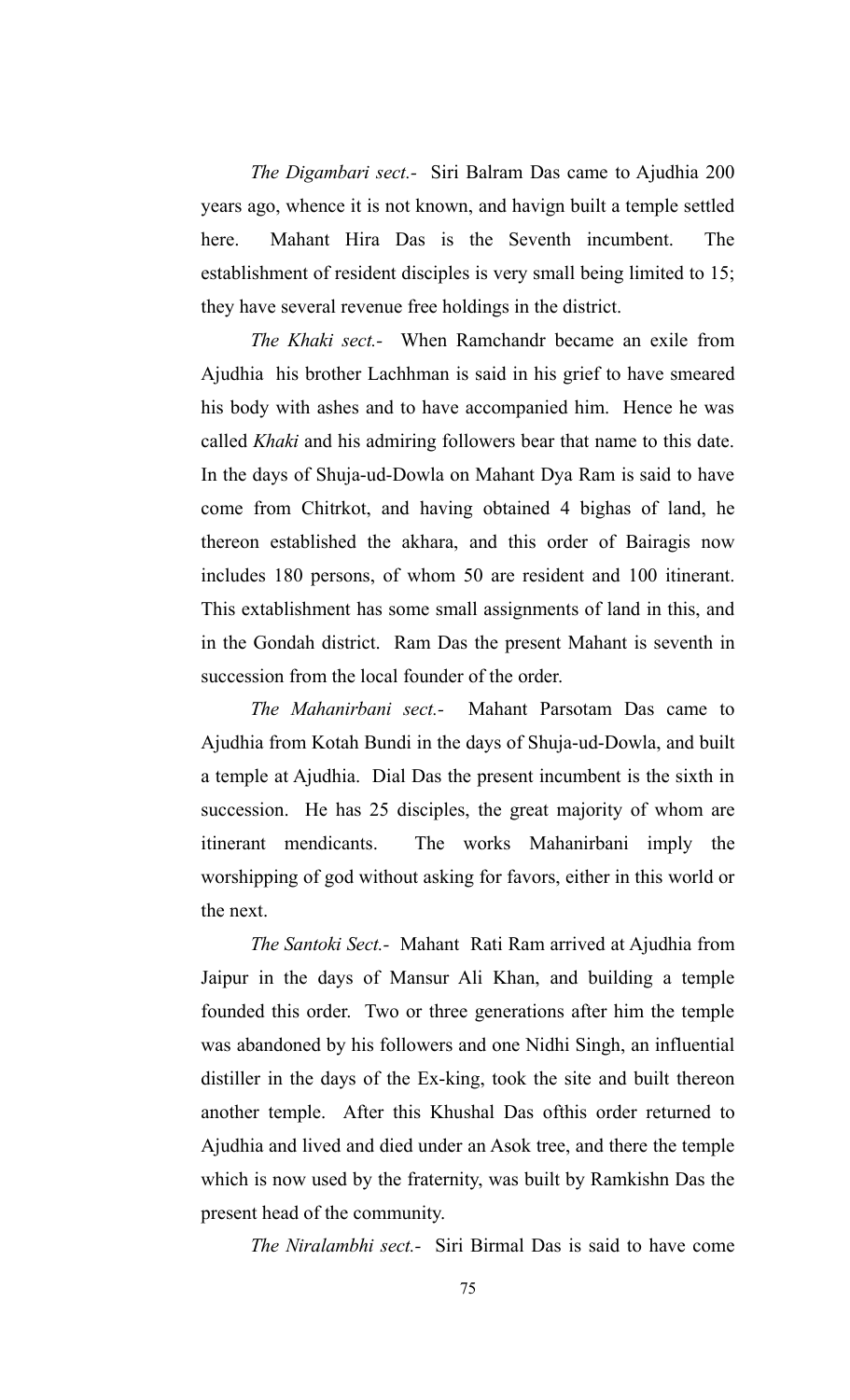from Kotah in the time of Shuja-ud-Dowla, and to have built a temple in Ajudhia, but it was afterwards abandoned. Subsequently Narsing Das of this order erected a new building near Darshan Sing's temple. The present head of the fraternity is Ram Sevak, and they are dependant solely on the offerings of pilgrims.

*The Janmasthan and other temples.-* It is locally affirmed that at the Mahomedan conquest there were three important Hindu shrines, with but few devotees attached, at Ajudhia which was then little other than a wilderness. These were the "Janmasthan," the "Sargadwar mandir" also known as "Ram Darbar" and the "Taretake-Thakur."

On the first of these the emperor Babar built the mosque which still bears his name, A.D. 1528. On the second Aurangzeb did the same A.D. 1658-1707; and on the third that sovereign, or his predecessor, built a mosque, according to the well known Mahomedan principle of enforcing their religion on all those whom they conquered.

The Janmasthan marks the place where Ram Chandr was born. The Sargadwar is the gate through which he passed into paradise, possibly the spot where his body was burned. The Taretake-Thakur was famous ad the place where Rama performed a great sacrifice, and which he commemorated by setting up there images of himself add Sita.

*Babar's mosque-* According to Leyden's memoirs of Babar that emperor encamped at the junction of the Serwa and Gogra rivers two orthree kos east from Ajudhia, on the  $28<sup>th</sup>$  March 1528, and there he halted 7 or 8 days settling the surrounding country. A well known hunting ground is spoken of in that work, 7 or 8 kos above Oudh, on the banks of the Surju. It is remarkable that in all the copies of Babar's life now known, the pages that relate to his doings at Ajudhia are wanting. In two places in the Babari mosque the year in which it was built 935 H., corresponding with 1528 A.D. is carved in stone, along with inscriptions dedicated to the glory of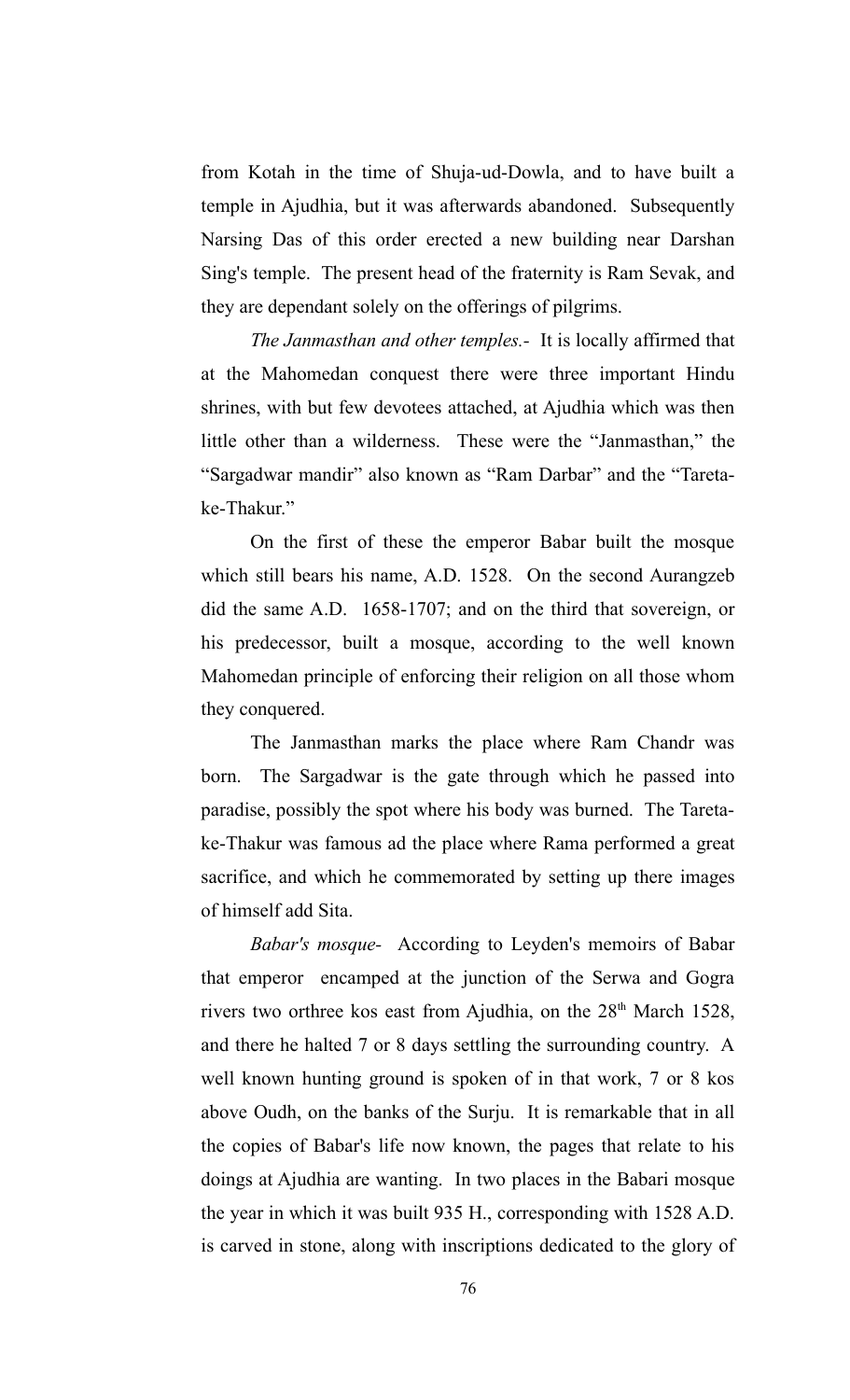that emperor.

If Ajudhia was then little other than a wild, it must at least have possessed a fine temple in the Janmasthan; for many of its columns are still in existence and in good preservation, having been used by the Musalmans in the construction of the Babari Mosque. These are of strong close-grained dark slate-colored or black stone, called by the natives *Kasoti* (literally touch-stone,) and carved with different devices. To my thinking these strongly resemble Budhist pillars that I have seen at Benares and elsewhere. They are from seven to eight feet long, square at the base, centre and capital, and round or octagonal intermediately.

*Hindu and Musalman differences.-* The Janmasthan is within a few hundred paces of the Hanuman Garhi. In 1855 when a great rupture took place between the Hindus and Mahomedans, the former occupied the Hanuman Garhi in force, while the Musalmans took possession of the Janmastham. The Mahomedans on that occasion actually charged up the steps of the Hanuman Garhi, but were driven back with considerable loss. The Hindus then followed up this success, and at the third attempt, took the Janmasthan, at the gate of which 75 Mahomedans are buried in the "Martyrs' grave" (ganj-shahid.) Several of the King's Regiments were looking on all the time, but their orders were not to interfere. It is said that up to that time the Hindus and Mahomedans alike used to worship in the mosque-temple. Since British rule a railing has been put up to prevent disputes, within which in the mosque the Mahomedans pray, while outside the fence the Hindus have raised a platform on which they make their offerings.

The two other old mosques to which allusion has been made (known by the common people by the same of *Nourang Shah,* by whom they mean Aurangzeb,) are now mere picturesque ruins. Nothing has been done gby the Hindus to restore the old Mandir of "Ram Darbar." The "Tareta-ke-Thakur" was reproduced near the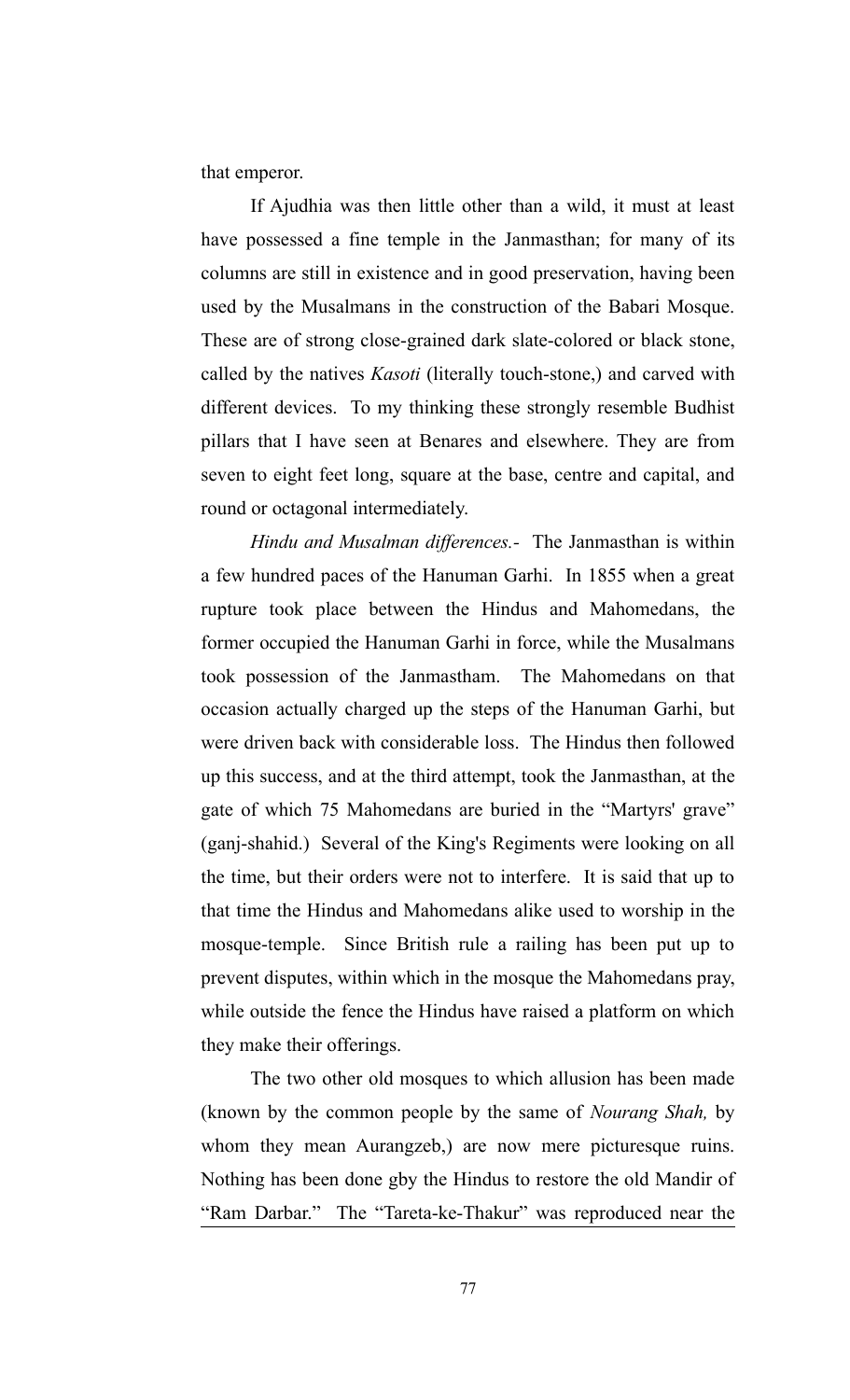old ruin by the Raja of Kalu, whose estate is said to be in the Punjab, more than two centuries ago; and it was improved upon afterwards by Hilla Bai, Marathin, who also built the adjoining ghat A.D. 1784. She was the widow of Jaswant Rai, Holkar, of Indore, from which family Rs. 231 are still annually received at this shrine.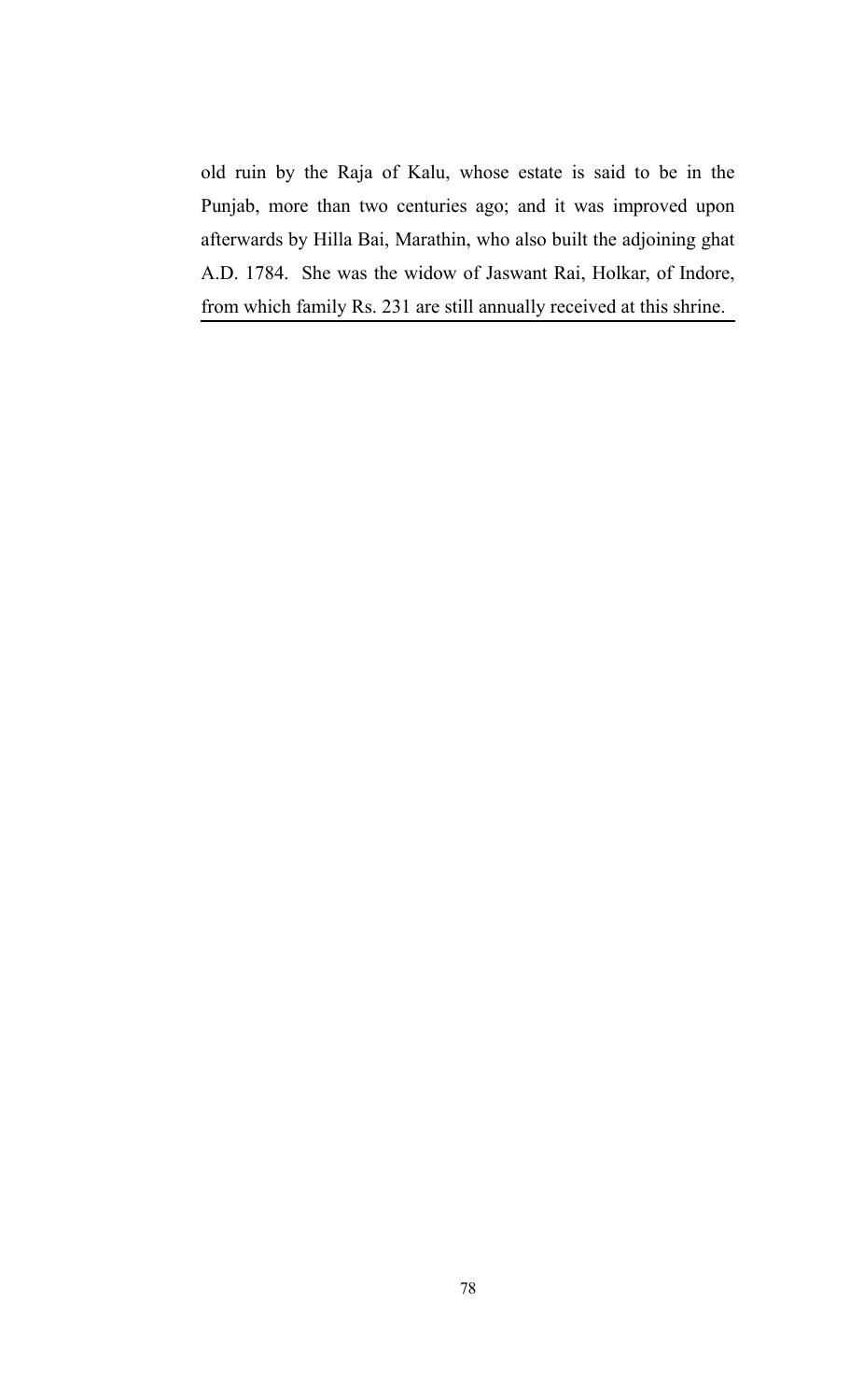## **GAZETTEER OF THE PROVINCE OF OUDH VOL. I.-A TO G (THREE VOLS IN ONE) Page 4 and 5**

*The monastic orders.-* There are seven *akharas,* or cloisters of the monastic orders, or Biiragis disciples of Vishnu, in Ajodhya each of which is presided over by a *mahant* or abbot; these are-

1. *Nirbani* or Silent sect, who have their dwelling in Hanoman Garhi.

2. The *Nirmohi,* or Void-of-affection sect, who have establishments at Ram Ghat and Guptar Ghat.

- 3. *Digambari,* or Naked sect of ascetics.
- 4. The *Khaki,* or Ash-besmeared devotees.
- 5. The *Mahanirbani,* or literally Dumb branch.
- 6. The *Santokhi,* or Patient family.
- 7. The *Niralambhi,* or Provisionless sect.

The expenses of these different establishments, of which the first is by far the most important, are met from the revenues of land which have been assigned to them, from the offerings of pilgrims and visitors, and from the alms collected by the disciples in their wanderings all over India.

*The Nirbani sect.-* I believe the mahant of the *Nirbani Akhara* or Hanoman Garhi has six hundred disciples, of whom as many as three of four hundred are generally in attendance, and to whom rations are served out at noon daily. The present incumbent has divided his followers into four *thaks* or parties, to whom the names of four disciples, as marginally noted, have been given.

Four *thaks:-*

*1. Kishan Dasi. 2. Tulsi Dasi. 3. Mani Rami. 4. Jankisaran Dasi. There are in this sect-* first, lay brothers, second anchorites;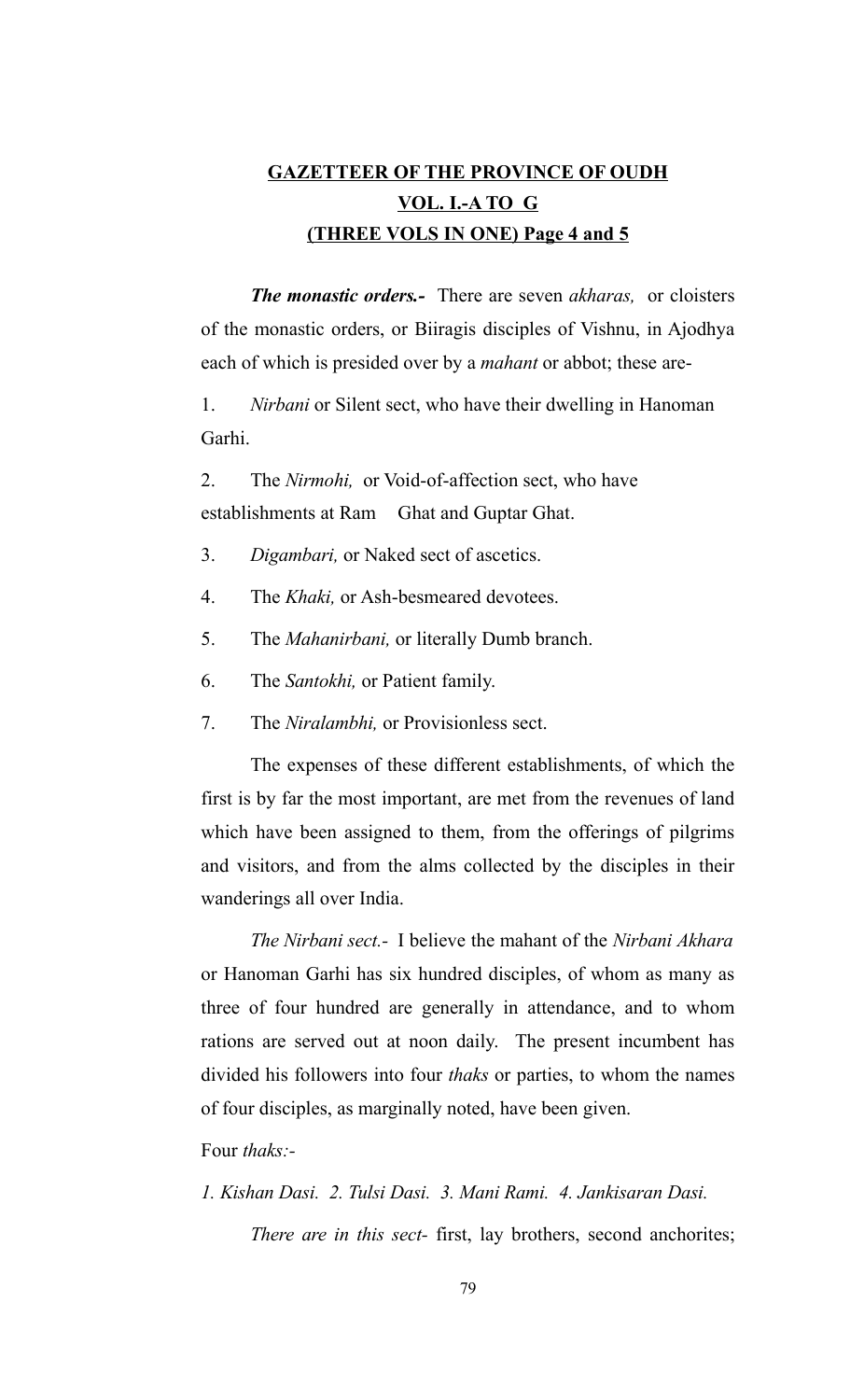the former do not abandon the world, the latter first make a round of the sacred places, Dwarka, Jagannath, Gya, and are then admitted to full brotherhood: celibacy is enforced- all castes are admitted, but Brahmans and Chhattris have two exceptional privileges, they are admitted over the age of sixteen and they are exempted from servile offices.

*Nirmohi sect.-* It is said that one Gobind Das came from Jaipur some two hundred years ago, and having acquired a few bighas of revenue-free land, he built a shrine and settled himself at Ram Ghat. Mahant Tulsi Das is the sixth in succession. There are now two branches of this order, one at Ram ghat, and the other occupying the temples at Guptar Ghat. They have rent-free holdings in Basti, Mankapur, and Khurdabad.

*The Digambari sect.-* Sri Balram Das came to Ajodhya two hundred years ago, Whence it is not known, and having built a temple settled here. Mahant Hira Das is the seventh incumbent. The establishment of resident disciples is very small, being limited to fifteen; they have several revenue-free holdings in the district.

*The Khaki sect.-* When Ram Chandar became an exile from Ajodhya, his brother Lachman is said, in his grief, to have smeared his body with ashes and to have accompanied him. Hence he was called *khaki,* and his admiring followers bear that name to this date. In the days of Shuja-ud-daula, one mahant, Daya Ram, is said to have come from Chitarkot, and having obtained four bighas of land, he thereon established the *akhara,* and this order of *Bairagis* now includes 180 persons, of whom 50 are resident and 130 itinerant. This establishment has some small assignments of land in this, and in the Gonda district Ram Das, the present mahant, is seventh in succession from the local founder of the order.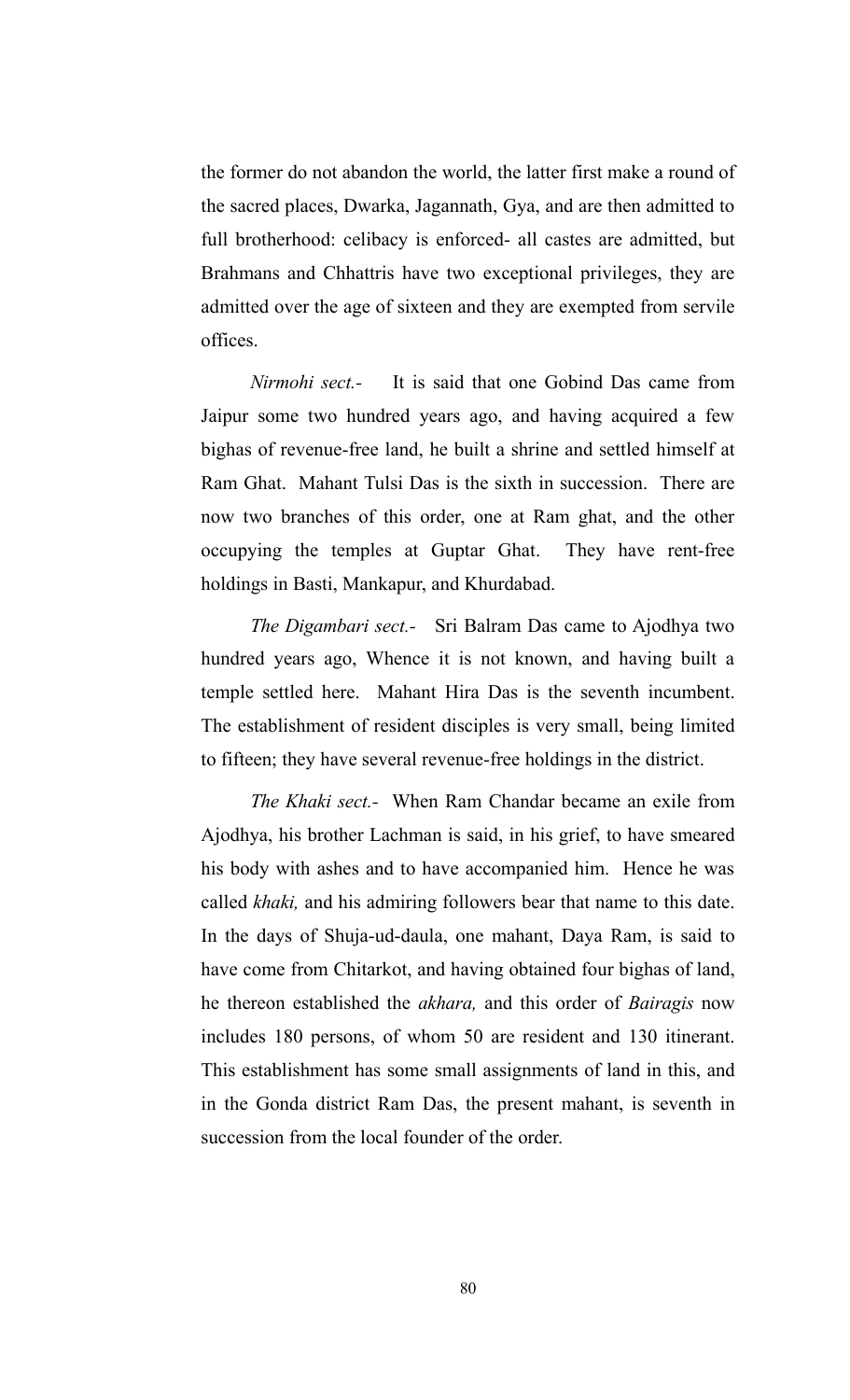#### **PAGES 6-7**

*The Mahanirbani sect. –* Mahant Parsotam Das came to Ajodhya from Kota Bundi in the days of Shuja-ud-daula, and built temple at Ajodhya. Dayal Das, the present incumbent, is the sixth in succession. he has twenty-five desciples, the great majority of whom are itinerant mendicants. The word Mahanirbani implies the worshipping of God without asking for favours, either in this world or the next.

*The Santokhi sect.-* Mahant Rati Ram arrived at Ajodhya from Jaipur in the days of Mansur Ali Khan, and building a temple founded this order. Two or three generations after him the temple was abandoned by his followers, and one Nidhi Singh, an influential distiller in the days of the ex-king, took the site and built thereon another temple. After this, Khushal Das of this order returned to Ajodhya and lived and died under an Asok tree, and there the temple, which is now used by the fraternity, was built by Ramkishan Das, the present head of the community.

*The Niralambhi sect.-* Sri Birmal Das is said to have come from Kota, in the time of Shuja-ud-daula, and to have built a temple in Ajodhya, but it was afterwards abandoned. Subsequently Narsingh Das of this order erected a new building near Darshan Singh's temple. The present head of the fraternity is Ram Sewak, and they are dependent solely on the offerings of pilgrims.

*The Janamasthan and other temples.-* it is locally affirmed that at the Muhammadan conquest there were three important Hindu shrines, with but few devotees attached, at Ajodhya, which was then little other than a wilderness. These were the "Janamasthan," the "Swargaddawar mandir" also known as "Ram Darbar," "Treta-ke-Thakur."

On the first of these the Emperor Babar built the mosque, which still bears his name, A.D. 1528. On the second, Aurangzeb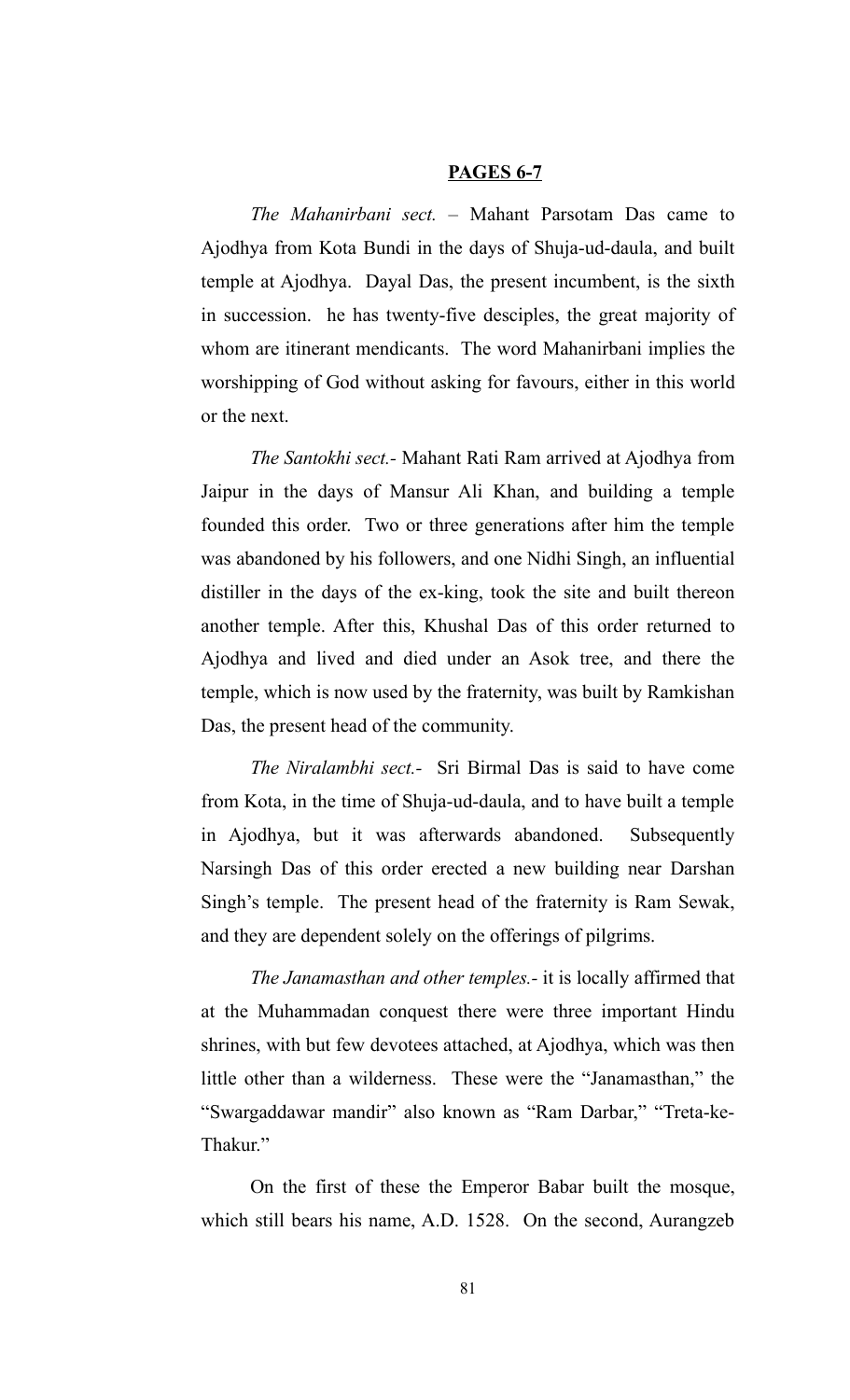did the same A.D. 1658 to 1707; and on the third, that sovereign or his predecessors built a mosque, according to the well-known Muhammadan principle of enforcing their religion on all those whom they conquered.

The Janamasthan marks the place where Ram Chandar was born. The Swargaddwar is the gate through which he passed into paradise, possibly the spot where his body was burned. The Tretake-Thakur was famous as the place where Rama performed a great sacrifice, and which he commemorated by setting up there images of himself and Sita.

*Babar's mosque.-* According to Leyden's *Memoirs of Babar,* that Emperor encamped at the junction of the Serwa and Gogra rivers two or three *kos* east from Ajodhya, on the 28<sup>th</sup> March 1528, and there he halted seven or eight days, settling the surrounding country. A well-known hunting ground is spoken of in that work, seven or eight *kos* above Oudh, on the banks of the Sarju. It is remarkable that in all the copies of Babar's life now known, the pages that relate to this doings at Ajodhya are wanting. In two places in the Babari Mosque, the year in which it was built, 935 H., corresponding with 1528 A.D., is carved in stone, along with inscriptions dedicated to the glory that Emperor.

If Ajodhya was then little other than a wilderness, it must at least have possessed a fine temple in the Janamasthan for many of its columns are still in existence and in good preservation, having been used by the Musalmans in the construction of the Babri Mosque. These are of strong, close-grained, dark-coloured or black stone, called by the natives *kasauti* (literally touch-stone slate,) and carved with different devices. To my thinking these more strongly resemble Buddhist pillars then those I have seen at Benares and elsewhere. They are from seven to eight feet long, square at the base, centre and capital, and round or octagonal intermediately.

*Hindu and Musalman.-* The Janamasthan is within a few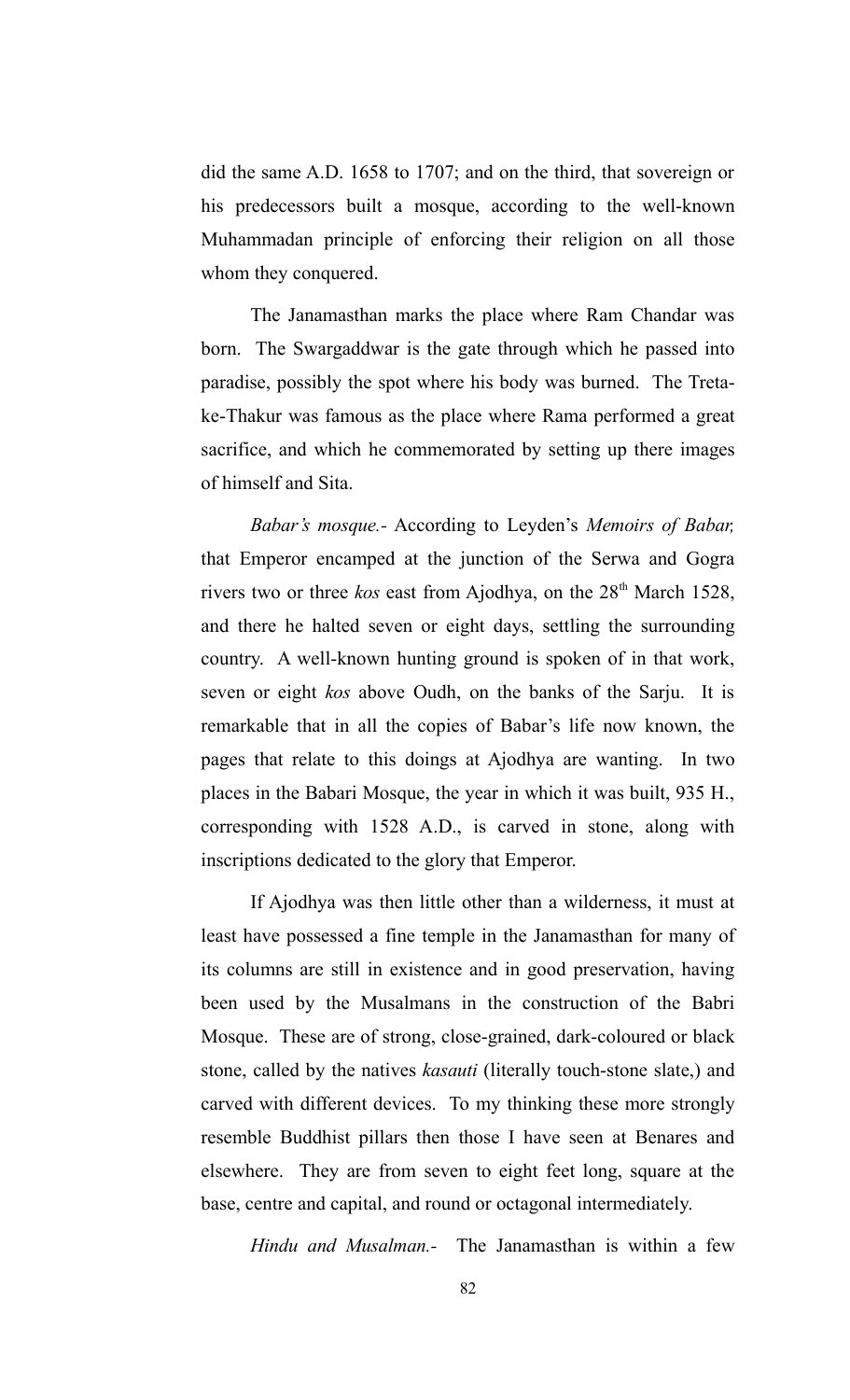hundred paces of the Hanoman Garhi. In 1855, when a great rupture took place between the Hindus and Muhammadans, the former occupied the Hanoman Garhi in force, while the Musalmans took possession of the Janamasthan. The Muhammadans on that occasion actually charged up the steps of the Hanoman Garhi, but were driven back with considerable loss. The Hindus then followed up this success, and at the third attempt took the Janamasthan, at the gate of which seventy-five Muhammadans are buried in the "martyrs' grave" (Ganj-I-Shahidan). Eleven Hindus were killed. Several of the King's regiments were looking on all the time, but their orders were not to interfere. It is said that up to that time the Hindus and Muhammadans alike used to worship in the mosquetemple. Since British rule a railing has been put up to prevent disputes, within which, in the mosque, the Muhammadans pray; while outside the fence the Hindus have raised a platform on which they make their offerings. A second attempt was made shortly afterwards by Molvi Amir Ali of Amethi; the object was to seize the alleged site of an old mosque on the Hanoman Garhi.

The two other old mosques to which allusion has been made (known by the common people by the name of *Naurang Shah,* by whom they mean Aurangzeb, are now mere picturesque ruins. Nothing has been done by the Hindus to restore the old *mandir* of Ram Darbar. The Treta-ke-Thakur was reproduced near the old ruin by the Raja of Kalu, whose estate is said to be in the Panjab, more than two centuries ago; and it was improved upon afterwards by Aholya Bai, Marathin, who also built the adjoining ghat, A.D. 1784. She was the widow of Jaswant Rae, Holkar of Indor, from which family Rs.231 are still annually received at this shrine.

\*\*\*\*\*\*\*\*\*\*\*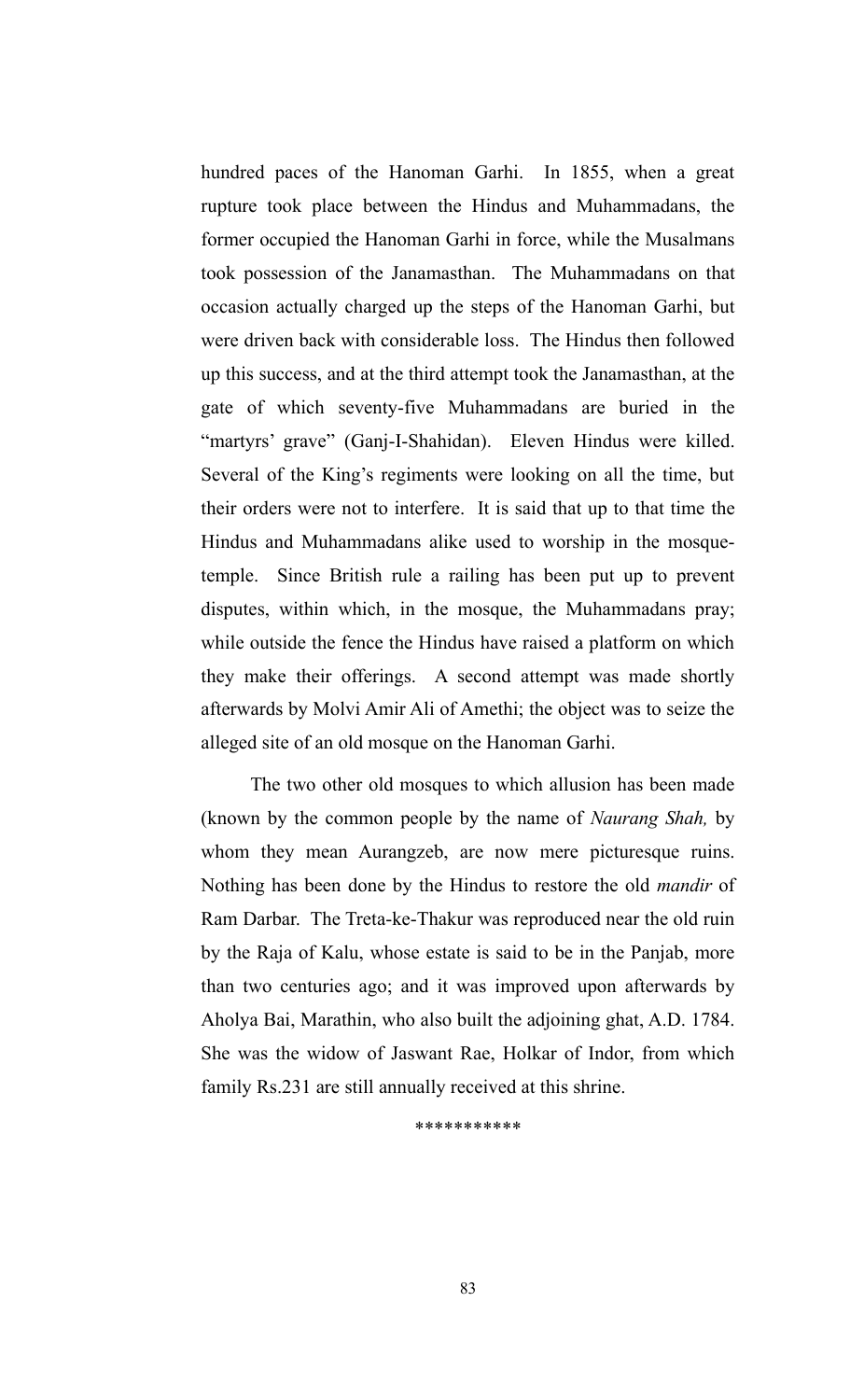## **REPORT OF THE SETTLEMENT OF THE LAND REVENUE OF THE FYZABAD DISTRICT By A.F. MILLETT, C.S.,**

Officiating Settlement Officer

- 617. *The restoration by Vikramajit.-* To him the restoration of the neglected and forest-concealed Ajudhya is universally attributed. His main clue in tracing the ancient city was of course the holy reiver Sarju, and his next was the shrine still known as Nagesher-nath, which is dedicated to Mahado, and which presumably escaped the devastation of the Buddhist and Atheist periods. With these clues, and aided by descriptions which he found recoded in ancient manuscrips, the different spots rendered sacred by association with the worldly act of the defified Rama were identified and Vikramajit is said to have indicated the different shrines to which pilgrims from afar still in thousands half-yearly flock.
- 618. *Ramkot-* The most remarkable of those was of course Ramkot, the strong hold of Ramchandar. This fort covered a large extent of ground, and, according to ancient manuscripts, it was surrounded by 20\*bastions, each of which was commanded by one of Rama's famous generals, after whom they took the names by which they are still known. Within the fortwere eight royal mansions,† where dwelt the patiarch Dasrath, his wives, and Rama, his deified son……………………………………………………
- \*1. Hanuman Garhi. 11. Kuteswar.
- 2. Sugreon 12. Labidh Bawan.
- 3. Ungad. 13. Mayand.
- 4. Dibadh. 14. Rkhach.
- 5. Nal. 15. Surumbha
- 6. Nil. 16. Bibhi Khan
- 
- 
- 
- 
- 
- 
- 
- 
- 7. Sukhen. 17. Pindark.
- 8. Kuber 18. Mat Gajyindr.
- 9. Gwachh. 19. Jamwant
- 10. Dadh Biktr 20. Kesri.
- †1. Rattan Singasin (throne-room).
- 2. Kosilla Mandr (the palce of Kosilla, Rja Dasrath's  $1<sup>st</sup>$  wife).
- 3. Sumantra Mandr (ditto ditto  $2<sup>nd</sup>$  wife).
- 4. Kekai Bhawan (ditto ditto 3rd do.)
- 5. Subha Mandr (the court-house).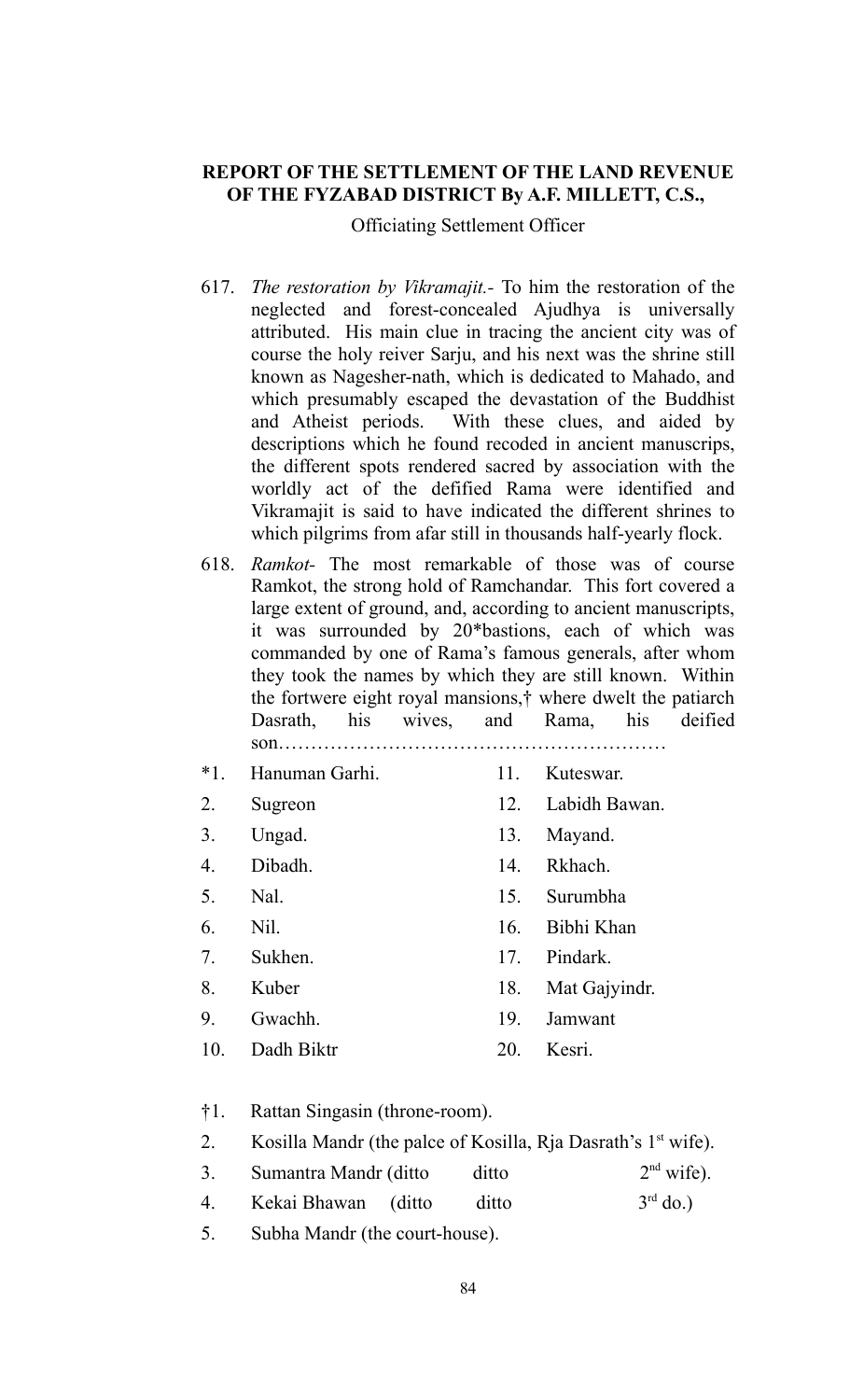- 6. Janam Asthan (Rama's birthplace).
- 7. Nowratan (assembly room of the queens).
- 8. Kunak Bhawan (the golen palace of Ramchandar).
- 619. Sir H.Elliot mentions that on the occasion of Vikramajit's visit to Ajudhya he erected temples at 360 places rendered sacred by association with Rama. Of these shrines but 42 are known to the present generation, and as there are but few things that are really old to be seen in Ajudhya, most of these must be of comparatively recent restoration. Alist of these shrines is given as appendix A. (see para. 701), as well as of numberous thakurdwaras, &c., which have been, or are daily being, built by different nobles of Hindustan to the glorification of Ramchandar, his generals, and other members of his royal race. There are also six Mandirs of the Jain faith, to which allusion has already been made.
- 662. *The Khaki sect.-* When Ramchandar became an exile from Ajudhya, his brother Lachhman is said in his grief to have smeared his body with ashes and to have accompanied him. Hence he was called *Khaki,* and his admiring and his admiring followers bear that name to this date. In the days of Shuja-uddault one Mahant Daya Ram is said to have come from Chitrkot, and having obtained 4 bighas of land, he thereon established the akhara, and this order of Bairagis now includes 180 persons, of whom 50 are resident and 100 itinerant. This establishment has some small assignments of land in this and in the Gonda district. Ram Das, the present Mahant, is seventh in succession from the local founder of the order.
- 663. *The Maha-nirbani sect*.- Mahant Parsotam Das came to Ajudhya from Kotah Bundi in the days of Shuja-ud-daula, and built a temple at Ajudhya. Dial Das, the present incumbent, is the sixth in succession. He has 25 disciples, the great majority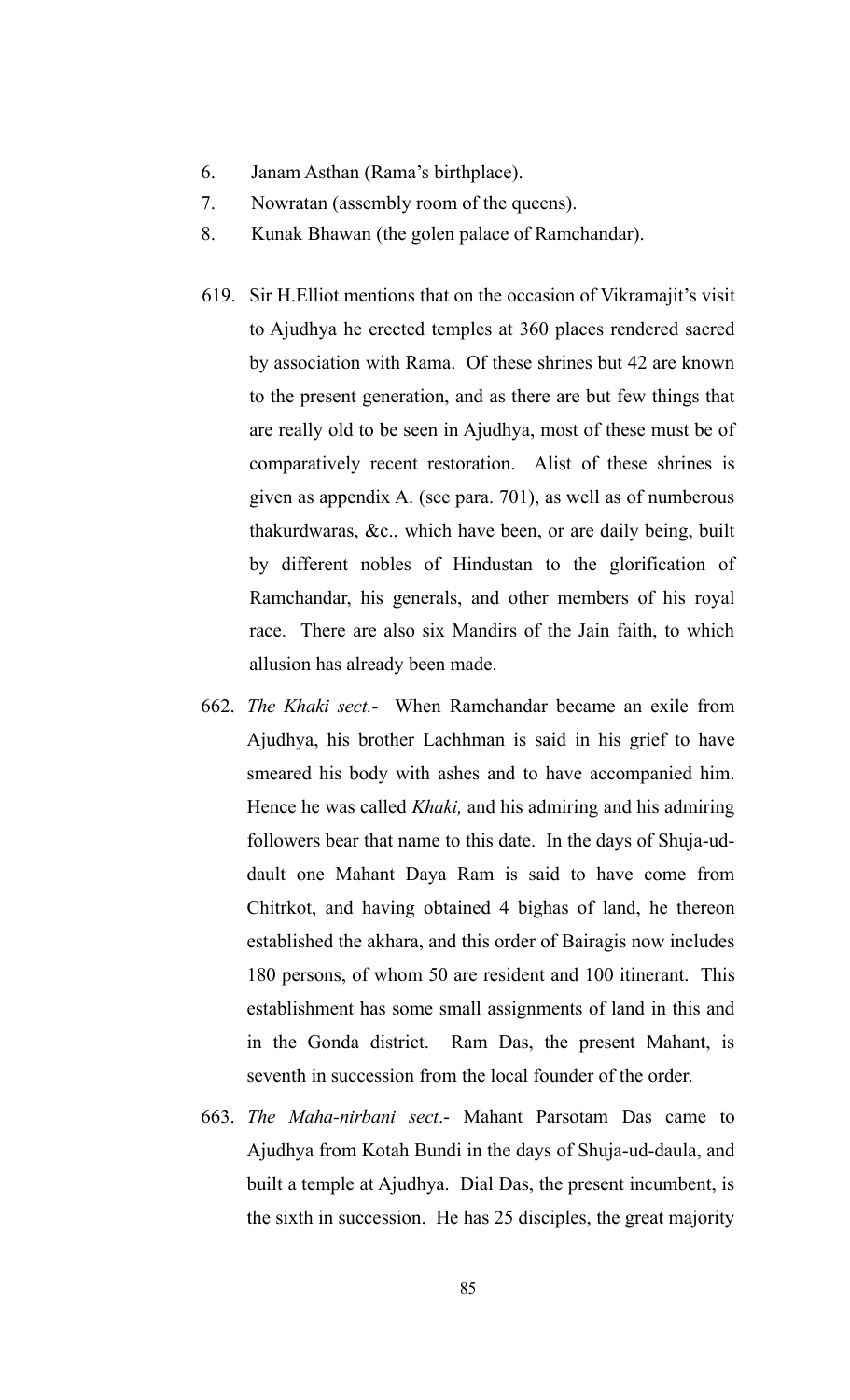of whom are itinerant mendicants, the words 'Maha-nirbani' imply the worshipping of God without asking for favours either in this world or the next.

- 664. *The Santokhi sect-* Mahant Rati Ram arrived at Ajudhya from Jaipur in the days of Mansur Ali Khan, and, builing a temple, founded this order. Two or three generations after him the temple was abandoned by his followers, and one Nidhi Singh, an influential distiller in the days of the ex-king, took the site and built thereon another temple. After this Khushal Das of this order returned to Ajudhya and lived and died under an asok tree, and there the temple which is now used by the fraternity was built by Ramkishn Das, the present head of the community.
- 665. *The Niralambhi sect.-* Siri Birmal Das is said to have come from Kotah in the ime of Shuja-ud-daula and to have built a temple in Ajudhya, but it was afterwards abandoned. Subsequently, Narsing Das of this order erected a new building near Darshan Sing's temple. The present head of the fraternity is Ram Sewak, and they are dependent solely on the offerings of pilgrims.
- 666. *The Janmasthan and other temples.* It is locally affirmed that at the Mahomedan conquest there were three important Hindu shrines, with but few devotees attached, at Ajudhya, which was then little other than a wilderness. These were the "Janmasthan," the "Sargadwar mandir," also known as "Ram Darbar," and "Tareta-ke-Thakur." On the first of these the Emperor Babar built the mosque which still bears his name, A.D. 1528; on the second Aurangzeb did the same, A.D. 1658- 1707; and on the third that sovereign, or his predercessor, built a mosque according to the well-known Mahomedan principle of enfocing their religion on all those whom they conquered. The Janmasthan marks the place where Ramchandar was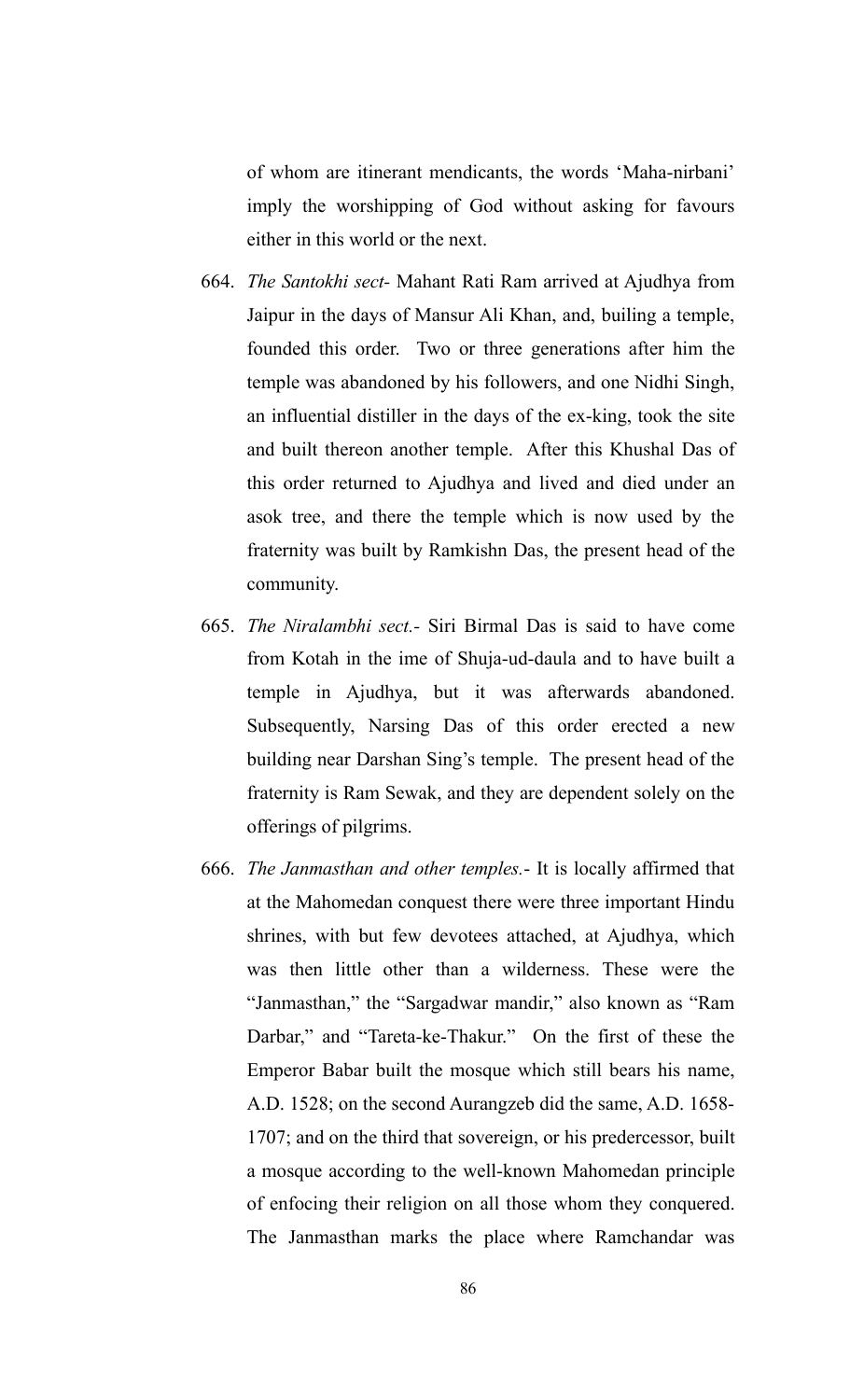born. The Sargadwar is the gate through which he passed into Paradiese, possibly the spot where his body was burned. The treta-ke-Thakur was famous as the place where Rama performed a great sacrifice, and which he commemorated by setting up there images of himself and Sita.

- 667. *Babar's mosque.-* According to Leyden's Memoirs of Babar, that emperor encamped at the junction of the Serwu and Gegra rivers, two or three *kos* east from Ajudhya, on the 28<sup>th</sup> March, 1528 and there he halted seven or eight days, settling the surrounding country. A well-known hunting-ground is spoken of in that work, seven or eight *kos* above Oudh, on the banks of the Sarju. It is remarkable that in all the copies of Babar's life now known the pages that relate to his doings at Ajudhya are wanting. In two places in the Babari mosque the year in which it was built, 935 H., corresponding with 1528 A.D., is carved in stone, along with inscriptions dedicated to the glory of that emperor.
- 668. If Ajudhya was then little other than wild, it must at least have possessed a fine temple in the Janmasthan; for many of its columns are still in existence and in good preservation, having been used by the Musalmans in the construction of the Babari mosque. These are of strong close-graineddark slate-colored or black stone, called by the natives *Kasoti* (literally, touchstone), and carved with different devices. To my thinking, these strongly resemble Buddhist pillars that I have seen at Benares and elsewhere. They are from seven to eight feet long, square at the base, centre, and capital, and round or octagonal intermediately.
- 669. *Hindu and Musalman differnce.-*The Janmasthan is within a few hundered paces to the Hanuman Garhi. In 1855, when a great rupture took place between the Hindu and Mahomedans, the former occupied the Hanuman Garhi in force, while the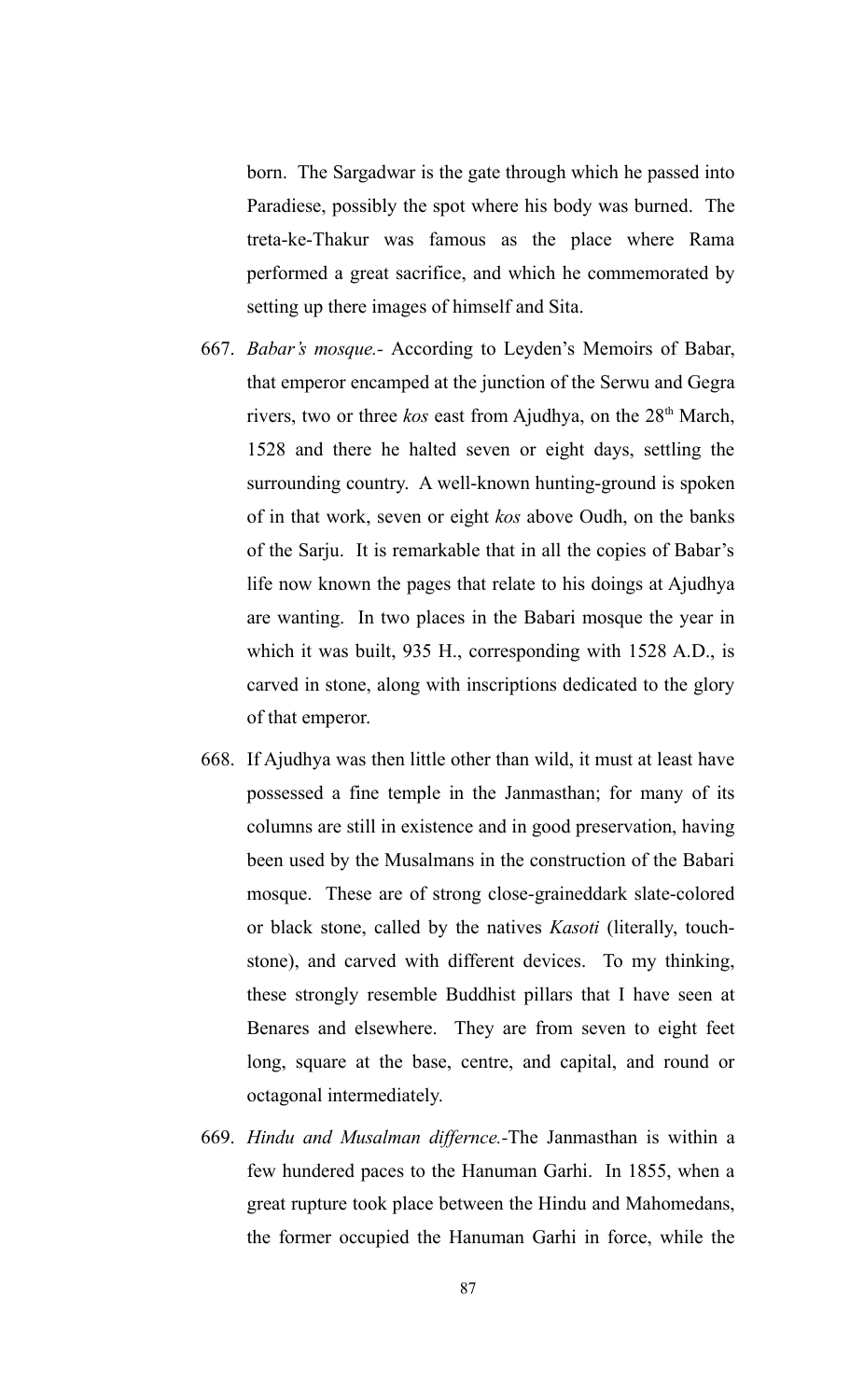Musalmans took possession of the Janmasthan. The Mahomeans on that occasion actually charged up the steps of the Hanuman Garhi, but were driven back with considerable loss. The Hindus then followed up this success, and at the third attempt took the Janmasthan, at the gate of which 75 Mahomedans are buried in the "Martys" grave" (Ganj-shahid). Several of the king's regim ents were looking on all the time, but their ordes were not to interfere. It is said that up to that time the Hindus and Mahomedans alike used to worship in the mosque temple. Since British rule a railing has been put up to prevent disputes, within which in the mosque the Mahomedans pray, while outside the fence the Hindus have, raised a platform on which they make their offerings.

- 670. The two other old mosques, to which allusion has been made (known by the common people by the name of *Naurang Shah,* by whom they mean Aurangzedb), are now mere picturesque ruins Nothing has been done by the Hindus to restore the old Mandir of "Ram Darbar." The "Tareta-ke-Thakur" was reproduced near the old ruin by the Raja of Kalu, whose estate is said to be in the Panjab, more than two centuries ago; and it was impoved upon afterwards by Hilla Bai Marathin, who also built the adjoining ghat, A.D. 1784. She was the widow of Jaswant Rae Holkar of Indore, from which family Rs.231 are still annually received at this shrine.
- 671. *The Jain hierarchs; the Jain temples.-* The generally received opinion of this sect is that they are a branch of the Buddhists who escaped the fate of the orthodox followers of Gautama in the eighth and ninth centuries, by conforming somewhat to Brahminism and even helping to persecute the Buddhists. Hence many Jains acknowledge Shiva, and in the south are even divided into castes. The precise period of the schism is unknown. The Jains recognize 24 Jainas or tirthankaras or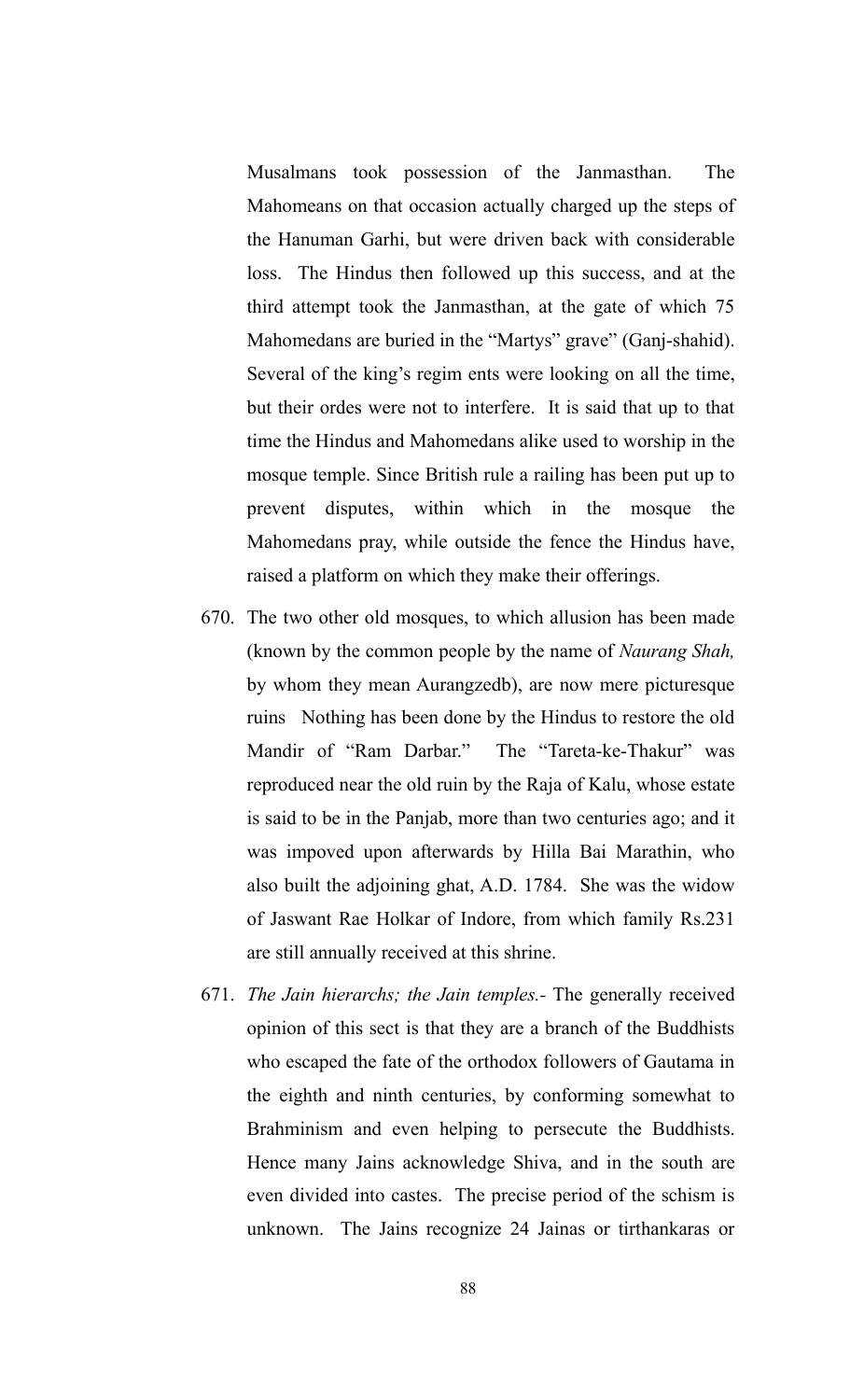hierarchs, and in this they resemble the Hindus.

672. *Adinath.-* The first of these and founder of the sect was Adinath, also called Rishabbanath, also Adisarjidwal and Rikabdeo. This Jaina was thirteen times incarnate, the last time in the family of Ikshwaku of the solar race, when he was born at Ajudhya, his father's name being Nabi and his mother's Miru. He died at Mount Abu in Gujrat, where the oldest temple is dedicated to him, A.D. 960. The Jains, according to Ward (recent edition), allege that they formely extended over the whole of Aryu and Bharata- Khunda and that all those who had any just pretensions to be of Kshatriya descent were of their sect, and on the same authority Rishabha, another name for the same hierarch, was the head of this arheistical sect.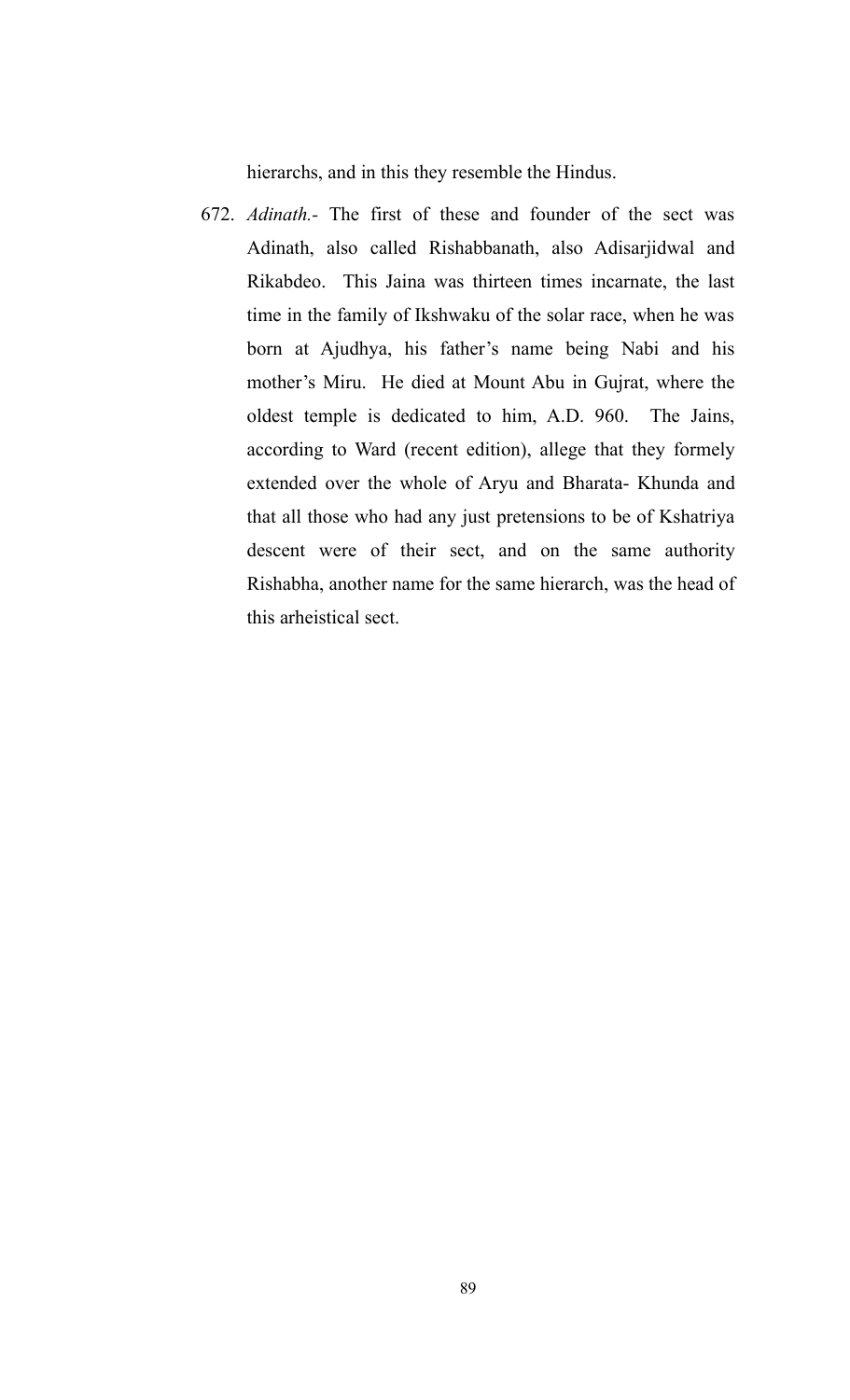## **IMPERIAL GAZETTEER OF INDIA PROVINCIAL SERIES UNITED PROVINCES OF AGRA AND OUDH VOL.II**

#### **(PAGES 388-89)**

**Ajodhya Town** (in Sanskrit *Ayodhya;* now known as Ajudhia).- Town in Fyzabad District, united Provinces, situated in 26° 48' N. and 82° 12' E., on the right bank of the Gogra, and on branch of the Oudh and Rohilkhand Railway. Population (1901), 21, 584. The interest of Ajodhya centres in its ancient history. The old city has almost entirely disappeared, and only its outlines are marked by an extensive tract of elevated ground. But according to tradition Ajodhya was in remote antiquity one of the largest and most magnificent of Indian cities. It is said to have covered an area of 12 *yojanas* or 80 to 100 miles in circumference, though the limits according to modern tradition extend only about 6 miles from Guptar Ghat on the west to Ram Ghat on the east. Ajodhya was the capital of the kingdom of Kosala and contained the court of the great king Dasaratha, fifty-sixty monarch of the Solar line in descent from Raja Manu. The opening chapters of the Ramayana recount the magnificence of the city, the glories of the monarch, and the virtues, wealth, and loyalty of his people. Dasaratha was the father of Rama Chandra, the hero of the epic, whose cult has experienced a great revival in modern times. With the fall of the last of the Solar line, Raja Sumintra, the one hundred and thirteenth monarch, Ajodhya became a wilderness and the royal family dispersed. From different members of this scattered stock the Rajas of Udaipur, Jaipur, &c., claim descent. Tradition relates that Ajodhya was restored by king Vikramaditya of Ujjain, whole identity is a matter of dispute. Ajodhya was of small importance in Buddhist times, when Saketa became the chief city of Kisala. It is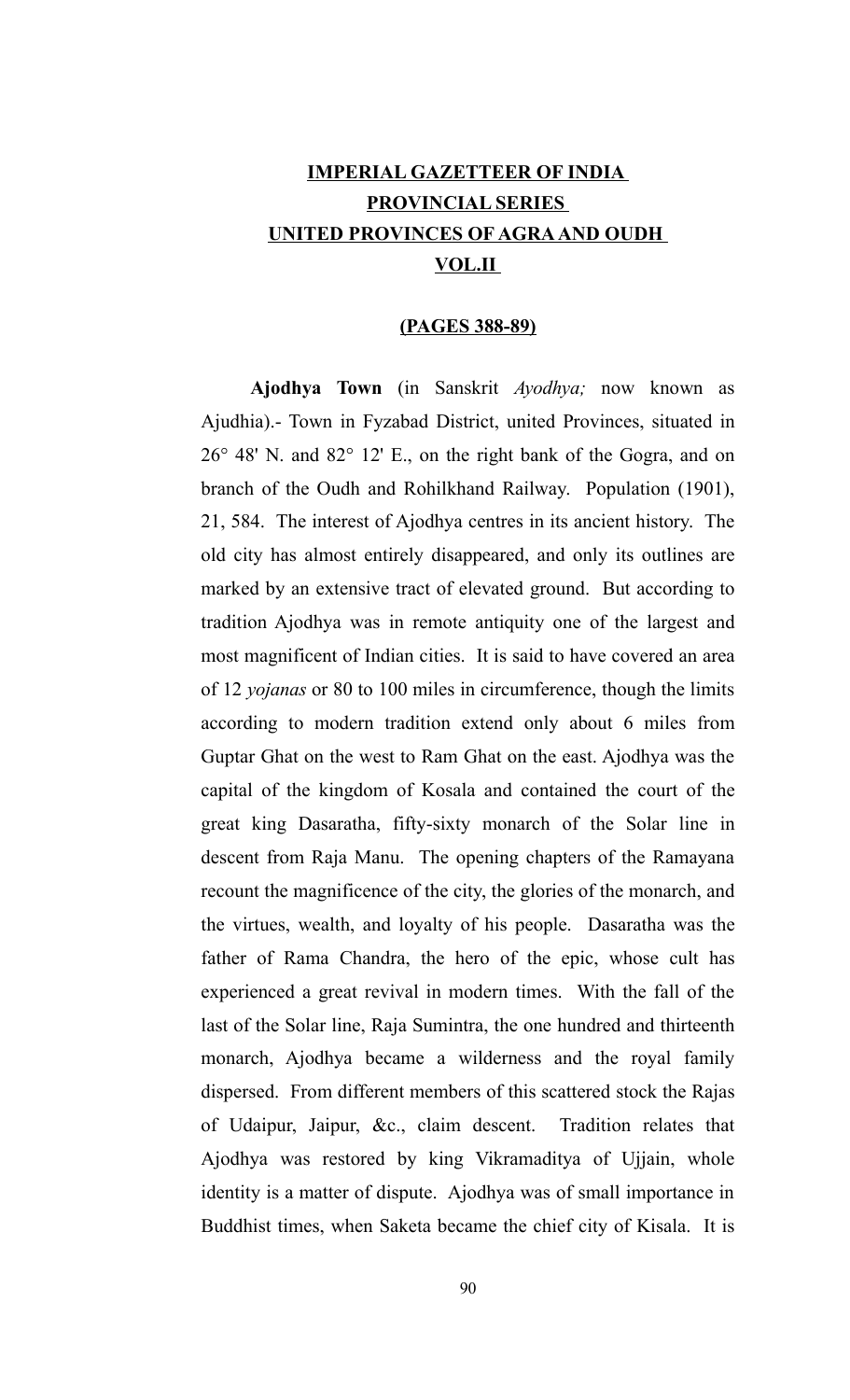still uncertain where Saketa was situated, and it has been suggested that it occupied part of the ancient city of Ajodhya. Numismatic evidence points to the rule of a line of independent Rajas, in or near Ajodhya, about the commencement of the Christian era. The identifications of Ajodhya with the capitals of Sha-chi, 'O-yu-t'o, or Pi-so-kia, visited by the Chinese pilgrims, are all doubtful.

Under the rule of the early Muhammadan kings of Delhi, Ajodhya or Awadh was the seat of a governor whose authority extended over a varying tract of country. When Akbar had firmly established his power in Northern India, the city became the capital of a *Subah* or province. In the eighteenth century it was for a time the nominal head-quarters of the early Nawabs of Oudh. In 1765, however, Shuja-ud-daula made 'his residence at FYZABAD, a few miles away, and Ajodhya lost all importance, except as a religious centre.

The present town stretches inland from a high bluff overlooking the Gogra. At one corner of a vast mound know as Ramkot, or the fort of Rama, is the holy spot where the here was born. Most of the enclosure is occupied by a mosque built by Babar from the remains of an old temple, and in the outer portion a small platform and shrine mark the birthplace. Close by is a larger temple in which is shown the cooking-place of Sita, the faithful wife of Rama. A lofty temple stands on the bank of the Gogra at the place where Lakshmana bathed; and Hanuman, king of the moneys, is worshipped in a large temple in the town, approached by an immense flight of steps, which bears the name Hanuman Garhi. Other noticeable temples built during the eighteenth and nineteenth centuries are the Kanakbhawan, a fine building erected by a Rani of Tikamgarh, the Nageshwarnath templ, Darshan Singh's temple, and a small marble temple built by the present Maharaja. Ajodhya also contains a number of Jain temples, five of which were built in the eighteenth century to mark the birthplaces of the five hierarchs who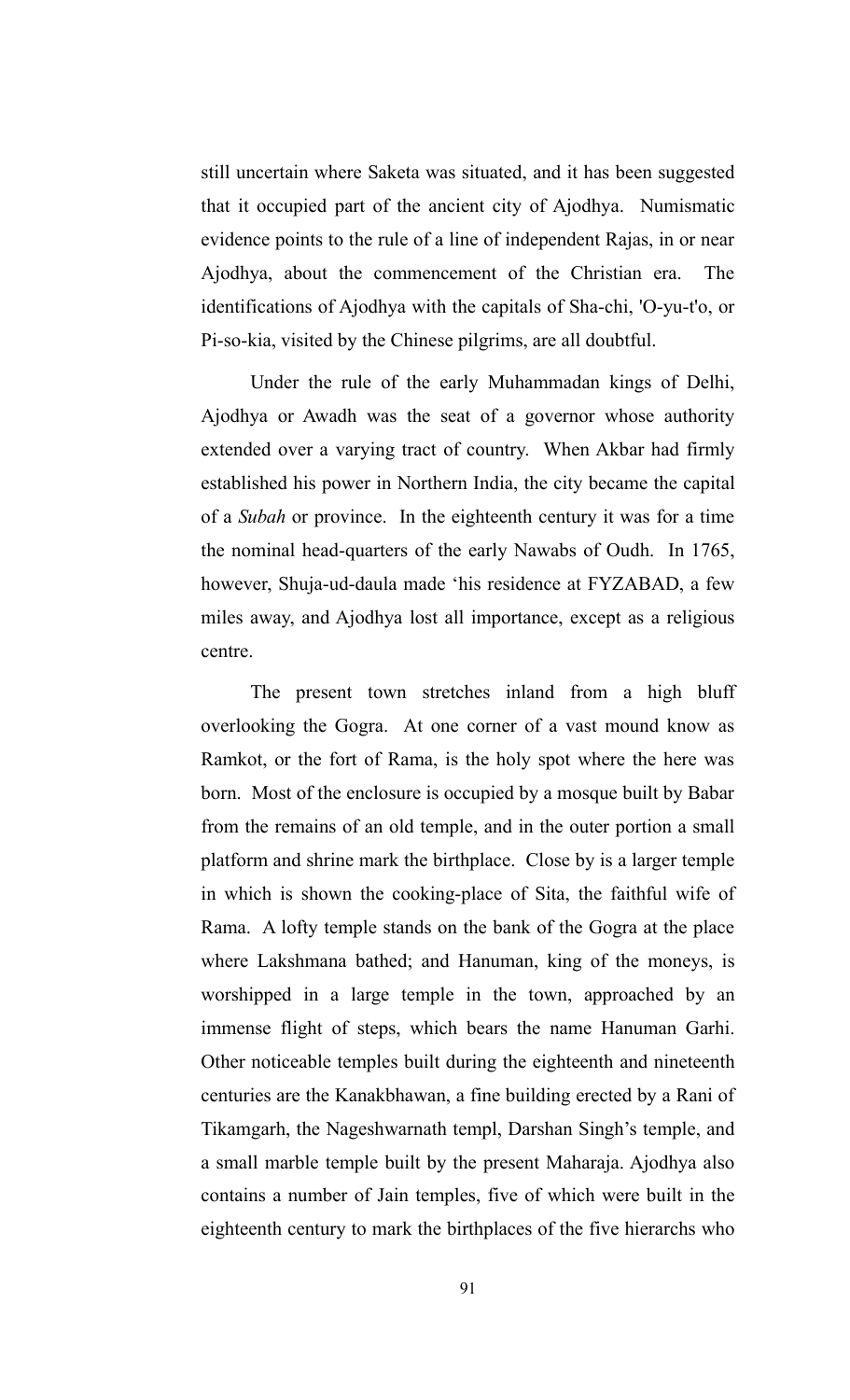are said to have been born at Ajodhya. Besides the mosque of Babur, two ruined mosques, built by Aurangzeb, stand on the sites of celebrated Hindu Shrines-the Swargadwara, where Rama's body was cremated, and the Treta-ka-Thakur, where he sacrificed. An inscription of Jain Chand, the last king of Kanauj, has been found in the latter. Three graves are reverenced by Muslmans as the tombs of Noah, Seth, and Job, and the two last are mentioned under those names in the *Ain-i-Akbari.* A large mound close by, called the Maniparbat, is said to have been dropped by Hanuman when carrying a portion of the Himalays, while another tradition asserts that it was formed by the coolies who built Ramkot shaking their baskets as they left work; it possibly covers a ruined *stupa.*

Modern building include the spacious residence of the Maharaja of Ajodhya (see AJODHYA ESTATE) and two dispensaries. For administrative purposes Ajodhya forms part of the FYZABAD Municipality. There is little or no trade; but three great fairs take place annually in March-April, July-August, and October-November, which are sometimes attended by 400,000 persons. At special fairs the attendance has been estimated at as many as a million. There is one public school, while ten Sanskrit schools contain 350 students.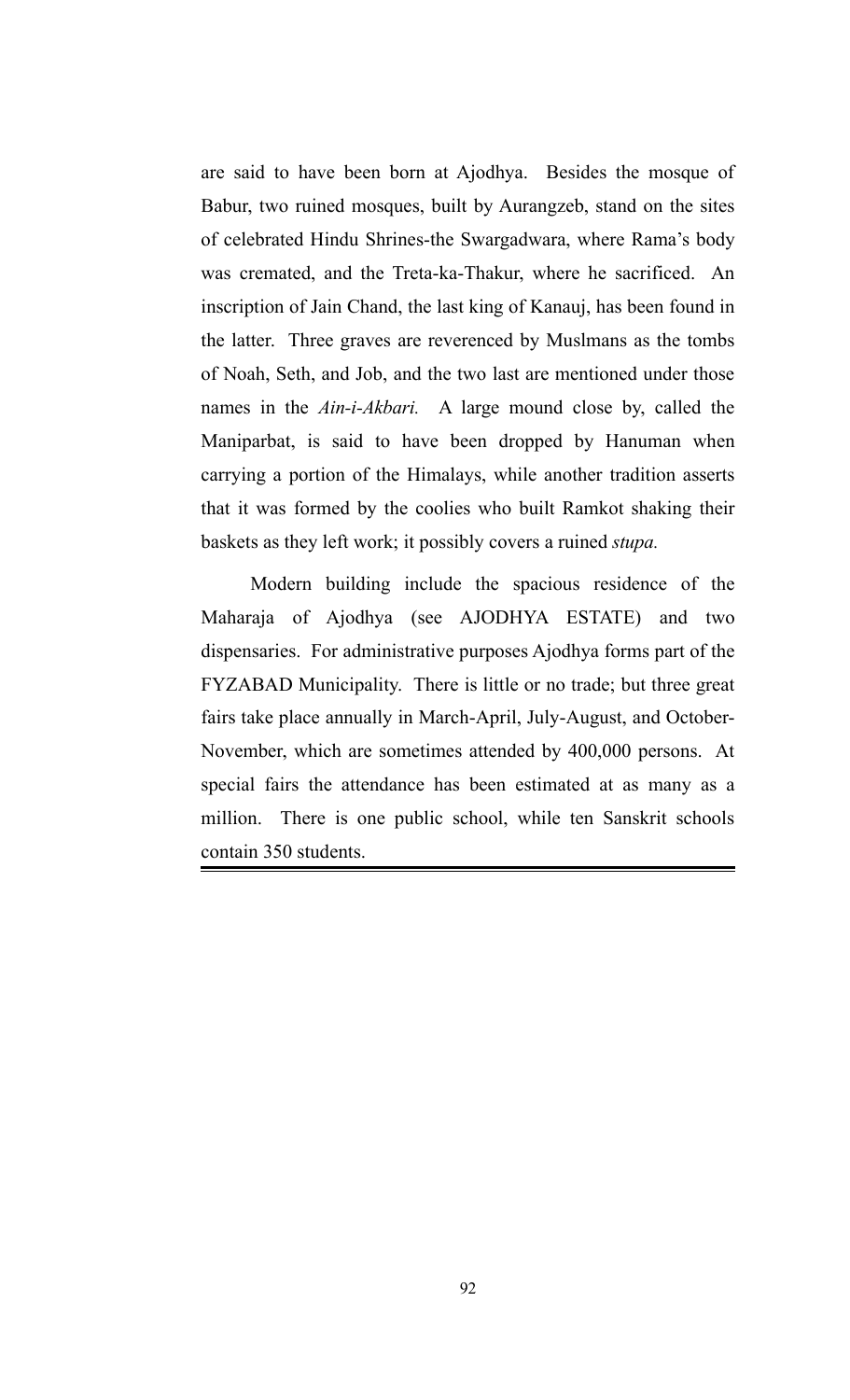# **FYZABAD A GAZETTEER BEING VOL. XL III OF THE DISTRICT GAZETTEERS OF THE UNITED PROVINCES OF AGRA AND OUDH BY H.R. NEVILL, I.C.S.**

### **PREFACE**

The articles dealing with the district of Fyzabad and its various subdivisions, towns and village in the old Gazetteer of the Province of Oudh, were taken almost wholly from the valuable and diffuse Settlement Report of Mr. A.F. Millett, which embodied a large proportion of the remarkable notes and reports of Mr. Patrick Carnegy and the late Sir John Woodburn. These contained much that is now obsolete and still more of a purely traditional and speculative character. In compiling the present volume I have found this work of great assistance, but I am far more deeply indebted to Mr. J.W. Hose, I.C.S., for the unsparing labour he has devoted to the collection of fresh material and to his valuable corrections and criticisms, The ancient history of the district has been furnished by Mr. R. Burn, I.C.S., and the rest I have collated from the various available sources.

ALLAHABAD: February, 1905. H.R.N.

\*\*\*\*\*\*\*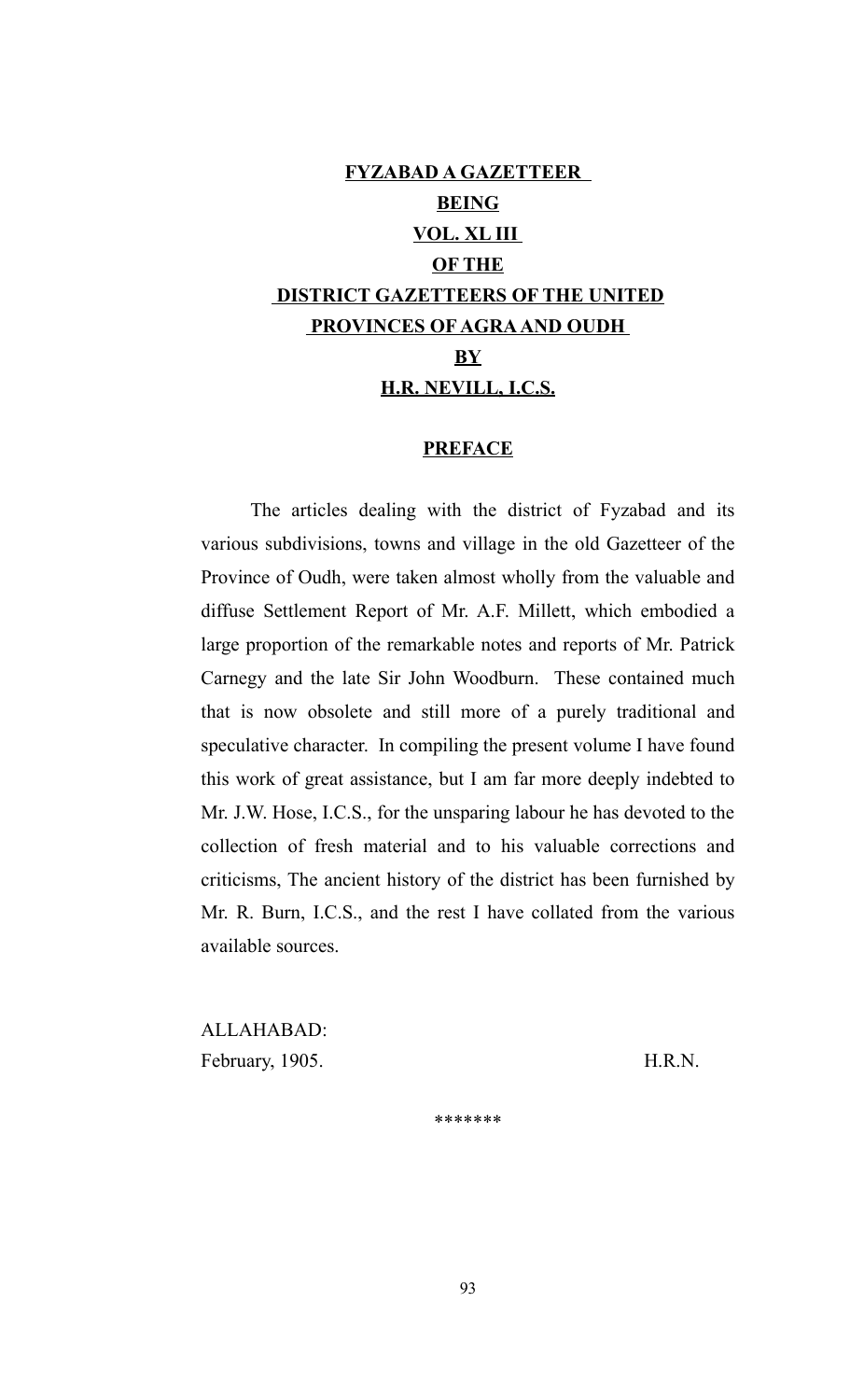#### (PAGES 172-77) (1905 Edition)

Ajodhya is united with Fyzabad to form a singly municipality, and the details of its administration will be found in the article on the district headquarters. The first enumeration its inhabitants took place at the Oudh census of 1869, and it then contained a population of 9,949 souls. Since that time the place has rapidly increased in size. By 1881 the total had risen to 11,643, but has since almost doubled. There are no figures extant to show the number of inhabitants in 1891, as the town was already merged in the Fyzabad municipality; but at the last census of 1901 it contained 21, 584 souls, exclusive of the large number of visitors from the district and elsewhere who had come to attend the great fair on the  $2<sup>nd</sup>$  of March. They lived in 6,471 houses, of which 2,920 were of brick or of masonry Watch and ward is maintained by a force of 40 municipal police, located in four *chaukis.* There is also a regular policestation, a post an telegraph office, a cattle-pound, and a number of schools. These include a vernacular middle school under the district board, and ten Sanskrit *patshalas* under private management, several of them maintained by the temple foundations. There is also a first class hospital given to the town by Rai Sri Ram Bahadur of Rasulpur and called by his name.

Ajodhya is undoubtedly a place of immense antiquity, but its early history is very obscure. The city is intimately connected with the mass of legend referrin to Ram Vhandra and the Solar race, and was certainly the capital of several reigning dynasties. What is know for certain of its history in ancient times has already been recorded in the opening pages of Chapter V. From the seventh century A.D. for a long period the place appears to have been almost deserted, though it rose again in importance under the Musalmans, who made it the seat of government for a large province. That it was still regarded as a holy spot by the Hindus is clear from the fact of its desecration by Babar and Aurangzeb, but it would appear that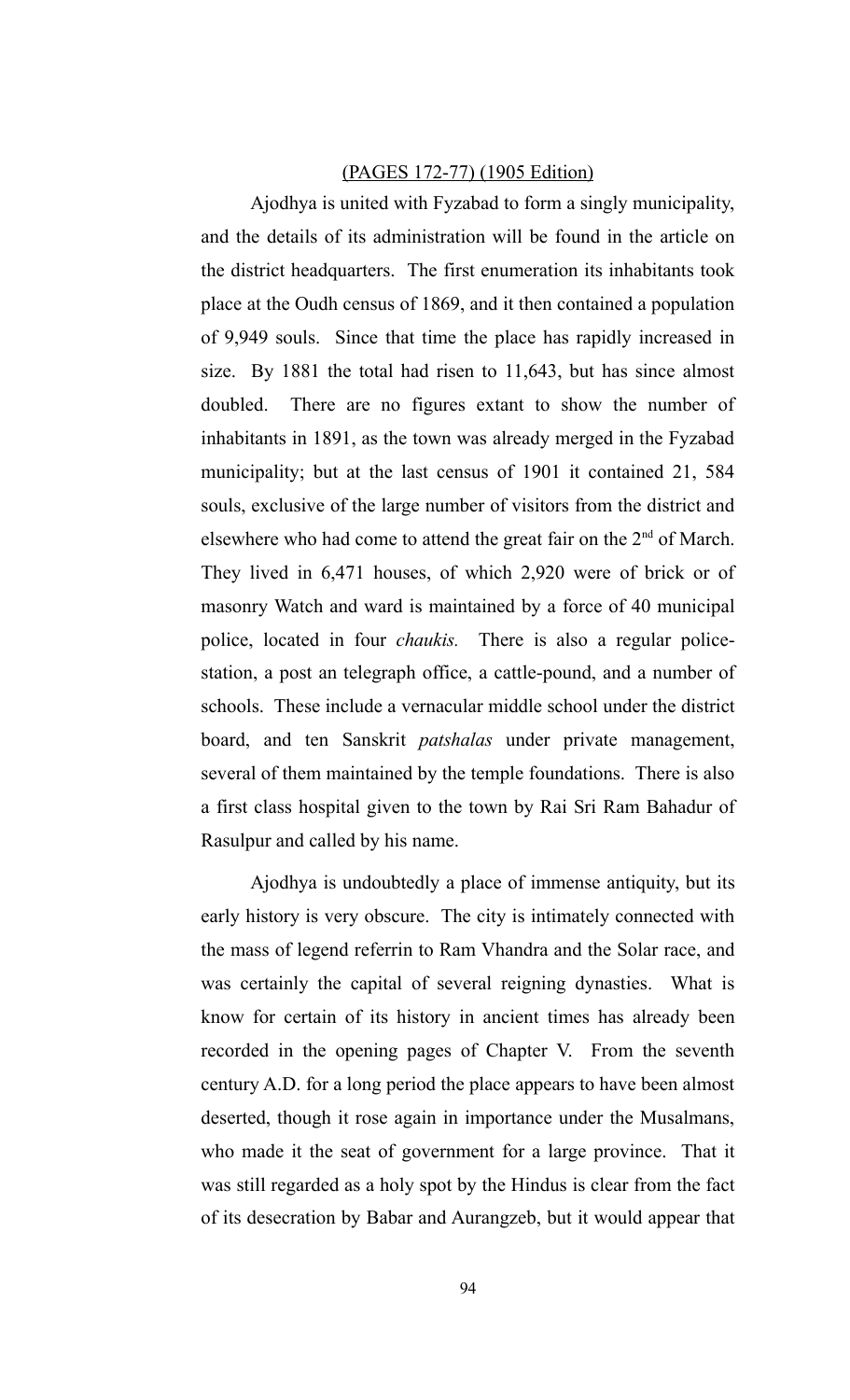the presence of a Muhammadan governor and his court kept the Hindu shrines continually in the background. Ajodhya was a minttown of Akbar and also of Muhammad Shah, some *dams* of the latter being inscribed "Akhtarnagar Awadh." It is not clear when Ajodhya first began to assume its present proportions: the change presumably occurred when the capital was removed to the new city of Fyzabad and the Qila Mubarak or fort of Saadat Khan near Lachhmangaht was abandoned for his country reisidence at the "Bangla". With the departure of the court the Hindus were left to themselves, and numerous temples and monasteries sprang into existence. Probably the rise in importance was in some degree due to the growing popularity of the Ramayan of Tulsi Das. The progress has been even more rapid since annexation; but before the middle of the nineteenth century Ajodhya was regarded as a great and even dangerous stronghold of Hinduism, as the constant fights between the rival creeds and the alarm they occasioned in court circles bear witness. This development was not due to any particular person. The great family of Sakaldipi Brahmans, whose representative bears the recent title of Maharaja of Ajodhya, had but little to do with the place, and the fine palace of the Maharaja in the east of the city and its adjoining temples are of very recent origin.

Ajodhya is pre-eminently a city of temples and apart from these there are but few points of interest in the place. Not all of these places of worship are connected with the Hindu religion. There are six Jain shrines which have been already mentioned in Chapter III in connection with Jainism in this district; and there are also the Musalman mosques and tombs. It is locally affirmed that at the time of the Musalman conquest there were three important Hindu shrines at Ajodhya and little else. These were the Janamasthan temple, the Swargaddwar, and the Treta-ka-Thakur, and each was successively made the object of attention of different Musalman rulers. The Janamasthan was in Ramkot and marked the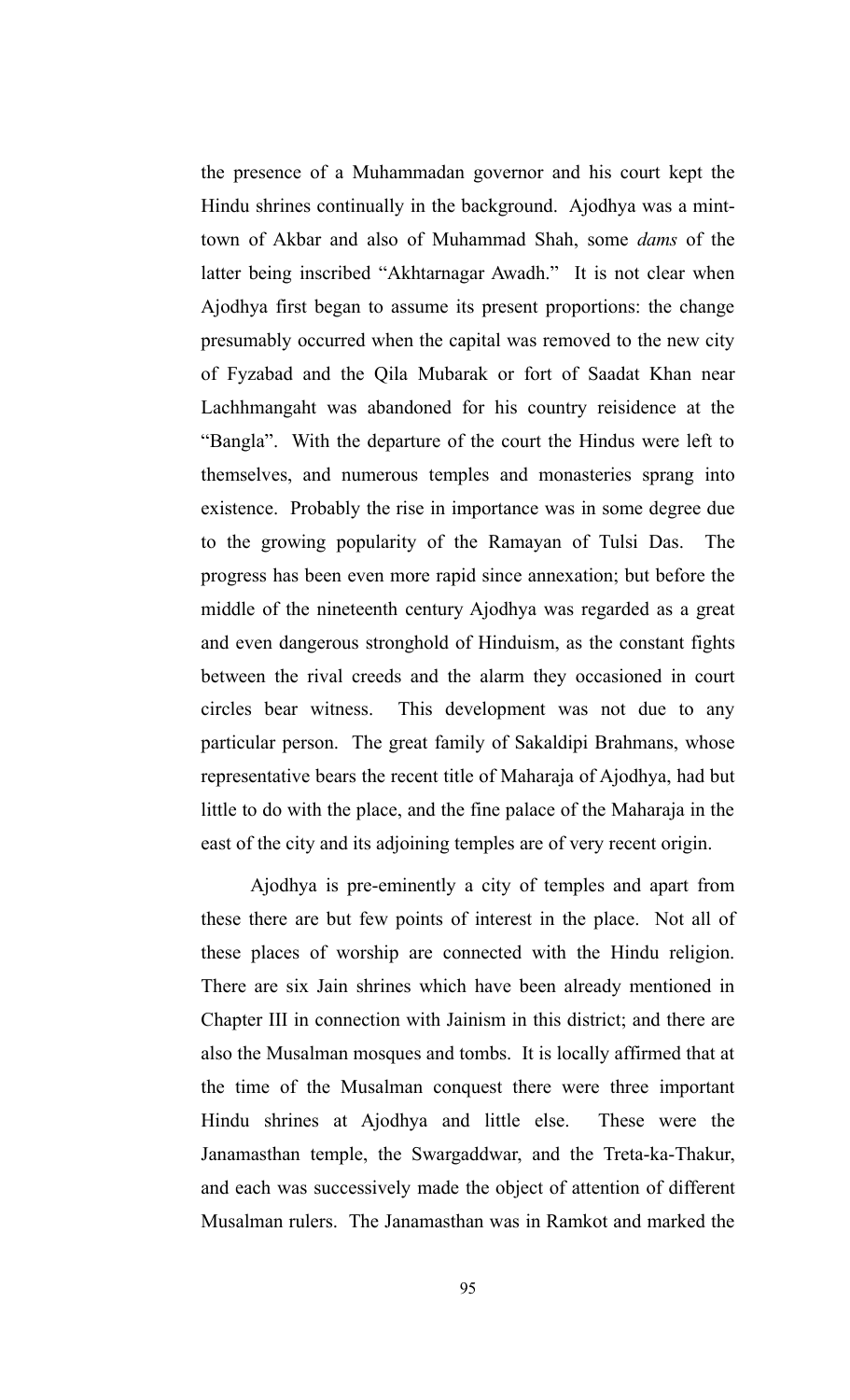birthplace of Rama. In 1528 A.D. Bar came to Ajodhya and halted here for a week. He distroyed the ancient temple and on its site built a mosque, still known as Babar's mosque. The materials of the old structure were largely employed, and many of the columsn are in good preservation; they are of close-grained black stone, called by the natives *kasauti,* and carved with various devices. Their length is from seven to eight feet, and the shape square at the base, centre and capital, the rest being round or octagonal. The mosque has two inscriptions, one on the outside and the other on the pulpit; both are in Persian and bear the date 935 Hijri. Of the authenticity of the inscription there can be no doubt, but no record of the visit to Ajodhya is to be found in the Musalman historians. It must have occurred about the time of his expedition to Bihar.

This desecration of the most sacred spot in the city caused great bitterness between Hindus and Musalmans. On many occasion the feeling led to bloodshed, and in 1855 an open fight occurred, the Musalmans occupying the Janamasthan in force and thence making a desperate assault on the Hanuman Garhi. They charged up the steps of the temple, but were driven back with considerable loss. The Hindus then made a counter-attack and stormed the Janamasthan, at the gate of which seventy-five Musalmans were buried, the spot being known as the Ganj Shahidan or the martyrs' resting- place. Several of the king's regiments were present, but their orders were not to interfere. Shortly afterwards Maulvi Amir Ali of Amethi in Lucknow organized regular expedition with the object of destroying the Hanuman Garhi; but he and his forces were stopped in the Bara Banki district. It is said that up to this time both Hindus and Musalmans used to worship in the same building; but since the mutiny an outer enclosure has been put up in front of the mosque and the Hindus, who are forbidden access to the inner yard, make their offerings on a platform which they have raised in the outer one.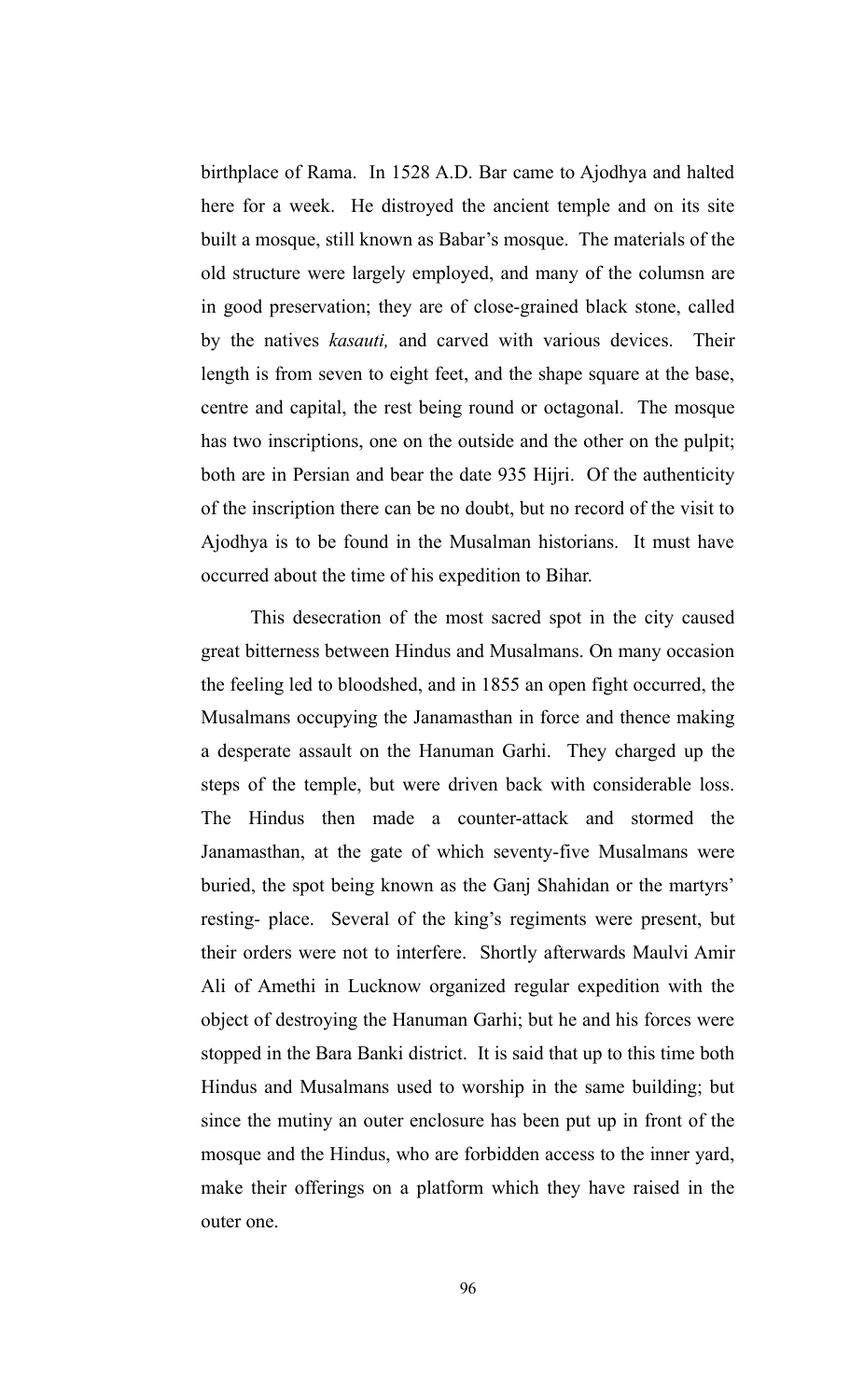The other mosques were built by Aurangzeb and are now in ruins. That on the Swargaddwar replaced an ancient temple which has never been restored. The Treta-ka-Thakur marked the place where Ram performed a great sacrifice and set up images of himself and Sita. This was reproduced by the Raja of Kulu in the Punjab more than two centuries ago; it was improved by Ahalya Bai, the widow of Jaswant Rai Holkar of Indore in 1784, and the same person built the adjoining ghat. As the temple could not commemorate her name, she built another called after herself and gave an annual assignment of Rs.231 toit, the sum being still paid by the ruler of Indore. The ancient images were said to have beenrecovered from the river where they had been thrown by Aurangzeb, and were placed in the new Treta-ka Mandir. This temple is always closed during the day and is only opened at night on the  $11<sup>th</sup>$  of the dark and light halves of each month, and for two or three nights on the occasion of the Ramnaumi and Katiki fairs. The temple is endowed with two or three villages in Basti. Purchased from the offerings made at the shrine.

Near the Mani Parbat are to tombes with are venerated as those of the patriarchs Seth and Tob. They are mentioned in the *Ain-I-Akbari* as being of six and seven yards in length respectively. They are agains spoken of in the *Araish-i-Mahfil.* To these coloney Wilford adds that of Noah, which is still shown near the policestation. The story goes that they fell here fighting the Hindus and thus acquired the rank of martyrs; pssibly there is some truth in the story, as it may be that certain Musalmans bearing these names were killed in one of the requent religious conflicts some four centuries ago, the date which Colonel Wilford assigns to the erections. Other shrines held sacred by Musalmans include that of Shah Juran Ghori, who is said to have come with Shahab-ud-din and destroyed the Jain temple of Adinath in Murao Tola near the Swargaddwar, giving his name to the mound on which his tomb stands; the shrine of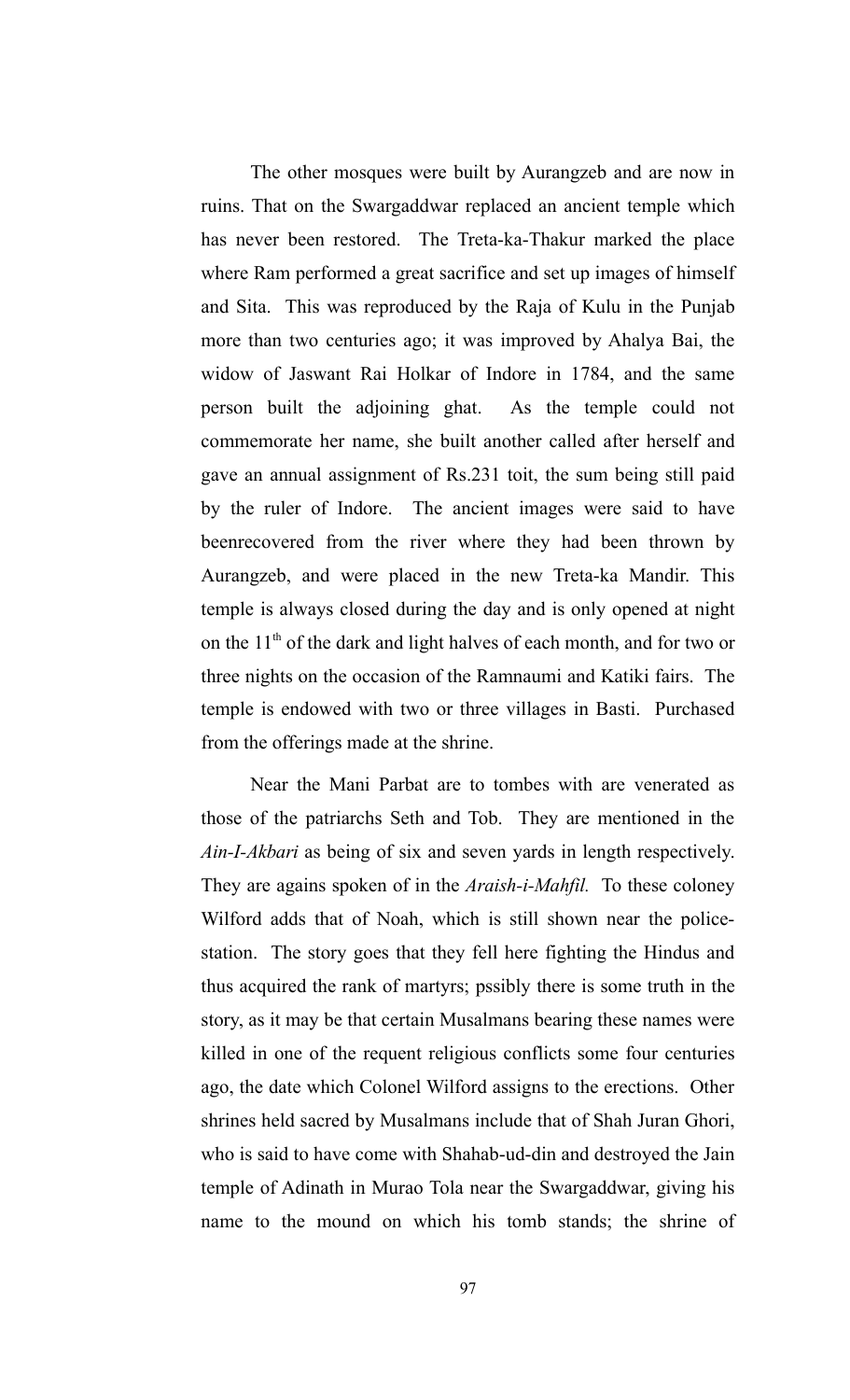Naurahni Khurd Makka, on of the earliest Musalman immigrants and a renowned saint, said to have been named Mir Ahmad and to have derived his cognomen from Naurahni whence he came, and from the muhalla of Ajodhya in which his tomb stands; that of Khwaja Hathi, a follower of Babar, whose enshrined tomb on the Kabir Tila, one of the chief bastions of Ramkot, is still revered; and that of Makhdum Shaikh Bhikha, a western devotee, who flourished some 200 years ago and was buried to the east of the city. The shrines of Shah Saman Faiad-ras and of Shah Chup are other relics of Muhammadan antiquity, of which all traditions are lost.

The only remaining institutions of Muslaman origin are the Hayat Bakhsh and the Farhat Bakhsh, formerly royal gardens which have now passed into Hindu hands. The former was assigned to Pandit Uma Datt by the British Government, and the latter is partly owned by the Raja of Jaipur and partly by the Digambari faqirs to whom it was made over in part compensation for the Guptar Park in cantonments.

The Hindu temples are all intimately connected with the history of Ajodhya. Most of them are of comparatively recent origin, as it would appear that almost all the ancient shrines were destroyed by Aurangzeb and other Musalman zealots. The sacred places of Ajodhya are exceedingly numerous. The spot according to Hindu mythology represents the forehead of Vishnu and is the seat of learning and the chief of the seven *tiraths.* It is undoubtedly the most important centre of Vishnu worship in Oudh, if not in the whole of Upper India, and claims precedence over Muttra and Hardwar. It is only natural, therefore, that the sacred places connected with Vishnu in his various incarnations and especially that of Ram Chandra, the best known of all, should be many in number and should extend beyond the immediate precincts of the city, even as far as Bhadarsa and Bilharaghat. In 1902 a local committee was formed with the object of commemorating the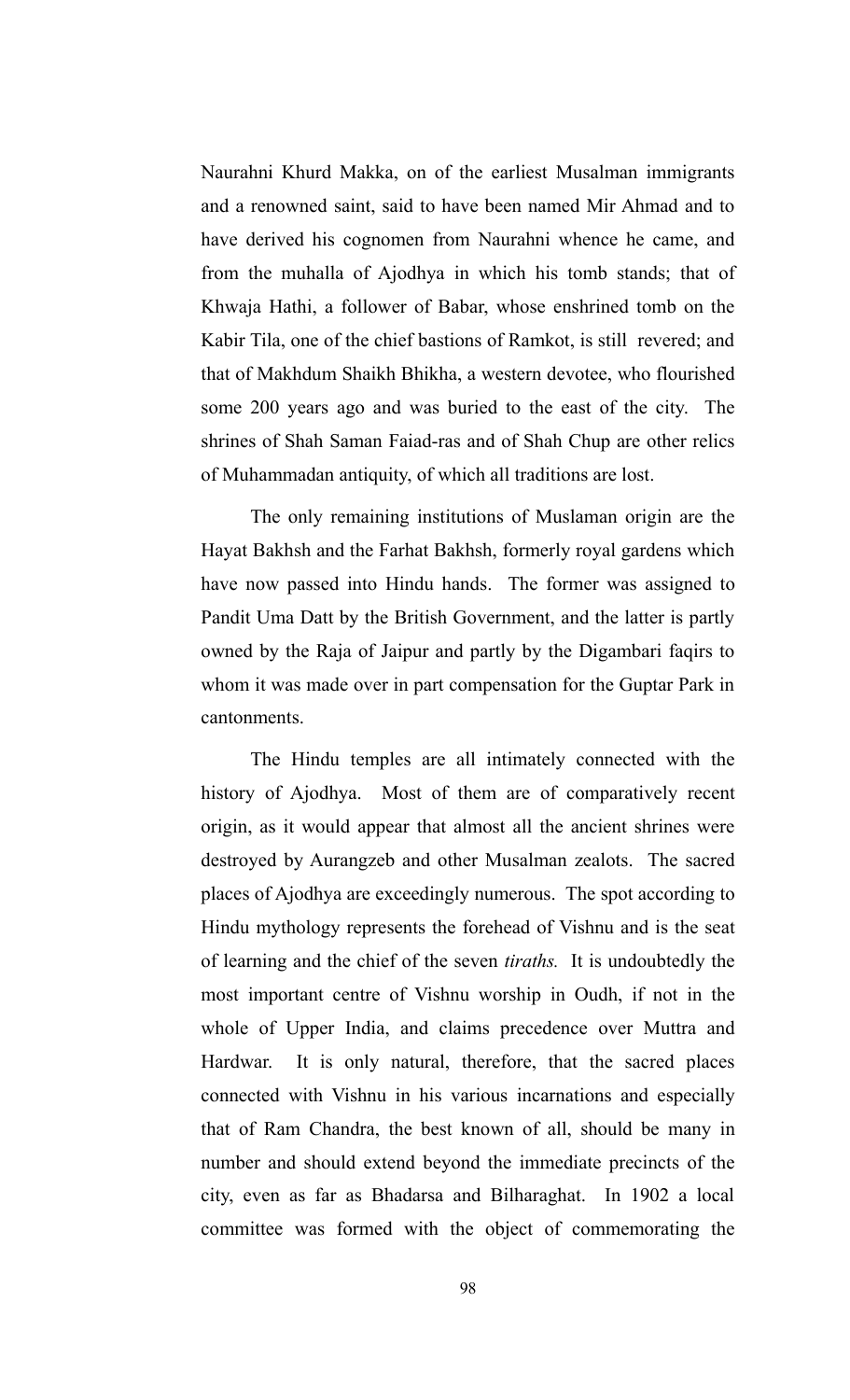coronation of His imperial Majestly King Edward VII, and a sum of over Rs.1,000 was collected and expended on the erection of stone pillars marking the sacred spots in Ajodhya and its neighbourhood. This work has been carried out and no fewer than 145 such stones have been erected; their ostensible purpose being to preserve the memory of the various holy spots and to serve as a guide to pilgrims and others interested in the place. A complete enumeration would be useless without some descriptive and historical account of each, and only the more important need be here mentioned.

The chief place of worship in Ajodhya is the ancient citadel of Ramkot which stood on elevated ground in the western portion of the city. The old ramparts have long is appeared, but the mound remains, and on it sat and a number of large temples. Foremost amoung these is the Hanuman Garhi, massive structure in the shape of a four-sided fort with circular bastions at each angle. Above this on the hill to the west stood the Janamasthan or birthplace of Rama, and close by are the Kanak Bhawan, a very fine building erected by the Rani of Tikamgarh or Orchha; the Sita Rasoi or Sita's kitchen; the Bara Asthan, the headquarters of a fraternity called the Bara Akhara; the Ratan Singhasan marking the place where Rama was installed after his return from exile; the Rank Mahal, Anand Bhawan, Kaushalia Bhawan or Janam Bhumi, and the temple of Amar Das, as well as many smaller temples and shirnes.

From the Hanuman Garhi the main road leads north to the river, passing, the Bhur and Shisha Mahal temples on the left, and on the right those of Kirshna, Uma Datt, and Tulsi Das. Along the river to the west of the road are the bathing ghats and above them a number of temples, the most important places being the Swargaddwar, the Janki Tirath, the ancient Nageshwarnath temple of Mahadeo, the Chandra Hari, Lachhmanghat or Sahasradhara, and the Lachhman Qila, on the site of the old Nawabi for known as the Qila Mubarak. East of the road along the river bank are many more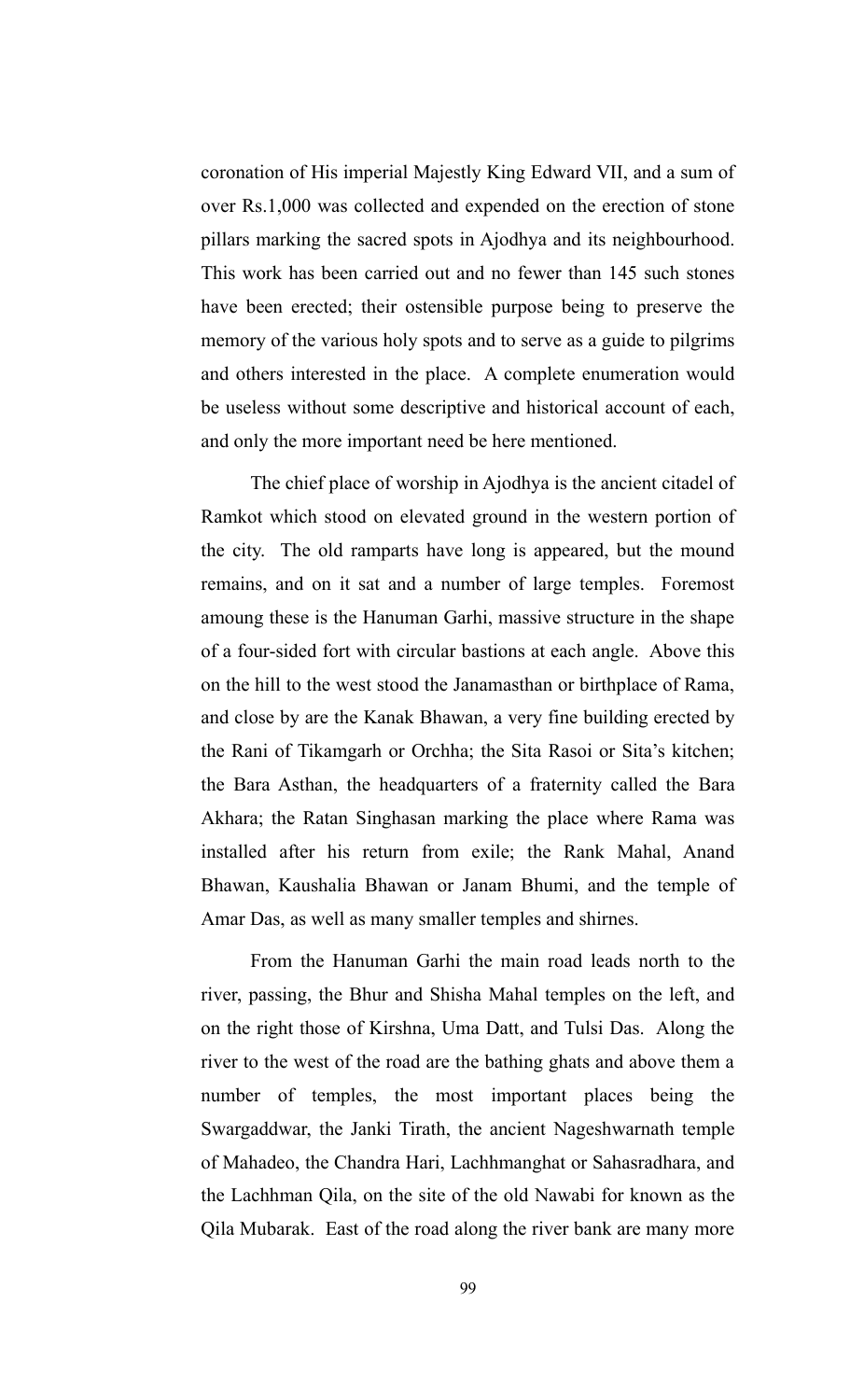tmeples and holy places extending as far as Ramghat, near which is a cluster of shrines of more or less importance. Mention may be made of the Sugriva Kund, the Dharam Hari, the temple built by the Babu of Sursur in Muzaffarpur, the Mani Ram Chhaoni and Maharaja's marble temple a little north of the *kotwali.*

Beyond the Maharaja's palace and the Rani Bazar to the south, in the direction of Darshannagar, is the peculiar mond know as the mani Parbat. This tands some sixty-five feet high and is undoubtedly of artificial origin, possibly representing the remains of a Buddhist stupa. One legend, howe er, states that when Hanuman was sent back from Ceylon to the Himalayas to bring thence a healing herb for Llachhman's wound, be brought with him a whole mountain in order to makd certain of his errand, and a portion of this broke off and fell in Ajodhya. A second account, which is the locally accepted tradition, stats that the mound was made by Rama's labourers who, when returning home in the evening, cleaned their baskets at this spot; hence the name Orajhar or basket shakings. To the south-east of Ramakot are two smaller mounds, one of which is known as the Sugriva Parbat; and these, too, were supposed by General Cunningham to be of Buddhist origin.

\*\*\*\*\*\*\*\*\*\*\*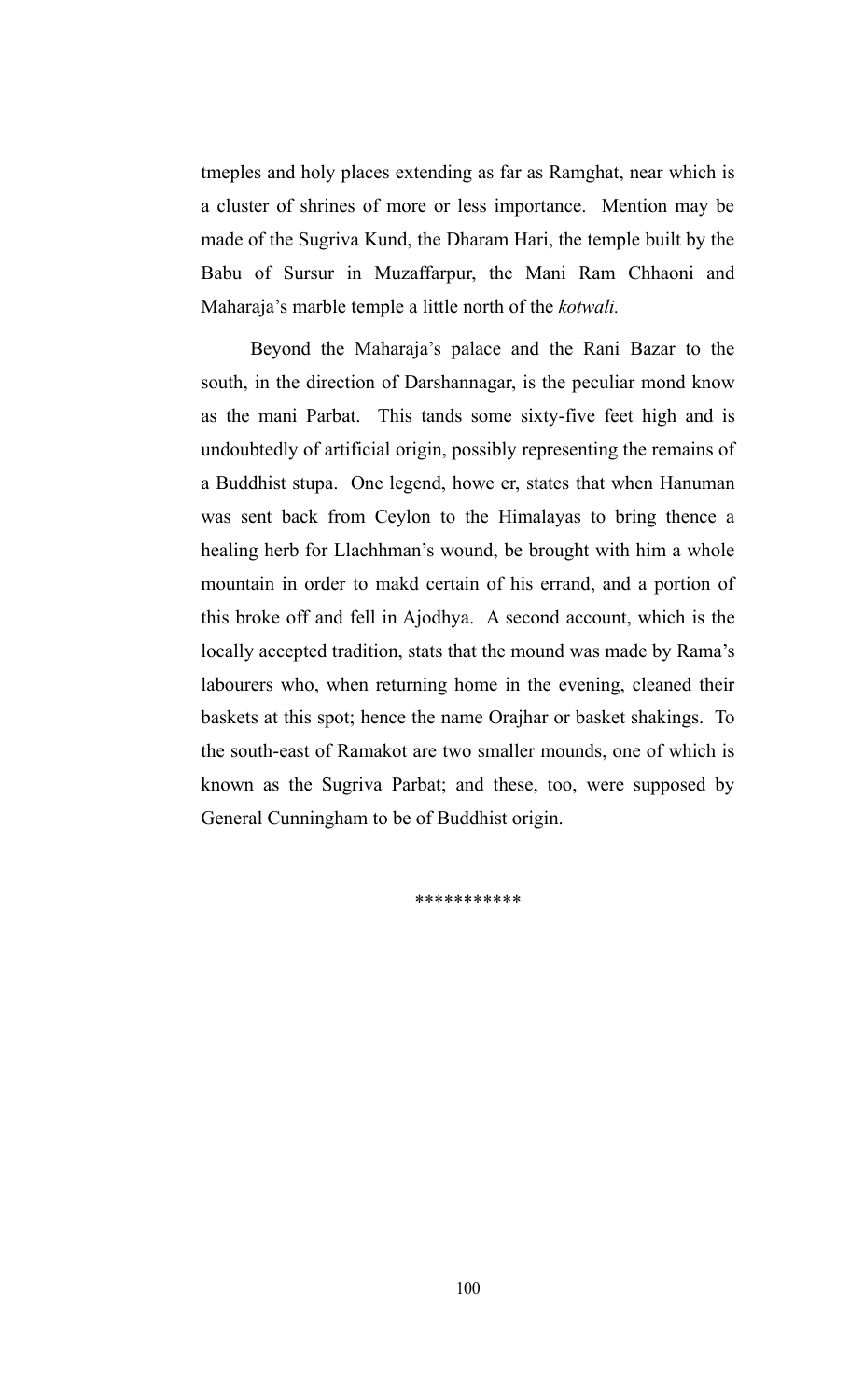# **FYZABAD : A GAZETTEER BEING VOLUME XL III OF THE DISTRICT GAZETTEERS OF THE UNIED PROVINCES OF AGRA AND OUDH BY H.R. NEVILI., I.C.S. (1928 edition)**

#### **PREFACE**

The articles dealing with the district of Fyzabad and its various subdivisions, towns and village in the old Gazetteer of the Province of Oudh, were taken almost wholly from the valuable and diffuse Settlement Report of Mr. A.F. Millett, which embodied a large proportion of the remarkable notes and reports of Mr. Patrick Carnegy and the late Sir John Woodburn. These contained much that is now obsolete and still more of a purely traditional and speculative character. In compiling the present volume I have found this work of great assistance, but I am far more deeply indebted to Mr. J.W. Hose, I.C.S., for the unsparing labour he has devoted to the collection of fresh material and to his valuable corrections and criticisms, The ancient history of the district has been furnished by Mr. R. Burn, I.C.S., and the rest I have collated from the various available sources.

ALLAHABAD: February, 1905. H.R.N.

#### **(PAGES 177….)**

AHRAULI, Pargana MAJHAURA, *Tahsil* AKBARPUR.

A small village lying in latitude 26° 31' north and longitude 82° 35' east, on the west side of the road from Fyzabad to Akbarpur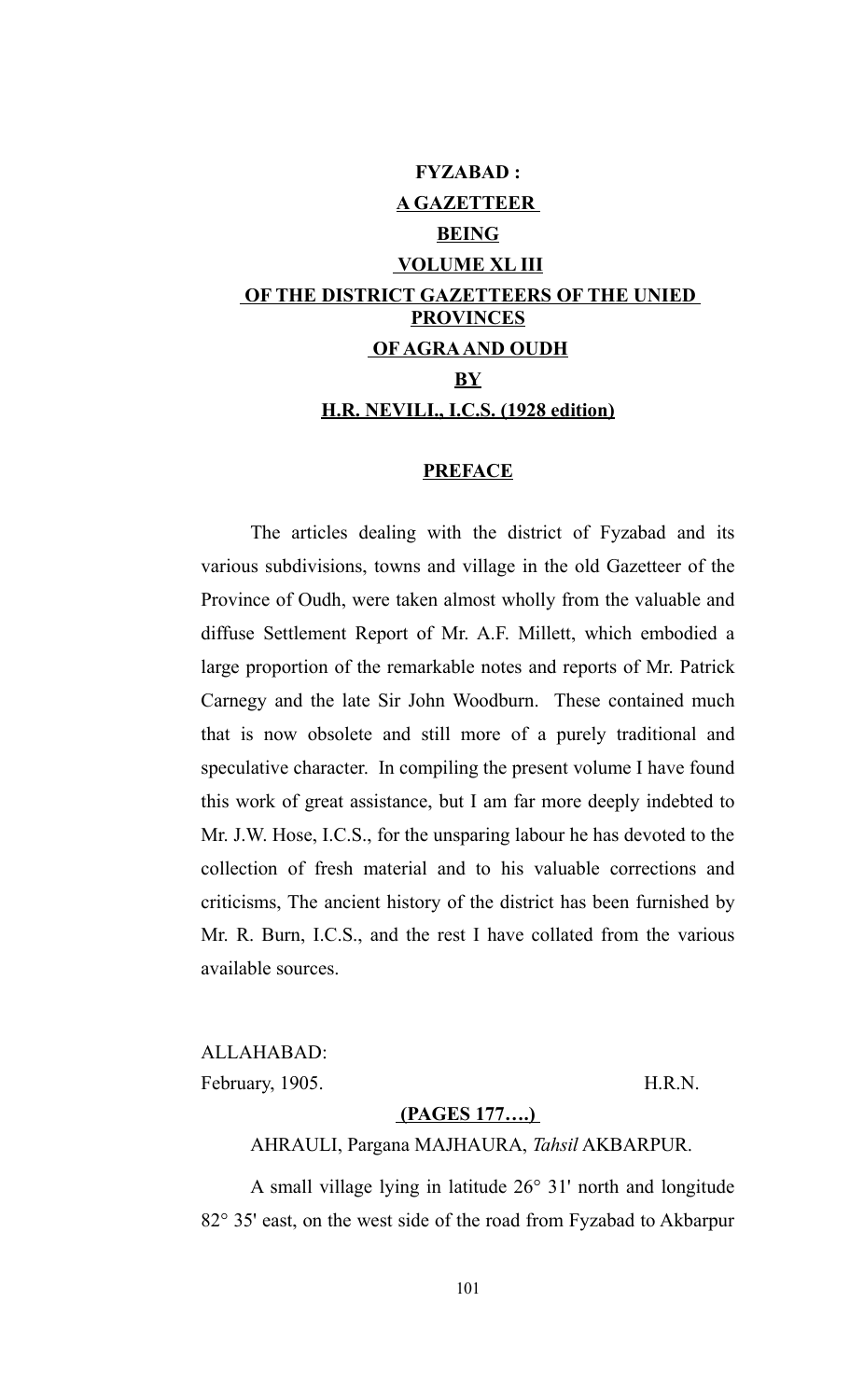and Janunpur, at a distance of about two miles west of the Katahri station on the Oudh and Rohilkhand loop line, five miles south-east of Goshainganj, and some nine miles north-west from Akbarpur. To the south of the village runs the Marha river. The place is merely of importance as containing a police-station, a cattle-pound, and a small bazar in which markets are held twice a week. The population at the last census numbered but 233 inhabitants, the majority of whom were Brahmans. Ahrauli has a total area of 182 acres and is assessed to a revenue of Rs.75. The village lands are divided into three portions, two of which are held by the Saiyid taluqdars of Pirpur and the third by a resident Rajput.

### **AJODHYA**, *Pargana* **HAVELI OUDH,** *Tahsil FYZABAD*

The ancient city of Ajodhya stands on the right bank of the ghagra, or Sarju as it is called within the sacred precincts, in latitude 26º 48' north and longitude 82° 13' east, at a distance of some four miles north-east from the city of Fyzabad, with which it is connected by a metalled road. Parallel to the latter runs the branch line of railway to Ajodhyaghat on the river bank, leaving the main line at Ranupali. The Ajodhya station lies about a mile and a half to the south of the town, to which it has access by a metalled road. A similar road runs south from the centre of the town to join the Jaunpur road at Darshannagar. Besides these there are several other branch and cross roads giving access to all parts of the place. The river is crossed by a bridge of boats at Ajodhyagaht, leased to the Bengal and North-Western Railway; in the rains its place is taken by a ferry steamer.

Ajodhya is united with Fyzabad to form a single municipality, and the details of its administration will be found in the article on the district headquarters. The first enumeration of its inhabitants took place at the Oudh census of 1869, and it contained a population of 9,949 souls. Since that time the place has rapidly increased in size. By 1881 the total had risen to 11,643, but has since almost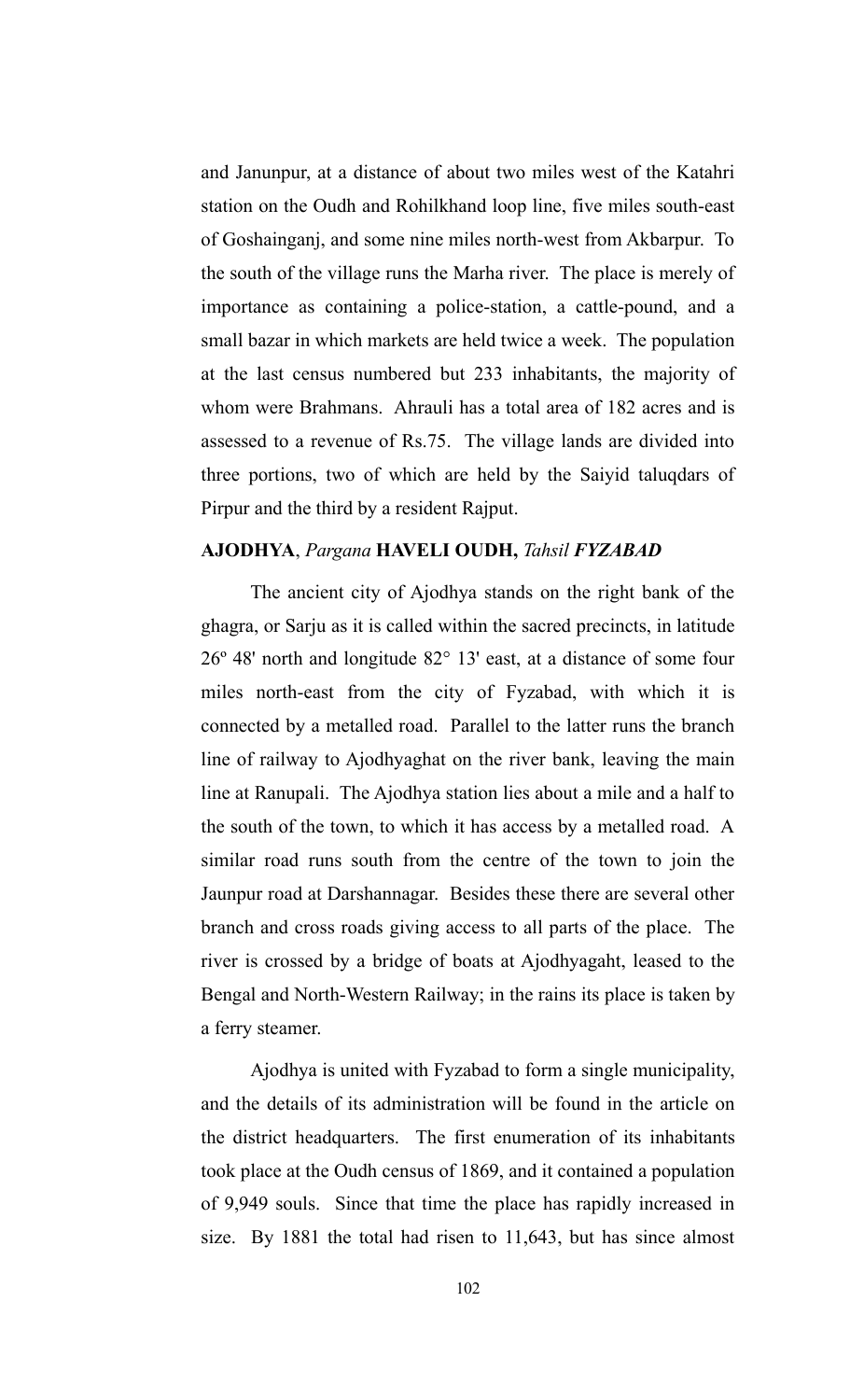doubled. There are no figures extant to show the number of inhabitants in 1891, as the town was already merged in the Fyzabad municipality; but at the last census of 1901 it contained 21,584 souls exclusive of the large number of visitors from the district and elsewhere who had come to attend the great fair on the  $2<sup>nd</sup>$  of March. They lived in 6,471 houses, of which 2,920 were of brick or of masonry. Watch and ward is maintained by a force of 40 municipal police, located in four *chaukis.* There is also a regular policestation, a post and telegraph office, a cattle-pound, and a number of schools. These include a vernacular middle school under the district board, and ten Sanskrit *patshalas* under private management, several of them maintained by the temple foundations. There is also a first class hospital give to the town by Rai Sri Ram Bahadur of Rasulpur and called by his name.

Ajodhya is undoubtedly a place of immense antiquity, but its early history is very obscure. The city is intimately connected with the mass of legend referring to Ram Chandra and the Solar race, and was certainly the capital of several reigning dynasties. What is known for certain of its history in ancient times has already been recorded in the opening pages of Chapter V. From he seventh century A.D. For a long period the place appears to have been almost deserted, though it rose again in importance under the Musalmans, who made it the seat of government for a large province. That it was still regarded as a holy spot by the Hindus is clear from the fact of its desecration by Babar and Aurangzeb, but it would appear that the presence of a Muhammadan governor and his court kept the Hindu shrines continually in the background. Ajodhya was a mint-town of Akbar and also of Muhammad Shah, some *dams* of the latter being inscribed "Akhtarnagar Awadh." It is not clear when Ajodhya first began to assume its present proportions: the change presumably occurred when the capital was removed to the new city of Fyzabad and the Qila Mubarak or fort of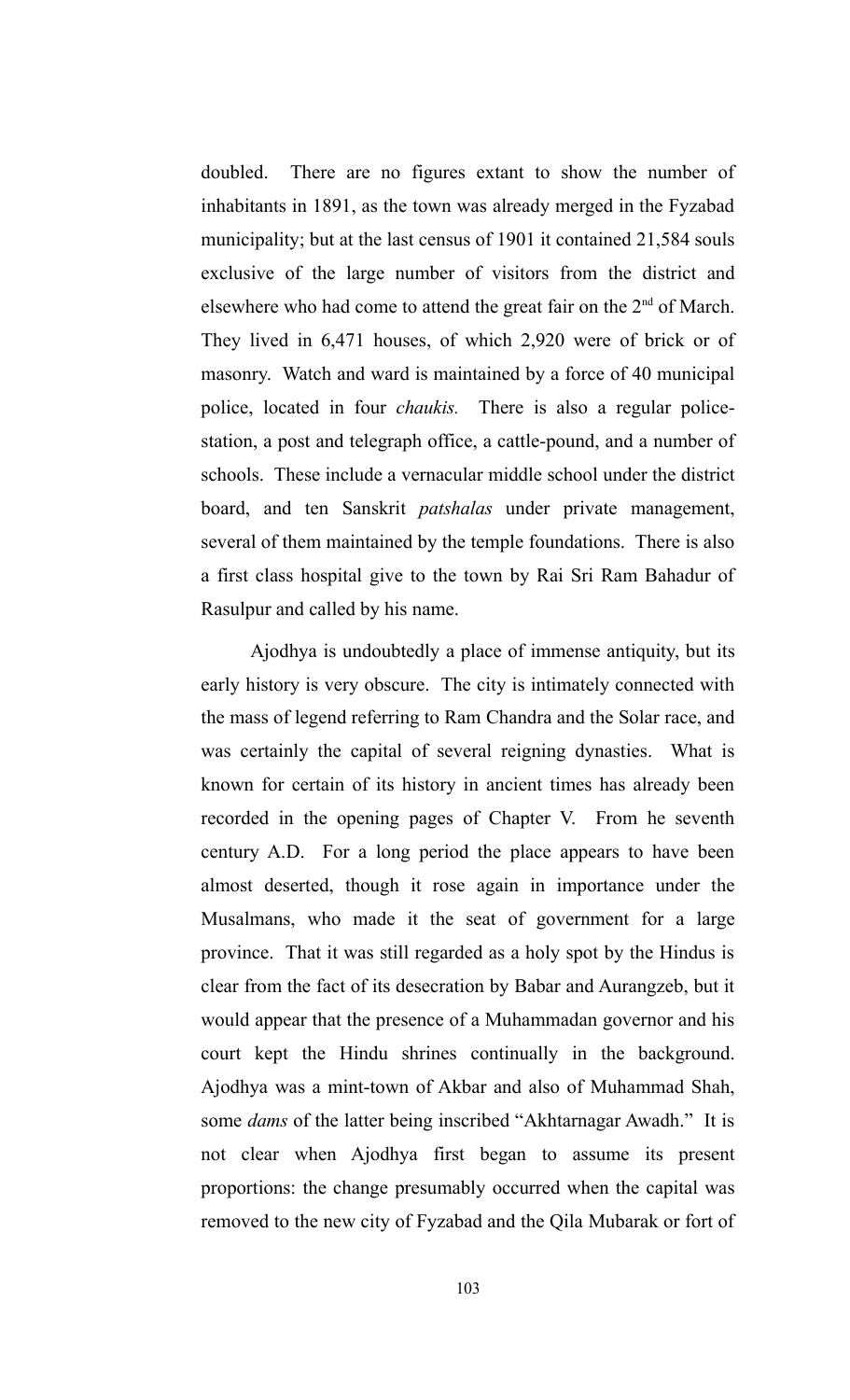Saadat Khan near Lachhmangaht was abandoned for his country residence at "Bangla." With the departure of the ourt the Hindus were left to themselves, and numerous temples and monasteries sprang into existence. Probably the rise in importance was in some degree due to the growing popularity of the Ramayan of Tulsi Das. The progress has been even more rapid since annexation; but before the middle of the nineteenth century Ajodhya was regarded as a great and even dangerous stronghold of Hinduism, as the constant fights between the rival creeds and the alarm they occasioned in court circles bear witness. This development was not due to any particular person. The great family of Sakaldipi Brahmans, whose representative bears the recent title of Maharaja of Ajodhya, had but little to do with the place, and the fine palace of the Maharaja in the east of the city and its adjoining temples are of very recent origin.

Ajodhya is pre-eminently a city of temples and apart from these there are but few points of interest in the place. Not all of these places of worship are connected with the Hindu religion. There are six Jain shrines which have been already mentioned in Chapter III in connection with Jainism in this district; and there are also the Musalman mosques and tombs. It is locally affirmed that at the time of the Musalman conquest there were three important Hindu shrines at Ajodhya and little else. These were the Janamasthan temple, the Swargaddwar, and the Treta-ka-Thakur, and each was successively made the object of attention of different Musalman rulers. The Janamasthan was in Ramkot and marked the birthplace of Rama. In 1528 A.D. Babar came to Ajodhya and halted here for a week. He distorted the ancient tmple and on its site built a mosque, still known as Babar's mosque. The materials of the old structure were largely employed, and many of the columns are in good preservation; they are of close-grained balck stone, called by the natives *kasauti,* and carved with various devices. Their length is from seven to eight feet, and the shape square at the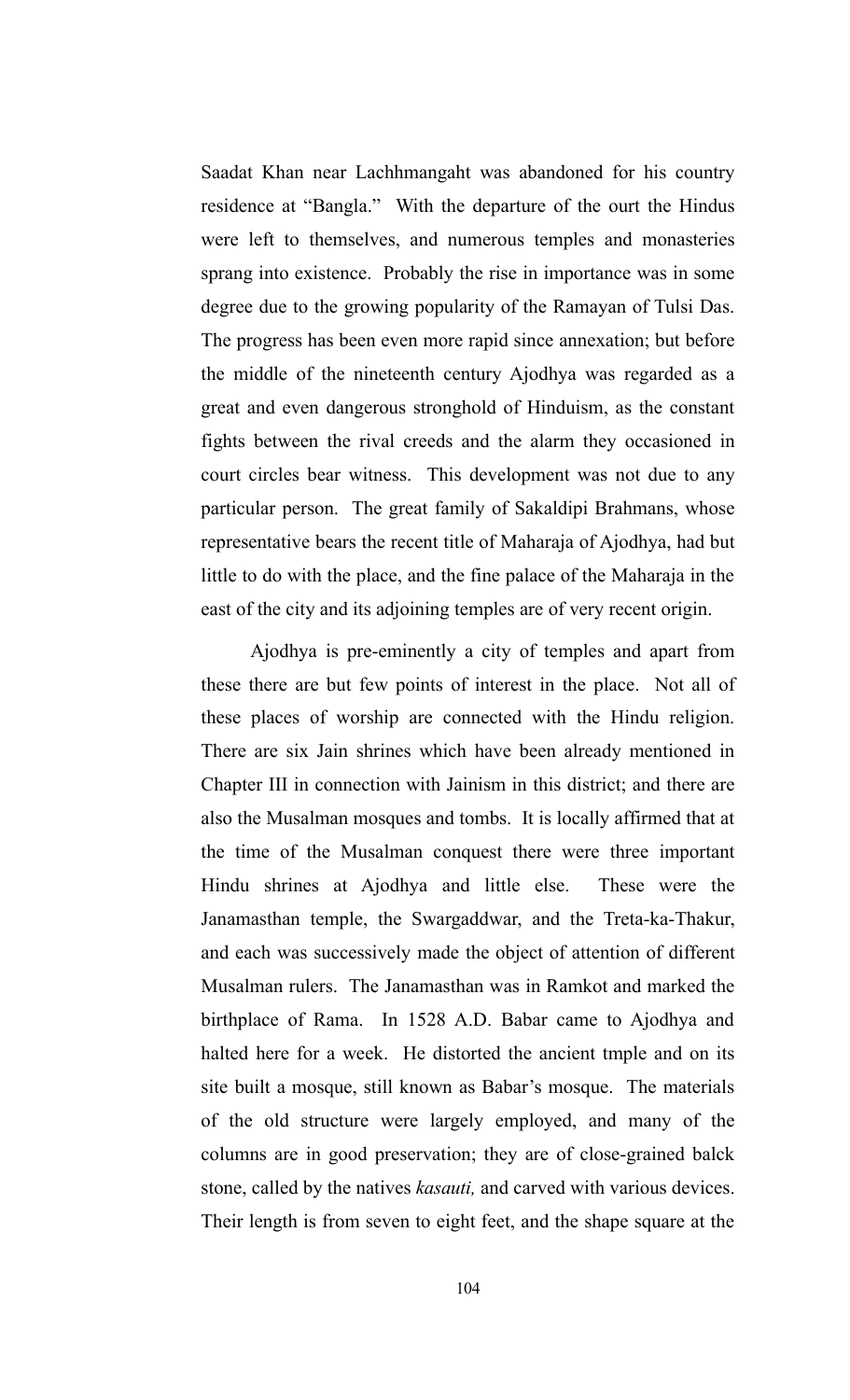base, centre and capital, the rest being round or octagonal. The mosque has two inscriptions, one on the outside and the other on the pulpit; both are in Persian and bear the date 935 Hijri. Of the authenticity of the inscription there can be no doubt, but no record of the visit of Ajodhya is to be found in the Musalman historians. It must have occurred about the time of his expedition to Bihar.

This desecration of the most sacred spot in the city caused great bitternes between Hindus and Musalmans. On many occasion the feeling led to bloodshed, and in 1855 an open fight occurred, the Musalmans occupying the Janamasthan in force and thence making a desperate assault on the Hanuman Garhi. They charged up the steps of the temple, but were driven back with considerable loss. The Hindus then made a counter-attack and stormed the Janamasthan, at the gate of which seventy-five Musalmans were buried, the spot being known as the Ganj Shahidan or the martyrs' resting –place. Several of the king's regiments were present, but their orders were not to interfere. Shortly afterwards Maulvi Amir Ali of Amethi in Lucknow organized regular expedition with the object of destroying the Hanuman Garhi; but he and his forces were stopped in the Bara Banki district. It is said that up to this time both Hindus and Musalmans used to worship in the same building; but since the mutiny an outer enclosure has been put up on front of the mosque and the Hindus, who are forbidden access to the inner yard, make their offerings on a platform which they have raised in the outer one.

The other mosques were built by Aurangzeb and are now in ruins. That on the Swargaddwar replaced an ancient temple which has never been restored. The Treta-ka-Thakur marked the place where Ram performed a great sacrifice and set up images of himself and Sita. This was reproduced by the Raja of Kulu in the Punjab more than two centuries ago; it was improved by Ahalya Bai, the widow of Jaswant Rai Holkar of Indore in 1784, and the same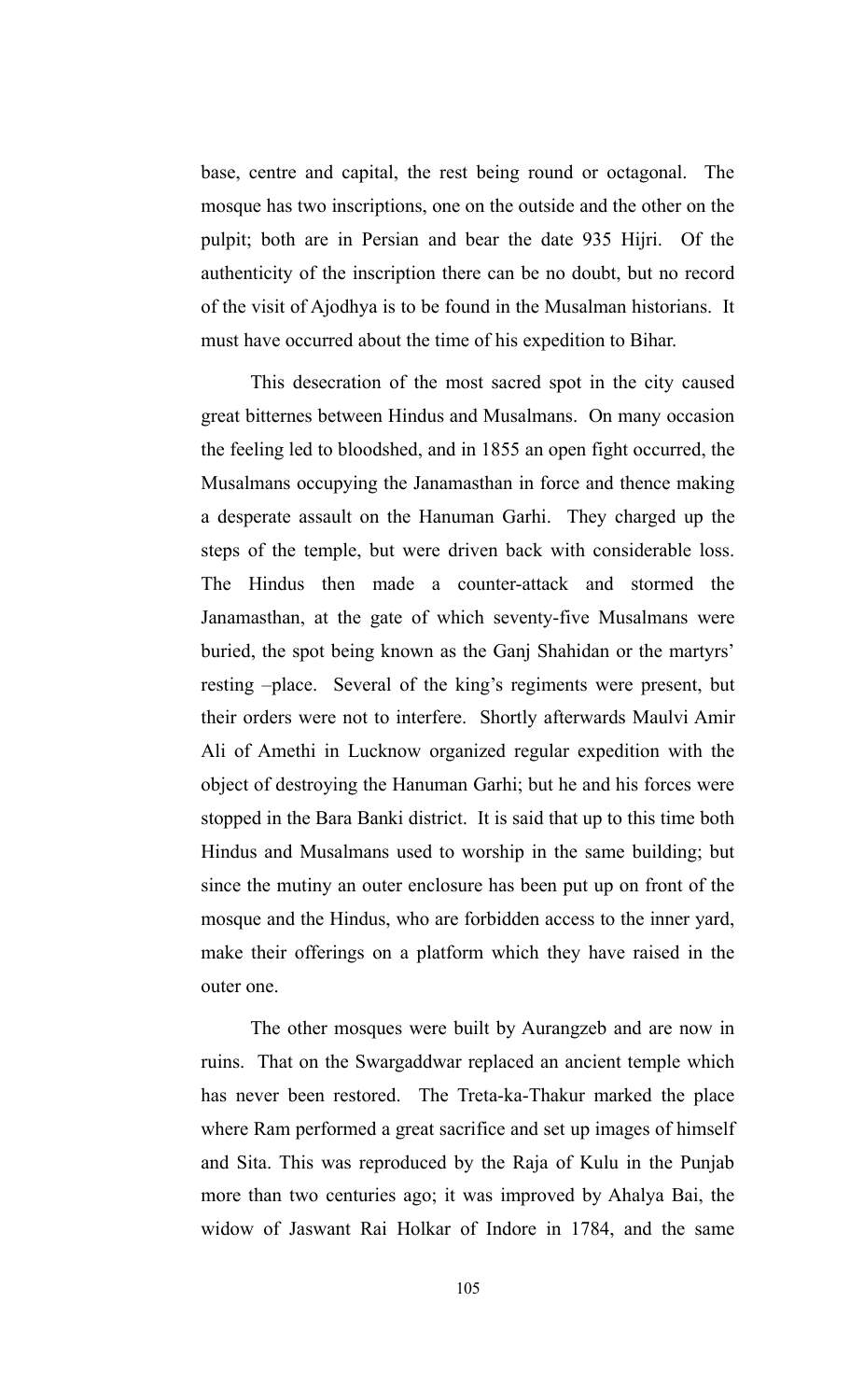person built the adjoining ghat. As the temple could not commemorate her name, she built another called after herself and gave an annual assignment of Rs.231 to it, the sum being still paid by the ruler of Indore. The ancient images were said to have been recovered from the river where they had been thrown by Aurangzeb, and were placed in the new Treta-ka Mandir. This temple is always closed during the day and is only opened at night on the  $11<sup>th</sup>$  of the dark and light halves of each month, and for two or three nights on the occasion of the Ramnaumi and Kaki fairs. The temple is endowed with two or three villages in Basti. purchased from the offerings made at the shrine.

Near the Mani Parbt are two tombs with are venerated as those of the patriarchs Seth and Tob. They are mentioned in the *Ain-i-Akbari* as being of six and seven yards in length respectively. They are agains spoken of in the *Araish-i-Mahfil.* To these Colonel wilford adds that of Noah, which is still shown near the policestation. The story goes that they fell here fighting the Hindus and thus acquired the rank of martyrs; possibly there is some truth in the story, as it may be that certain Musalmans bearing these names were killed in one of the requent religious conflicts some four centuries ago, the date which Colonel Wilford assigns to the erections. Other shrines held sacred by Musalmans include that of Shah Juran Ghori, who is said to have come with Shahab-ud-din and destroyed the Jain temple of Adinath in Murao tola near the Swargaddwar, giving his name to the mound on which his tomb stands; the shrine of Naurahni Khurd Makka, on of the earliest Musalman immigrants and a renowned saint, said to have been named Mir Ahmad and to have derived his cognomen from Naurahni whence he came, and from the muhalla of Ajodhya in which his tomb stands; that of khwaja Hathi, a follower of Babar, whose enshrined tomb on the Kabir Tila, one of the chief bastions of Ramkot, is still revered; and that of Makhdum Shaikh Bhikha, a western devotee, who flourished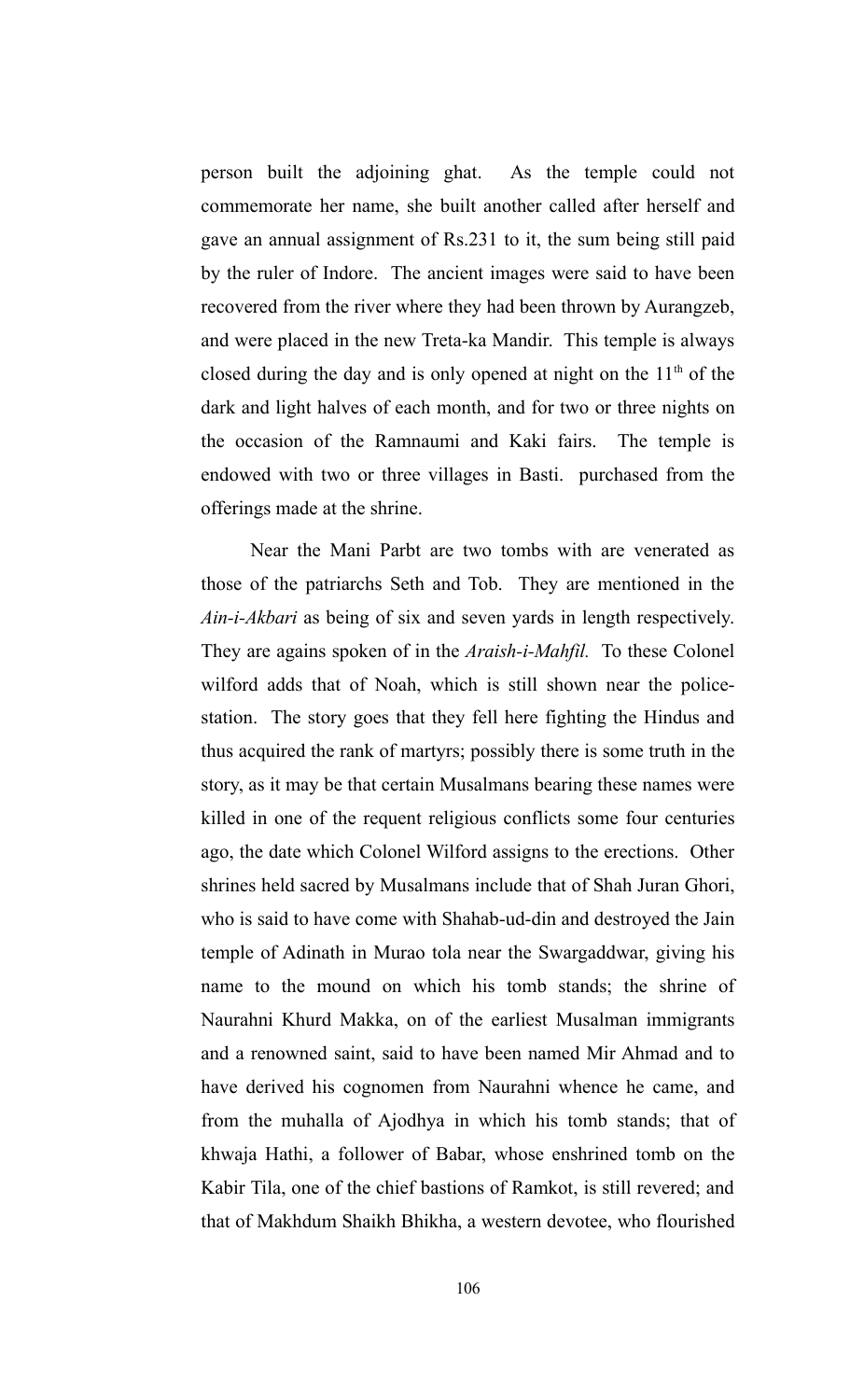some 200 years ago and was buried to the east of the city. The shrines of Shah Saman Fariad-ras and of Shah Chup are other relics of Muhammadan antiquity, of which all traditions are lost.

The only remaining institutions of Muslaman origin are the Hayat Bakhsh and the Farhat Bakhsh, formerly royal gardens which have now passed into Hindu hands. The former was assigned to Pandit Uma Datt by the British Government, and the latter is partly owned by the Raja of Jaipur and partly by the Digambari faqirs to whom it was made over in part compensation for the Guptar Park in cantonments.

The Hindu temples are all intimately connected with the history of Ajodhya. Most of them are of comparatively recent origin, as it would appear that almost all the ancient shrines were destroyed by Aurangzeb and other Musalman zealots. The sacred places of Ajodhya are exceedingly numerous. The spot according to Hindu mythology represents the forehead of Vishnu and is the seat of learning and the chief o the seven *tiraths.* It is undoubtedly the most important centre of Vishnu worship in Oudh, if not in the whole of Upper India, and claims precedence over Muttra and Hardwar. It is only natural, therefore, that the sacred places connected with Vishnu in his various incarnations and especially that of Ram Chandra, the best known of all, should be many in number and should extend beyond the immediate precincts of the city, even as far as Bhadarsa and Bilharaghat. In 1902 a local committee was formed with the object of commemorating the coronation of His Imperial Majesty King Edward VII, and a sum of over Rs.1,000 was collected and expended on the erection of stone pillars marking the sacred spots in Ajodhya and its neighbourhood. This work has been carried out and no fewer than 145 such stones have been erected; their ostensible purpose being to preserve the memory of the various holy spots and to serve as a guide to pilgrims and others interested in the place. A complete enumeration would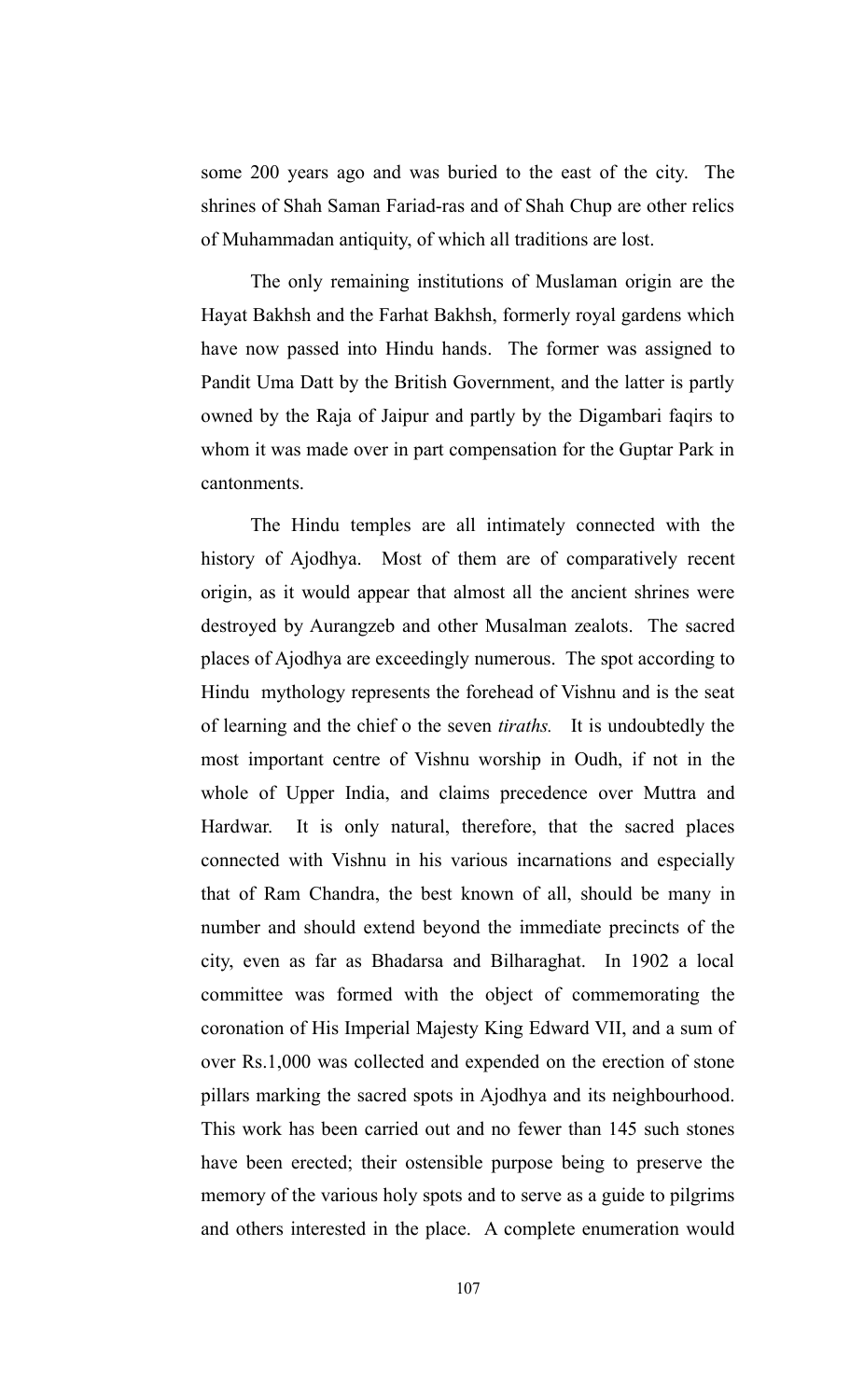be useless without some descriptive and historical account of each, and only the more important need be here mentioned.

The chief place of worship in Ajodhya is the ancient citadel of Ramkot which stood on elevated ground in the western portion of the city. The old ramparts have long disappeared, but the mound remains, and on it sat and a number of large temples. Foremost amoung these is the Hanuman Garhi, massive structure in the shape of a four-sided fort with circular bastions at each angle. Above this on the hill to the west stood the Janamasthan or birthplace of Rama, and close by are the Kanak Bhawan, a very fine building erected by the Rani of Tikamgarh or Orchha; the Sita Rasoi or Sita's kitchen; the Bara Asthan, the headquarters of a fraternity called the Bara Akhara; the Ratan Singhasan marking the place where Rama was installed after his return from exile; the Rank Mahal, Anand Bhawan, Kaushalia Bhawan or Janam Bhumi, and the temple of Amar Das, as well as many smaller temples an shrines.

From the Hanuman Garhi the main road leads north to the river, passing, the Bhur and Shisha Mahal temples on the left, and on the right those of Krisna, Uma Datt, and Tulsi Das. Along the river to the west of the road are the bathing ghats and above them a number of temples, the most important places being the Swargaddwar, the Janki Tirath, the ancient Nageshwarnath temple of Mahadeo, the Chandra Hari, Lachhmanghat or Sahasradhara, and the Lachhman Qila, on the site of the old Nawabi fort known as the Qila Mubarak. East of the road along the river bank are many more temples and holy places extending as far as Ramghat, near which is a cluster of shrines of more or less importance. Mention may be made of the Sugriva Kund, the Dharam Hari, the temple built by the Babu of Sursur in Muzaffarpur, the Mani Ram Chhaoni and Maharaja's marble temple a little north of the *kotwali.*

Beyond the Maharaja's palace and the Rani Bazar to the south, in the direction of Darshannagar, is the peculiar mond know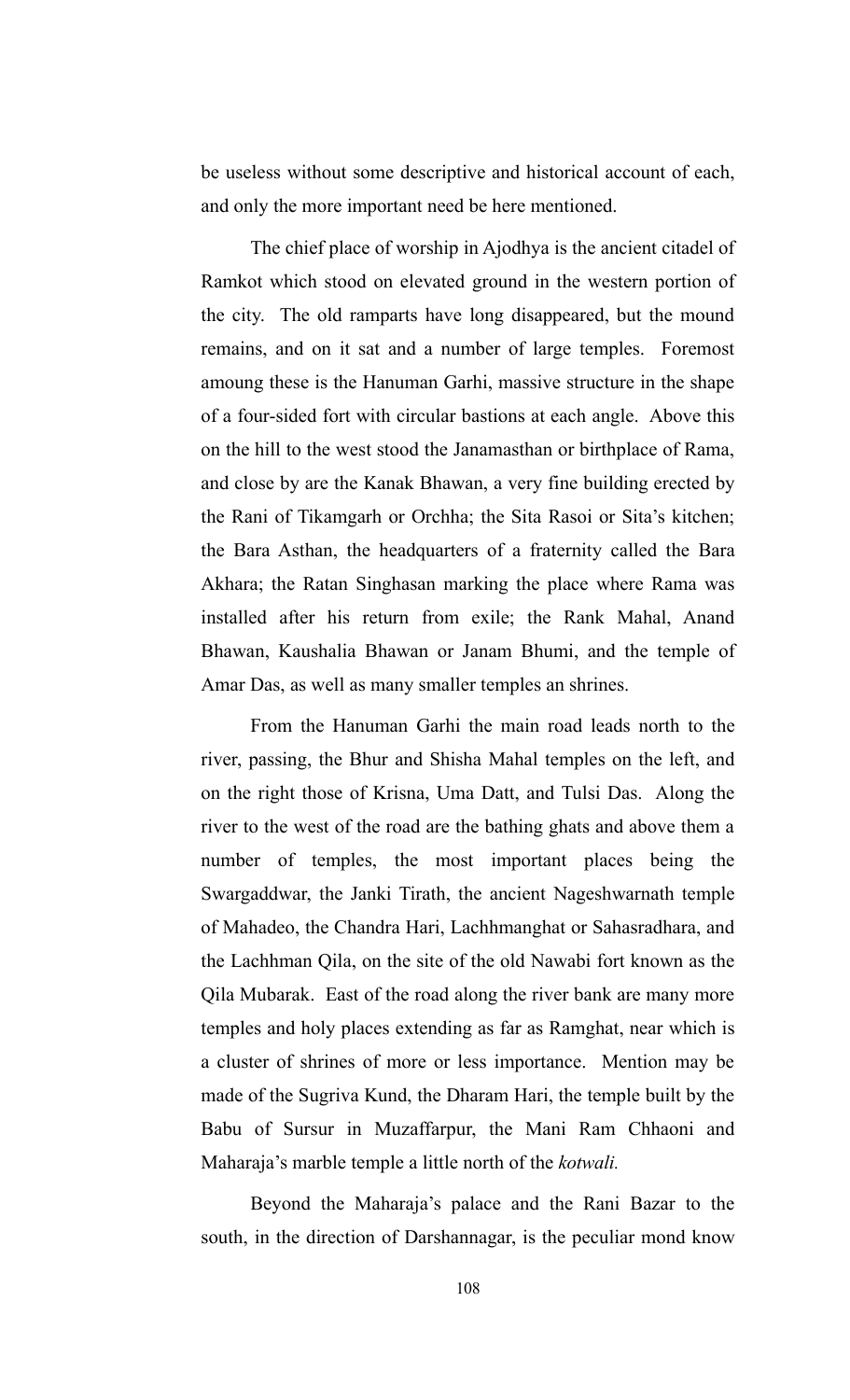as the Mani Parbat. This stands some sixty-five feet high and is undoubtedly of artificial origin, possibly representing the remains of a Buddhist stupa. One legend, however, states that when Hanuman was sent back from Ceylon to the Himalayas to bring thence a healing herb for Lachhman's wound, be brought with him a whole mountain in order to makd certain of the errand, and a portion of this broke off and fell in Ajodhya. A second account, which is the locally accepted tradition, states that the mound was made by Rama's labourers who, when returning home in the evening, cleaned their baskets at this spot; hence the name Orajhar or basket shakings. To the south-east of Ramakot are two smaller mounds, one of which is known as the Sugriva Parbat; and these, too, were supposed by General Cunningham to be of Buddhist origin.

\*\*\*\*\*\*\*\*\*\*\*\*\*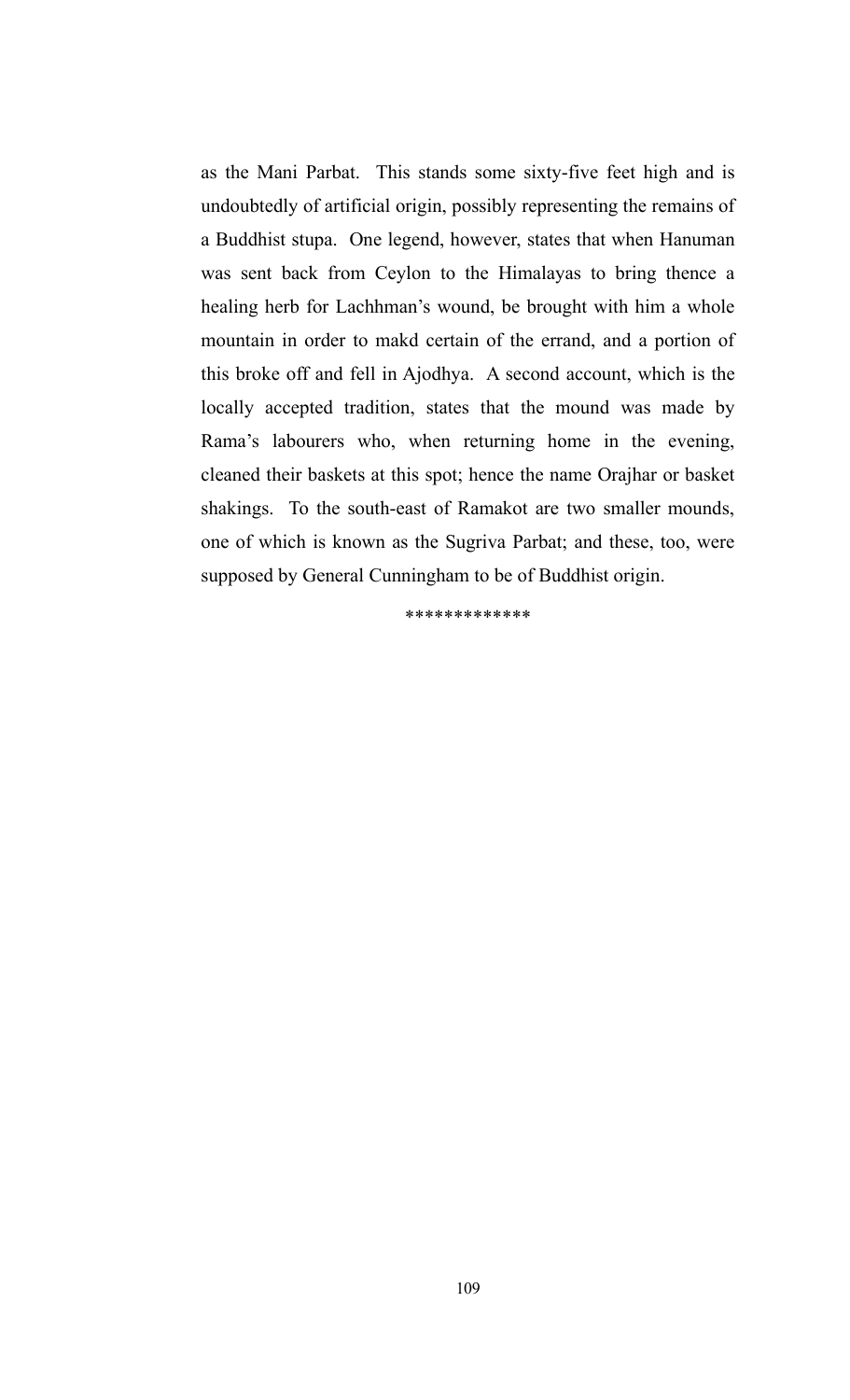# **UTTAR PRADESH DISTRICT GAZETTEERS FAIZABAD BY**

# **(Shrimati) ESHA BASANTI JOSHI, B.A. (Hons), Preface**

This is the second in the series of the revised gazetteers of the districts of Uttar Pradesh (the first being that of the district of Lucknow). The first gazetteer of Faizabad was compiled by H.R. Nevill and was published in 1905.

Prior to 1905, information about this district was available, as a booklet, *A Historical Sketch of Tahsil Fyzabad, Zillah Fyzabad,* was written by the then deputy commissioner of the district (P. Carnegy) and published in 1870. The Reports of the first and second Settlements of the district contained much useful information and the district also found a place in the *Ouch Gazetteer* which was published in 1877.

The spelling of the name of the district (which is the same as that of the headquarters town) was changed from 'Fyzabad' to 'Faizabad' on November 4, 1947, by a Government order.

The spellings of Indian words in the text, such as dewan, vizir, sirkar, kutcha, etc., are the same as those used in standard English dictionaries and such words have not been italicised or included in the glossary.

Generally the figures pertaining to population are those of the census of 1951 (unless otherwise stated).

The more common and accepted diacritical marks have been used but only in the ancient history section of chapter II and in the portion relating to ancient culture in chapter XV. A glossary of Indian words and terms and a bibliography of the more important works used or referred to in the preparation of the gazetteer will be found at the end of the book.

I would like to take this opportunity to thank the members of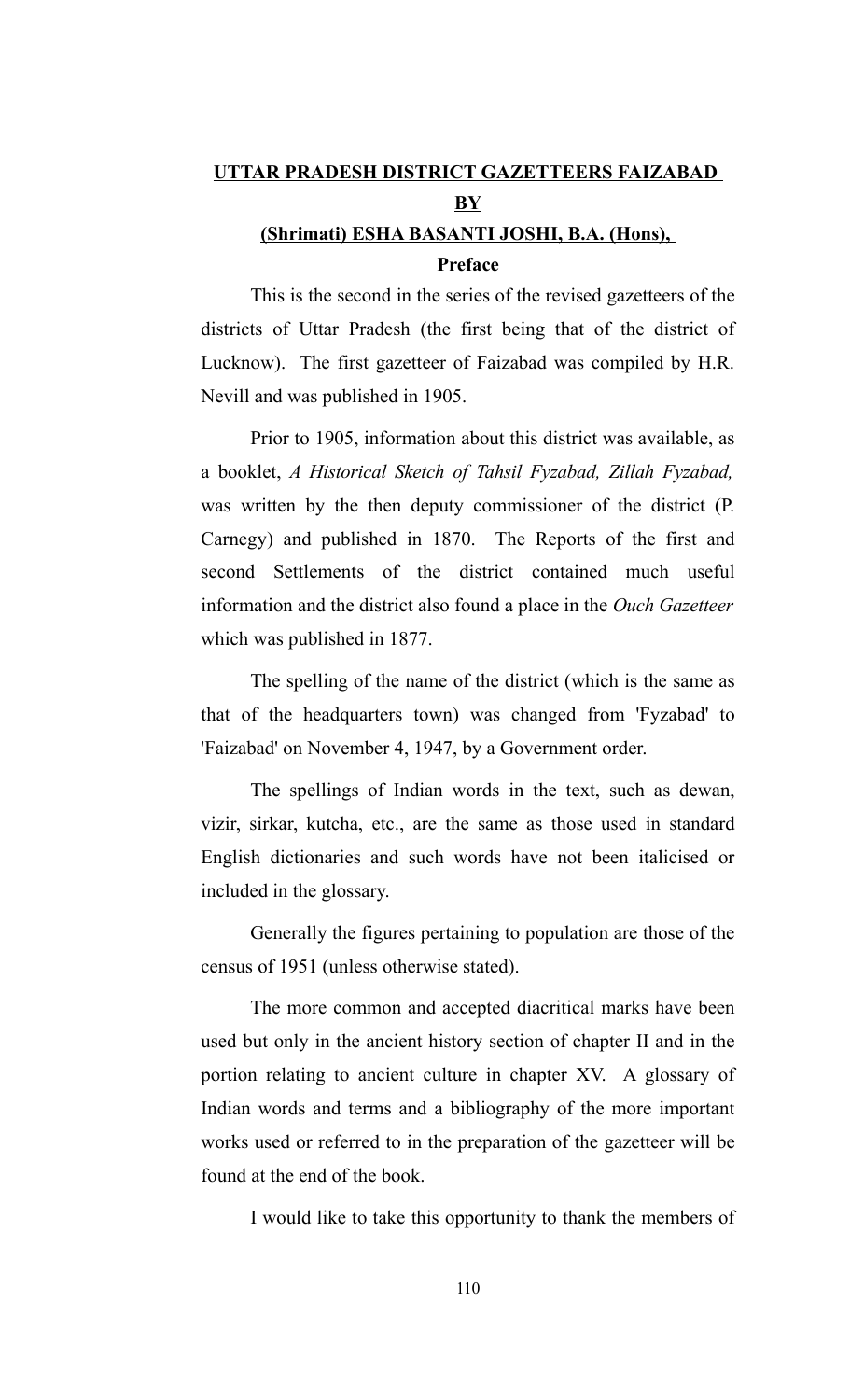the Advisory Board for having proffered their help and advice and for going through the drafts of the chapters and to the Central Gazetteer Unit for their suggestions and cooperation; the scheme of contents of this gazetteer conforms as closely as possible to the all-India pattern laid down by the Government of India. I would also like to thank those officials and non-officials who in one way or another (by supplying material, photographs and other types of data) have helped in the preparation, printing and bringing out of this volume.

September 15, 1960 ESHA BASANTI JOSHI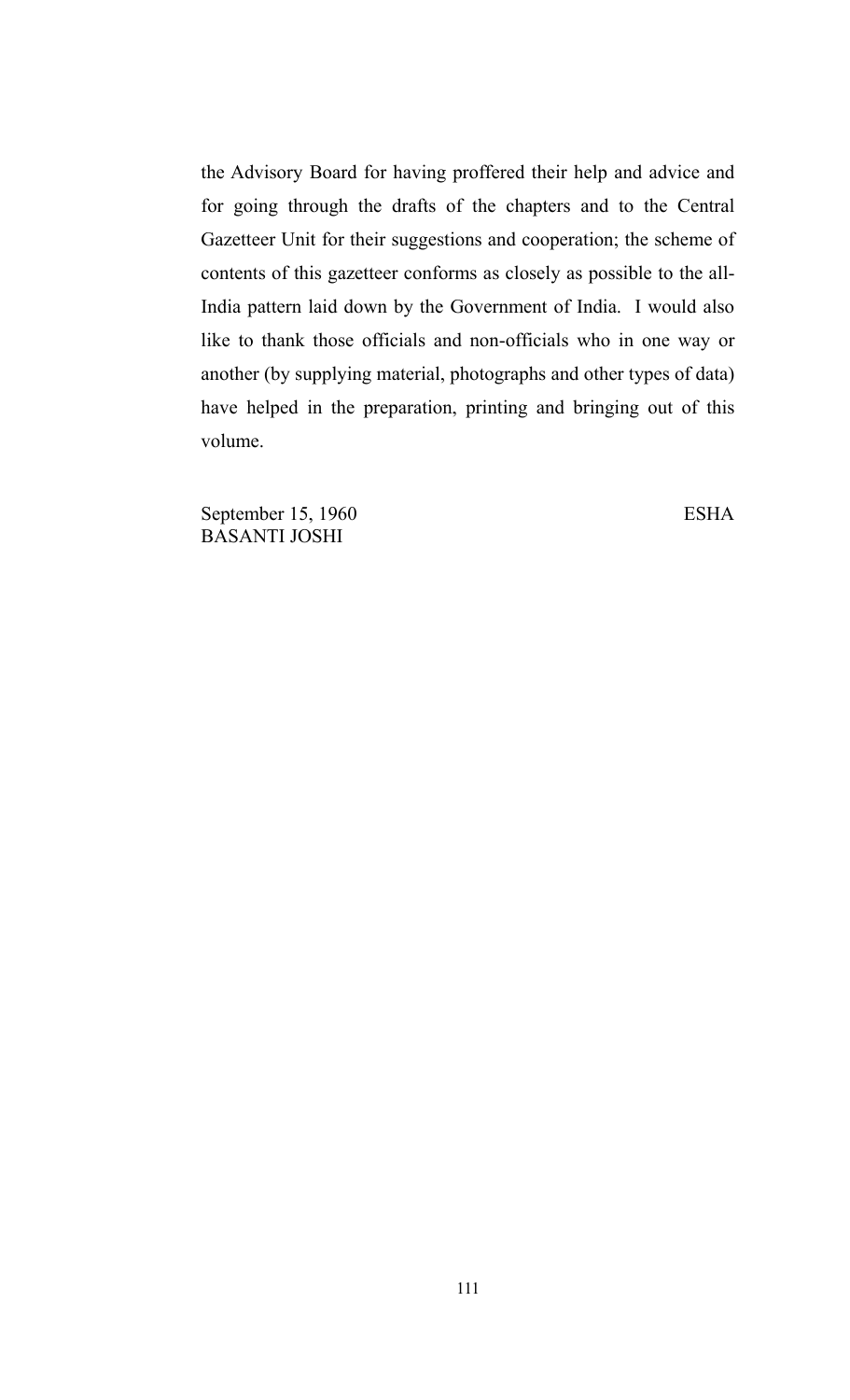# **UTTAR PRADESH DISTRICT GAZETTEERS FAIZABAD (PAGES 33, 34)**

The sunga line of Ayodhya had certainly become extinct with the advent of the Kushanas into whose hands Kosala passed in the 1<sup>st</sup> century A.D., and who ruled over it for a century or so. Tibetan and Chinese writings contain in the traditions of Kanishka's conflict with the kings of Saketa and Pataliputra and of their being subdued by him. This victory brought to him the famous poet and theologian, Asvaghosha, author of *Bhddhacharita* and *Saundarananda* who was originally a learned Brahmana of Saketa and had become a convert of Buddhism.

The third class belongs to a later dynasty and the coins are round pieces, struck from dies an usually bearing on the obverse the device of a bull facing an upright standard or spear and on the reverse a bird (presumably a cock) and a palm tree with a river (or snake) and sometimes a framed *nandipada* also. The names of rulers supplied by this series are: Sayyamitra, Ayumitra (Aryamitra), Sanghamitra, Vijayamitra, Kumudasena, Ajavarman and Devamitra. The actual sequence of these rulers is not known but there is little doubt that they belong to a single dynasty and were probably feudatories of the Kushanas. It appears that their rule lasted till the rise of the Guptas.

**The Gupta-** Chandragupta I was the real founder of the kingdom which he extended up to Saketa (Avadh) and Prayaga (Allahabad). If the spurious Gaya copper plate inscription is to be believed, his son and successor, the great conqueror Samudragupta, had a *jayaskandhavara (camp of victory)* in Ayodhya. The *Vayupurana* also mentions that Saketa (or Ayodhya) was included in the domains of Guptas.

According to tradition the credit for the restoration of Ayodhya goes to king Vikramaditya of Ujjai, who is usually identified with Chandragupta II Vikramaditya (379-413 A.D.), the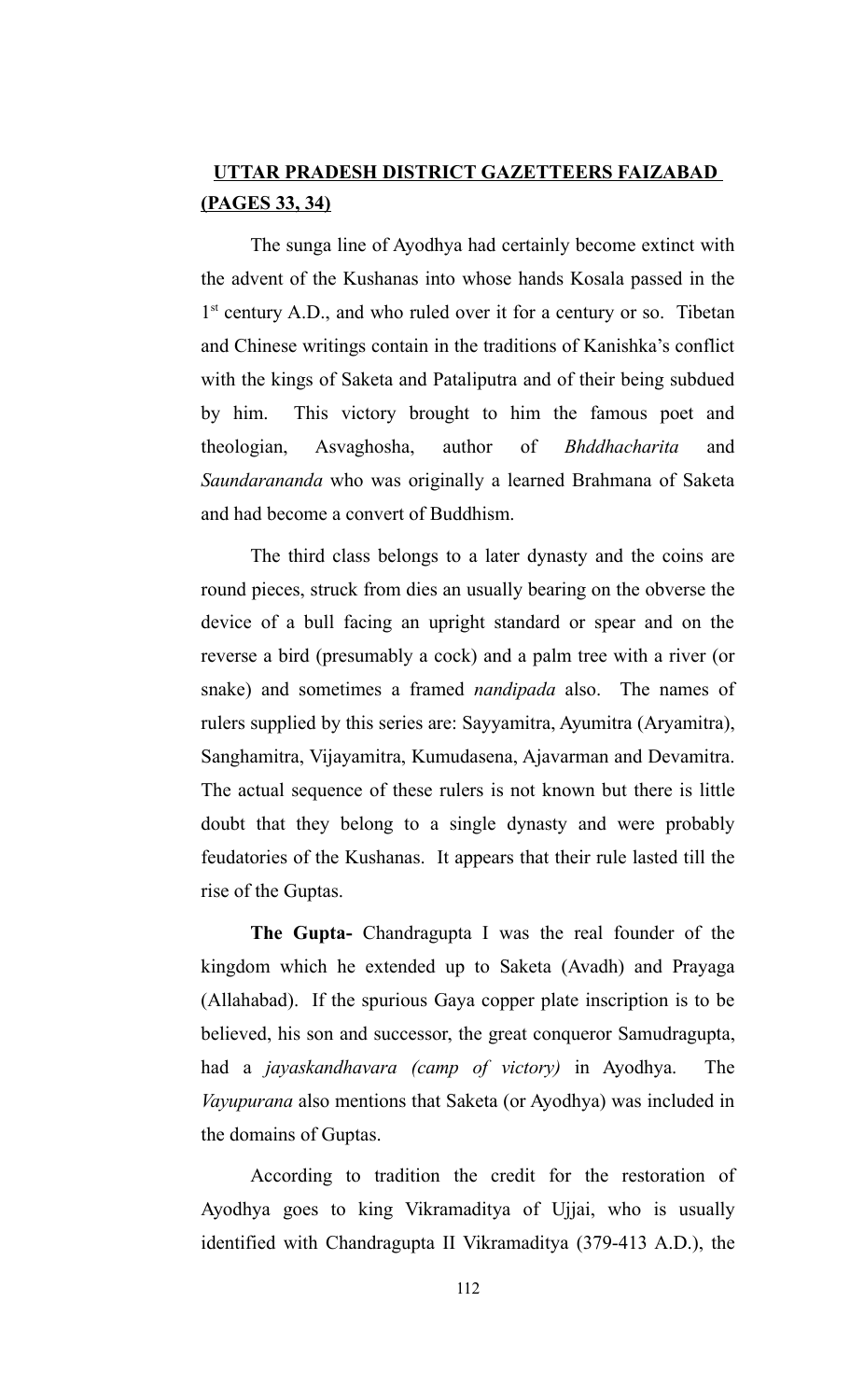son and successor of Samudragupta. There is reason to believe that in the  $5<sup>th</sup>$  century A.D. Ayodhya rather than Pataliputra was the premier city of the Gupta empire.

### **PAGES 35-36**

Post Gupta Period- With the decline of the Gupta in the 6<sup>th</sup> century A.D., Ayodhya also began gradually to become desolate. At this time a new dynasty, that of the Maukharis, with its capital at Kanauj, assumed an important position on the political map of northern India and this kingdom included Avadh. A large hoard of Maukhari coins was discovered in village Bhitaura (pargana mangalsi, tahsil Faizabad) and some were found by Rivett Carnac in Ayodhya itself. Many of these coins were found to be associated with those of Siladitya-Pratapasila whom Sir Richard Burn identifies with Harsha Vardhana (606- 647) into whose hands the dominions of the Maukharis had passed. if this is correct, it would be a direct proof that Ayodhya was under the rule of Harsha.

During his reign the famous Chinese pilgrim Hiuen Tasang (630- 644 A.D.) passed through Avadh. Travelling from Kanauj and crossing the Ganga to the south he reached the O-yu-to country. The capital of this country, which was about a mile to the south of the river, has generally been identified with Ayodhya, although, on account of difficulties of direction ad distance, Cunningham proposes a different site for Hiuen Tsang's O-yu-to.

According to Hiuen Tsang, this region yielded good crops, was luxuriant in fruits and flowers and had a genial climate. The people had agreeable ways, were fond of good deeds and were devoted to practical learning. Here there were about 100 Buddhist monasteries, more than 3,000 *Mahayani and Hinayani* monks and only ten *deva* (non-Buddhist god) temples, the non- Buddhists being but few in number. Then the pilgrim goes on to give an account of the Buddhist scholars, Asanga and Vasubandhu, and of the Buddhist monuments of the place, but is silent about its government.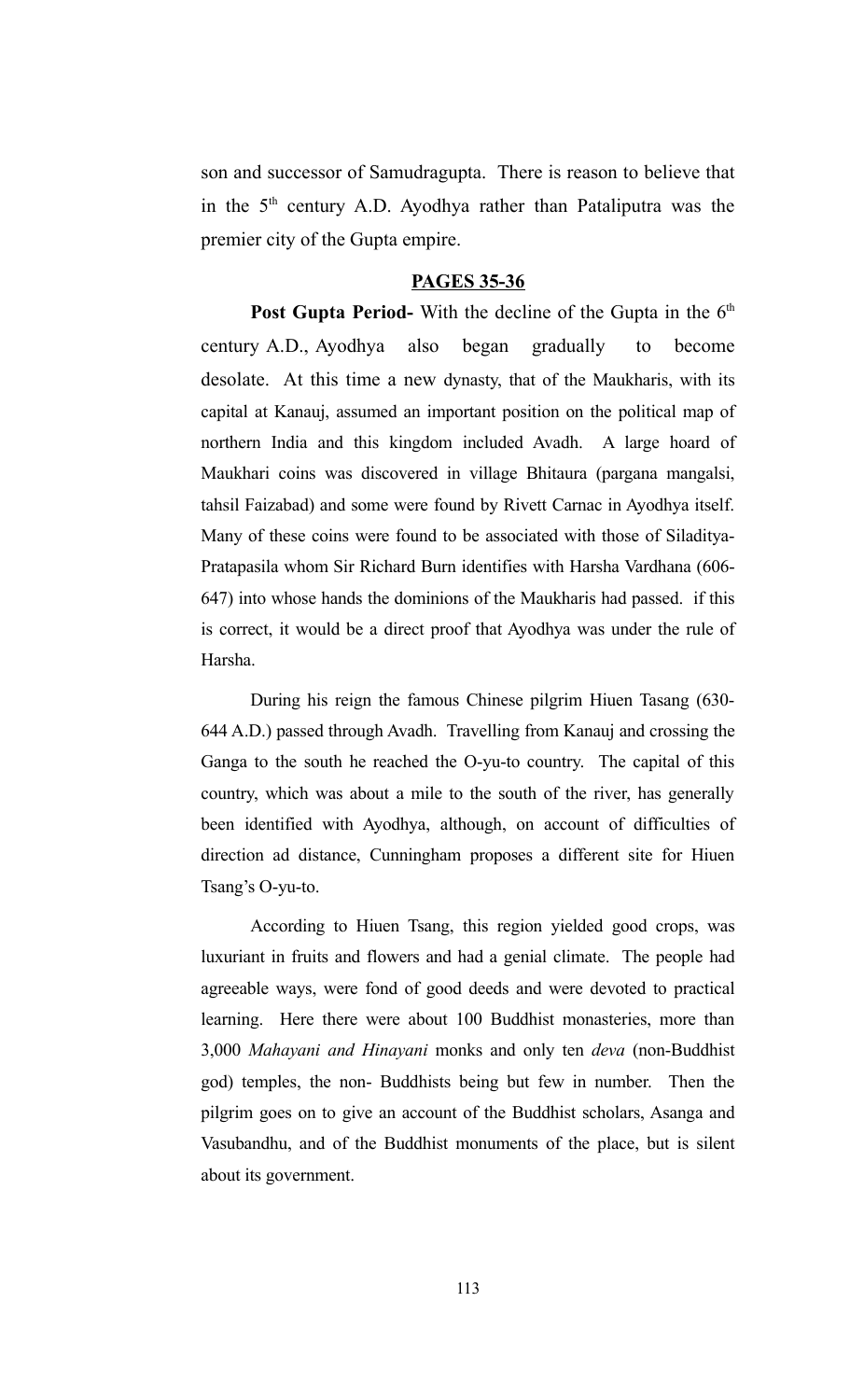#### **PAGES 46-47**

Under the Jaunpur kings Avadh was administered in a better way than under the later Sultans of Delhi. The local zamindars and rajas also appear to have strengthened their position and the Sharqi rulers (surrounded as they were by petty though independent principalities) had to placeate them to maintain peace and order in their kingdom. It was in the reign of Ibrahim Shah Sharqi (1401-1440 A.D.) that Mir Saiyid Muhammad Ashraf Jahangir Simnani, author of *Lataif-I-Ashrafi* and number of important mystical works, went from Jaunpur to Kichhauchha (now in tahsil Tanda) and died there on 27h Muharam, 808 H.  $(25<sup>th</sup>$  July, 1405 A.D.). He is said to have exercised a great deal of influence on the local population.

From 1452 to 1480, Bahlul (the founder of the Lodi dynasty of the Afghans) had to wage incessant war against the Sharqi Sultans before he could put end to their power.

Avadh again became a part of the Sultanate of Delhi and was given by Bahlul to an Afghan noble named Kala Pahar Farmuli. Sultan Husain Sharqi, an ambitious man (who had retired to Bihar), took every opportunity to retrieve the ground he had lost. Avadh and Jaunpur remained in a disturbed condition till about 1495, when Sikandar Lodi was able to consolidate his empire as far as Bihar. But peace was short-lived, for many Afghan nobles were alienated from his successor, Ibrahim Lodi. In the early years of the latter's reign a civil war broke out between the Sultan and his brother, Jalal Khan, whose followers defeated Sai Khan, son of Mubarak Khan Lodi of Avadh. But Jalal Khan's power could not last very long and Avadh again came uner the sway of Ibrahim Lodi.

**The Mughals-** On the eve of Babur's invasion, Bayazid Farmuli held Avadh. After Ibrahim Lodi's death in the battle of Panipat (1526), he, with a number of other Afghan chiefs, joined Babur and a portion of Avadh, carrying a large amount of revenue, was assigned to him by Babur. But he soon rebelled against his new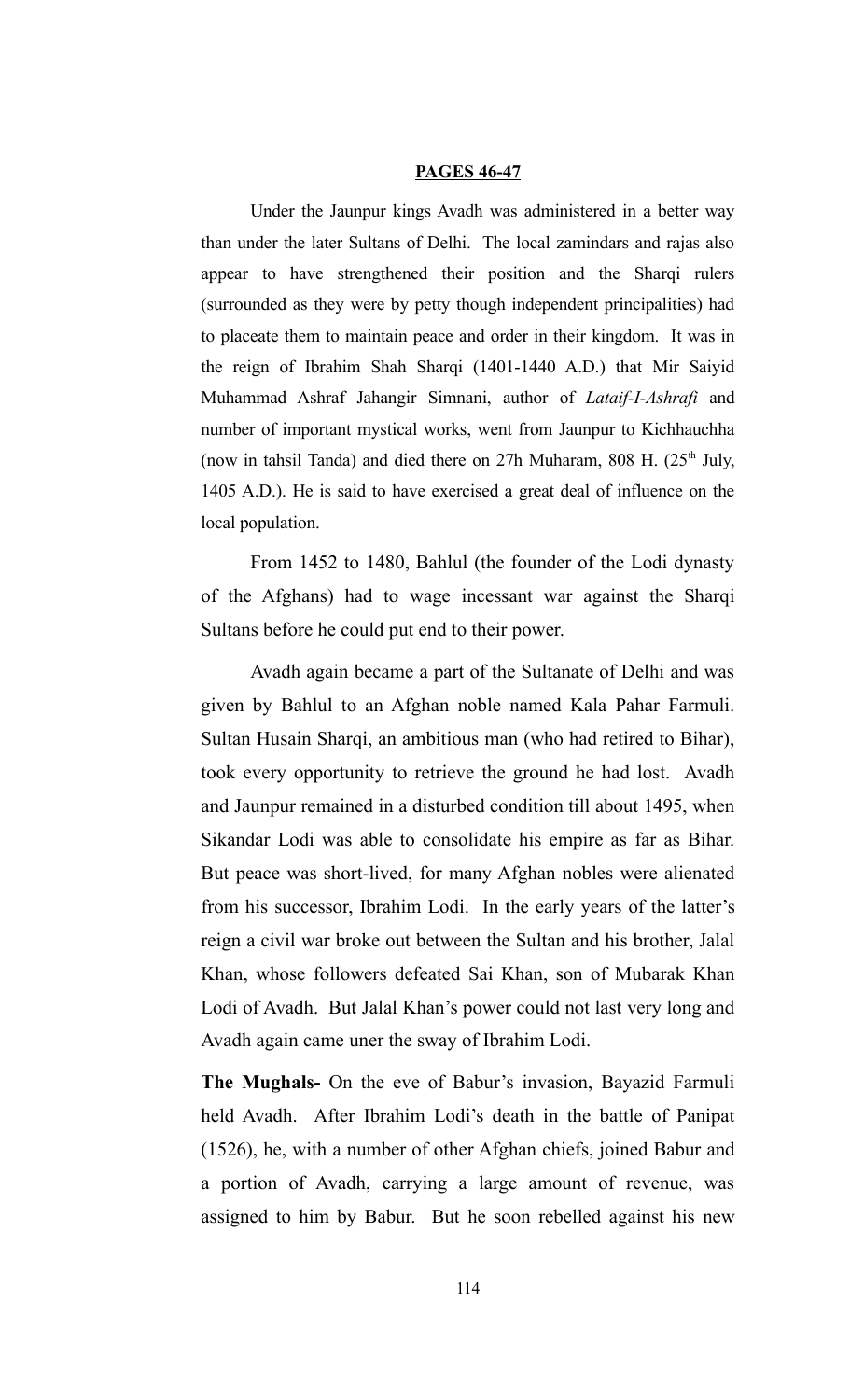master who himself hastened towards the east in February, 1528, ordering Chin Timur Sultan to proceed in advance to crush the rebels. The latter reached Avadh as a result of which Bayazid and his family escaped to Ghazipur. Babur himself reached Avadh (Ayodhya) and stayed there for a few days and was greatly impressed with the "garens, running water, well designed buildings, trees, particularly mango trees, and various birds ofcoloured plumage." He appointed Baqi Tashqandi the governor of Avadh, who subdued the rebellious local chiefs. During his regime Baqi built a mosque in Ayodhya in 1528. The inscription inside the mosque gives the date of the construction of the building in the last line and is as follows:

*Ba farmuda-I-Shah Babur ki adlash Bina ist ta kakh-I-garun mulaqi Bina kard in muhbit-i-qudiyan Amir-i-saadat-nishan Mir Baqi Buvad khair baqi-chu sal-i-benaish Ayan shud ke guftam-Buvad Khair baqi*

[By the command of the Emperor Babur whose justice is an edifice reaching up to the very height of the heavens, The goodhearted Mir Baqi built this alighting-place of angles; *Buvad khair baqi! (*may this goodness last for ever!) The year of building it was made clear likewise when I said, Buvad Khair baqi (=935).]

### **Pages 352, 353, 354**

Ayodhya is pre-eminently a town of temples but not all the places of worship are connected with the Hindu religion. There are some Jain shrines and several Muslim mosques and tombs. It is said that at the time of the Muslim conquest there were three important Hindu shrines here and little else, the Janmasthan temple, the Swargadwar and the Treta-ke-Thakur. The Janmasthan was in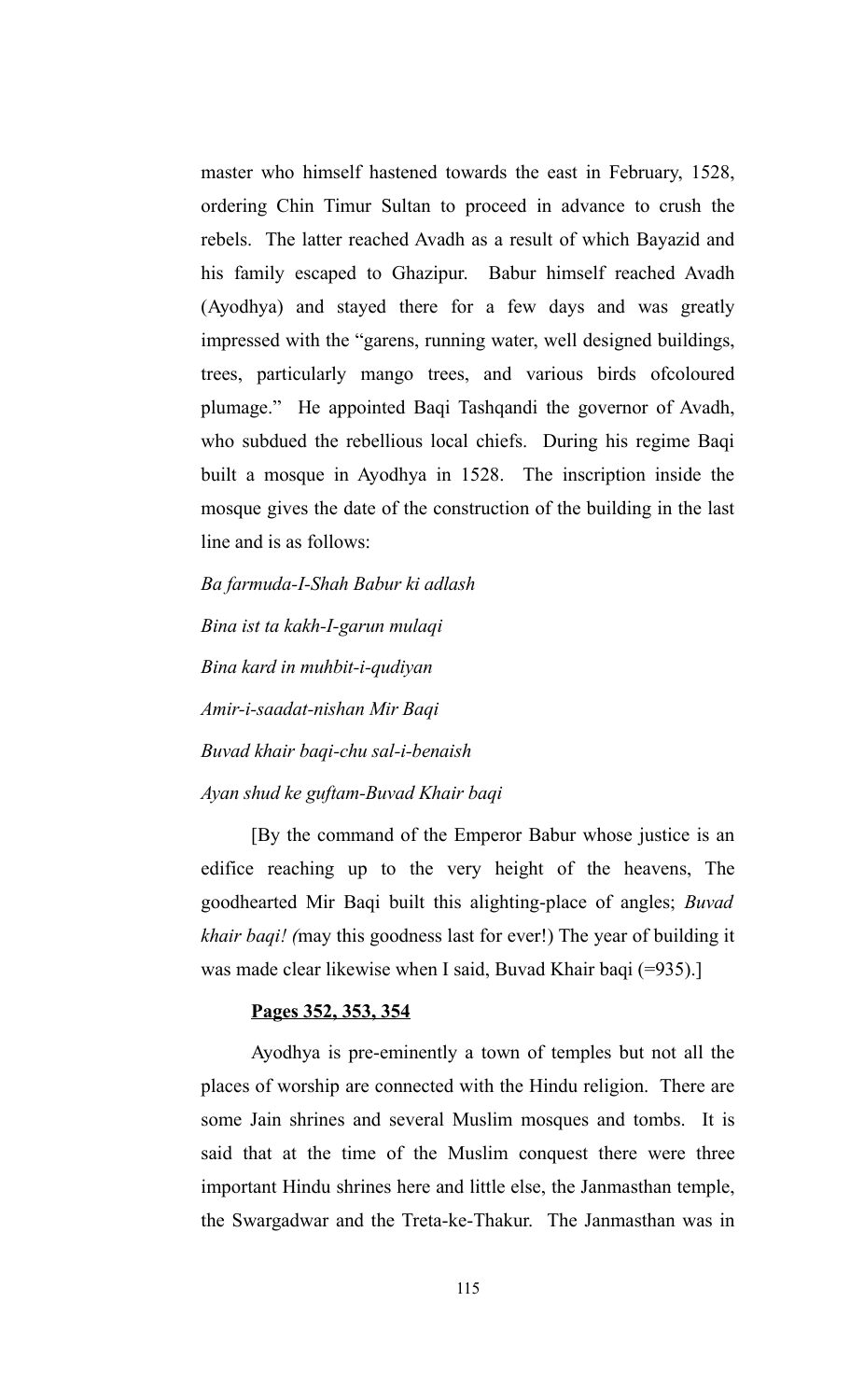Ramkot and marked the birthplace of Rama. It seems that in 1528 A.D. Babur visited Ayodhya and under his orders this ancient temple was destroyed and on the site was built what came to be known as Babur's mosque. The material of the old temple was largely employed in building the mosque and a few of the original columns are still in good preservation; they are of close grained balck stone (*kasauti)* bearing various Hindu bas-reliefs (see Plate I), the outer beam of the main structure being of sandal wood. The height of the columns is seven to eight feet, the shape of the base, the middle section and the capital is square, the rest being round or octagonal. There are two inscriptions in Persian, one on the outside and the other on the pulpit bearing the date 935 *Hijri.* Subsequently Aurangzeb also desecrated the shrines of Ayodhya which led to prolonged bitterness between the Hindus and Muslims. The latter occupied the Janmasthan by force and also made an assault on Hanuman Garhi. Attacks and counter-attacks coninued, culminating in the bloodshed of 1855 under the leadership of Maulvi Amir Ali. As a result, in 1858 an outer enclosure was put up on front of the mosque and the Hindus, who were forbidden access to the inner yard, had to perform their puja on a platform outside. Since 1949 the position has changed and the Hindus have succeeded in installing the images of Rama and Sita in the mosque owing to which the spot has become he object of much litigation. Now the inner yard is protected by an armed guard and only a few Hindu *pujaris* (priests) are allowed access to the inner sanctum.

Outside the outer wall of this contested shrine there is an old and broken image of the Varah (boar). There are a number of mounds in the vicinity bearing traces of different layers of brick work. A good view of the Saryu and the country beyond may be seen from the old platform o one of these mounds.

Other mosques built by Aurangzeb are now in ruins. That near Swargadwar replaced an ancient temple. Near the Maniparvat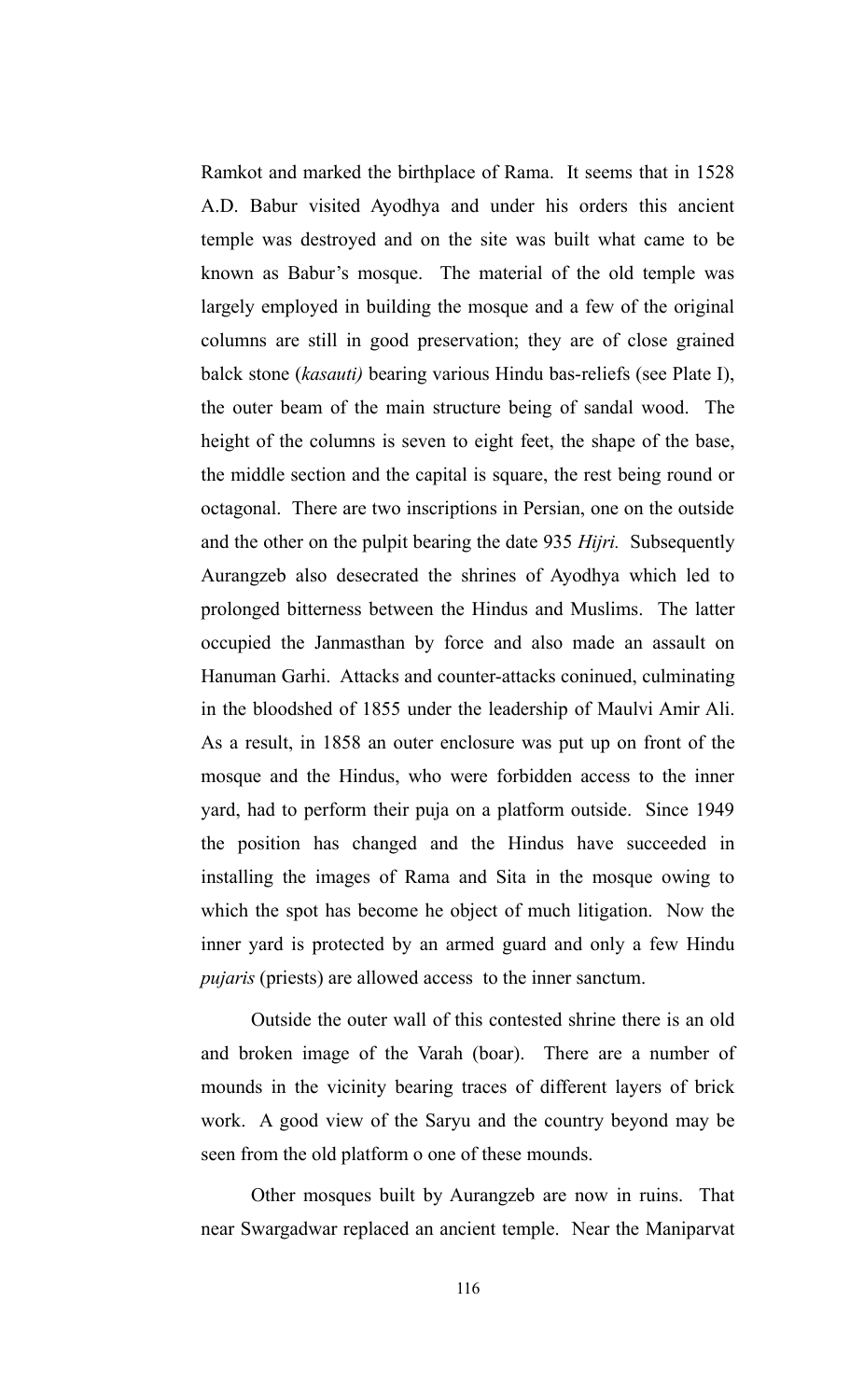there are two graves (venerated as those of the patriarchs Seth and Job) which are mentioned in the *Ain-i-Akbari* as being six and seven yards in length respectively. A grave about 9 yards long and reputed to be that of Noah, is situated near the police-station. Another shrine held sacred by the Muslims is that of Shah Juran Ghori who is said to have come with Shahabud-din and destroyed the Jain temple of Adinath in the Murao Tola near Swargadear, giving his name to the mound on which his tomb stands. The shrine of naurahni Khurd Makka takes its name from one of the earliest Muslim immigrants and a renowned saint, Mir Ahmad (who is said to have derived his cognomen from the place Naurahni from where he came). The tomb on Kabir-tila (one of the chief bastions of Ramkot) is still revered as that of Khwaja Hathi, a follower of Babur.

There are some other old shrines such as those of Makhdum Shaikh Bhikha (a devotee who lived about 250 years ago), of Shah Saman Fariad-ras and of Shah Chup. The only remaining institutions of Muslim origin are the Hayat Bakhsh and the Farhat Bakhsh, for mer royal gardens which later passed into Hindu hands.

Among the numerous temples of Ayodhyua is the Treta-ke-Thakur which marks the place where Rama performed an *ashvamedh yajna* and set up images of Sita and himself. About three centuries ago, the Raja of Kulu built a new temple, presumably on the same site. It was improved in 1784 by Ahalya Bai, the famous Holkar queen, who also built the adjoining ghat. The ancient images (of black stone) were said to have been thrown into the river by Aurangzeb and to have been recovered and placed in the new temple know as Kaleram-ka-mandir.

The chief place of worship in Ayodhya is the site of the ancient citadel of Ramkot which stood on elevated ground in the western part of the city. The old ramparts have long since disappeared but the mound remains and on it stand a number of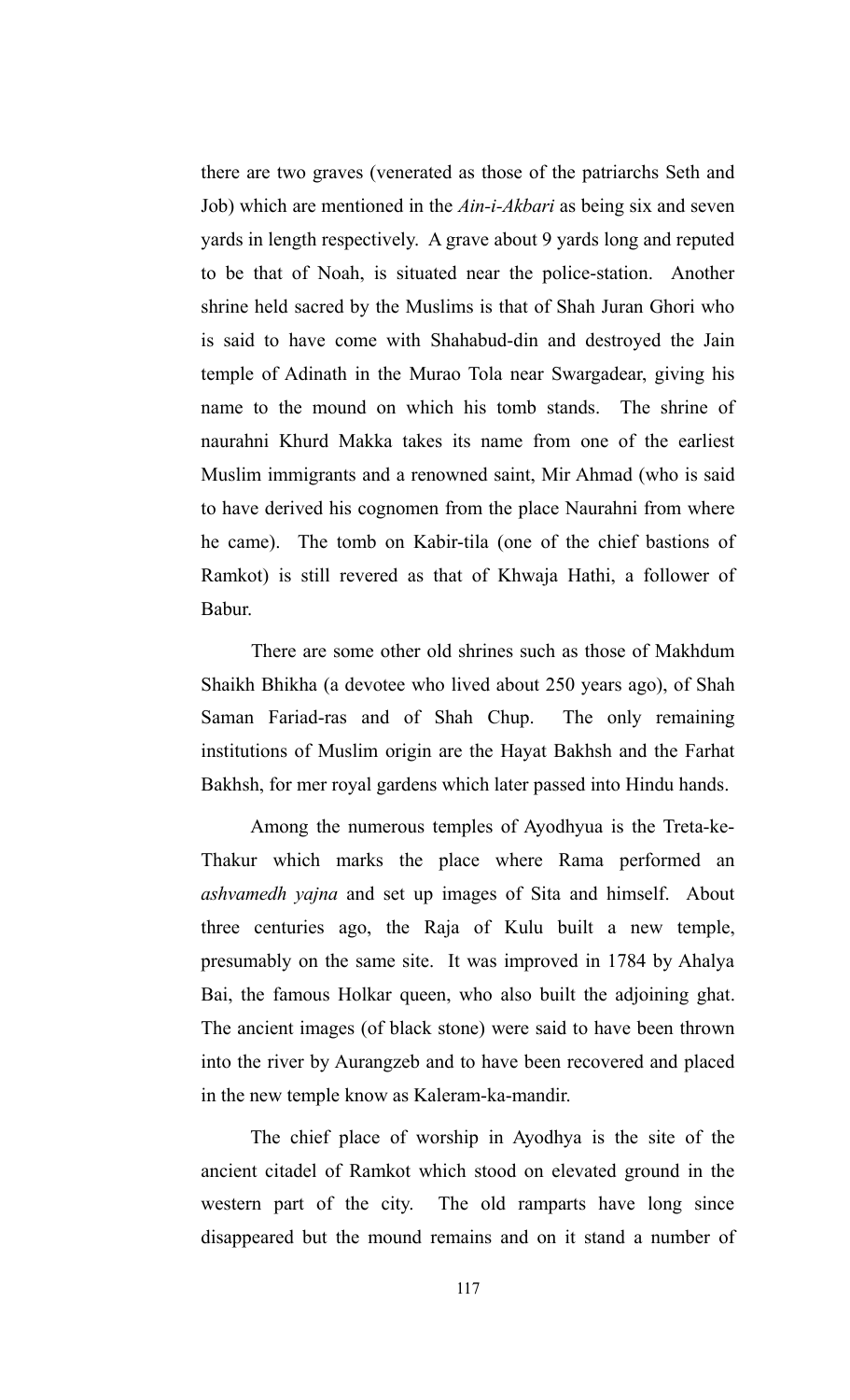temples. The Hanuman Garhi, a massive structure in the shape of a four-sided fort with circular bastions at each corner, houses a temple Hanuman and is the most popular shrine in Ayodhya.

The *Mahant* (pontiff) of Hanuman Garhi claims to have in his possession a record indicating that the present structure was constructed on the site of some land granted by a Nawab of Avadh to sadhu who cured him of a severe illness.

Among other places of interest is the Kanak-bhavan. Legend has it that Kaikeyi built it for Sita, and that it was originally the place of Rams. Subsequently it appears to have fallen into decay and to have been restored time and again by various kings, including Vikramaditya,. The present temple was built by Rani Krishnabhanu Kunwari of Orchha in 1891. There are some modern paintings and a small library here as well as a copy of Sanskrit inscription which seems to imply that on Tuesday, the  $2<sup>nd</sup>$  of the dark fortnight of Pausa in Yudhisshthir *samvat 2431,* King Vikramaditya, the son of Gandharva Sen, restored this temple and installed in it the images of Rama and Sita.

Other sacred places are the Sita Rasoi (sita's kitchen), the Barasthan, the Ratna-singhasan (marking the place where Rama was enthroned after his return from exile), the Rang-mahal, Anandbhawan, Kaushalya –bhavan and the temple of Ksheereshwarnath containing the image of Siva said to have been installed by Kaushalaya.

From Hanuman Gari the main road lads north to the river passing the Bhur and the Shish-mahal temples on the left and on the right those of Krishan, Uma dutt and Tulsidas. To Tulsidas is dedicated a temple, Tulsi-chaura, which is said to be the place where he started writing his great epic, *Ramacharitmanasa.*

*\*\*\*\*\*\*\*\*\*\*\*\*\*\*\**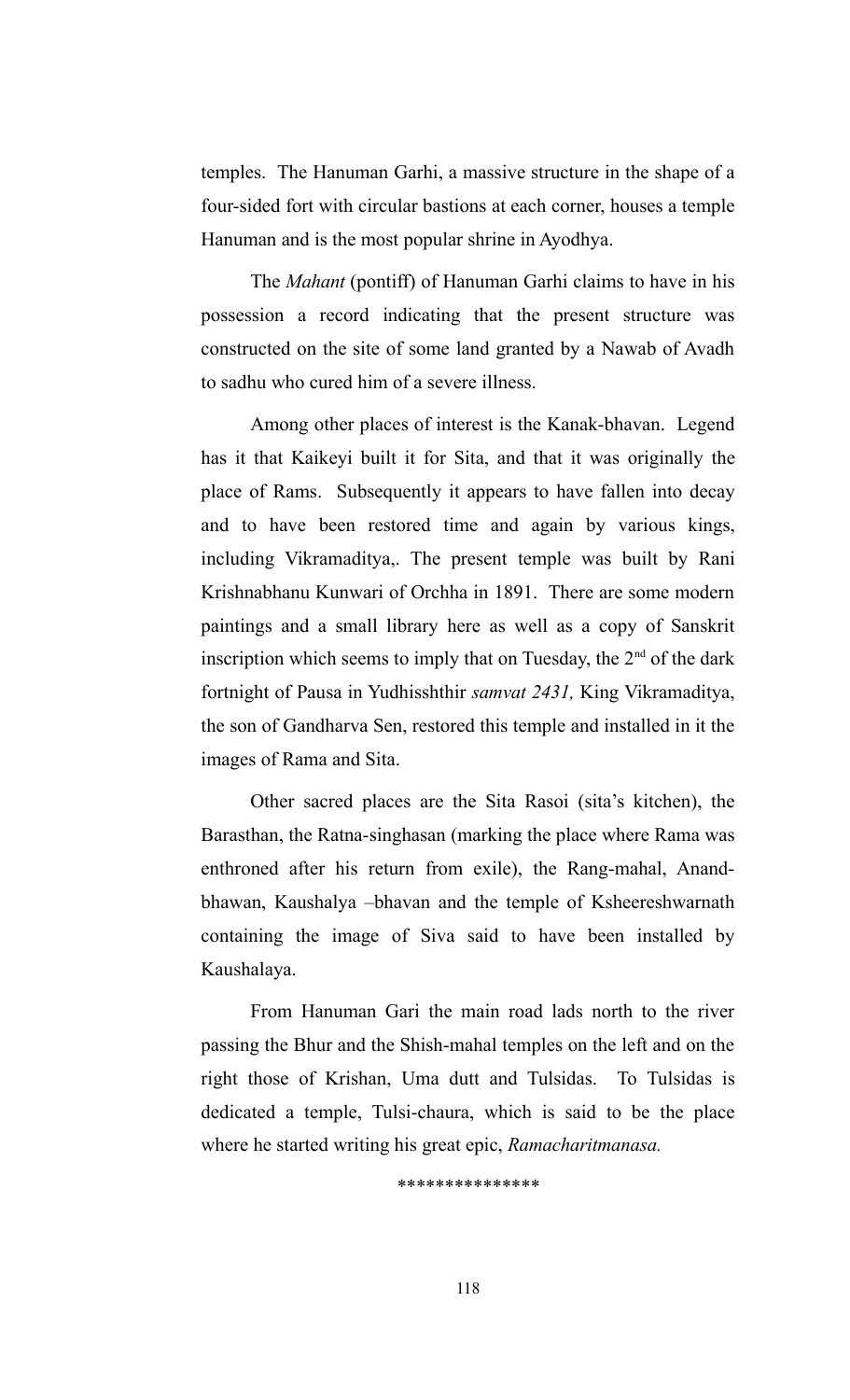# **The Encyclopedia of India and of Eastern and Southern Asia By Surgeon General Edward Balfour.**

### **Publisher: Bernard Quaritch, 15 Piceadilly, 1885, London**

## **Page 56:**

**AYODHYA,** on the right bank of the Gogra River, Near Fyzabad in Oudh, is in latitude on 26° 48' 20" North; and longitude 82° 24' 40" E. It has now a population of 7518 of Hindus and Mahomadans but in ancient times it was the capital of the kingdom of Kosla, the Modern Oudh, ruled over by the great King Dasarath of the Solar line, and father of Ram Chandra. At one time it is said to have covered an area of 12 yojana, equal of 96 miles. During Buddhist supremacy Ajodhya decline, but on the revival of Brahmanism it was restored by King Vikramaditya (AD 57). There are many Jain Temple and three mosque on the site of three Hindu shrines, - the Janmsthan on the site where Ram was born, the Swarg Dwar (Mandir) where his remains were burns, and the Tareta Ka Thakur, framed as the seen of one of his great sacrifices. A mausoleum is here of the Babu Begum and is the finest in Oudh.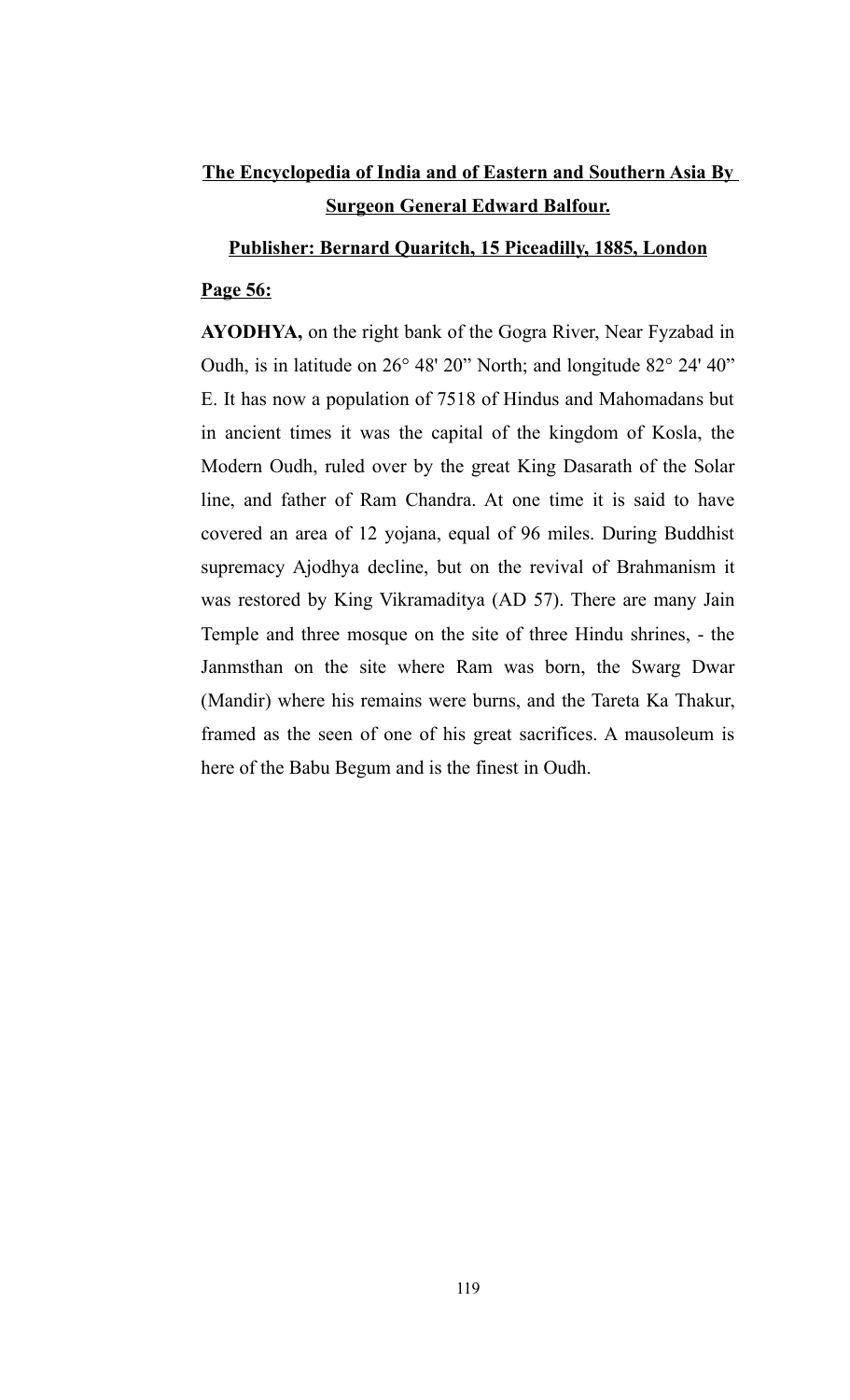### *ARCHAEOLOGICAL SURVEY OF INDIA.* **THE MONUMENT ANTIQUITIES AND INSCRIPTIONS, IN THE NORTH-WESTERN PROVINCES AND OUDH, DESCRIBED AND ARRANGED BY A. FUHRER, PH. D., ARCHAIOLOGICAL SURVEY, NORTH-WESTERN AND OUDH.**

### **PAGES 295-97**

On the south the steps were much broken, and on the east he was unable to dig owing to the presence of huge banyan tree which stands in the very position which they would have occupied. His survey also revealed the very curious fact that the four gateways did not occupy the four cardinal points, the northern gate being  $17 \frac{1}{2}$ to the east of the magnetic meridian.

There is a small *lingam* on the mound, which with the supposed statue of Sita-Mai in a small modern temple, shares the devotion of the villagers. The figure is 3' 4" in height, and presents a dancing girl resting on her left foot on prostrate human figure, with her right knee bent. Her left hand rests on her hips, while her right hand is raised above her head grasping the branch of the favourite *sal* tree. A parrot is perched on her upper left arm under the *sal* branches, which on the left side have broken into flower. The stone of which this statue is made is the common red sandstone of the Fathpur Sikri quarries near Mathura; and as the whole of the costume and the attitude and pose of the figure with the crouching man under the feet are similar to those of the Mathura figures, there is little doubt that this statue was carved at Mathura.

The ruined stupa is now named after this statur Sita-dohar, or "Sita's mound," and the large lake close by, which is about a mile in length, is simply known as Sita-dohar-tal, or "the lake of Sita's mound."

There is an isolated mound 500 feet to the west of this stupa,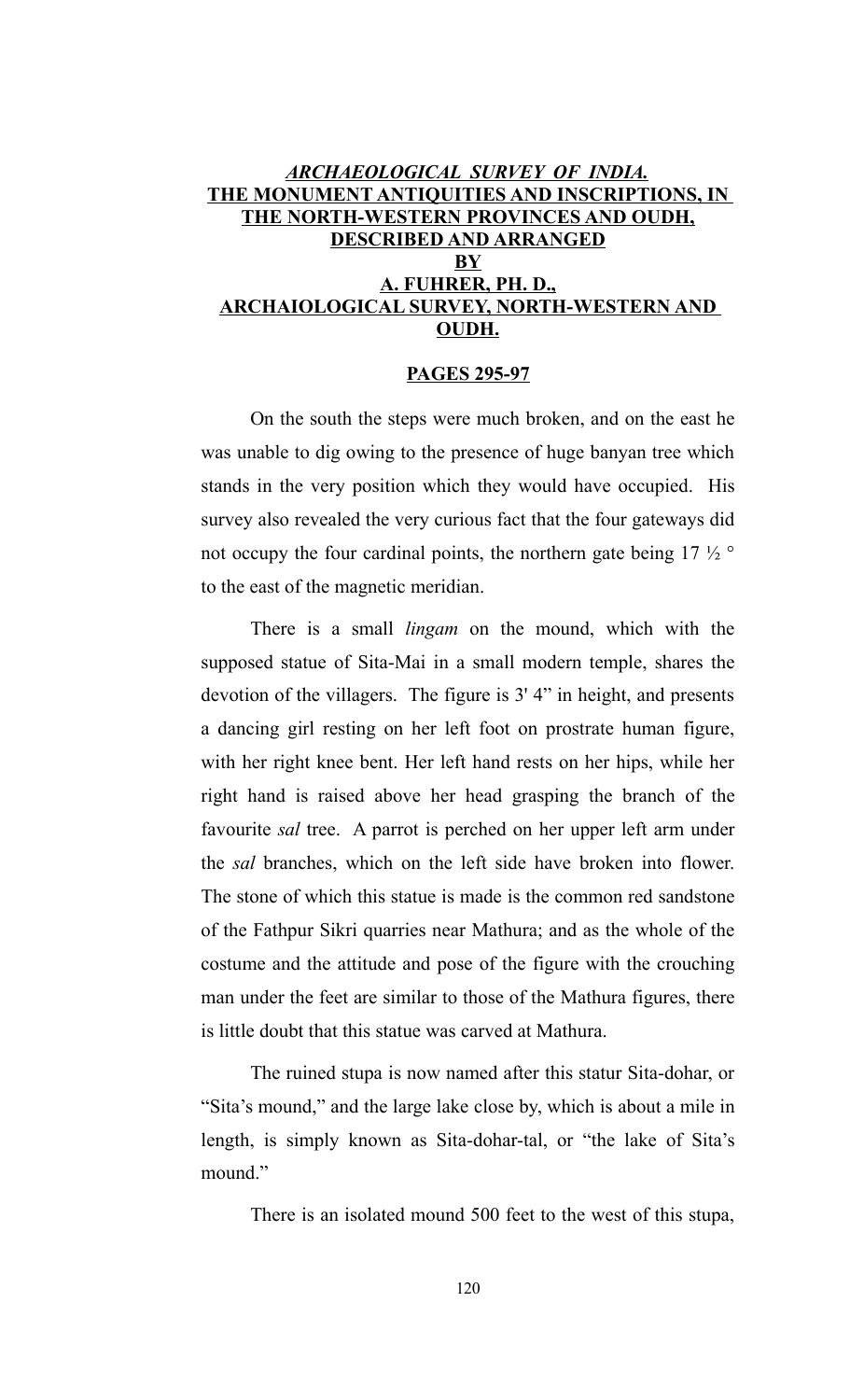which would appear to be the remains of a small monastery. The traces of the walls show a square of 80 feet, with towers at the four corners. A little further to the west-nor-west, at a distance of 3,700 feet from the stupa, there is a long low mound upwards of 800 feet from north to south and 500 or 600 feet from east to west, which may have been the site of the old town. It now belongs to the recently established village of Allabbakshpur; but as the land still belongs to Tandwa, the mound most probably represents the site of the old town visited by Fa Hian and Hiuen Tsiang. It is now called Bar-ki-bhari, or "banyan tree mound."

Near the great stupa on the south side there are the remains of several small isolated buildings containing from two to three rooms each.

At 300 feet to the east-south-east of the great stupa, there is a small round-shaped mound, which from its appearance seems to be the remains of a second stupa.

The accounts given by the two Chinese pilgrims of the sacred buildings at Tandwa agree in all main points, but they disagree as to the number of stupas, which Fa Hian makes to be three, while Hiuen Tsiang describes only two. Both of the pilgrims were informed that Tandwa was the birth-place of Kasyapa Buddha, but this is at variance with the Buddhist chronicles, which refer his birth to Banaras.

### **II.- FAIZABAD DISTRICT**

1. Ajudhya, famous place of pilgrimage, in pargana Haveli Audh of tahsil Faizabad, on the right bank of the river Ghagra, lat. 26º -47'., long. 82°-15' E., two miles east of head-quarters, is the ancient city of Ayodhya, described in the Ramayana as situated on the bank of the Sarayu, or Sarju river. It is said to have been 12 *yojanas,* or nearly 100 miles in circumference, for which we should probably read 12 *kos or* 24 miles,- and extent which the old city will all its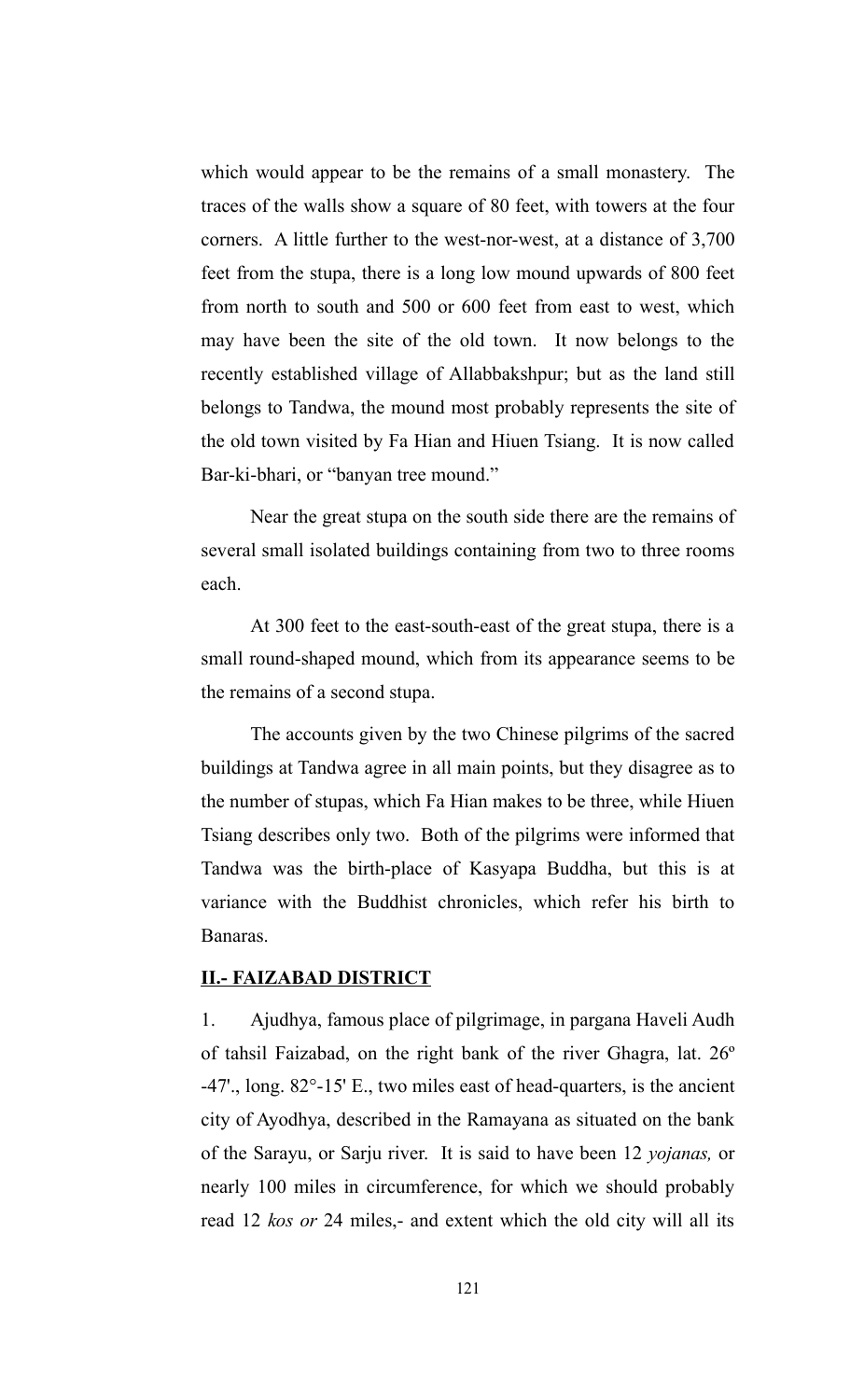gardens might once possibly have covered. The distance from the Guptar Ghat on the west to Ram Ghat on the east is just six miles in a direct line; and if we suppose that the city with its suburbs and gardens formerly occupied the whole intervening space to a depth of two miles, its circuit would have greed exactly with the smaller measurement of 12 *kos.* At the present day the people point to Ram Ghat and Guptar Ghat as the eastern and western boundaries of the old city, and the southern boundary they extend to Bharatkund near Bhadarsa, a distance of six *kos.* But as these limits include all places of pilgrimage, it would seem that the people consider them to have been formerly inside the city, which was certainly not the case. In the *Ain-i-Akbari* the old city is said to have measured 148 *kos* in length by 36 *kos* in breadth, or in other words, it covered the whole province of Audh to the south of the Ghaghra river. The origin of the larger number is obvious. The 12 *yojanas* of the Ramayana, which are equal to 48 *kos,* being considered too small for the great city of Ramachandra, the Brahmanas simply added 100 *kos* to make the size tally with their own extravagant notions. The present city of Ayodhya, which is confined to the north-east corner of the old site, is just two miles in length by about three-quarters of a mile in breadth; but not one-half of this extent is occupied by buildings, and the whole place wears a look of decay. There are no high mounds of ruins covered with broken statues and sculptured pillars, such as mark the sites of other ancient cities, but only a low irregular mass of rubbish heaps, from which all the bricks have been excavated for the houses of the neighbourning town of Faizabad. This Musalman city, which is two miles and a half in length by one mile in breadth, is built chiefly of materials extracted from the ruins of Ayodhya. The two cities together occupy an area of nearly six square miles, or just about one-half of the probable size of the ancient capital of Rama.

According to the Ramayana, the city of Ayodhya was founded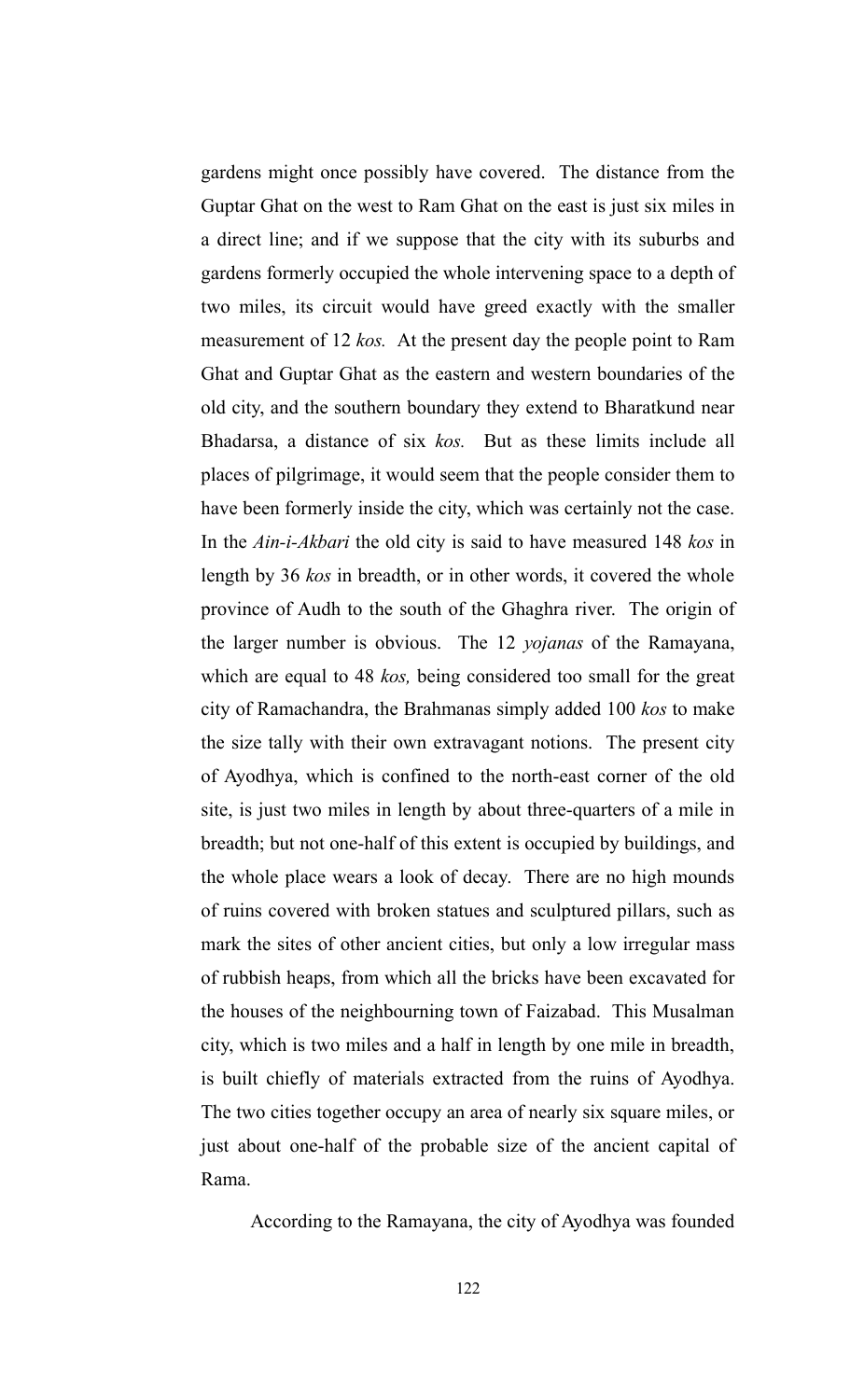by Manu, the progenitor of all mankind. In the time of Dasaratha, the father of Rama, it was fortified with towers and gates and surrounded by a deep ditch. No traces of these works now remain, nor is it likely, indeed, that any portion of the old city should exist, as the Ayodhya of Rama is said to have been destroyed after the death of Brihadbala, after which it lay deserted until the time of Vikramaditya of Ujjayini, who, according to tradition, came in search of the holy city, erected a fort called Ramgarh, but down the jangal by which the ruins were covered, and erected 360 temples on the spots sanctified by the extraordinary actions of Rama. The Vikramaditya of this story, General Cunningham takes to be Chandragupta II, of the Imperial Gupta dynasty, A.D. 395-415, whose rule certainly extended to Ujjayini, as his *inscriptions* have been found at Sanchiand Udaygiri Bhilsa.

The are several very holy Brahmanical and Jaina temples about Ayodhya, but they are all of modern date and without any architectural pretensions whatever; but there can be no doubt that most of them occupy the sites of more ancient temples that were destroyed by the Musalmans. Thus Ramkot, or Hanuman Garhi, on the east side of the city, is a small walled fort surrounding a modern temple on the top of an ancient mound. This fort is said to have formerly covered a large extent of ground, and, according to tradition, it was surrounded by 20 bastions, each of which was commanded by one of Rama's famous generals after whom they took the names by which they are still known. Within the fort were eight royal mansions, where dwelt Dasaratha, his wives, and Rama, his deified son. The name Ramkot is certainly old, but the temple of Hanuman is not older than the time of Aurangzib. Ram Ghat, at the north-east corner of the city, is said to be the spot where Rama bathed, and Svargadvaram, also called the Ram Darbar, on the north-west, is believed to be the lace where his body was burned. Treta-ke-Thakur is famous as the place where Rama performed a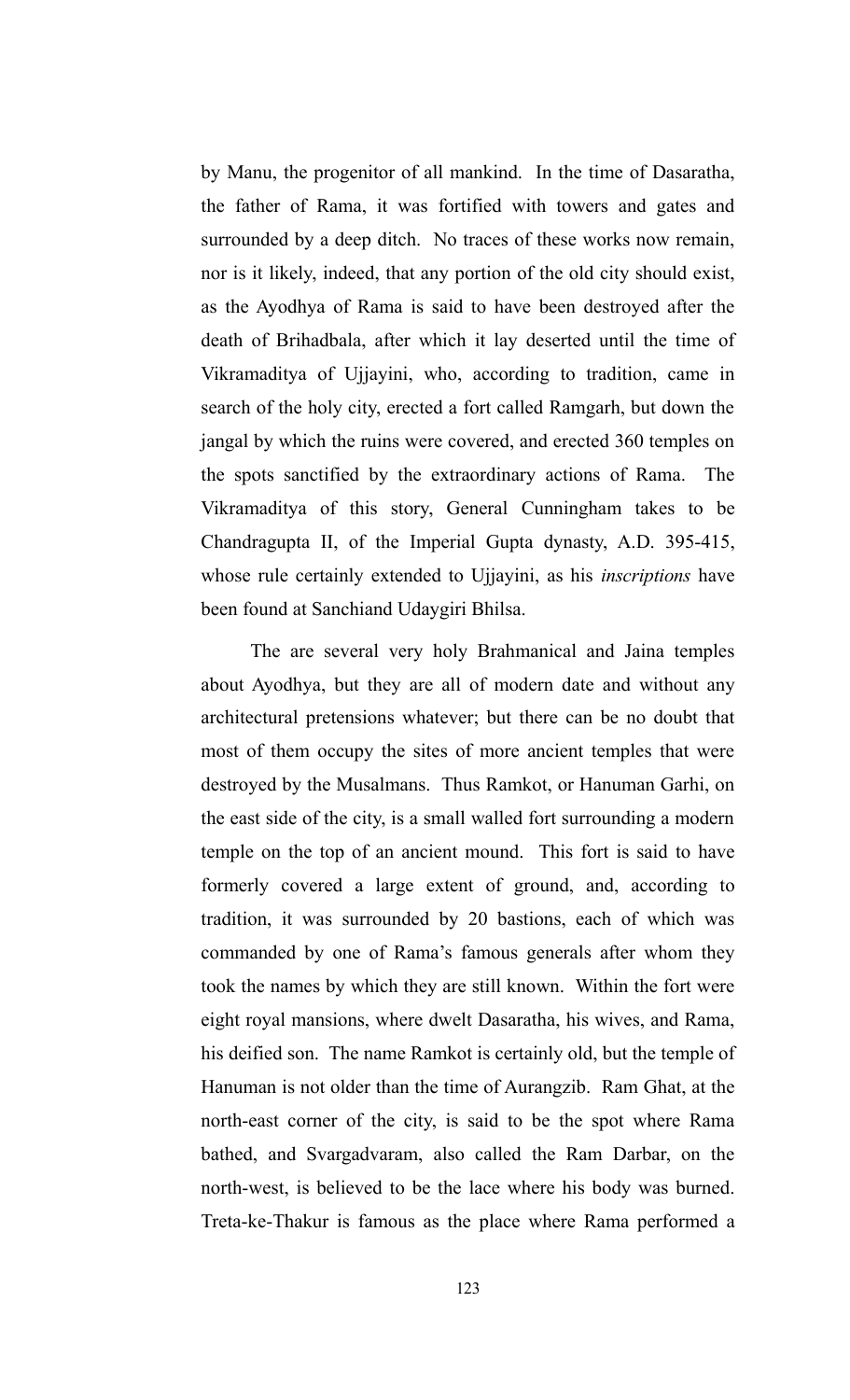great sacrifice, and which he commemorated by setting up there images of himself and Sita. Close by is the Lakshmana Ghat, where his brother Lakshmana bathed, and about one quarter of a mile distant, in the very heart of the city, stands the Janmasthanam, or "birth-place temple," of Rama. Almost due west, and upwards of five miles distant is the Guptar Ghat, with its group of modern whitewashed temples. This is the place where Lakshmana is said to have disappeared, and hence its name of Guptar, for gupta, "hidden or concealed." Some say that it was Rama who disappeared at this place, but this is at variance with the story of his cremation at Svargadvaram.

There are five Digambara temples at Ayodhya which were built in Samvat 1781, in the time of Shuja-ad-daulah, to mark the birth-places of five Tirthamkaras, viz., Adinatha, Ajitanatha, Abhinandanatha, Sumatinatha, and Anantajit, who are said to have been born at Ayodhya. The temple of Adinatha is situated near the Svargadvaram on a mound, known as Shah-Juran-ka-tila, on which there are many Musalman tombs and a masjid. According to the local Musalman tradition, Makhdum Shah Juran Ghori, who came to Audh with Shahab-ad-din Ghori, destroyed the ancient temple of Adinatha and erected on its ruins the Musalman edifices which gave to the mound the name by which it is still known. Besides these five temples of the Digambaras there is a sixth temple of the Svetambaras, dedicated to Ajitanatha, which was built in Samvat 1881.

It is locally affirmed that at the Musalman conquest there were three important Hindu temples at Ayodhya: these were the Janmasthanam, the Svargadvaram, and the Treta-ke-Thakur. On the first of these Mir Khan built a masjid, in A.H. 930, during the reign of Babar, which still bears his name. This old temple must have been a very fine one, for many of its columns have been utilized by the Musalmans in the construction of Babar's Masjid. These are of